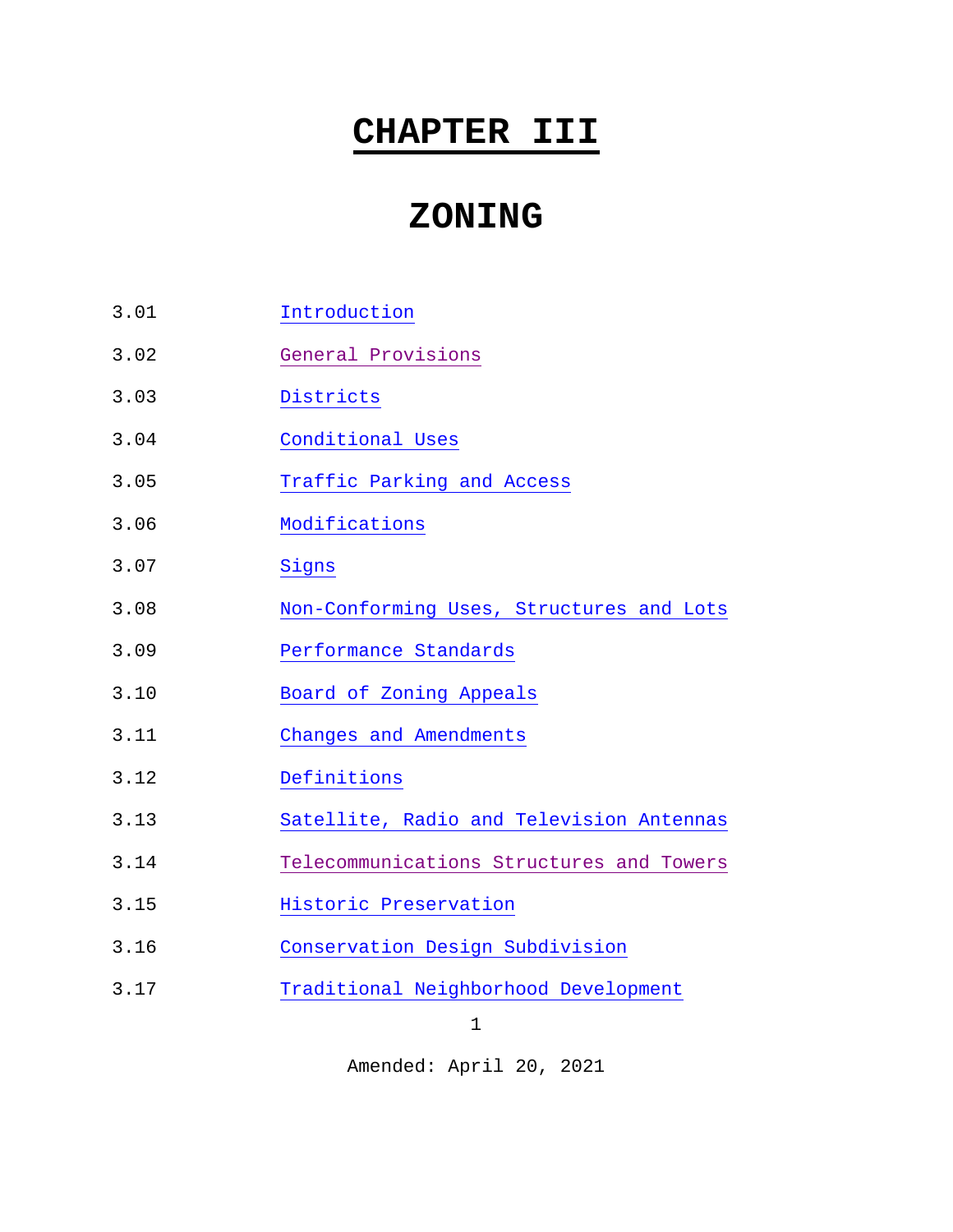# **CHAPTER III**

# **ZONING**

#### <span id="page-1-0"></span>**3.01 Introduction.**

(A) Authority. These regulations are adopted under the authority granted by Sections 61.35, 62.23, and 87.30 of the Wisconsin Statutes. Therefore, the Village Board of West Salem, Wisconsin, does ordain as follows:

(B) Purpose. The purpose of this Section is to promote the health, safety, prosperity, convenience and general welfare of the Village.

(C) Intent. It is the general intent of this Section to regulate and restrict the use of all structures, land and waters; the size and location of all structures; and lot coverage, population distribution and density so as to: Lessen congestion in and promote the safety and efficiency of the streets and highways; secure safety from fire, flooding panic and other dangers; provide adequate light, air, sanitation, and drainage; prevent overcrowding; avoid undue population concentration, stabilize and protect property values, facilitate the adequate<br>provision of public facilities and utilities; further the provision of public facilities and utilities; further appropriate use of land and conservation of natural resources; preserve and promote the beauty of the Village; and implement the Village's general plan or plan components. It is further intended to provide for the administration and enforcement of this Section and to provide penalties for its violation.

(D) Abrogation and Greater Restrictions. This Section is not intended to repeal, abrogate, annul, impair, or interfere with any existing easements, covenants, deed restrictions, agreements, ordinances, rules, regulations, or permits previously adopted or issued pursuant to laws. However, wherever this Ordinance imposes greater restrictions, the provisions of this Section shall govern.

(E) Interpretation. In their interpretation and application, the provisions of this Section shall be held to be

2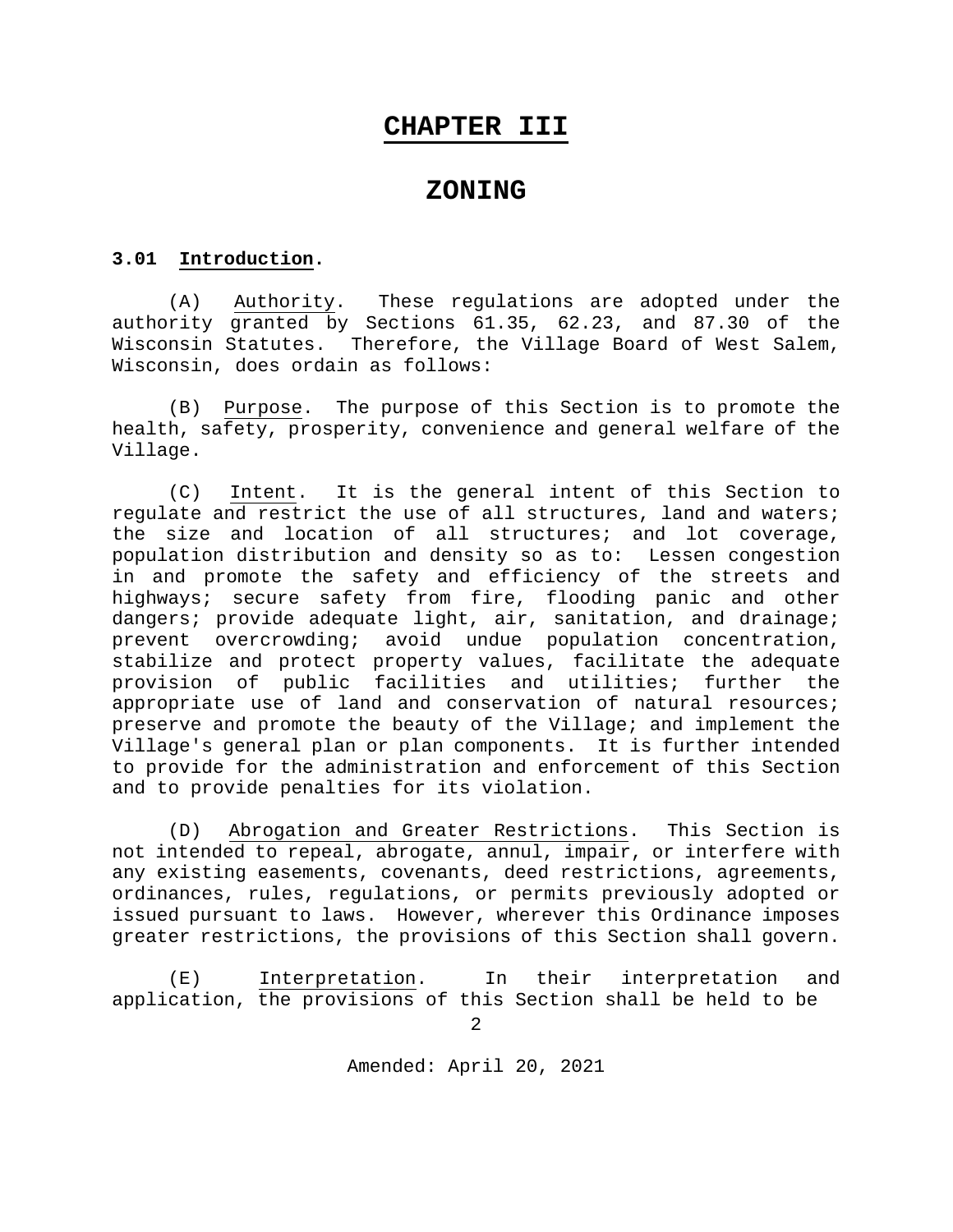minimum requirements and shall be liberally construed in favor of the Village and shall not be deemed a limitation or repeal of any other power granted by the Wisconsin Statutes.

(F) Repeal. All other ordinances or parts of ordinances of the Village inconsistent or conflicting with this Section, to the extent of the inconsistency only, are hereby repealed.

(G) Title. This Section shall be known as, referred to, or cited as the "Zoning Ordinance", Village of West Salem, Wisconsin.

(H) Effective Date. This Section shall be effective after a public hearing, adoption by the Village Board and publication or posting as provided by law.

#### <span id="page-2-0"></span>**3.02 General Provisions.**

(A) Jurisdiction. The jurisdiction of this Section shall include all lands and waters within the corporate limits of the Village of West Salem.

(B) Compliance. No structure, land, or water shall hereafter be used and no structure or part thereof shall hereafter be located, erected, moved, reconstructed, extended, enlarged, or converted without a land permit and without full compliance with the provision of this Section and all other applicable local, county, and state regulations.

The Duty of the Building Inspector, with the aid of the Police Department, shall be to investigate all complaints, give notice of violations, and to enforce the provisions of this Section. The Building Inspector and his duly appointed deputies may enter at any reasonable time onto any public or private land or waters to make a zoning inspection.

(C) Land Use Permit. Applications for a land use permit (i.e. also sometimes referred to as a "building permit") shall be made in duplicate to the Building Inspector on forms furnished by the Building Inspector and shall include the following where applicable:

3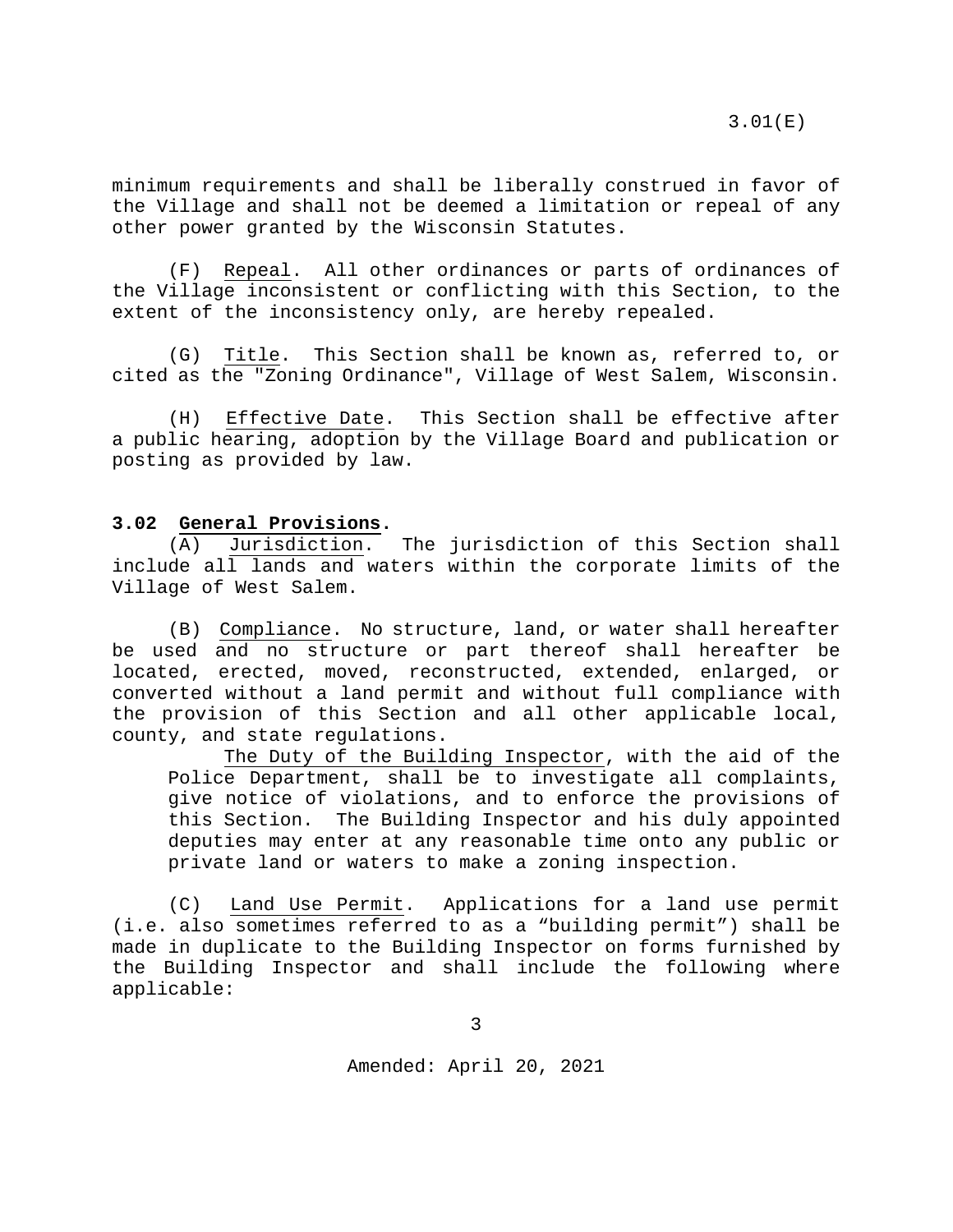(1) Names and Addresses of the applicant, owner of the site, architect, professional engineer or contractor.

(2) Description of the Subject Site by lot, block, and recorded subdivision, or certified survey map designation, or by metes and bounds; address of the subject site; type of structure; existing and proposed operation or use of the structure or site; number of employees; and the zoning district within which the subject site lies.

(3) Plat of Survey showing the location, boundaries, dimensions, slope of terrain, uses and size of the following: Subject site; existing and proposed structures; existing and proposed easements, streets, and other public ways; offstreet parking, loading areas and driveways; existing highway access restrictions; existing and proposed street, side and rear yards. In addition, the plat of survey shall show the location, slope or terrain, and use of any abutting lands and their structures within forty (40) feet of the subject site.

(4) Proposed Sewage Disposal Plan if municipal sewerage service is not available this plan shall be approved by an appropriate competent authority who shall certify in writing that satisfactory, adequate and safe sewage disposal is possible on the site as proposed by the plan in accordance with applicable local, county, and state health regulations.

(5) Proposed Water Supply Plan if municipal water service is not available. This plan shall be approved by an appropriate competent authority who shall certify in writing that an adequate and safe supply of water will be provided in accordance with applicable local, county, and state health regulations.

(6) Additional Information as may be required by the Village.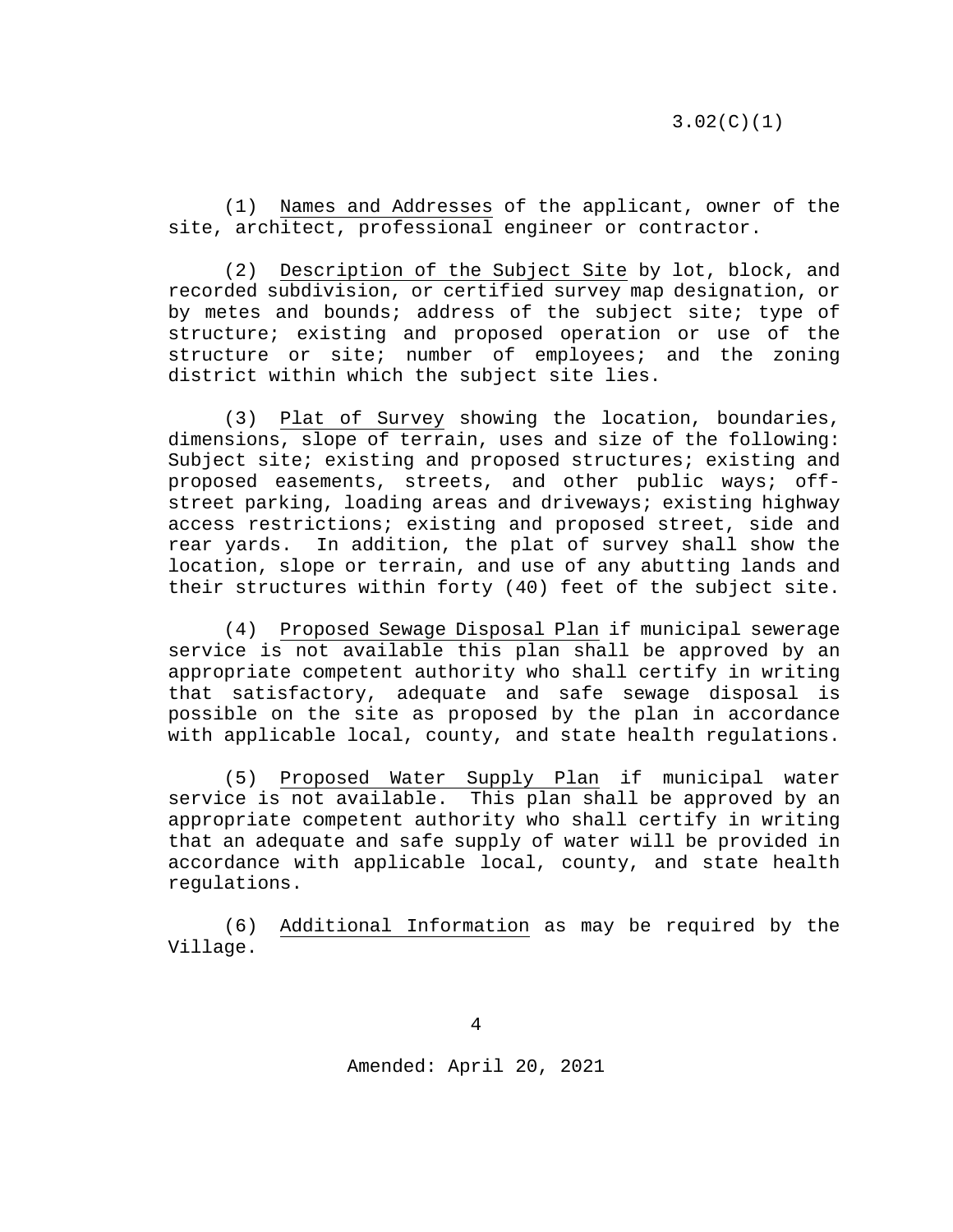3.02(C)(6)

A land use permit shall be granted or denied in writing by the Building Inspector within ten (10) days. The permit shall expire within two (2) years of the date the permit was issued. Any permit issued in conflict with the provisions of this Section shall be null and void.

(D) Certificate of Compliance. No vacant land shall be occupied or used and no structure hereafter erected, altered or moved shall be occupied until a Certificate of Compliance shall have been issued by the Building Inspector. Such Certificate shall show that the building or premises and the proposed use thereof conform to the provisions of this Section. Such Certificate shall be applied for when application is made for a land use permit and shall be issued within ten (10) days after completion of the work specified in the land use permit application, but only if the building or premises and the proposed use thereof conform with all the requirements of this Section.

Under such rules as the Village Board may establish, the Building Inspector may issue a temporary Certificate of Compliance for part of a building.

(E) Site Restrictions. No land shall be used or structure erected where the land is held unsuitable for such use or structure by the Village Planning Commission by reason of flooding, concentrated run-off, inadequate drainage, adverse soil or rock formation, unfavorable topography, low percolation rate or bearing strength, erosion susceptibility, or any other feature likely to be harmful to the health, safety, prosperity, aesthetics, and general welfare of this community. The Village Planning Commission in applying the provisions of the section shall in writing recite the particular facts upon which it bases its conclusion that the land is not suitable for certain uses. The applicant shall have an opportunity to present evidence contesting such unsuitability if he so desires. Thereafter, the Village Planning Commission may affirm, modify, or withdraw its determination of unsuitability.

(1) All lots shall abut upon a public street, and each lot shall have a minimum width at the street and at the building setback line of sixty (60) feet. In the situation

5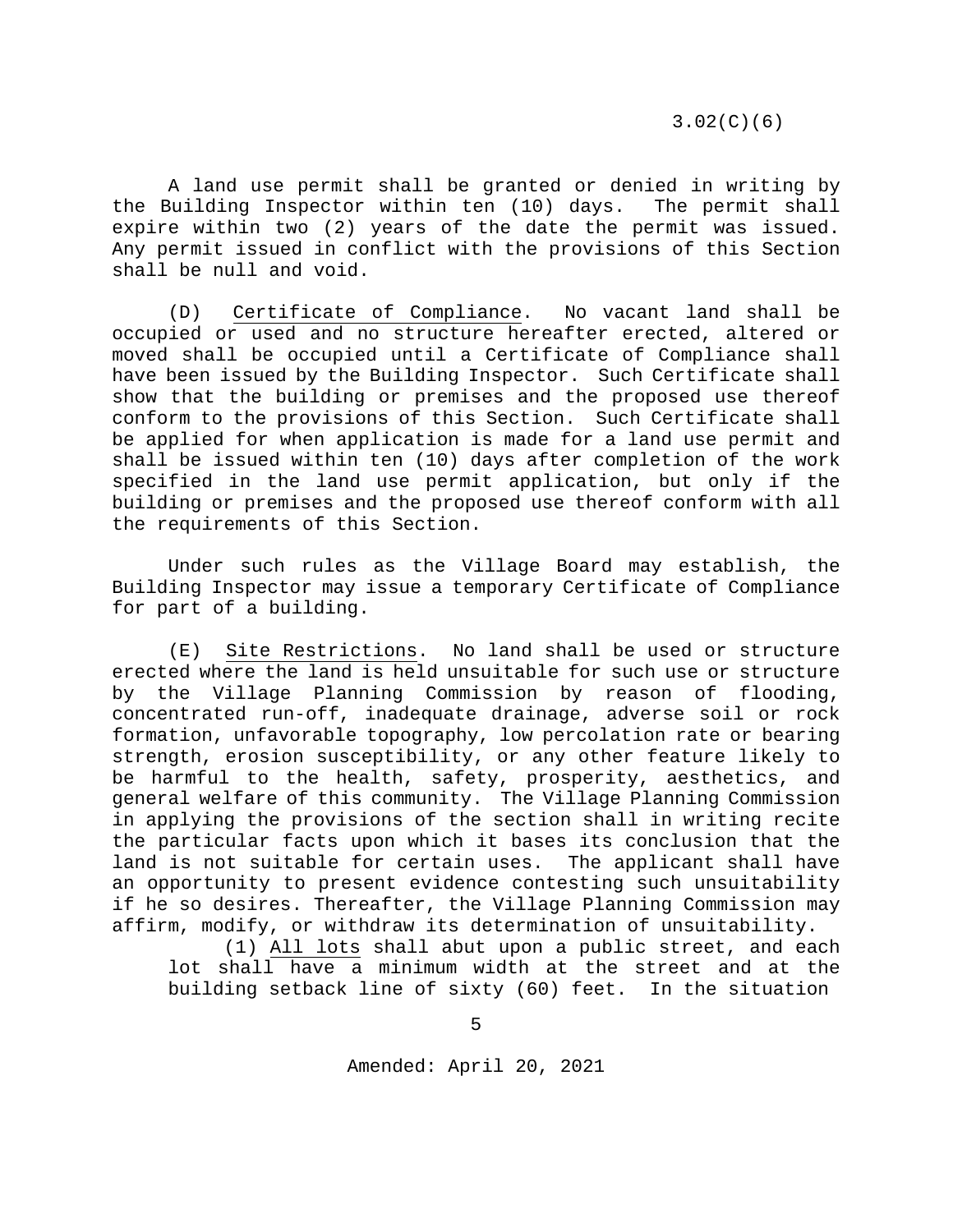3.02(E)(1)

where an original platted lot meets this sixty (60') foot requirement but which has approval for the building thereon of a 2-unit row house with a zero clearance wall separating the units, which lot is then subdivided into two (2) lots along the zero clearance line, there is no minimum width at the street or the building site but subject to approval at the re-plat or certified survey map stage by the Village Board of Trustees. However, in a cul de sac each lot shall have a minimum frontage of forty-five (45) feet at the street. **(Amended 4/20/2021 – Ord. 501)**

(2) No Land Use Permit shall be issued for a lot which abuts a public street that has not been dedicated to its required width.

(3) Private Sewer and Water: In any district where a public water supply or public sewerage service is not available, the lot area must meet state statute and Administrative Code requirements.

(F) Use Restrictions. The following use restrictions and regulations shall apply:

(1) Principal Uses. Only those principal uses specified for a district and their essential services.

(2) Accessory Uses and structures specifically allowed by this code are not permitted in any district until their principal structure is present or under construction.

(3) Unclassified or Unspecified Uses may be permitted by the Board of Appeals after the Village Planning Commission has made a review and recommendation provided that such uses are similar in character to the principal uses permitted in the district.

(4) Temporary Uses, such as real estate sales field offices or shelters for materials and equipment being used in the construction of a permanent structure, may be permitted by the Board of Appeals.

(5) Performance Standards, listed in Section 3.09, shall be complied with by all uses in all districts.

(G) Reduction or Joint Use. No lot, yard, parking area, building area, or other space shall be reduced in area or dimension so as not to meet the provisions of this Section. No part of any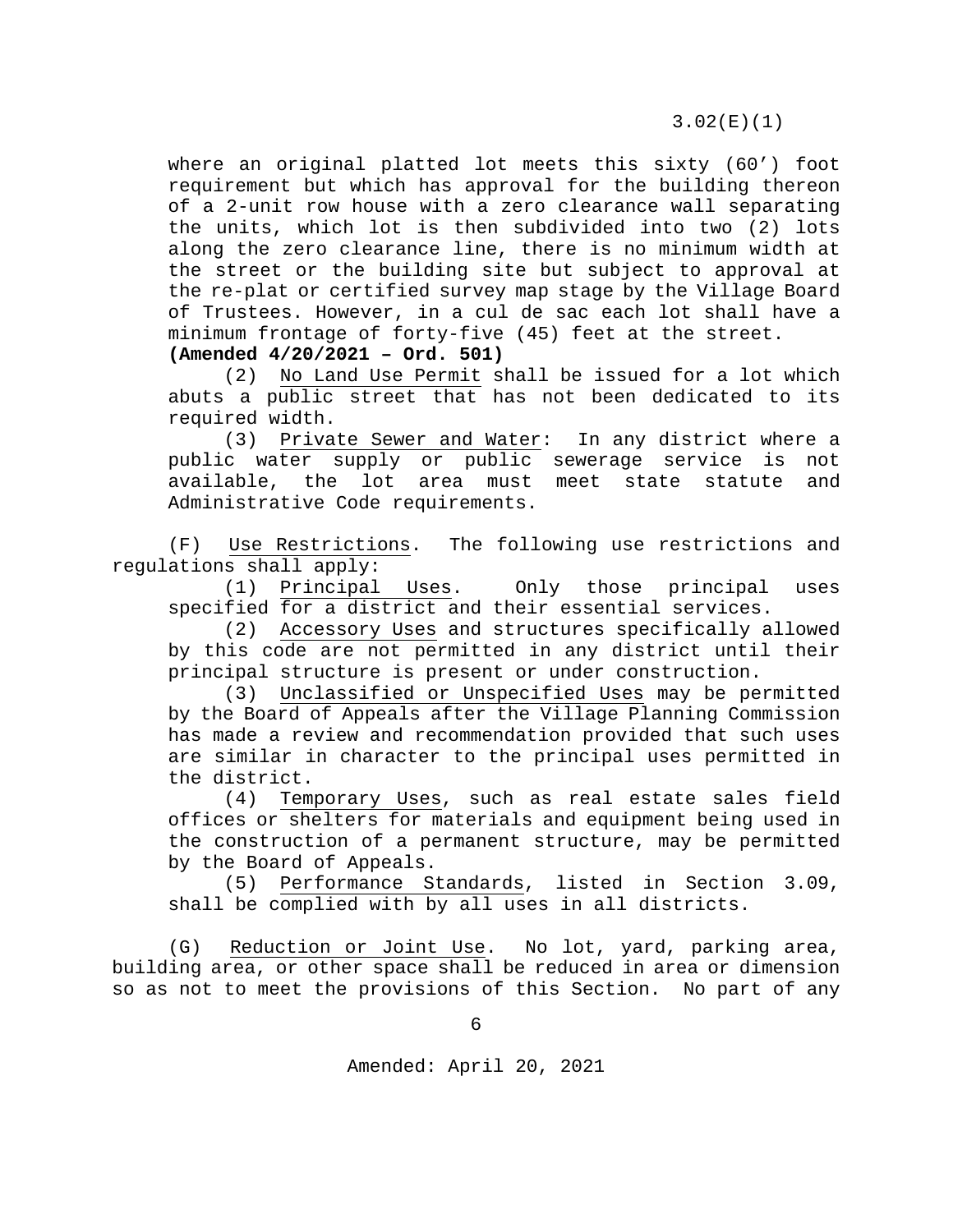3.02(G)

lot, yard, parking area, or other space required for a structure or use shall be used for any other structure or use.

(H) Violations. It shall be unlawful to construct or use any structure, land or water in violation of any of the provisions of this Section. In case of any violation, the Village Board, the Building Inspector, the Village Planning Commission, or any person who would be specifically damaged by such violation may institute appropriate action or proceeding to enjoin a violation of this Section.

(I) Penalties. Any person who fails to comply with the provisions of this Section shall upon conviction thereof, forfeit not less than \$10.00 nor more than \$200.00 and costs of prosecution for each violation. Each day a violation continues is a separate violation.

#### <span id="page-6-0"></span>**3.03 Zoning Districts.**

(A1) Establishment of Districts. Eight (8) zoning districts are provided as follows:

| (1) | Residential, single family            | (R-1)   |
|-----|---------------------------------------|---------|
| (2) | Residential, two family units $(R-2)$ |         |
| (3) | <b>Business</b>                       | (B)     |
| (4) | Industrial                            | (T)     |
| (5) | Agricultural                          | (A)     |
| (6) | Conservancy                           | (C)     |
|     | (7) Planned Unit Development          | ( PUD ) |
|     |                                       |         |

(8) Flood Districts

(A2) Establishment of Overlay Districts. Three (3) zoning overlay districts are provided as follows:

(1) Historic Preservation District. Refer to Section 3.15.

(2) Conservation Design Subdivision District. Refer to Section 3.16.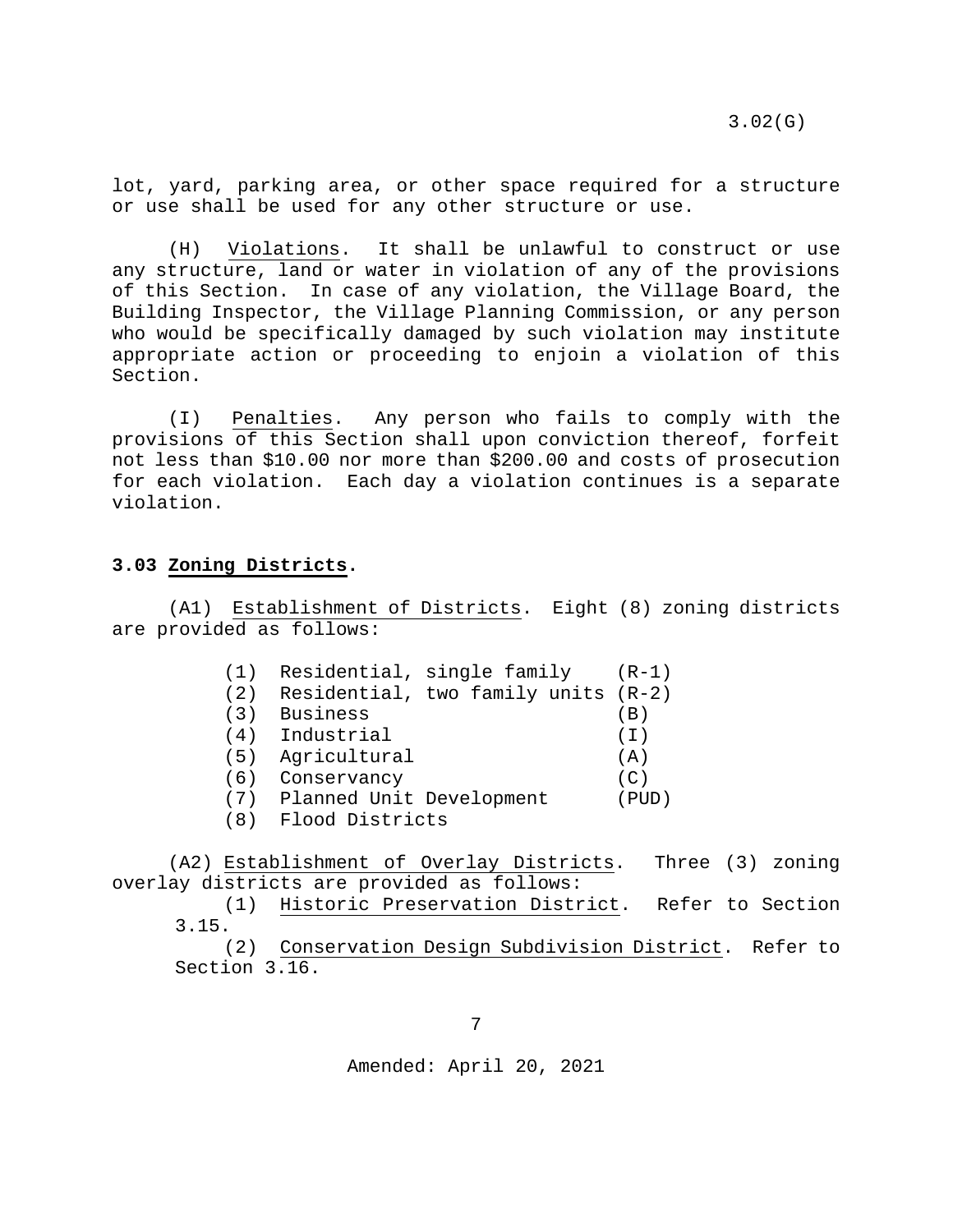3.03(A2)(3)

(3) Traditional Neighborhood Development. Refer to Section 3.17.

(A3) Boundaries of These Districts are hereby established as shown on a map entitled "Village of West Salem, Wisconsin Official Zoning Map".

(A4) Vacation of public streets and alleys shall cause the land vacated to be automatically placed in the same district as the abutting side to which the vacated land reverts.

(B) Zoning Map. A certified copy of the official zoning map shall be adopted and approved with the text as part of this Section and shall bear upon its face the attestation of the President and Village Administrator and shall be available to the public in the office of the Village Administrator.

(C) Rules for Interpretation of Zoning District Boundaries. Where uncertainty exists as to the boundaries of districts as shown on the Zoning Map, the following rules shall apply:

Boundaries indicated as approximately following the centerline of streets, highways, or alleys, platted lot lines, natural features such as streams, or municipal boundaries shall be construed as following such lines or boundaries.

Boundaries indicated as parallel to or extensions of features indicated in the preceding shall be so construed. Distances not specifically indicated on the Zoning Map shall be determined by the scale of the map.

(D) Limited Number of Buildings. There shall be not more than one (1) principal dwelling and two (2) accessory structures in the R-1 and R-2 zones.

(E) Zoning Regulations. No person shall use land or a building or structure or erect, construct, reconstruct, move, or structurally alter a building, structure, or part thereof, except in conformance with the following regulations.

8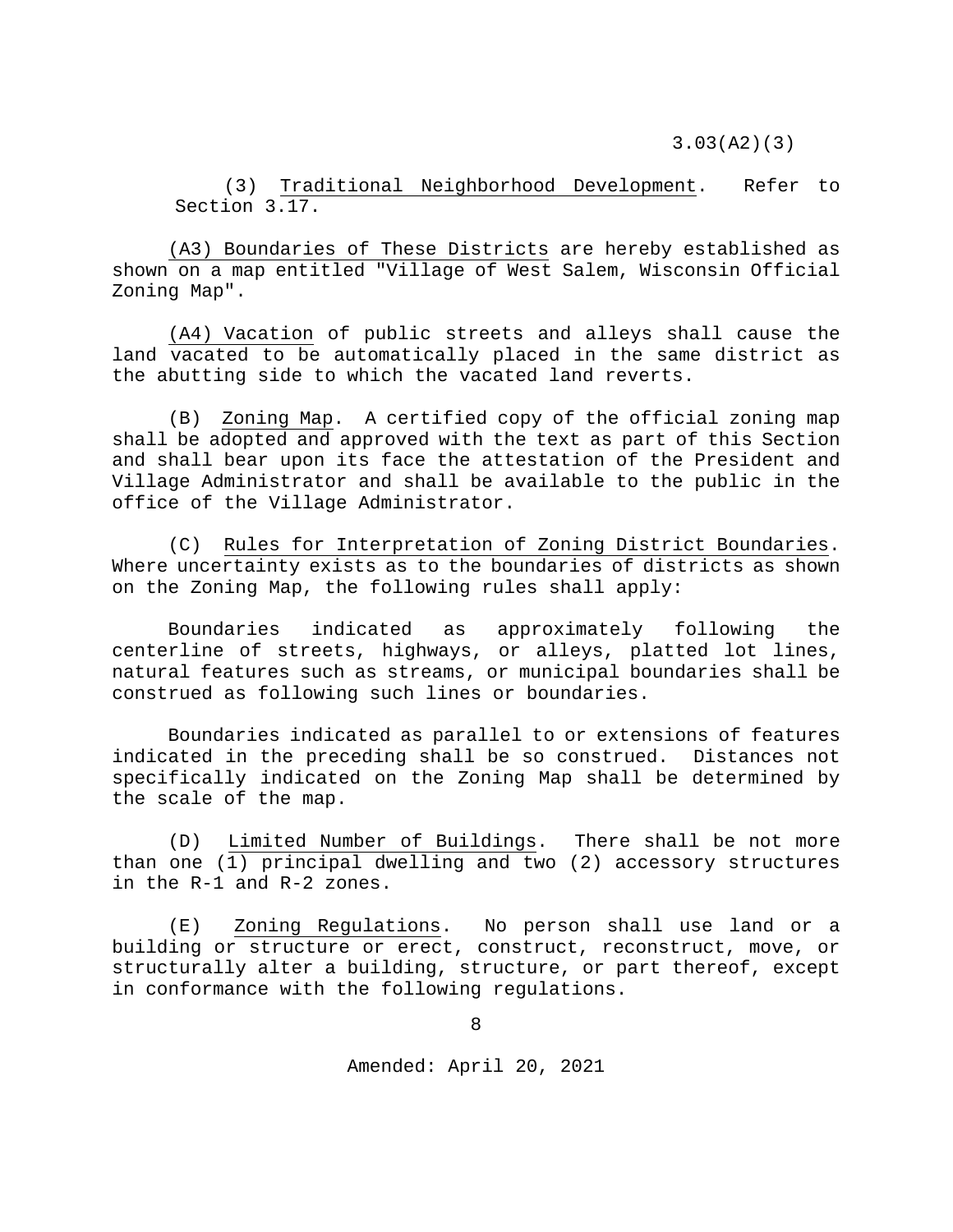Permitted uses in each zone shall be mutually exclusive except as otherwise indicated.

# **(F)(1) Residence District, Single Family (R-1).**

(1) Purpose: To provide a quiet pleasant living area protected from traffic hazards and intrusion by incompatible land uses.

(2) Principal Permitted Uses: Single family dwellings; private garage and accessory buildings; library, museum, parks, playground; public and semi-public uses (3.04(C)).

(3) Accessory Uses: Essential services, household occupation and professional home offices as defined in subsection 3.12.

(a) Accessory uses and detached accessory structures are permitted in the rear yard only. Accessory uses and detached accessory structures shall not be closer than ten (10') feet to the principal structure except that such distance may be reduced to not less than five (5') feet when the adjacent wall, roof, and all portions of the accessory structure or detached structure are protected by at least forty-five (45) minute fire-rated construction. Accessory uses and detached accessory structures shall not exceed fifteen (15') feet in height; shall not occupy more than forty (40%) percent of the rear yard area, nor more than one thousand (1,000) square feet; and shall not be closer than three (3') feet to any lot line nor more than five<br>(5') feet to any alley right-of-way line. (Amended (5') feet to any alley right-of-way line. **4/21/2015)**

(b) Residential fences require a building permit. Residential fences are permitted on the property lines in Residential districts but shall not in any case exceed a height of six and one-half  $(6-1/2)$  feet; shall not exceed a height of four and one-half (4-1/2) feet in the

9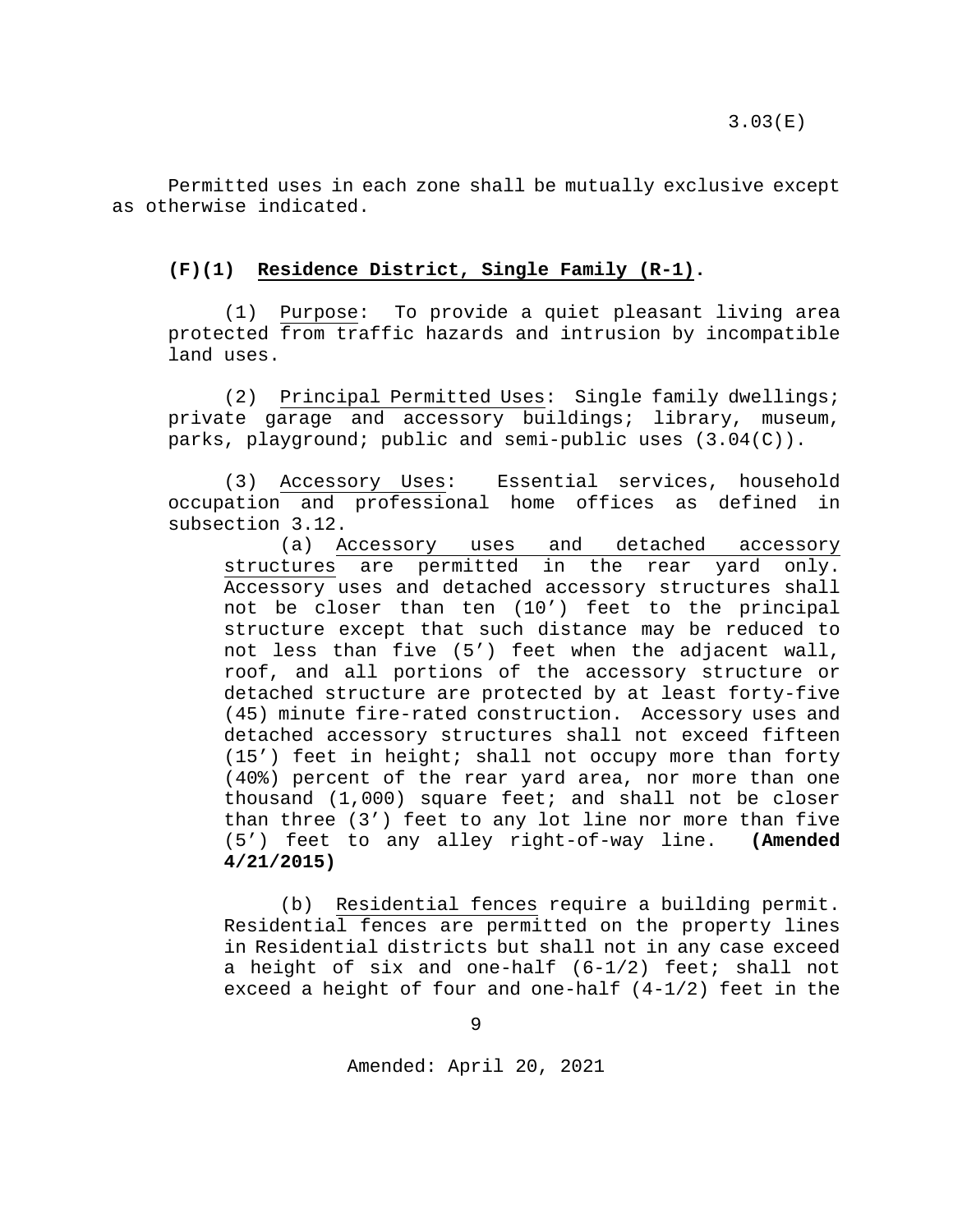street yard and shall not be closer than two (2) feet to any public right-of-way. Provided, however, when Business or Industrial Zoning abuts Residential Zoning, as a condition of plat or certified survey approval or upon re-zoning that creates such a status, the Village Board may require as a condition that the then owner of the Business or Industrial use parcel erect a fence not to exceed ten and one-half (10-1/2) feet in height upon the property line with the Residential zoned property; provided, further, at any time a property owner of a Residential zoned property located adjacent to a Business or Industrial zoned property may petition for a conditional use permit to erect and maintain a fence not to exceed ten and one-half (10-1/2) feet in height upon the property line with the Business or Industrial zoned property. It shall be the obligation of the property owner of the Business or Industrial zoned<br>property to maintain both sides of the fence. In each property to maintain both sides of the fence. instance, the fence shall be such height (as measured from the ground), type, and quality as determined by the Village Board after recommendation by the Village Planning Commission.

(c) Security fences require a building permit. Security fences are permitted on the property lines in all districts except residential districts but shall not exceed ten and one-half (10-1/2) feet in height (as measured from the ground) and shall be of an open type similar to woven wire or wrought iron fencing.

(d) Arches and Arbors: Whether made part of a fence line or located elsewhere in a residential yard, if their footing is extended into the earth more than two and one-half (2-1/2) feet or secured by cement or rock or attached to a fence or other structure which is either placed into the ground more than two and one-half  $(2-1/2)$  feet or secured there with cement or rock, require a building permit which may be denied by the Building Inspector if that arch or arbor obstructs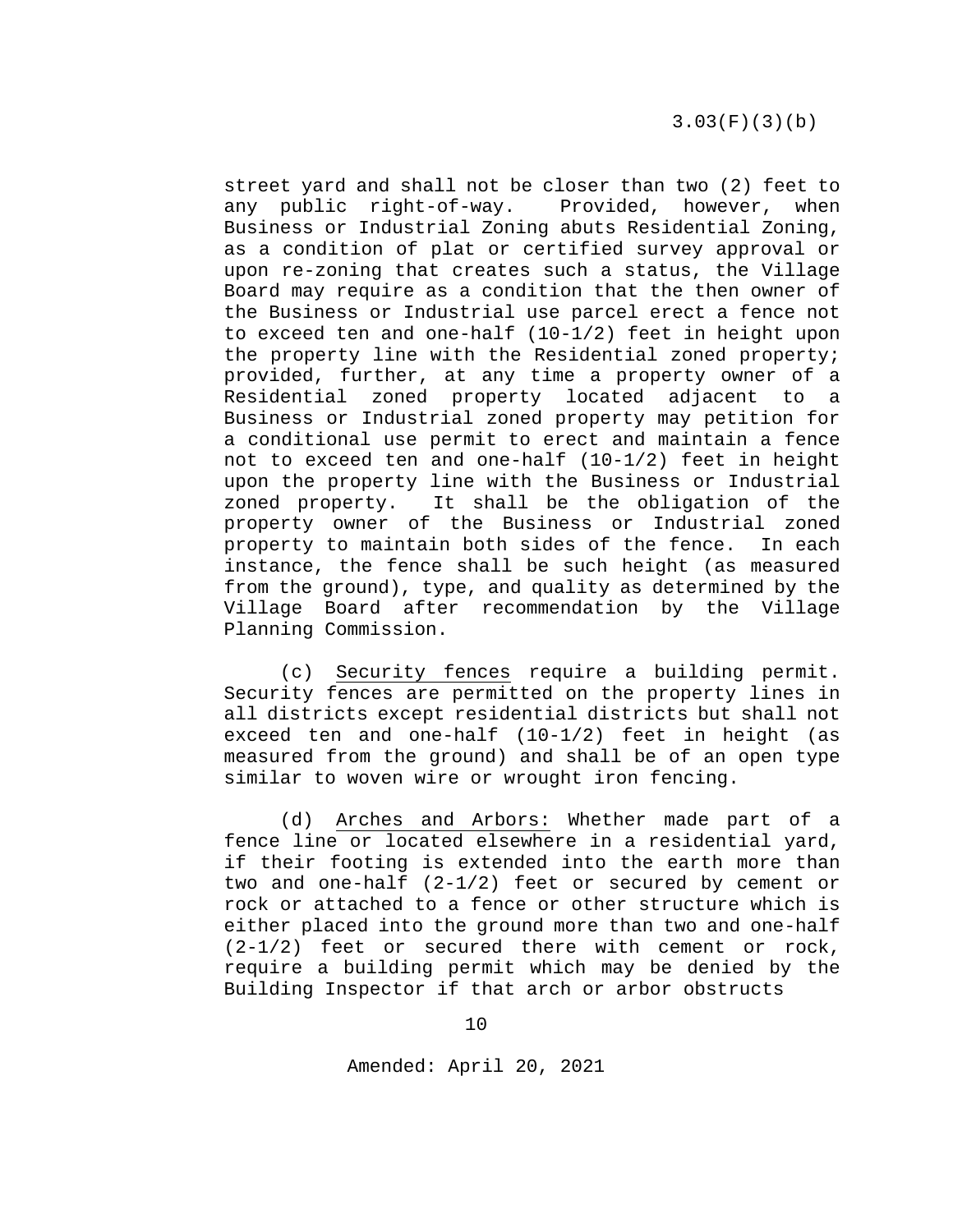vision at an intersection or causes other significant public safety concern.

(4) Conditional Uses: Two-family dwellings (i.e. duplex), or two-family row house units with zero lot line; conditional uses in plats or Certified Survey Maps existing and approved prior to January 28, 1999; Residential uses (Section 3.04(D); townhouses.

(5) Prohibited Uses: All uses not specifically permitted.

(6) Requirements: Maximum Building Height -------------35 feet Minimum Side Yard: Principal Buildings ------------10 feet minimum Accessory Buildings ------------3 feet on each side Minimum Front Yard Setback ----------25 feet Minimum 2nd Street Setback on Corner Lots ------------At the discretion of the building inspector Minimum Rear Yard Setback -----------25 feet on Corner Lots -----------------At the discretion of the building inspector Minimum Lot Area Per Family: Single Family Structures -------8000 square feet Two-Family Structures ----------5000 square feet Multi-Family Structures --------3500 square feet

**(F)(2) Residence District, Two-Family (R-2).**

(1) Purpose: To provide a quiet pleasant living, twofamily area, protected from traffic hazards and intrusion by incompatible land uses.

(2) Principal Permitted Uses: Two-family dwellings (i.e. duplex), or two-family row house units attached with

11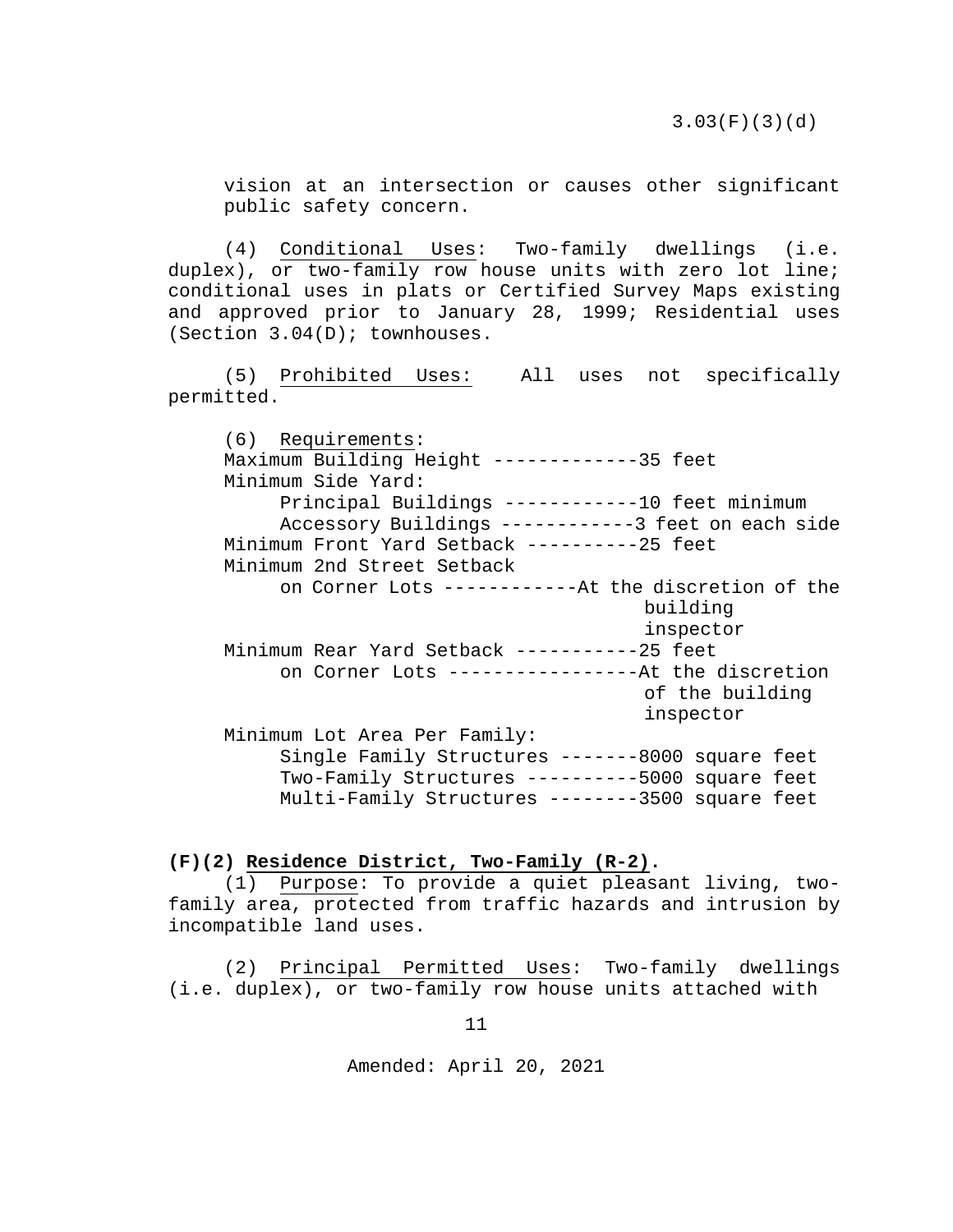zero lot lines; private garage and accessory buildings, library, museum, parks, playground; public and semi-public uses  $(3.04(C))$ .

(3) Accessory Uses: Essential services, household occupation and professional home offices as defined in subsection 3.12.

(a) Accessory uses and detached accessory structures are permitted in the rear yard only. Accessory uses and detached accessory structures shall not be closer than ten (10') feet to the principal structure except that such distance may be reduced to not less than five (5') feet when the adjacent wall, roof, and all portions of the accessory structure or detached structure are protected by at least forty-five (45) minute fire-rated construction. Accessory uses and detached accessory structures shall not exceed fifteen (15') feet in height; shall not occupy more than forty (40%) percent of the rear yard area, nor more than one thousand (1,000) square feet; and shall not be closer than three (3') feet to any lot line nor more than five (5') feet to any alley right-of-way line. **(Amended 4/21/2015)**

(b) Residential fences require a building permit. Residential fences are permitted on the property lines in Residential districts but shall not in any case exceed a height of six and one-half (6-1/2) feet; shall not exceed a height of four and one-half (4-1/2) feet in the street yard and shall not be closer than two (2) feet to any public right-of-way. Provided, however, when Business or Industrial Zoning abuts Residential Zoning, as a condition of plat or certified survey approval or upon re-zoning that creates such a status, the Village Board may require as a condition that the then owner of the Business or Industrial use parcel erect a fence not to exceed ten and one-half (10-1/2) feet in height upon the property line with the Residential zoned property; provided, further, at any time a property owner of a Residential zoned property located adjacent to a

12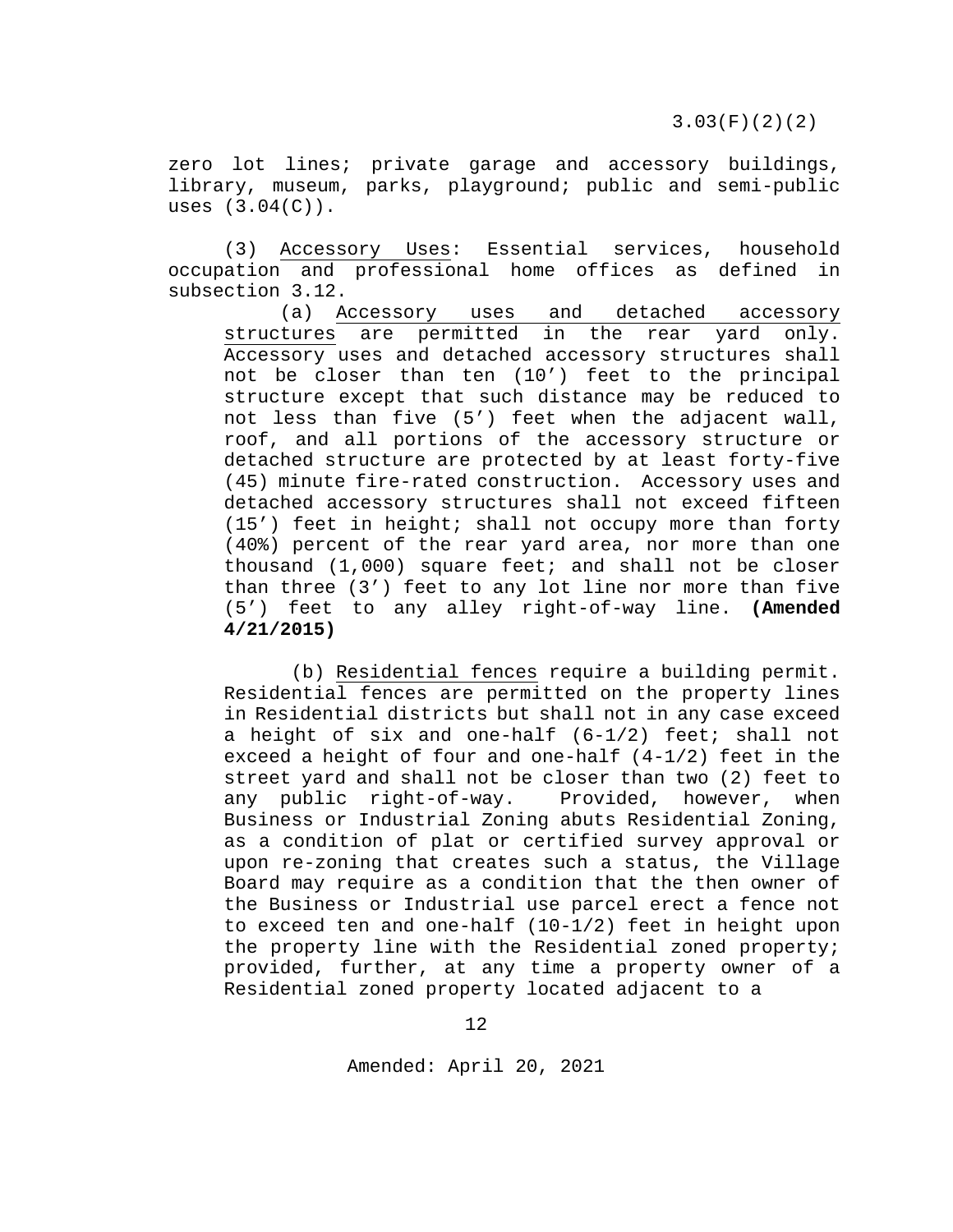3.03(F)(3)(b)

Business or Industrial zoned property may petition for a conditional use permit to erect and maintain a fence not to exceed ten and one-half  $(10-1/2)$  feet in height upon the property line with the Business or Industrial zoned property. It shall be the obligation of the property owner of the Business or Industrial zoned property to maintain both sides of the fence. In each instance, the fence shall be such height (as measured from the ground), type, and quality as determined by the Village Board after recommendation by the Village Planning Commission.

(c) Security fences require a building permit. Security fences are permitted on the property lines in all districts except residential districts but shall not exceed ten and one-half (10-1/2) feet in height and shall be of an open type similar to woven wire or wrought iron fencing.

(d) Arches and Arbors: Whether made part of a fence line or located elsewhere in a residential yard, if their footing is extended into the earth more than two and one-half (2-1/2) feet or secured by cement or rock or attached to a fence or other structure which is either placed into the ground more than two and one-half  $(2-1/2)$  feet or secured there with cement or rock, require a building permit which may be denied by the Building Inspector if that arch or arbor obstructs vision at an intersection or causes other significant public safety concern.

(4) Conditional Uses: Residential uses (Section 3.04(D); townhouses.

(5) Prohibited Uses: All uses not specifically permitted.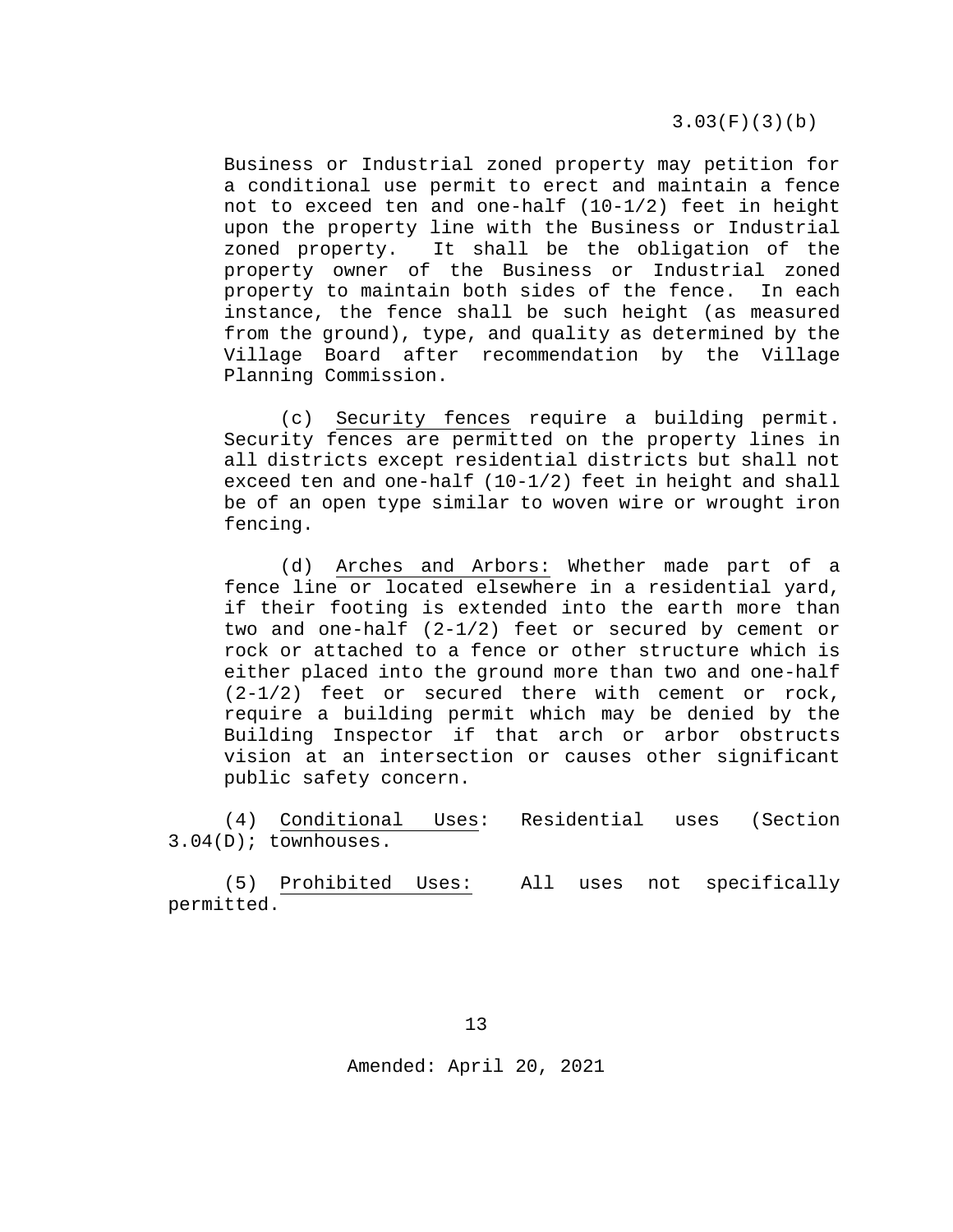3.03(F)(2)(6)

(6) Requirements: Maximum Building Height -------------35 feet Minimum Side Yard: Principal Buildings ------------10 feet minimum Accessory Buildings ----------- 3 feet on each side Minimum Front Yard Setback ----------25 feet Minimum 2nd Street Setback on Corner Lots ----------------At the discretion of the building inspector Minimum Rear Yard Setback -----------25 feet on Corner Lots -----------------At the discretion of the building inspector Minimum Lot Area Per Family: Single Family Structures -------8000 square feet Two-Family Structures ----------5000 square feet

# **(G) Business District (B) includes areas designated in the Village ordinances as either Business District or Commercial District.**

(1) Purpose: To provide an area for business and business needs of the Village.

(2) Permitted Uses: Bakeries, banks, barber shops, bars, beauty shops, clinics, clothing stores, clubs, drug stores, eating and drinking establishments, florists, fish, fruit and vegetable stores, gas station, gift stores, groceries, hardware stores, hotel, hobby shops, laundry, lodges, meat-markets, music stores, package beverage stores,<br>parking lots, places of entertainment, professional, places of entertainment, professional, governmental and business offices, retail stores, vehicular sales and service, personal service establishments, and other uses similar or incidental to any of the above uses.

(3) Conditional Uses: Highway-oriented uses (Section 3.04[F]); single and multi-family dwellings; day care centers for children; residential care facilities; all directory signs, advertising a business or activity conducted, an area

14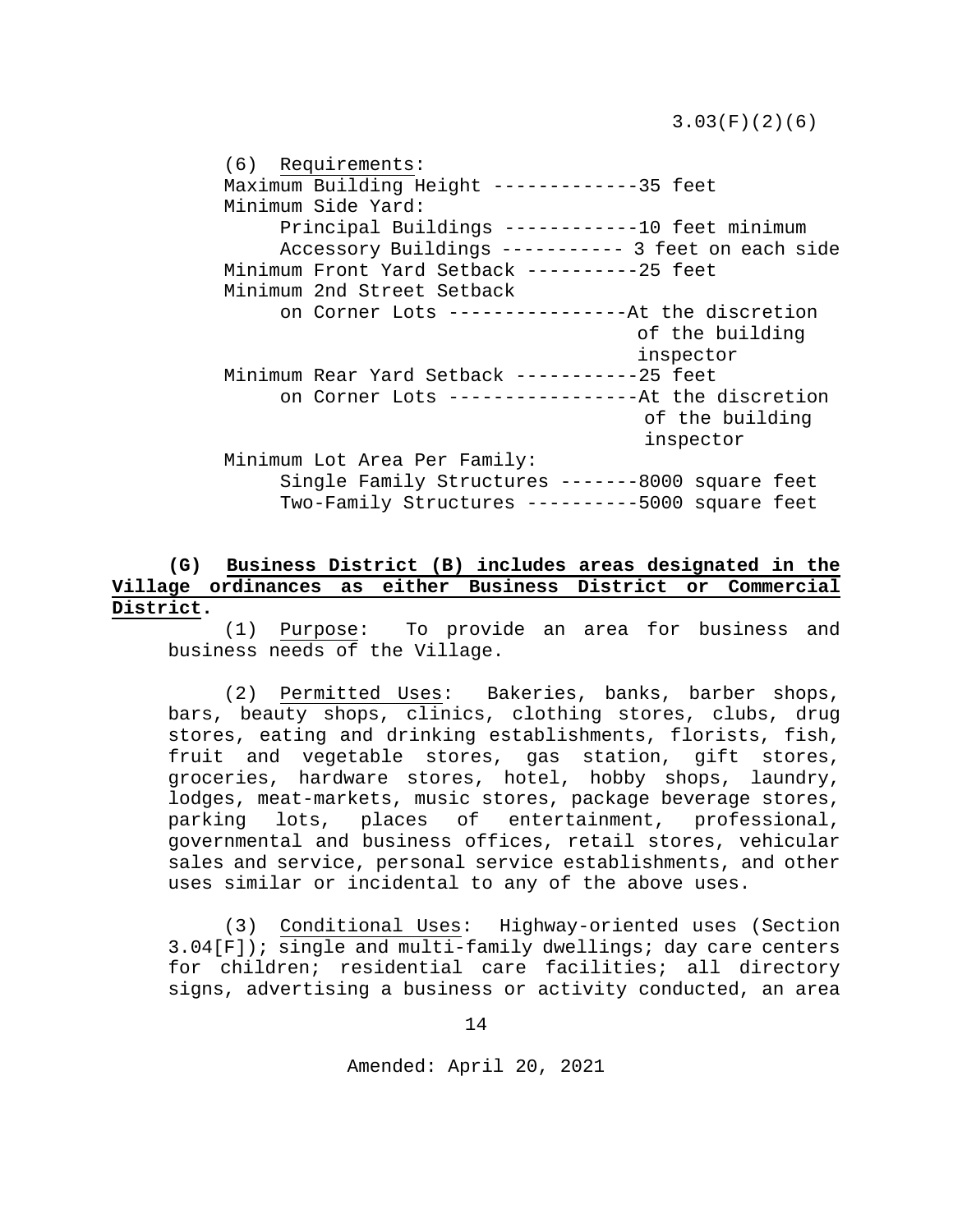of interest, or a service available at a specific location which exceeds 45 feet in height; apartments incorporated in business use buildings; or mini-warehouses or personal storage units where the storage of all associated items are entirely within a building.

| $(4)$ Requirements:<br>Maximum Building Height --------------- 45 feet<br>Minimum Side Yard: |  |  |  |
|----------------------------------------------------------------------------------------------|--|--|--|
| Fireproof Construction ------------ None                                                     |  |  |  |
| Non-Fireproof Construction -------- 9 feet                                                   |  |  |  |
| Minimum Front Yard Setback ------------ None                                                 |  |  |  |
| Minimum Rear Yard Setback ------------- 9 feet                                               |  |  |  |
| Minimum Lot Width:                                                                           |  |  |  |
| Fireproof Construction ----------- 25 feet                                                   |  |  |  |
| Non-Fireproof Construction -------- 45 feet                                                  |  |  |  |
| Minimum Lot Area Per Family:                                                                 |  |  |  |
| Single Family Structures --------- 8000 square feet                                          |  |  |  |
| Two-Family Structures ------------- 5000 square feet                                         |  |  |  |
| Multi-Family Structures ----------- 3500 square feet                                         |  |  |  |
| (5) Requirements for "Central Business District" as                                          |  |  |  |
| defined in Section 3.12:                                                                     |  |  |  |
| Minimum Lot Area - - - - - - - - - - 8,000 square feet                                       |  |  |  |
| Minimum Lot Width - - - - - - - - - - 100 feet                                               |  |  |  |

Building Height - - - - - - - - - - - 60 feet

Provided any lot or adjacent lots platted prior to the enactment of the Code of Ordinances which affords less than above-required minimum area or width may be approved as a permitted use by recommendation of the Planning Commission and approval of the Village Board. **(Amended 4/21/2015)**

# **(H) Industrial.**

(1) Purpose: To delineate areas best suited for industrial development because of location, topography, existing facilities and relationship to other land uses. Uses incompatible with industry are not to be permitted.

15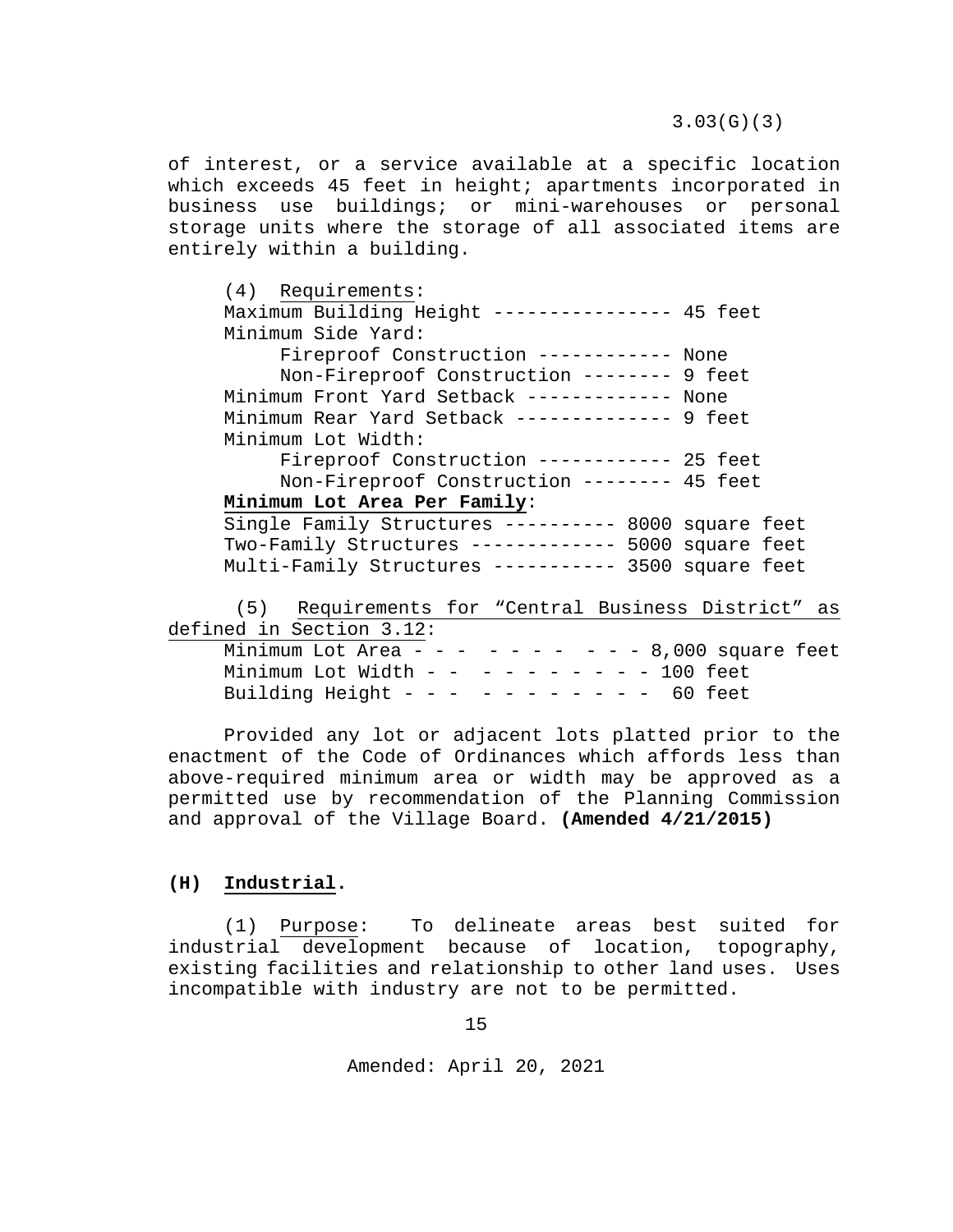(2) Principal Permitted Uses: Manufacturing, processing, repairing or warehouse use including miniwarehouses or personal storage units where the storage of all associated items are entirely within a building, wholesale establishments, seed, feed and farm supply stores and mills.

(3) Accessory Uses: Essential Services (Section 3.12(M)).

(4) Conditional Uses: Adult-Oriented Establishment; bulk storage facilities for fuel, Caretaker; chemicals and fertilizers; day care centers for children; dump; junk and salvage yards; mineral extraction; open storage; planned development groups; sanitary landfill; sewer plant; slaughter houses and rendering works; supervisor's dwelling unit; and any permitted use allowed in an area zoned Business. **(Ord. 465 – 8/2015)**

(5) Prohibited Uses: All uses not specifically permitted.

(6) Requirements for "Central Industrial District" as defined in Section 3.12: Minimum Lot Area ----------------------- 8000 square feet Minimum Lot Width ---------------------- 100 feet Building Height ------------------------ 60 feet

Provided any lot or adjacent lots platted prior to the enactment of the Code of Ordinances which afford less than above required minimum area or width may be approved as a permitted use by Village Board resolution which sets forth the extent of the waiver and the use permitted. Prior to action by the Board, the request should be referred to the Village Planning Commission for its advice.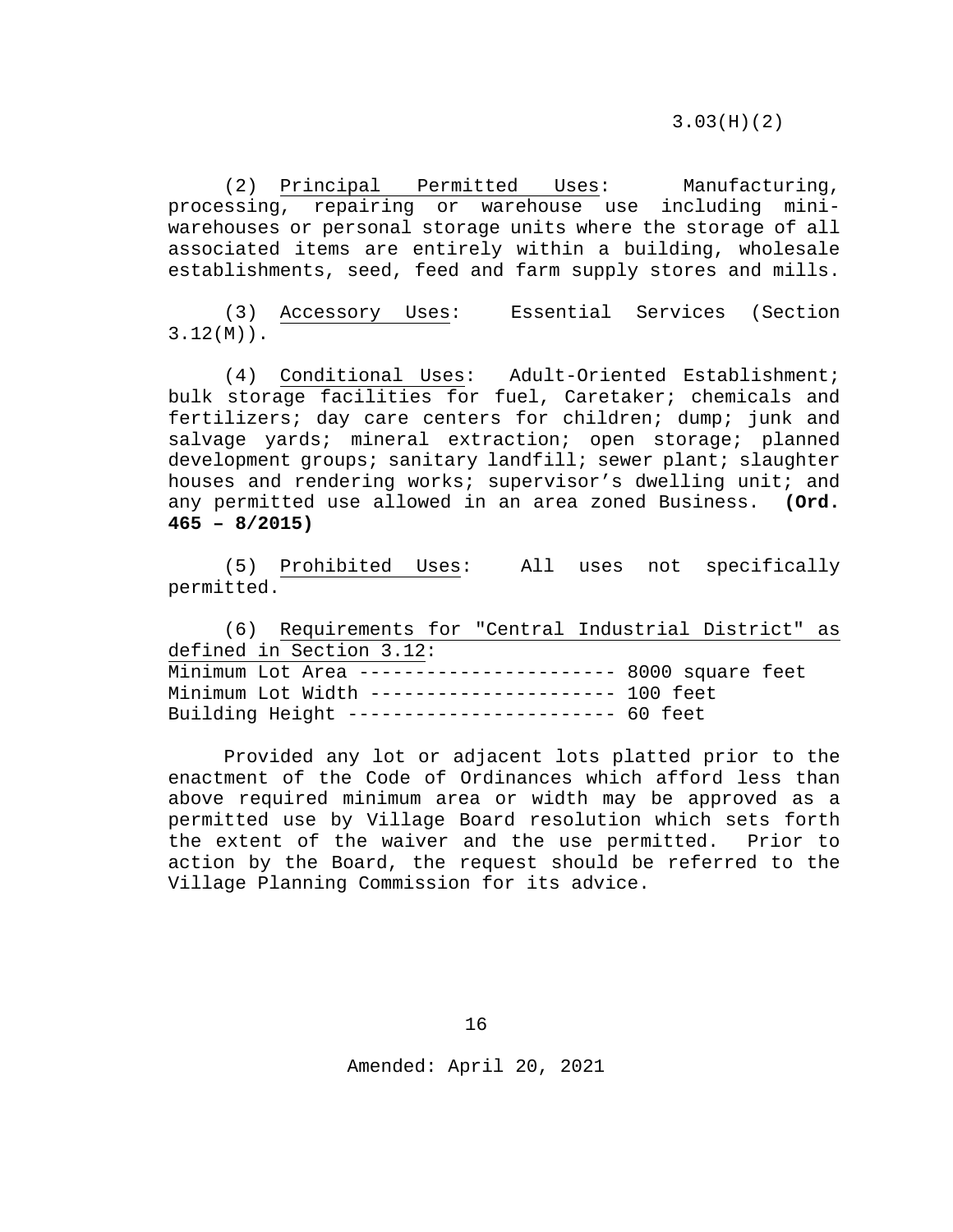3.03(H)(6)

Additional Requirements for All Other Industrial Zoning: Minimum Front Yard ------------------------ 25 feet Minimum Rear Yard ------------------------- 40 feet Where yard is adjacent to R-1 & R-2 zone and otherwise --------------- 30 feet Minimum Side Yard ------------------------- 25 feet Where yard is adjacent to R-1 & R-2 zone and otherwise --------------- 10 feet Minimum Lot Depth ------------------------- 100 feet

# **(I) Agriculture (A):**

(1) Purpose: To delineate and protect the areas best suited for agriculture.

(2) Permitted Uses: Agriculture, horticulture (greenhouses), forestry, nurseries, orchards, dairying, hatcheries, poultry and livestock raising and stables; one family dwelling; truck farming and roadside stands; hospitals and clinics; uses incidental to any of the above.

(3) Accessory Uses: Essential Services.

(4) Conditional Uses: Adult-Oriented Establishment (Sec. 11.14); beekeeping; fur farms; kennels; public and semi-public uses (Sec. 3.04(U); recreation uses (Sec. 3.04[U]); excavation businesses including open storage of excavated and fill materials including gravel and recycled blacktop subject to limiting the quantities of the open storage materials to normal amounts needed for current usage and projects and subject to not allowing the storage of any contaminated or deleterious materials; and other agricultural uses that may cause noxious odors or noise.

(5) Requirements: Maximum Building Height Residential Structure --------- 35 feet Other Structures -------------- N/A Minimum Side Yard Principal Buildings------------20 feet on each side

17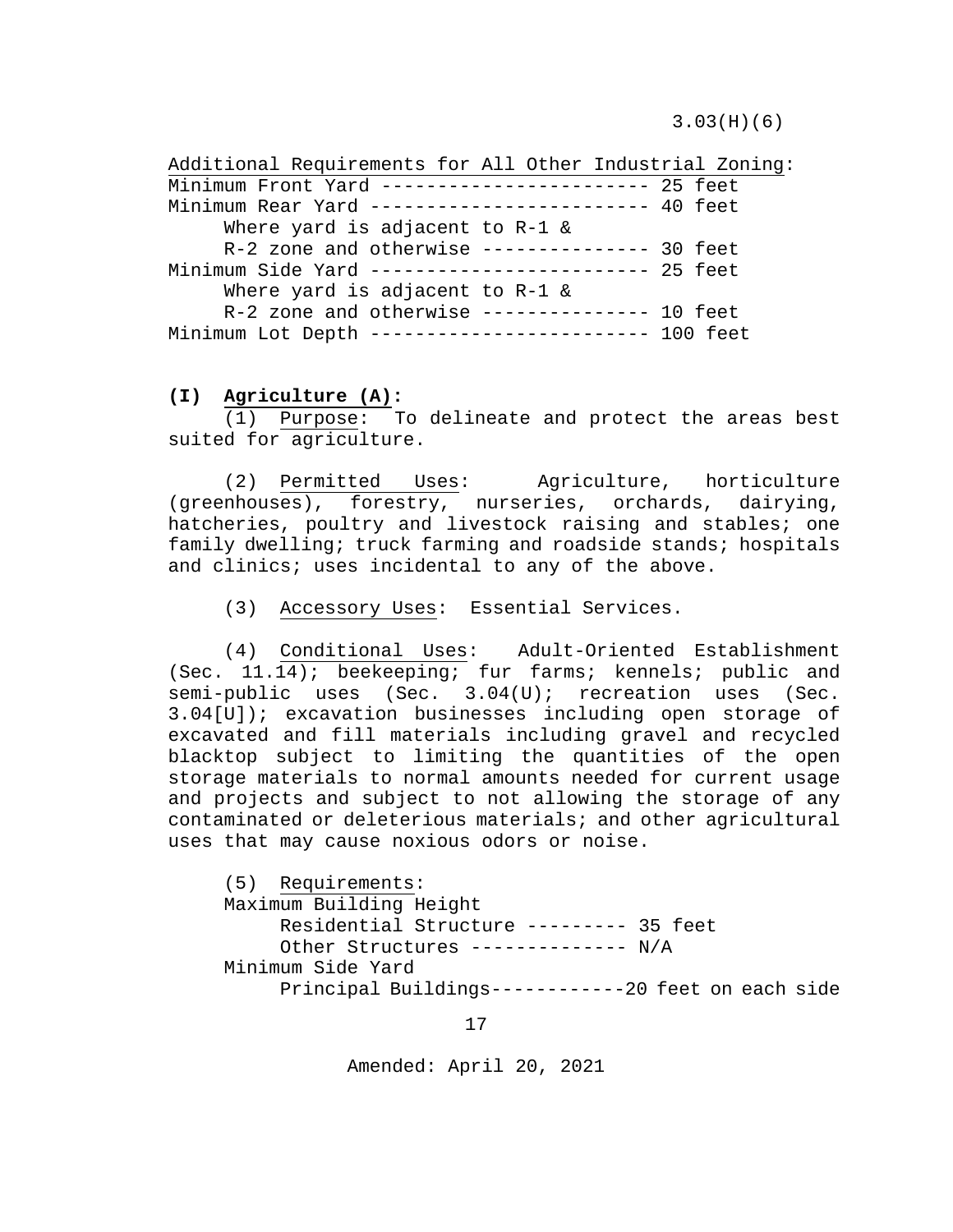3.03(I)(5)

Accessory Buildings ------------5 feet on each side Minimum Front Yard Setback ----------50 feet Minimum Rear Yard Setback -----------50 feet Minimum Lot Area Per Family (Residential)-- 40 acres

# **(J) Conservancy (C).**

(1) Purpose: To delineate those areas where substantial development of the land in the form of buildings or structures is prohibited due to:

(a) Special or unusual conditions of topography,<br>age, or other natural conditions, whereby drainage, or other natural conditions, whereby considerable damage to buildings or structures and possible loss of life may occur due to the processes of nature.

(b) The lack of proper facilities or improvements resulting in the land not being suitable for improvement at the present time.

For the preservation and protection of scenic, historic, scientific and biologically important areas. For the protection of ground water sources.

(2) Permitted Uses: Management of forestry, wildlife and fish; hunting, fishing, trapping; harvesting of wild crops such as marsh hay, ferns, moss, berries, tree fruits and seeds; parks and general recreational areas; uses similar and incidental to any of the above uses.

(3) Conditional Uses: Sewage disposal plant, golf courses and seasonal camping grounds; dams, water storage facilities, power stations and transmission lines; nonmetallic mining operations; metallic mining operations; gravel or sand pits and quarries, including washing and grading the products.

(4) Requirements: None.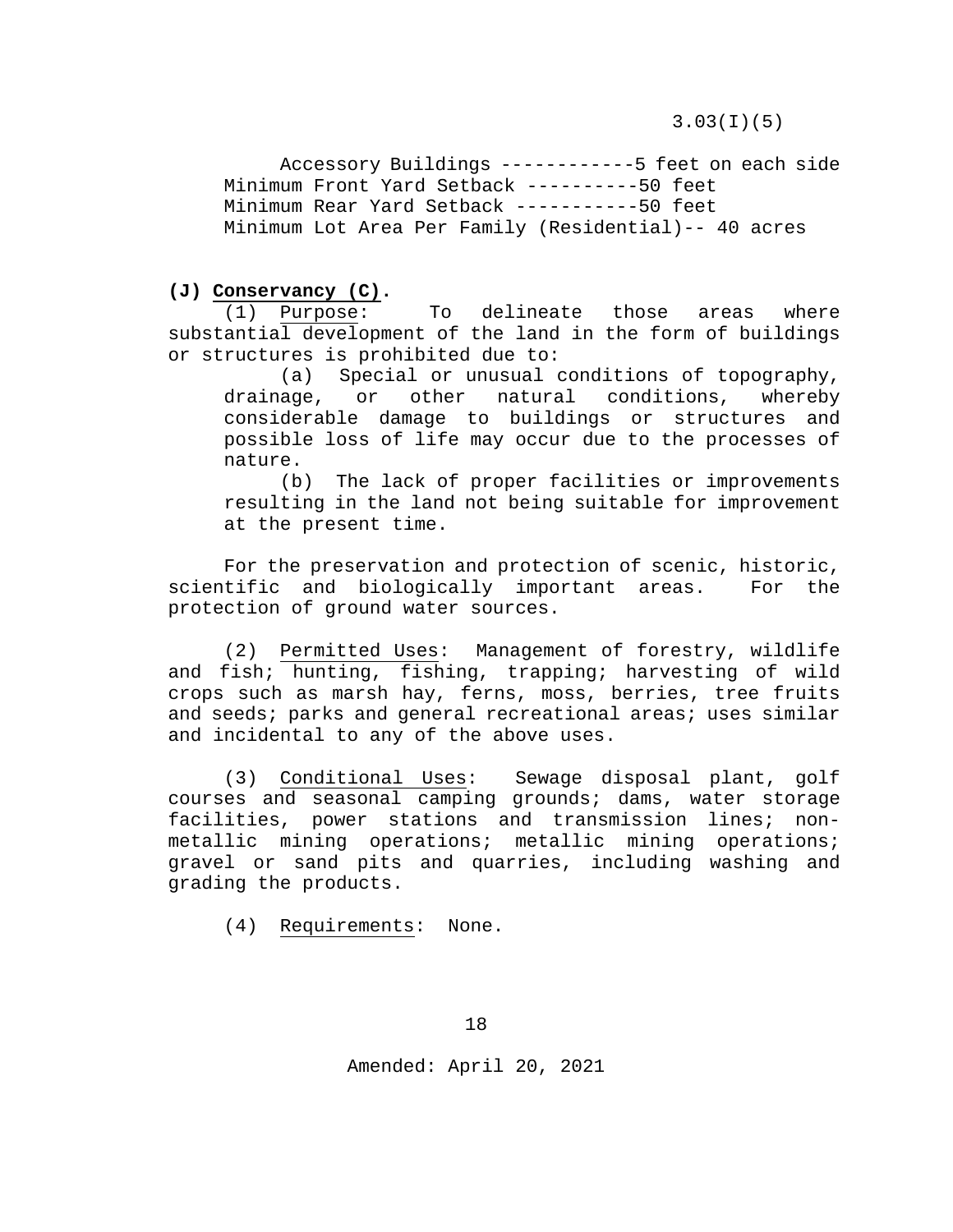3.03(K)

#### **(K) Planned Development District (PUD).**

(1) Intent: To permit great flexibility in the use and design of structures and land in situations where of structures modifications of specific provisions of this Section will not be contrary to its intent and purpose or significantly inconsistent with the planning on which it is based and will not be harmful to the neighborhood in which they occur; "To promote the maximum benefit from coordinated area site planning, diversified location of structures and mixed compatible uses".

(2) Regulations: The PUD District shall contain a minimum of one (1) acre and shall be under unified control, whether by single, corporate, condominium or association ownership. In the Planned Unit Development District, no land shall be used except for group buildings (two or more) and use complexes with design and development continuity.

The use or uses for each PUD District shall be individually or specifically approved and may provide for a combination of single and multi-family developments as well as business and industrial uses.

Height, yard, vision, setback, parking, lot coverage, and other area regulations applicable to similar uses in other districts shall be considered by the Village Planning Commission and the Village Board in establishing individual regulations for each Planned Development District, but such regulations are not required to be applied.

(3) Application:

(a) The owner shall file with the Village<br>Administrator a proposed site plan and detailed proposed site plan and description of the structures to be erected which shall include the following information:

(i) A plat plan including all information required for a preliminary plat under Section 4.05 of this Code of Ordinances together with the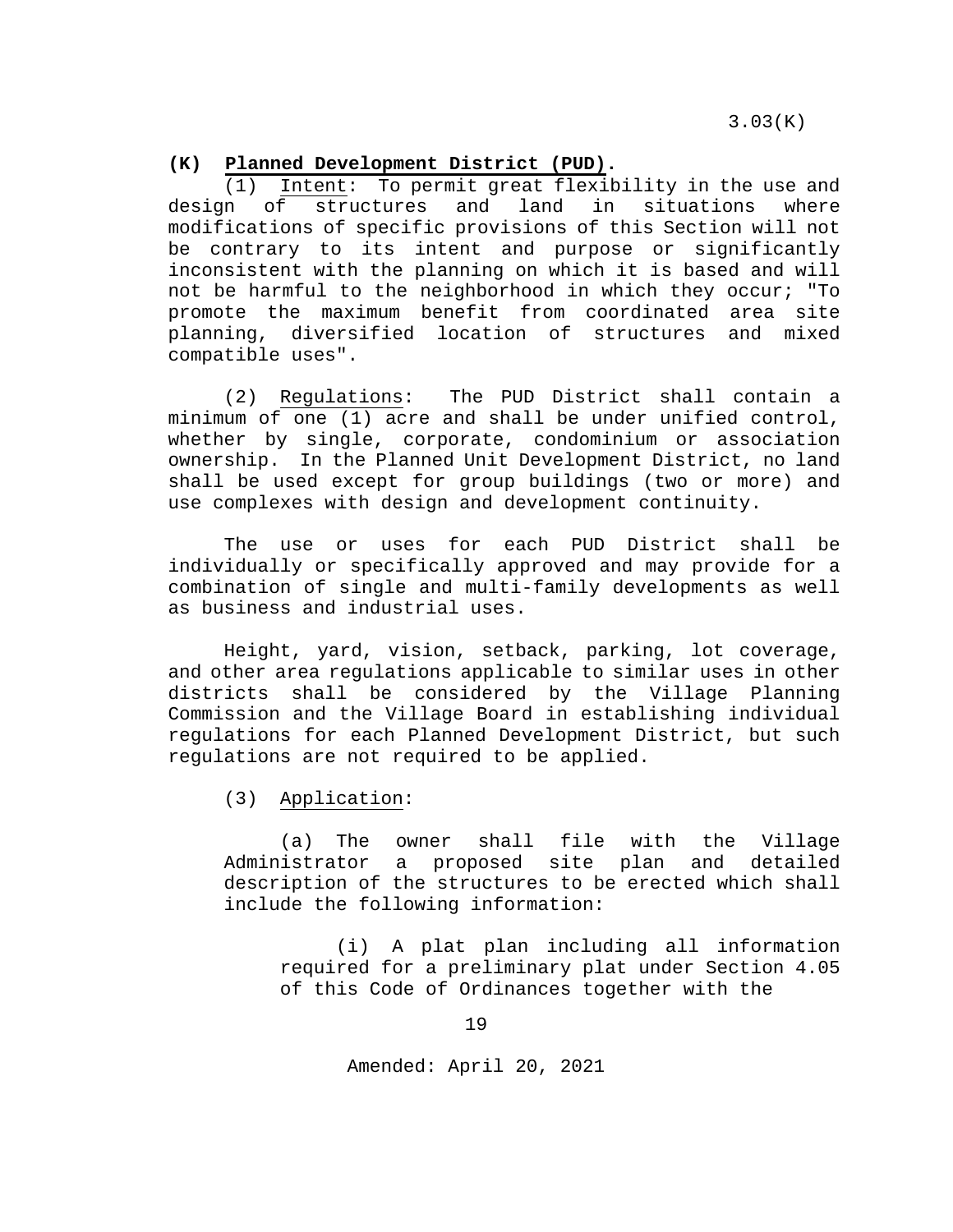#### 3.03(K)(3)(i)

dimensions and locations of all proposed structures, areas to be reserved for vehicular and<br>pedestrian traffic, parking, public uses and pedestrian traffic, parking, public easement.

(ii) Complete drawings showing design of structures and their relationship.

(iii)A description of the land uses.

(iv) Proposed height, yard, area, vision, setback, lot coverage and parking regulations for the specific district.

(b) The plan shall also provide:

(i) Paved streets and sidewalks adequate to serve the needs of the area.

(ii) Adequate access to public streets and proper internal circulation.

(iii)Adequate sewer and water facilities and storm sewer.

(iv) That the development will constitute a reasonable extension of Village living areas and will be compatible with surrounding land uses.

(c) Usual procedures shall otherwise be followed, recognizing that specific regulations are to be approved for each such district which may be at variance with other general ordinances. Commission and the Village Board shall also establish requirements and limitations so as to reduce traffic congestion and hazards, establish adequate landscaping, buffering and screening, and eliminate undesirable effects on nearby development. The comprehensive plan shall not be approve or modified unless adopted by 2/3 vote of the members of the Village Board.

20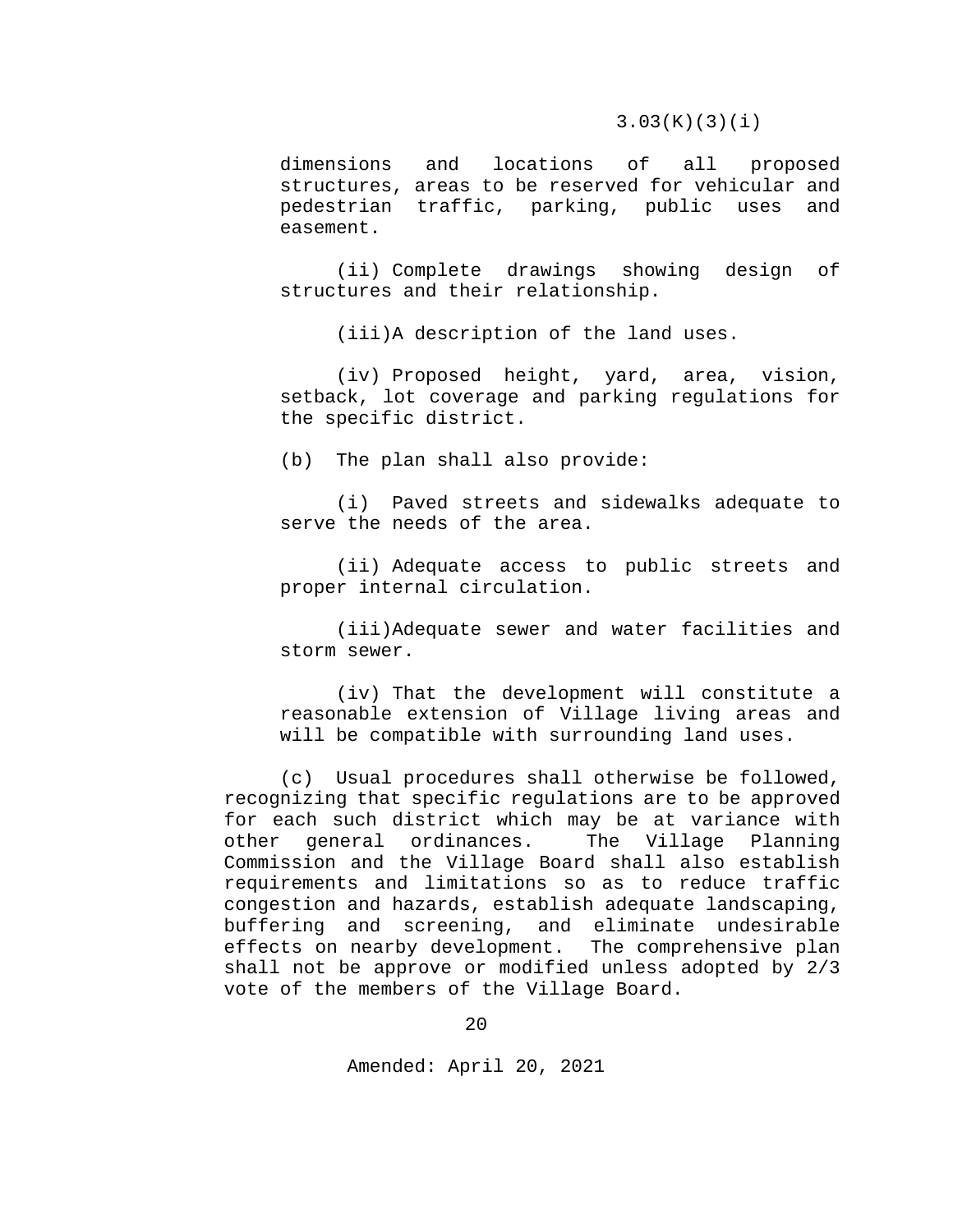# (4) Plat or Certified Survey Map:<br>(a) Within six (6) months

Within  $six$  (6) months of the approval of a Planned Unit Development or an amendment to an existing Planned Unit Development, the owner shall record in the Register of Deeds' office either a final plat in compliance with Chapter 236, Wisconsin Statutes, or a Certified Survey Map in accordance with Section 236.34, Wisconsin Statutes, whichever may apply when there already is a plat or certified survey map recorded.

(b) Proof of such recording shall be filed with the Village Administrator.

(5) Building Permits:

(a) No building permits shall be issued for any structure not in strict compliance with the approved plans, drawings and regulations as approved by the Village Board. Changes or amendments shall require the same prior approvals as the original zoning.

(b) Certificates of occupancy shall be withheld until the recording of a plat or certified survey map.

(6) Construction: All construction shall be commenced within one (1) year and completed within three (3) years of final approval. This period may be extended by the Village Board for good cause. Failure to complete construction within the time limit shall justify action to re-zone the area or part thereof.

(7) Standards for Traditional Neighborhood Development (TND): Refer to Section 3.17

# **(L) Flood Plain Districts.**

(1) Authorization. This Zoning Ordinance is adopted pursuant to the authorization of Section 61.35, 62.23 and 87.30 of the Wisconsin Statutes and Chapter NR 116 of the Wisconsin Administrative Code.

21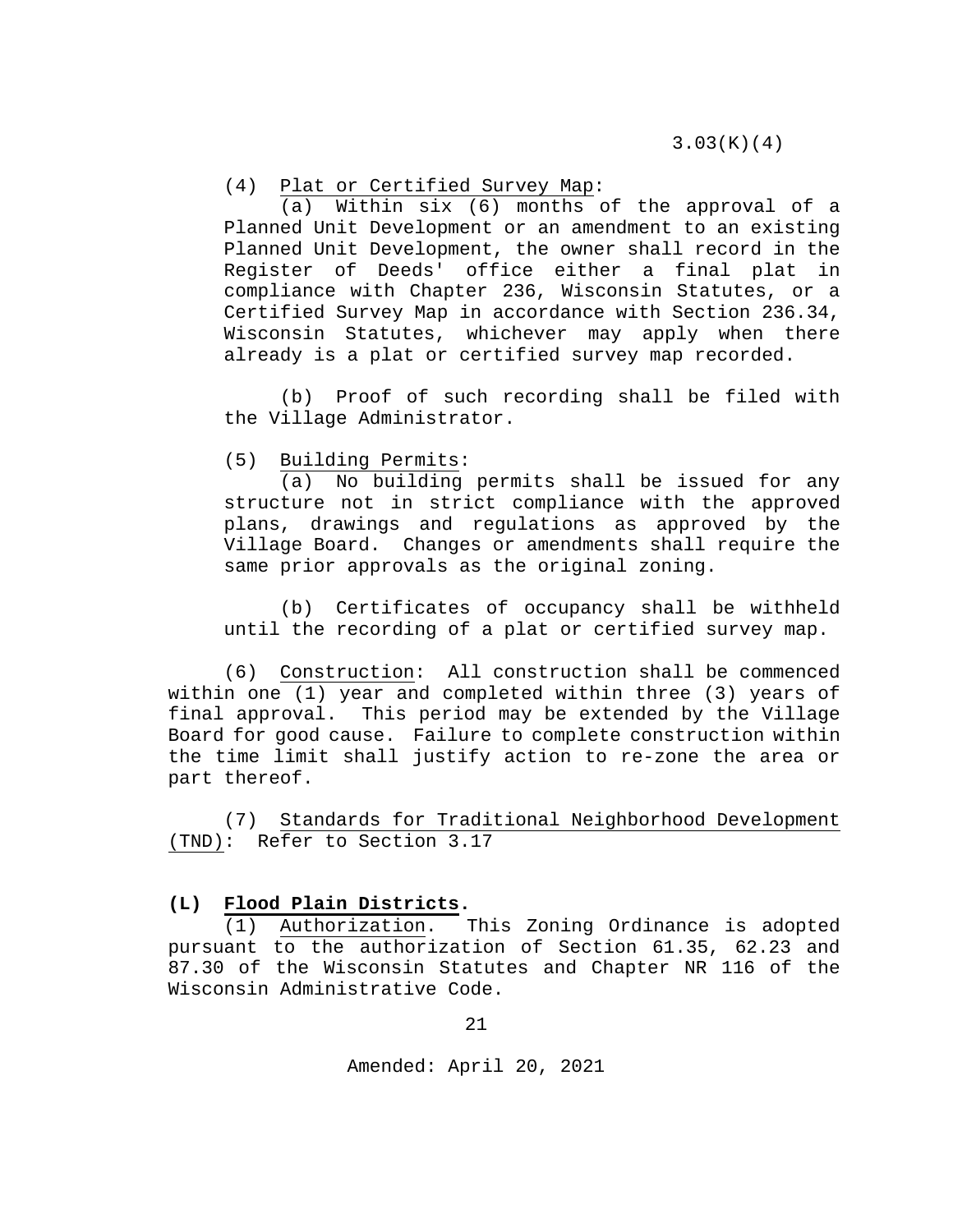(2) Purpose. To provide a uniform basis to regulate all flood plains within the incorporated area of the Village of West Salem to: Protect life, health and property; minimize expenditures of public monies for costly flood control projects; minimize rescue and relief efforts generally undertaken at the expense of the taxpaying public; minimize business interruptions which usually result in the loss of local income; minimize damage to public facilities such as water mains, sewer lines, streets and bridges; minimize the occurrence of future flood blight areas; discourage the victimization of unwary land and home buyers; and prevent increases in the regional flood from occurring which will increase flood damage and may result in conflict and litigation between landowners.

(3) Establishment of Districts. The regional Flood plain areas within Village jurisdiction are hereby divided into the Flood way, the Flood fringe, and the Flood plain Districts as refined in Section 3.12 of this Code of Ordinances.

(4) <u>District Boundaries</u>. The boundaries of the Flood<br>Flood way and Flood fringe Districts shall be plain, Flood way and Flood fringe Districts shall consistent with those areas designated as flood plains, flood way and Flood fringe boundaries on the Federal Management Agency map for the national flood insurance program. The boundaries shall be as indicated on the Flood plain overlay districts shown upon the master zoning map on file in the Village Administrator's Office.

(5) Regulations. Chapter NR 116 of the Wisconsin Administrative Code and any future amendment, revision or modification of Chapter NR 116 are hereby incorporated into this Section as if fully set forth herein. The uses permitted within the districts and the administration of this Flood plain Zoning Ordinance shall fully comply with the provisions of Chapter NR 116, provided that the Building Inspector shall perform all duties therein delegated to the Zoning Administrator.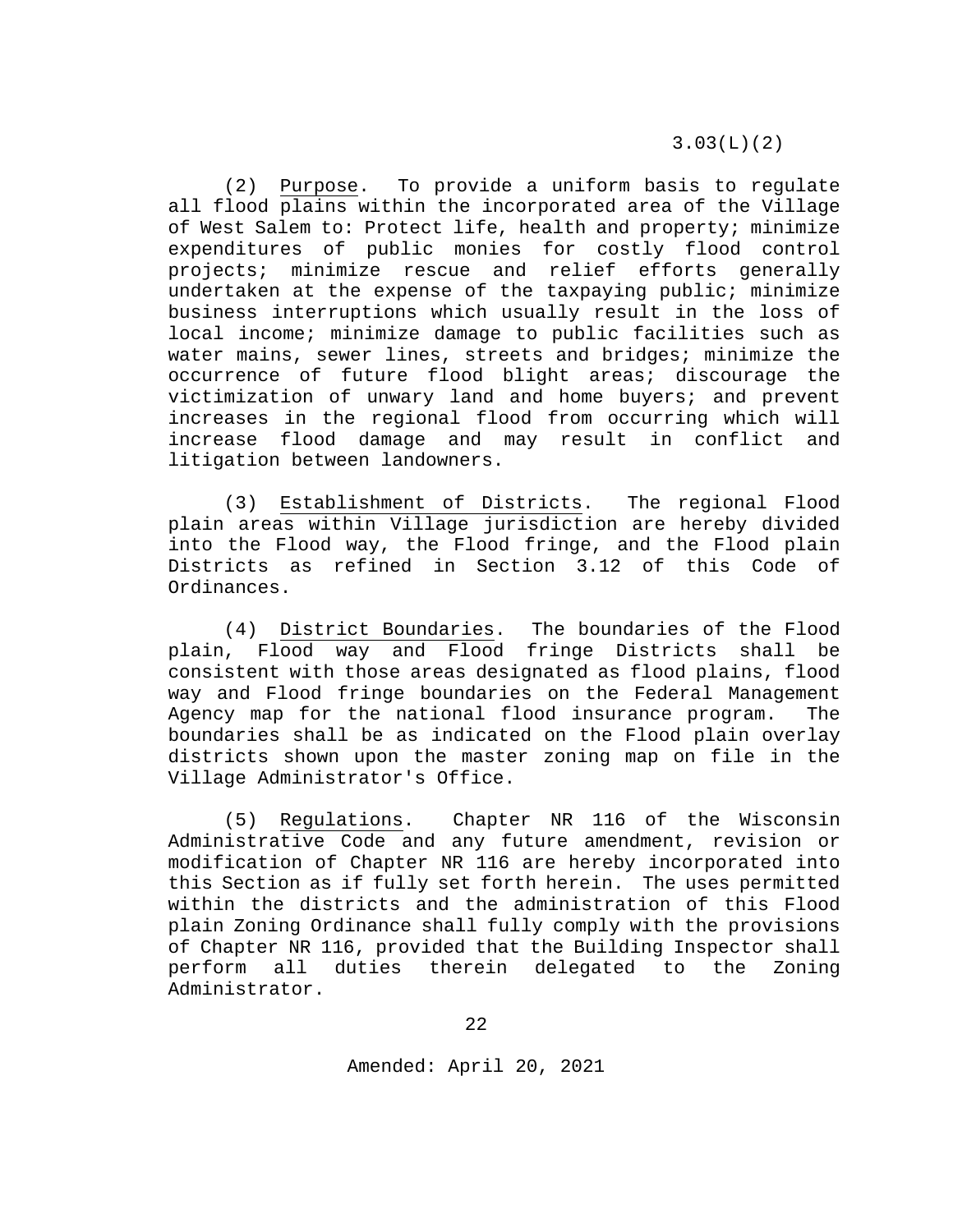(6) Enforcement and Penalties. Any violation of the provisions of this Section by any person shall be unlawful and shall be referred to the Village Attorney who shall expeditiously prosecute all such violators. A violator shall, upon conviction, forfeit to the Village a penalty of not less than Fifty (\$50.00) Dollars nor more than Two Hundred (\$200.00) Dollars, together with a taxable cost of such action. Each day of continued violation shall constitute a separate offense. Every violation of this Section is a public nuisance and may be enjoined and the maintenance thereof may be abated by action initiated by the Village, the State, or any citizen thereof, pursuant to Section 87.30, Wisconsin Statutes.

# <span id="page-22-0"></span>**3.04 Conditional Uses.**

(A) Permit. The Village Board may authorize the Building Inspector to issue a conditional use permit for conditional uses specified in this Section after review and a public hearing before the Village Planning Commission and recommendation thereon, provided such uses are consistent with the purpose and intent of this Section. For all public hearings on conditional uses the Village President shall appoint two (2) additional Village Board Trustees to attend the public hearing for informational gathering purposes.

Notice of the public hearing shall be published in the newspaper published weekly in the Village, or in default of said newspaper publication, in the daily newspaper published in the City of La Crosse at least ten (10) days prior to the hearing. In addition, notice of the public hearing shall be mailed, by the Village Clerk, to all property owners within three hundred (300') feet of the perimeter of the subject property in the Village of West Salem at least ten (10) days prior to the hearing.

Application for conditional use permits shall be submitted to the Village Administrator on forms supplied by the Administration Office. A plan showing the location, size and shape of the  $lot(s)$ involved and of any proposed structures and the existing and proposed use of each structure and lot shall be submitted with the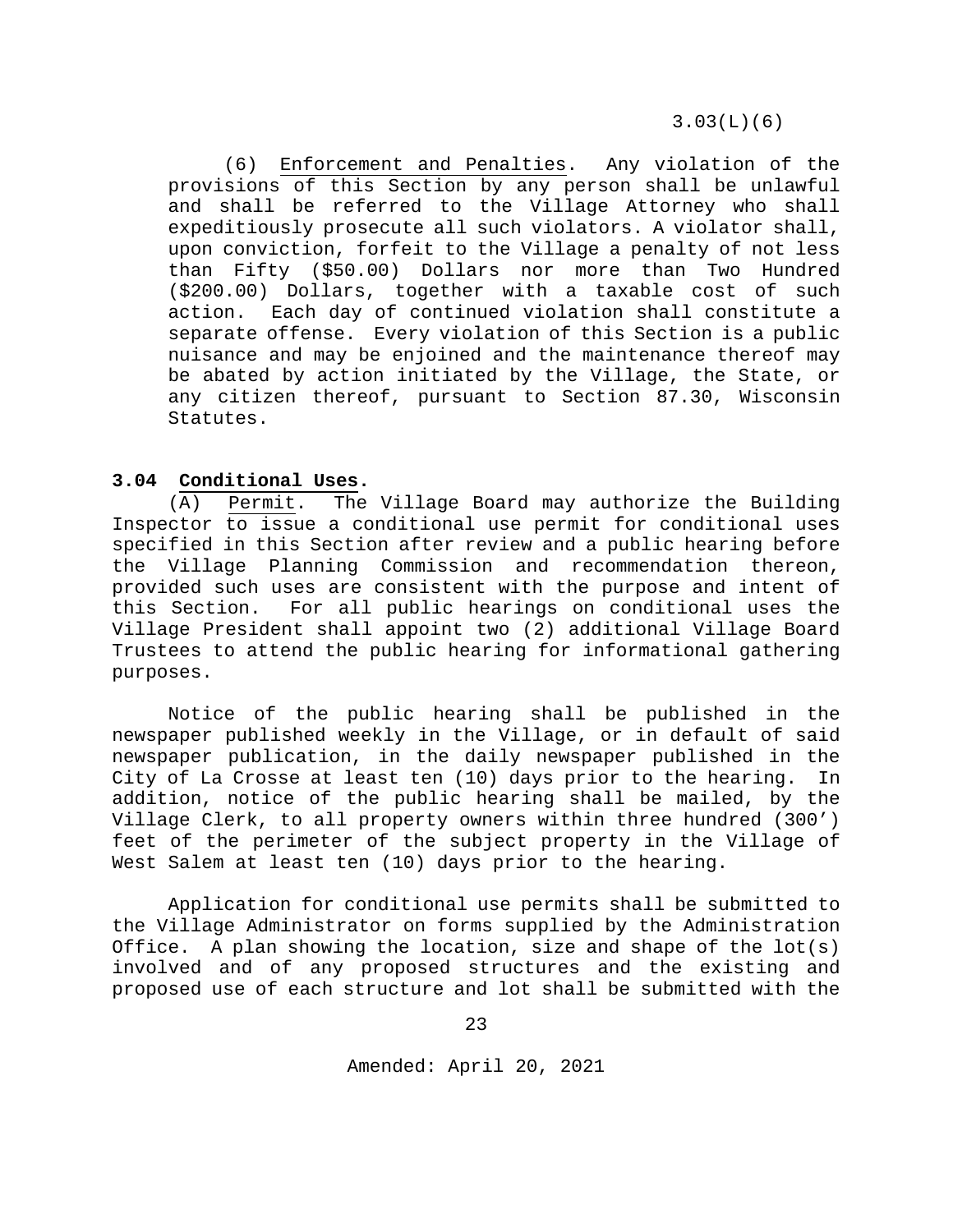3.04(A)

application along with the conditional use permit fee, as set forth in Appendix "A" Fee Schedule.

(B) Review and Approval. The Village Planning Commission shall review the site, existing and proposed structures, architectural plans, neighboring uses, parking areas, driveway locations, highway access, traffic generation and circulation, drainage, sewerage and water systems and the proposed operation.

Any Development within five hundred (500) feet of the existing or proposed right-of-way of freeways, expressways and within onehalf mile of their existing or proposed interchange or turning lane rights-of-way shall be specifically reviewed by the highway<br>agency that has jurisdiction over the traffic way. The Village agency that has jurisdiction over the traffic way. Planning Commission shall request such review and await the highway agency's recommendation for a period not to exceed twenty (20) days before taking final action.

Conditions, such as landscaping, architectural design, type of construction, construction commencement and completion dates, sureties, lighting, fencing, planting screens, operation control,<br>hours of operation, improved traffic circulation, deed hours of operation, improved traffic circulation, deed restrictions, highway access restrictions, increased yards, or parking requirements, may be required by the Village Planning Commission upon its finding that these are necessary to fulfill<br>the purpose and intent of this Section. Any and all of these the purpose and intent of this Section. conditions may be required to be included in deed restrictions on the property signed by the owner and recorded in the Register of Deeds office of La Crosse County and the deed restrictions may include a provision that the owner of the land is liable to the Village for attorney's fees and costs incurred in enforcing the deed restrictions in the case of any substantial violation.

Compliance with all other provisions of this Section, such as lot width and area, yards, height, parking, loading, traffic, highway access, and performance standards, shall be required of all conditional uses.

All conditional use permit applications are subject to review, inspection, and written recommendation by the Village Attorney and Village Engineer as the Village Planning Commission

24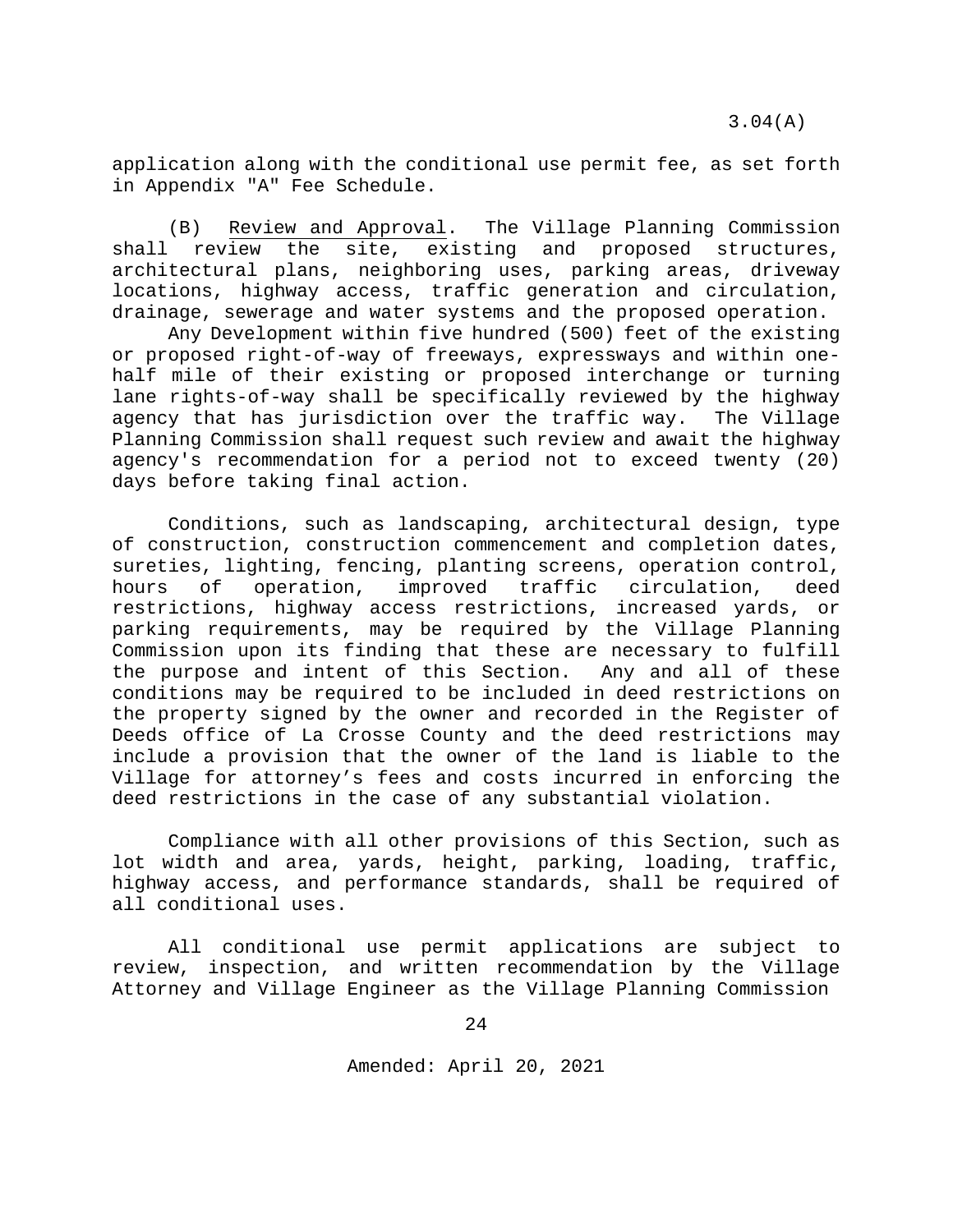3.04(B)

and Village Board as shall be deemed necessary to assure compliance with Village Ordinances. During the review process the Planning Commission or Village Board shall require the applicant to post collected funds with the Village to cover the costs incurred by the Village with regard to engineering and legal fees and Village actual costs. Once the Village Planning Commission and Village Board have acted on (whether granting or denying) said conditional use permit application, the Village Administrator shall prepare a statement addressed to said conditional use permit applicant detailing all Village Attorney and Village Engineer charges for services and any and all actual costs to the Village for such review, inspection, and recommendation. The applicant shall remit same at the time of applying and shall be so notified in the application.

**(Per Ordinance No. 451 created 5/7/2013)**

(C) Public and Semi-Public Uses. The following public and semi-public uses shall be conditional uses and may be permitted as specified:

(1) Governmental and Cultural Uses, such as administrative offices, fire and police stations, community centers, libraries, public emergency shelters, parks, playgrounds, and museums, in all Residential, Agricultural, Business and Industrial Districts.

(2) Public Passenger Transportation Terminals, such as heliports, bus and rail depots, except airports, airstrips, and landing fields, in all Business and Industrial Districts provided all principal structures and uses and not less than one hundred (100) feet from any Residential District boundary.

(3) Public, Parochial, and Private, Licensed Daycare, Preschool, Elementary, and Secondary schools and churches in the Residential and Agricultural Districts provided the lot area is not less than one (1) acre and all principal structures and uses are not less than fifty (50) feet from any lot line.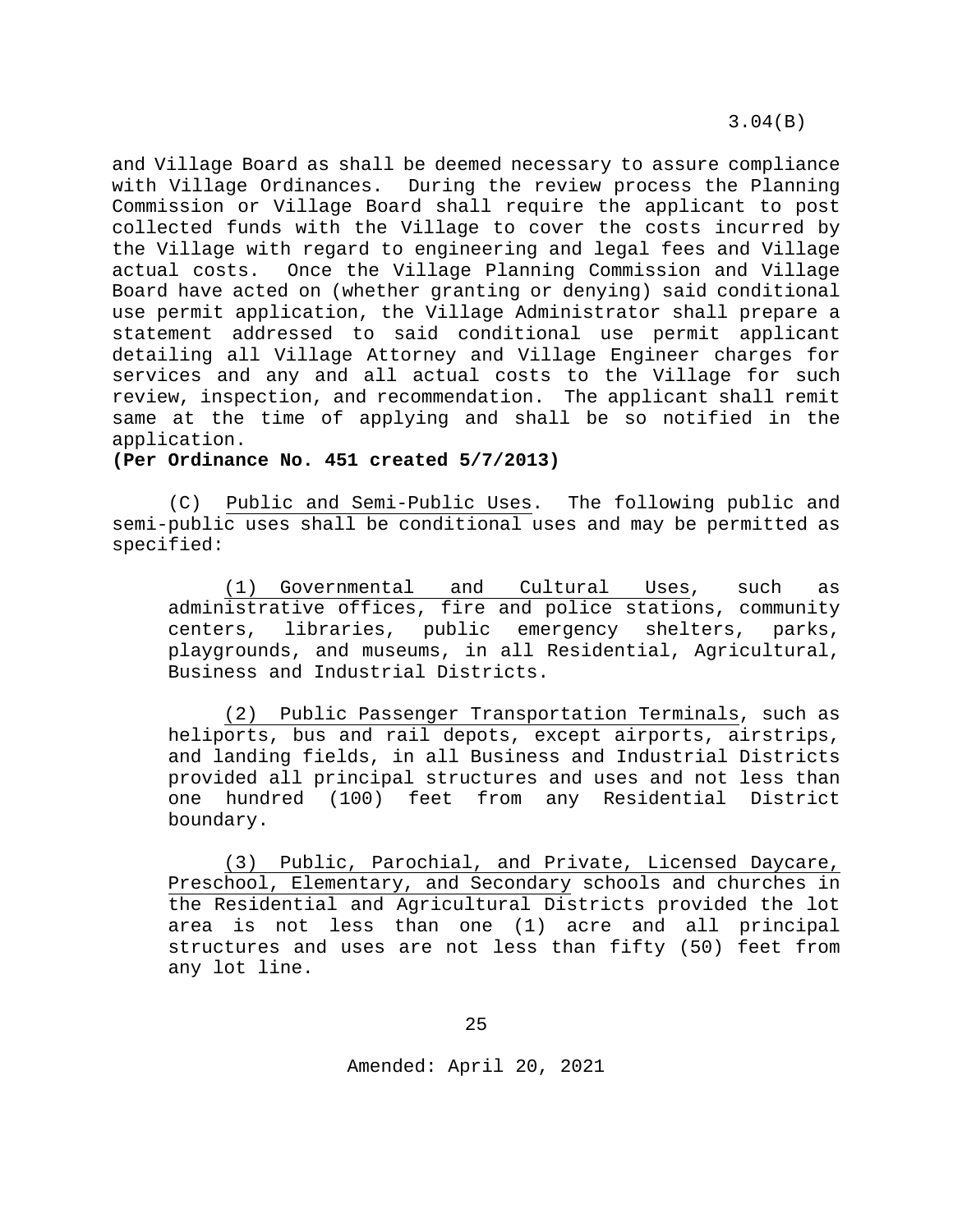3.04(C)(4)

(4) Colleges, Universities, Technical Schools, Hospitals, sanitariums, religious, charitable, penal and correctional institutions, cemeteries and crematories in the A District provided all principal structures and uses are not less than fifty (50) feet from any lot line.

(D) Residential Uses. The following residential and quasiresidential uses shall be conditional uses and may be permitted as specified, however, in instances where prior use was as a school, the lot line setback shall not apply:

(1) Clubs, fraternities, lodges, and meeting places of a nonbusiness nature in the Residential Districts provided all principal structures and uses are not less than twentyfive (25) feet from any lot line.

(2) Rest Homes, nursing homes, homes for the aged, clinics, and children's nurseries in the Residential Districts provided in instances of use which involves five (5) or more clients, then it is further required that all principal structures and uses are at least fifty (50) feet from any lot line.

(3) Day Care Centers, for children in either the Residential, Business or Industrial Districts, provided in instances of use which involves five (5) or more children, then it is further required that all principal structures including fenced play yards are at least thirty (30) feet from the street lot line.

(E) Mobile Home Parks. The following are the requirements for Mobile Home Parks:

Minimum size ----------------------------- five (5) acres Minimum size lot per mobile home --------- 4,000 sq ft. Minimum width of mobile home site -------- 40 feet Minimum side yard clear area of all additions or accessory uses ------------ 6 feet Minimum distance between mobile home trailers ------------------------------- 20 feet

26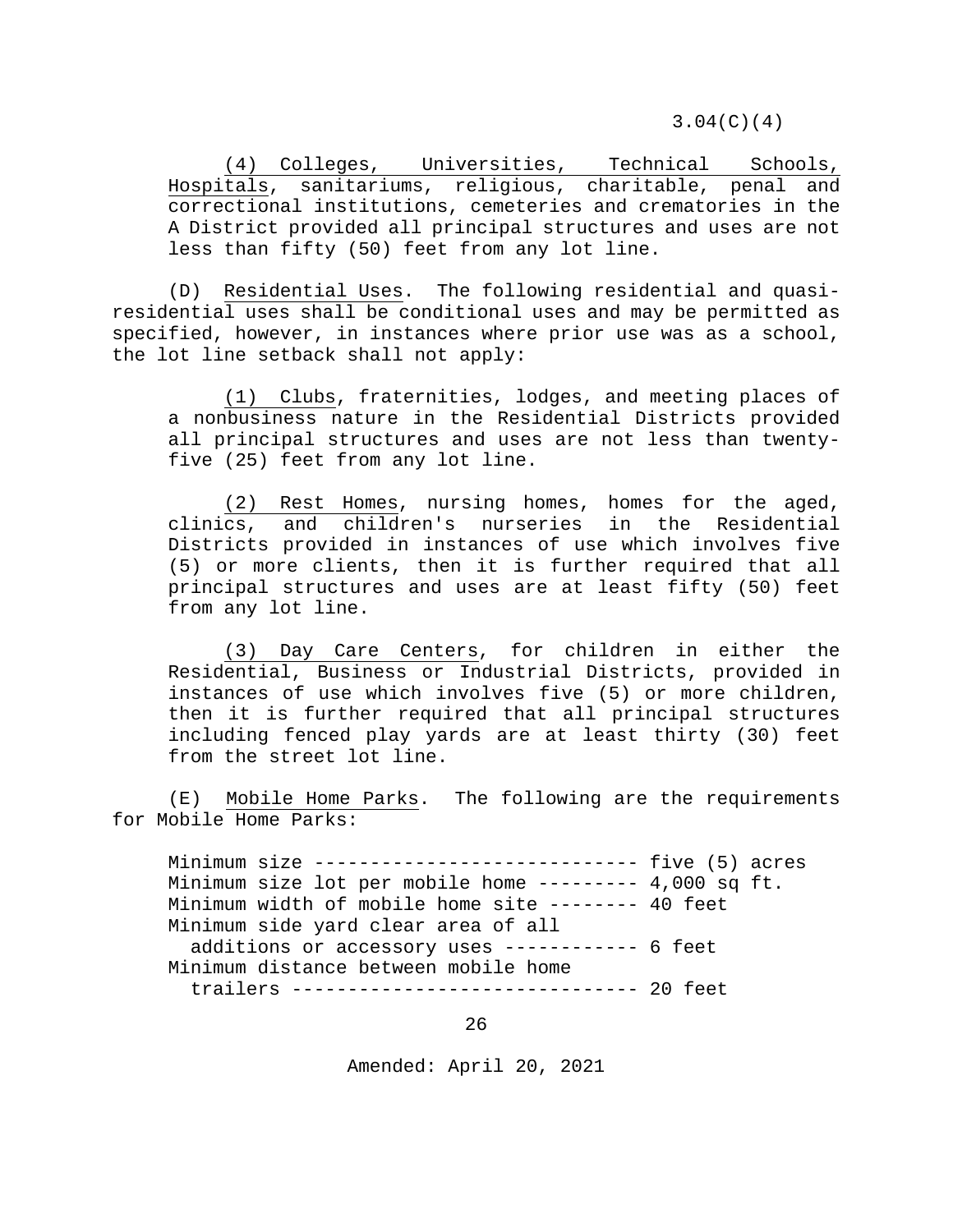Minimum distance between mobile home and service road -------------------- 15 feet Minimum side yard setback at all front, side and rear lot lines Of the mobile home park ------------- 50 feet

(1) Accessory uses and detached accessory structures are permitted in the rear yard only; they shall not be closer than 10 feet to the principal structure; shall not exceed 15 feet in height; shall not occupy more than 40 per cent of the rear yard area nor more than 1,000 square feet; and shall not be closer than 3 feet to any lot line nor 5 feet to an alley line.

(2) To provide shade and visual relief from the monotony and density of mobile home parks, each mobile home park shall be variably landscaped with different species of trees, bushes, hedges, perennials, other vegetation, or some combination of these. At a minimum, there shall be one tree capable of reaching a height of 15 feet or 3 bushes capable of reaching a height of 8-12 feet for each 2 mobile home sites. Trees and bushes planted pursuant to this Section shall be pruned to remove dead branches and otherwise maintained by the owner of the mobile home park.

(3) All mobile homes shall meet the construction standards of the Mobile Homes Manufacturing Association.

(4) No mobile home sales office or other business or business use shall be located on the mobile home park site. However, laundries, washrooms, recreation rooms, maintenance equipment storage and one office are permitted.

(5) Each mobile home park shall comply with the requirements of Section 11.04 of this Code of Ordinances.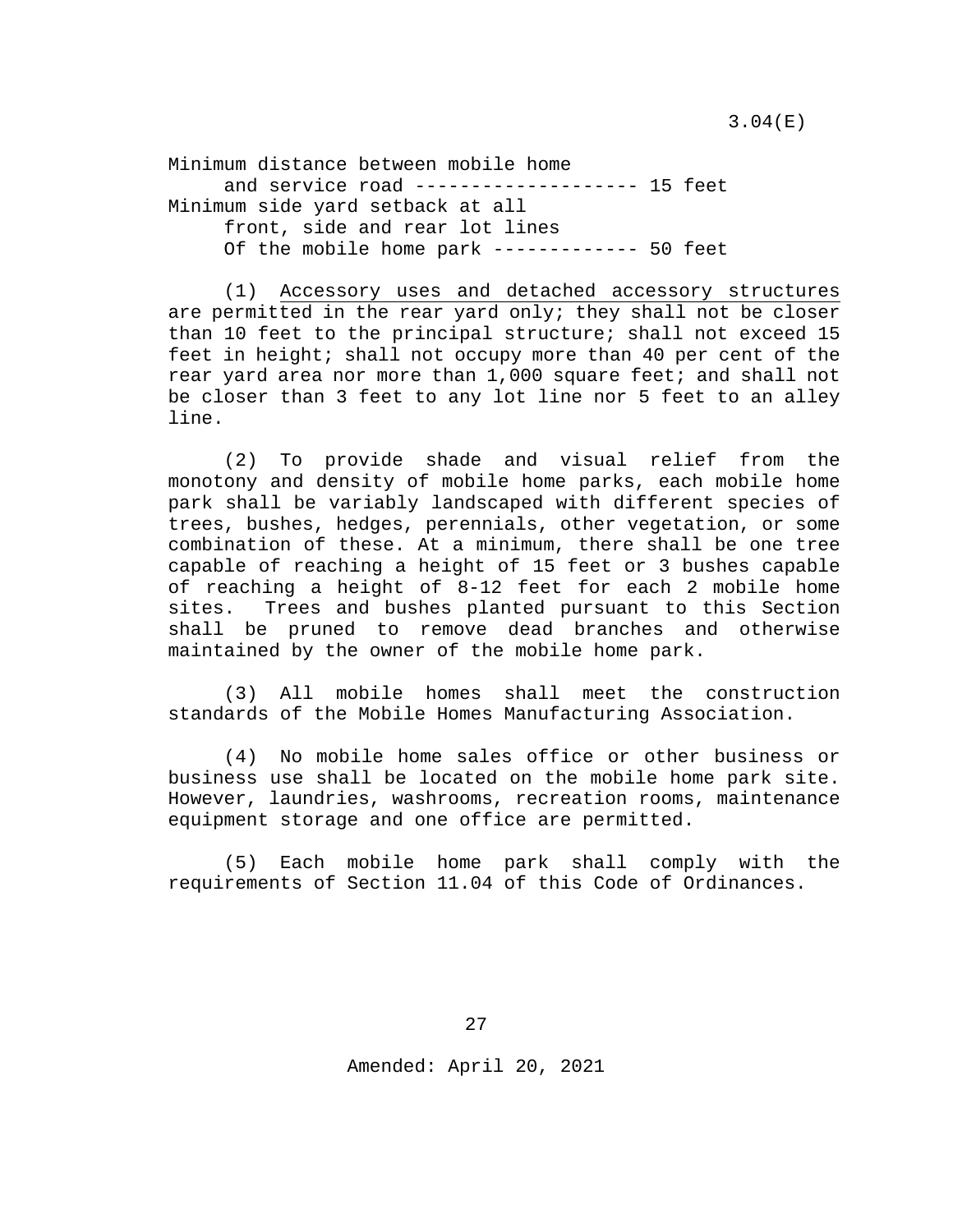(F) Highway-oriented Uses. The following business uses shall be conditional uses and may be permitted as specified:

(1) Drive-in Theaters, in the B District provided that a planting screen at least 25 feet wide is created along any side abutting on a residential district an no access is permitted to or within 1,000 of an arterial street.

(2) Drive-in Establishments serving food or beverages for consumption outside the structure in the B District.<br>(3) Motels, Funeral Homes

(3) Motels, Funeral Homes<br>(4) Seed, Feed, and Farm;

Seed, Feed, and Farm Supply Sales<br>Vehicle Sales, service, washing

(5) Vehicle Sales, service, washing and repair stations, garages, taxi stands, and public parking lots, in the Business District.

(G) Recreational Uses. The following public recreational facilities shall be conditional uses and may be permitted as specified: archery ranges, bathhouses, beaches, boating, camps, conservatories, driving ranges, firearm ranges, golf courses, hunting, ice boating, marinas, riding academies, skating rinks, sport fields, swimming pools, and zoological and botanical gardens in the districts indicated, provided that the lot area is not less than three (3) acres and all structures are not less than fifty (50') feet from any district boundary.

Business Recreation Facilities such as arcades, bowling alleys, clubs, dance halls, driving ranges, gymnasiums, lodges, miniature golf, physical culture, pool and billiard halls, racetracks, rifle ranges, Turkish baths, skating rinks and theaters are conditional uses and may be permitted in the Business District.

(H) Campgrounds and Camping Resorts. Private camping areas shall have a minimum size of one (1) acre and shall comply with the Wisconsin Administrative Code.

(I) In any case where the holder of a conditional use permit issued under this Ordinance has not instituted the use or completed construction within one (1) year of the date of the approval, the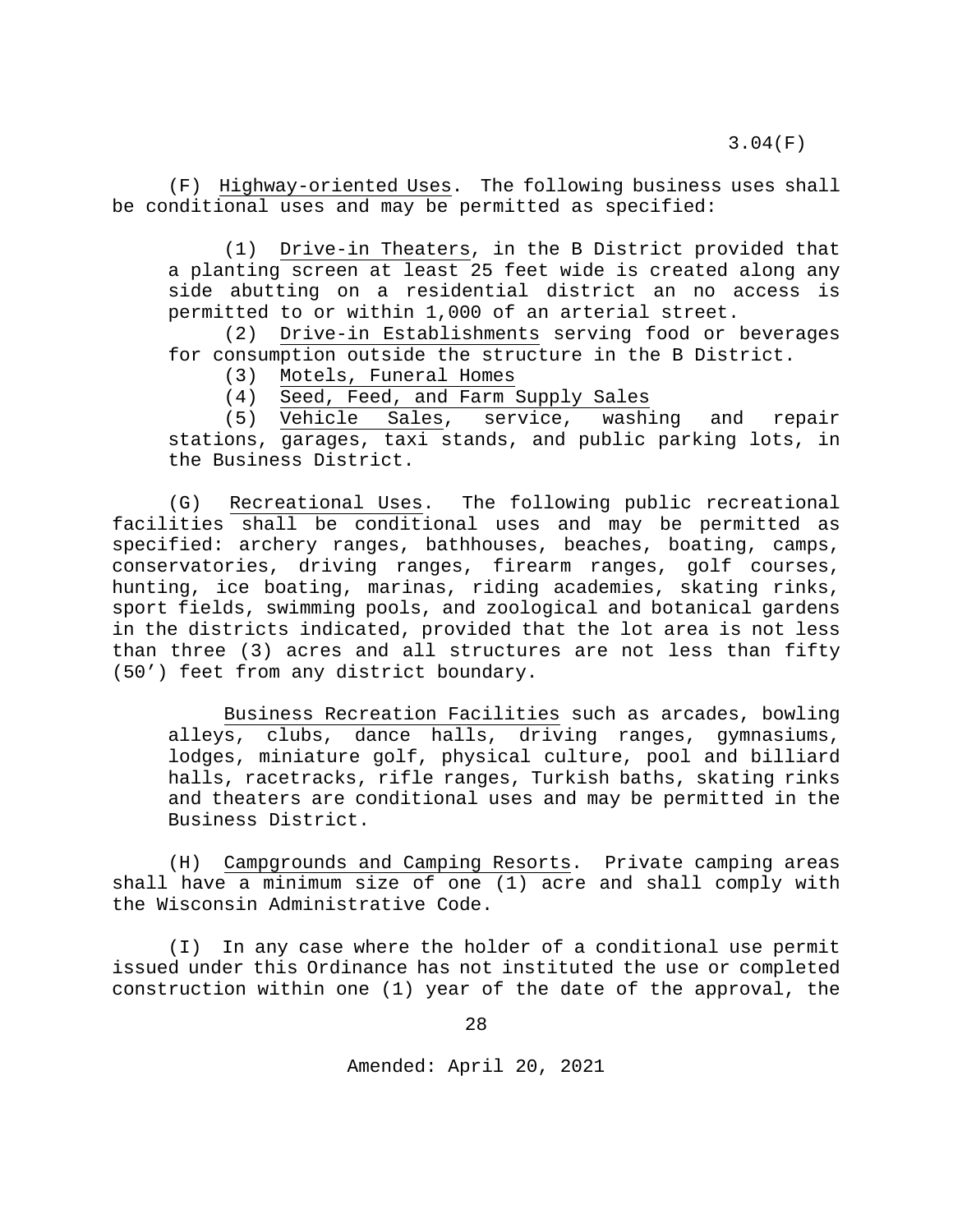3.04(I)

permit shall be null and void and subject to formal revocation by the Village Board unless granted an extension. For any conditional use permit which was issued before the adoption of this Subsection, the one (1) year time period would commence on the effective date of the Ordinance creating this Subsection.

(J) Any use for which a conditional use permit has been issued, upon its cessation or abandonment for a period of one (1) year, will be deemed to have terminated and any future use shall be considered terminated and shall be revoked by the Village Board unless granted an extension. For any conditional use permit which was issued before the adoption of this Subsection, the one (1) year time period would commence on the cessation or abandonment of use which exists on the effective date of the Ordinance creating this Subsection, or the date on which the cessation or abandonment of use thereafter commences.

(K) If the Village Board finds that the conditions for voidance or termination as set forth in subparagraphs  $(I)$  or  $(J)$ or that any of the conditions stipulated to in the original conditional use permit are not being complied with, the Village Board shall issue a notice of intent to revoke. The Village Board shall then schedule a hearing on the notice of intent to revoke with written notice to the landowner and hold such a hearing.

#### <span id="page-28-0"></span>**3.05 Traffic Parking and Access.**

(A) Parking Requirements. In all districts and in connection with every use, except in the "Central Business District" and in the "Central Industrial District" as defined in Section 3.12, there shall be provided at the time any use or building is erected, offstreet parking stalls for all vehicles as follows:

(1) Adequate access to a public street shall be provided for each parking stall, and driveways shall be at least ten (10) feet wide for one- and two-family dwellings and a minimum of fifteen (15) feet for all other uses.

(2) Size of each parking stall shall be not less than 160 square feet.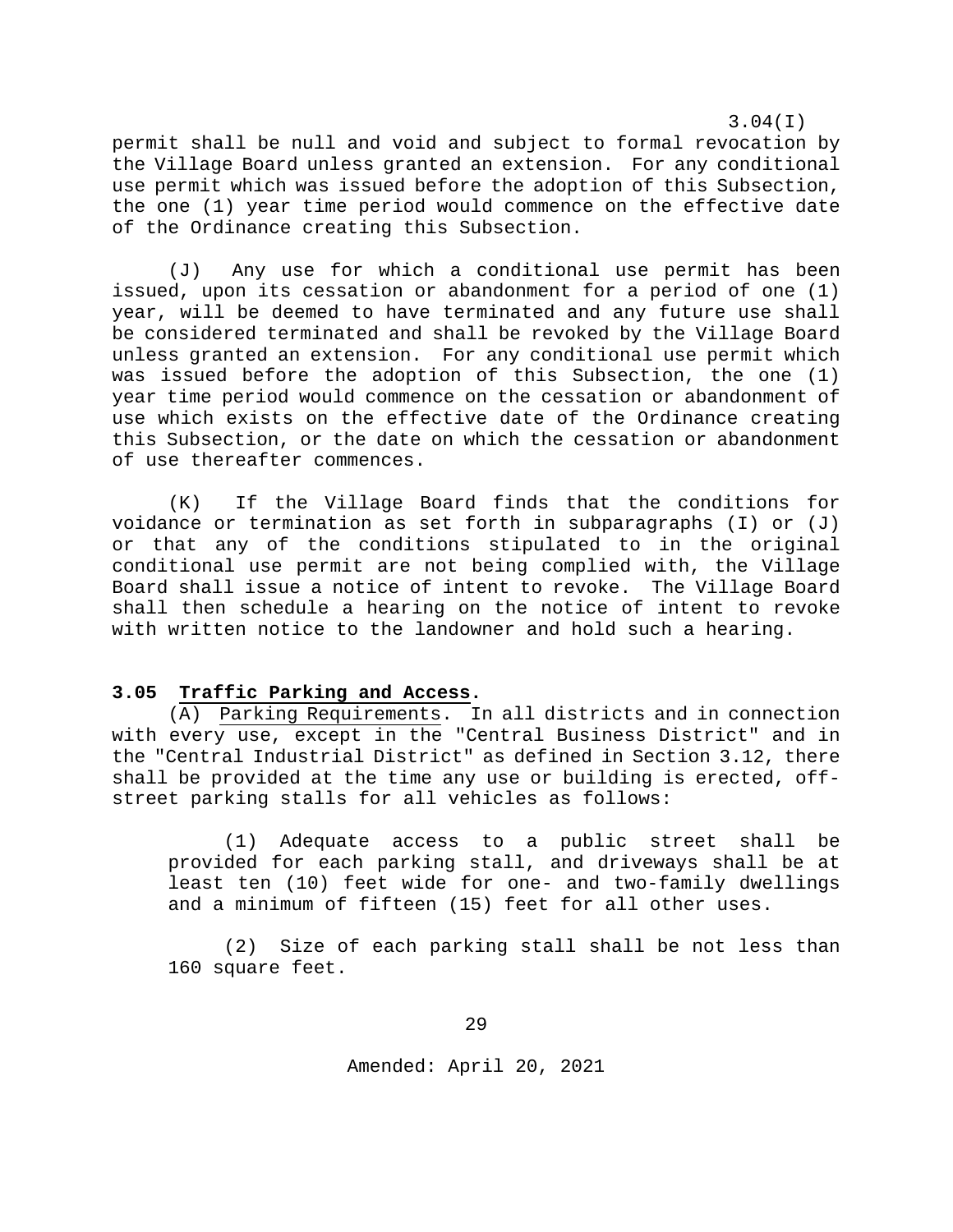3.05(A)(3)

(3) Location to be on the same lot as the principal use or not over 400 feet from the principal use. Required offstreet parking shall not be located in the front yard or required side yards of all lots used for residential purposes containing more than two dwelling units.

(B) Surfacing. All off-street parking areas shall be graded and surfaced so as to be dust-free and property drained.

Curbs and barriers shall be installed so as to prevent the parked vehicles from extending over any lot lines.

Number of parking stalls required are shown in the following table:

| USE                                                                                                                                          | <b>MINIMUM PARKING REQUIRED</b>                                                     |
|----------------------------------------------------------------------------------------------------------------------------------------------|-------------------------------------------------------------------------------------|
| Single-family dwellings                                                                                                                      | 2 parking stalls for each<br>dwelling unit                                          |
| Multi-family dwellings                                                                                                                       | 1.5 parking stalls for each<br>Dwelling unit                                        |
| Hotels, motels, & boarding<br>houses                                                                                                         | 1 parking stall for each guest<br>room plus 1 parking stall for<br>each 3 employees |
| Hospitals & dormitories                                                                                                                      | 1 parking stall for each 2<br>beds plus 1 parking stall for<br>each 3 employees     |
| Sanitariums, institutions, rest<br>and nursing homes                                                                                         | 1 parking stall for each beds<br>plus 1 parking stall for each<br>3 employees       |
| Medical, dental, chiropractic &<br>veterinary clinics                                                                                        | 3 parking stalls for each<br>doctor                                                 |
| Churches, theaters, clubs,<br>lodges, auditoriums, community<br>centers, vocational or night<br>schools & other places of<br>public assembly | 1 parking stall for each 5<br>seats                                                 |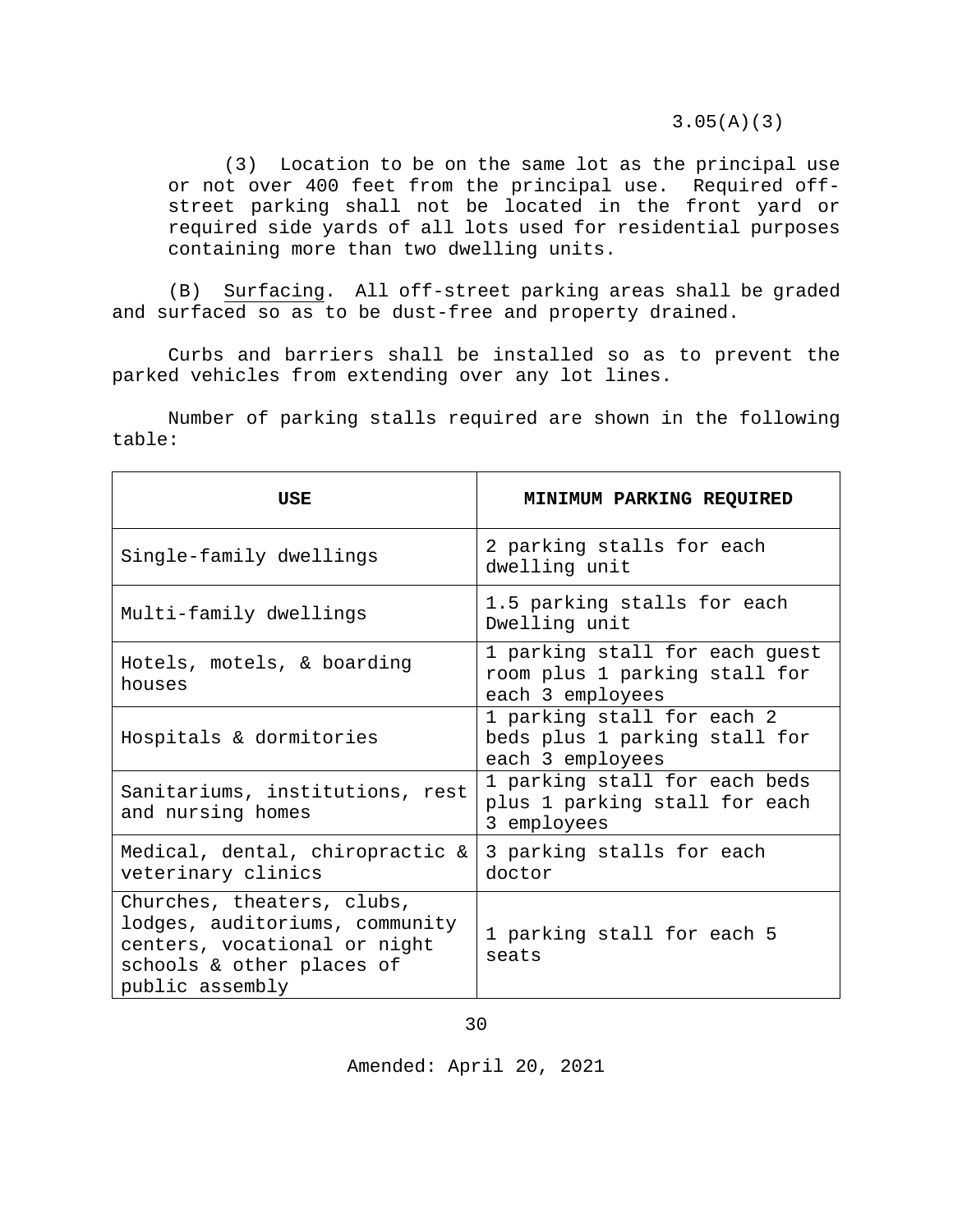| Restaurants, bars, places of<br>entertainment, repair shops and<br>service stores & funeral homes | 1 parking stall for each 400<br>square feet of floor area                                                       |
|---------------------------------------------------------------------------------------------------|-----------------------------------------------------------------------------------------------------------------|
| Financial institutions,<br>business, government &<br>professional offices                         | 1 parking stall for each 500<br>square feet of floor area                                                       |
| Bowling alley                                                                                     | 5 parking stalls for each<br>alley                                                                              |
| Colleges, technical, secondary<br>& elementary schools                                            | 1 parking stall for each 2<br>employees & 1 parking stall<br>for each 10 students of 16<br>years of age or more |
| Manufacturing and processing<br>plants, laboratories &<br>warehouses                              | 1 parking stall for each 4<br>employees                                                                         |

# <span id="page-30-0"></span>**3.06 Modifications.**

(A) Height. The district height limitations stipulated elsewhere in this Section may be exceeded, but such modification shall be in accord with the following:

(1) Architectural projections, such as spires, belfries, parapet walls, cupolas, domes, flues and chimneys, are exempt from the height limitations of this Section.

(2) Special structures such as elevator penthouses, gas tanks, grain elevators, scenery lofts, radio and television receiving antennas, manufacturing equipment and necessary mechanical appurtenances, cooling towers, fire towers, substations, and smoke stacks, are exempt from the height limitations of this Section, provided that any such structure in a residential district shall be located at least 25 feet from any lot line.

(3) Essential services, utilities, water towers, electric power and communication transmission lines are exempt from the height limitations of this Section.

(4) Communication structures, such as radio and television transmission and relay towers, aerials, and

31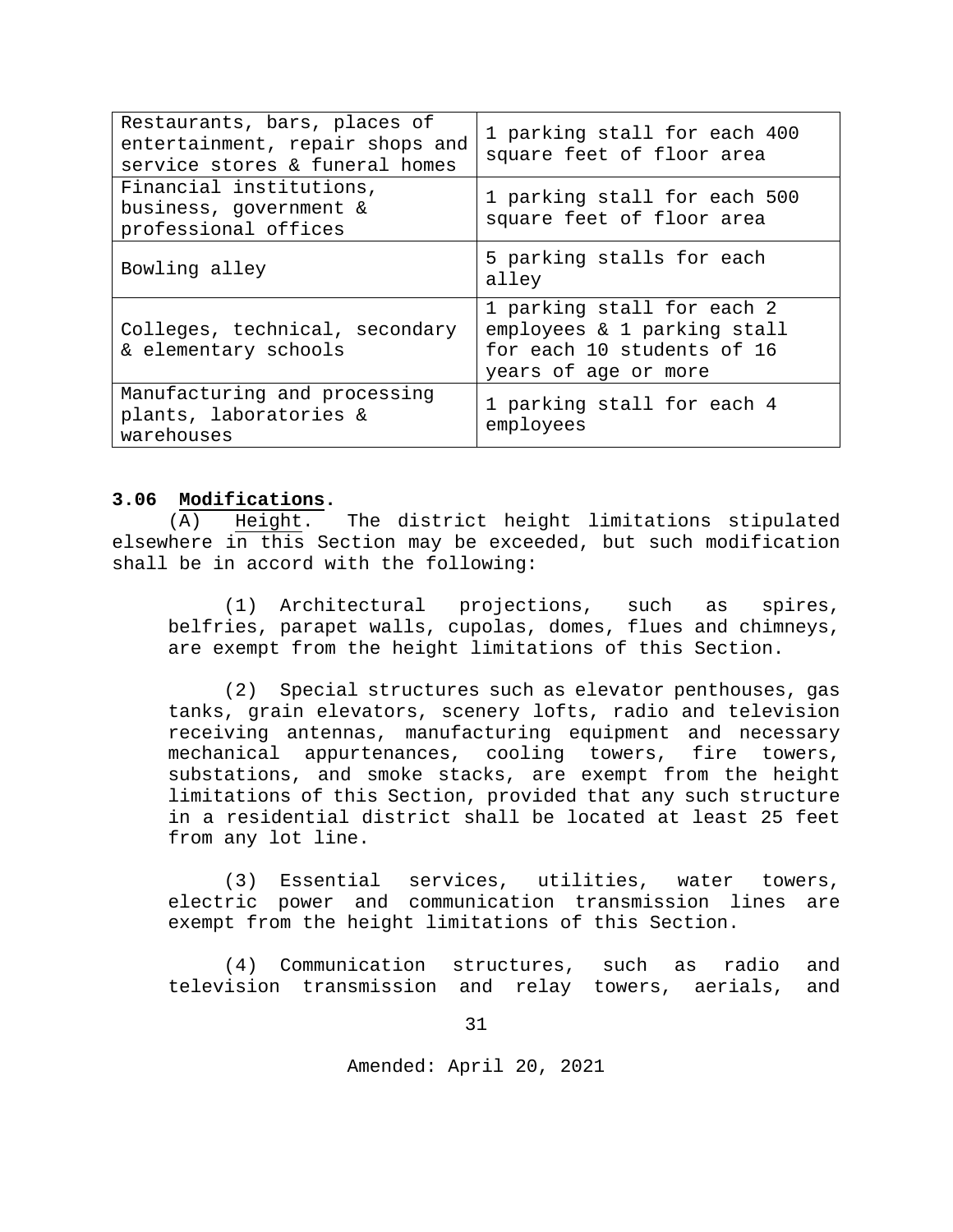observation towers, shall not exceed in height 3 times their distance from the nearest lot line.

(5) Residences may be increased in height by not more than 10 feet when all yards and other required open spaces are increased by one (1) foot for each foot by which the residence exceeds the height limit of the district in which it is located.

(6) Public or semi-public facilities, such as schools, churches, hospitals, monuments, sanitariums, governmental offices and stations, may be erected to a height of sixty (60') feet, provided all required yards are increased not less than one (1) foot for each foot the structure exceeds the district's maximum height requirement.

(B) Yards. The yard requirements stipulated elsewhere in this Section may be modified as follows:

(1) Uncovered stairs, landings, and fire escapes may project into any yard but not to exceed 6 feet and not closer than 3 feet to any lot line.

(2) Architectural projections, such as chimneys, flues, sills, eaves, belt courses, and ornaments, may project into any required yard; but such projection shall not exceed 30 inches.

(3) Residential fences require a building permit. Residential fences are permitted on the property lines in Residential districts but shall not in any case exceed a height of six and one-half (6-1/2) feet; shall not exceed a height of four and one-half  $(4-1/2)$  feet in the street yard and shall not be closer than two (2) feet to any public rightof-way. Provided, however, when Business or Industrial Zoning abuts Residential Zoning, as a condition of plat or certified

survey approval or upon re-zoning that creates such a status, the Village Board may require as a condition that the then owner of the Business or Industrial use parcel erect a fence not to exceed ten and one-half (10-1/2) feet in height upon the property line with the Residential zoned property;

32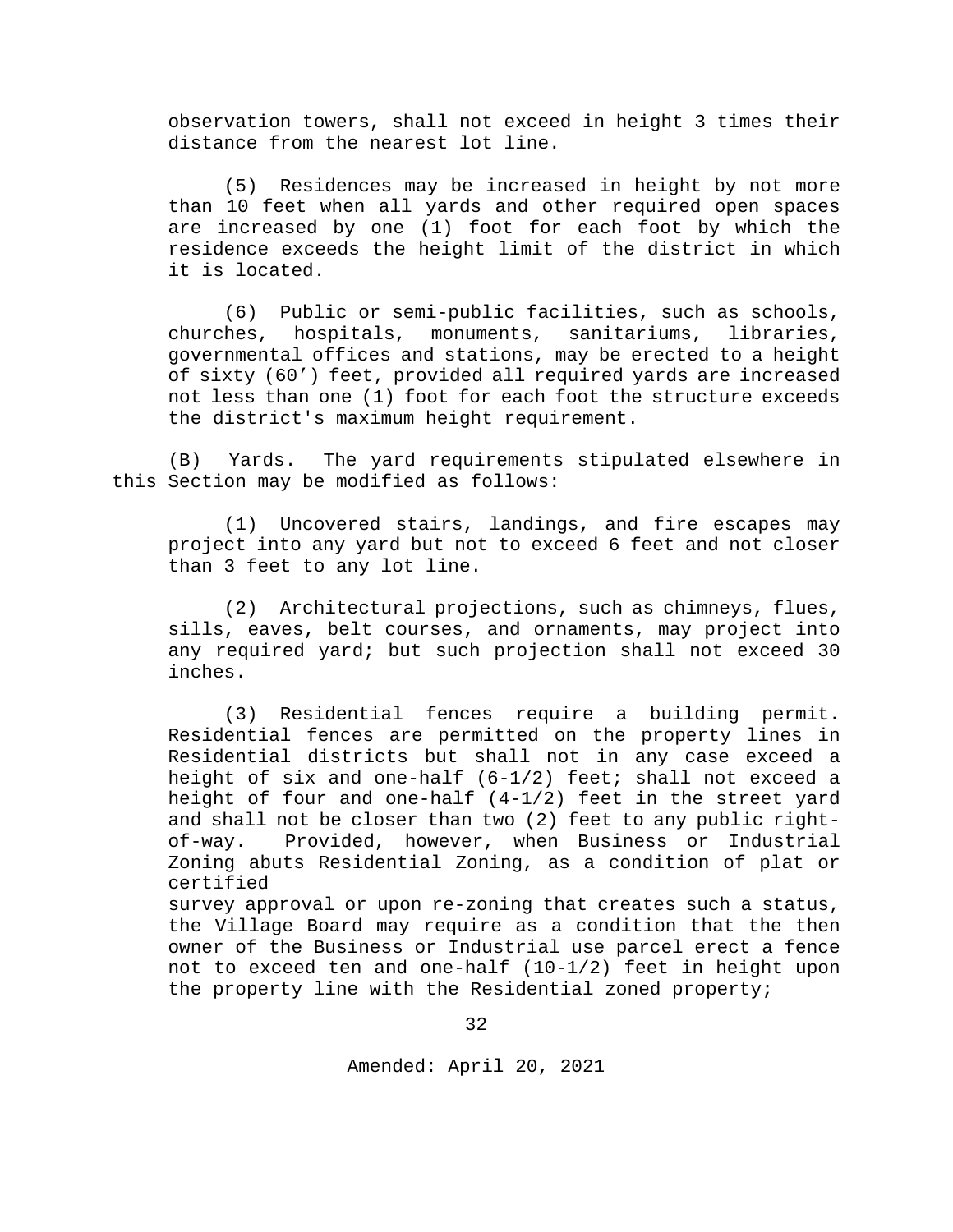3.06(B)(3)

provided, further, at any time a property owner of a Residential zoned property located adjacent to a Business or Industrial zoned property may petition for a conditional use permit to erect and maintain a fence not to exceed ten and one-half (10-1/2) feet in height upon the property line with the Business or Industrial zoned property. It shall be the obligation of the property owner of the Business or Industrial zoned property to maintain both sides of the fence. In each instance, the fence shall be such height (as measured from the ground), type, and quality as determined by the Village<br>Board after recommendation by the Village Planning Board after recommendation by the Commission.

(4) Security fences require a building permit. Security fences are permitted on the property lines in all districts except residential districts but shall not exceed ten and one-half (10-1/2) feet in height and shall be of an open type similar to woven wire or wrought iron fencing.

(5) Accessory uses and detached accessory structures are permitted in the rear yard only; they shall not be closer than 10 feet to the principal structure; shall not exceed 15 feet in height; shall not occupy more than 40 per cent of the rear yard area, nor more than 1,000 square feet; and shall not be closer than 3 feet to any lot line nor 5 feet to an alley line.

(6) Essential services, utilities, electric power and communication transmission lines are exempt from the yard and distance requirements of this Section.

(7) Landscaping and vegetation are exempt from the yard requirements of this Section.

(C) Any side yard, rear yard or court abutting a district boundary line shall have a minimum width and depth in the less restricted district equal to the average of the required minimum widths and depths for such yards and courts in the two (2) districts which abut the district boundary lines.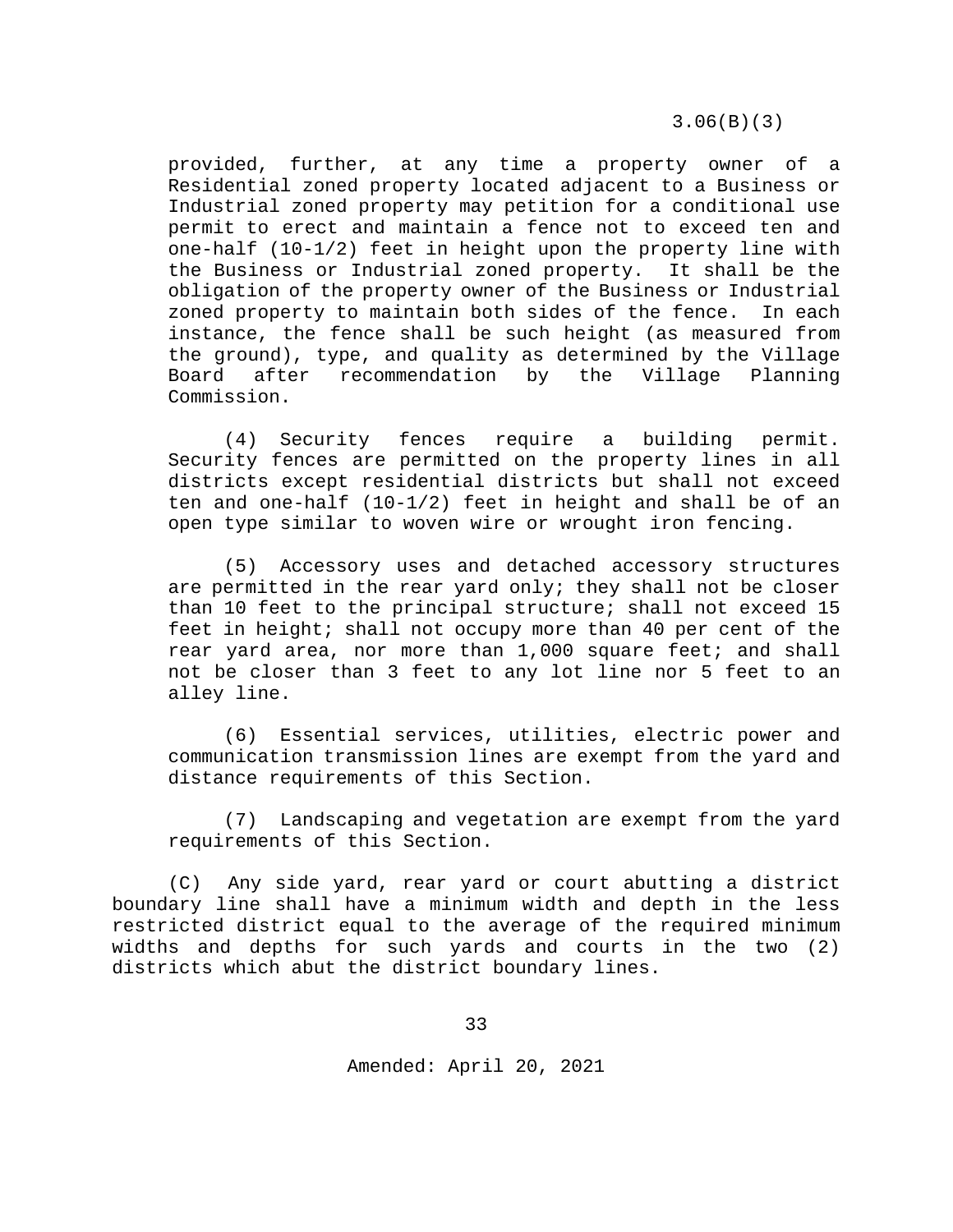3.06(D)

(D) Where fifty (50%) percent or more of a frontage is occupied by buildings having setbacks which are greater or less than the setback required by this Section for the district in which such frontage is located, the setback on the remainder of such frontage shall, be the average setback of such buildings.

(E) Where less than fifty (50%) per cent of a frontage is occupied by buildings, the following setbacks shall apply:

(1) Where a vacant lot abuts a lot occupied by a building which has a setback greater than is required by this Section, the setback on the abutting vacant lot shall be the average of the setback required by this Section for the district in which such lot is located and the setback on the occupied lot, or the average of such required setback and the lesser of the setbacks on the occupied lots, if the vacant lot abuts more than one occupied lot in the same frontage.

(2) Where a vacant lot abuts a lot occupied by a building which has a setback less than is required by this Section, the setback on the vacant lot shall be the setback required by this Section for the district in which such lot is located.

(F) No part of any building which has a setback less than is required by this Section shall be enlarged or structurally altered within the front yard established by the setback required by this Section for the district in which such building is located.

(G) Buildings on through lots and extending from street to street may meet the requirements for a rear yard by furnishing an equivalent open space on the same lot provided that the setback requirements on both streets be complied with.

(H) Additions. Additions in the street yards of existing structures shall not project beyond the average of the existing street yards on the abutting lots or parcels.

(I) Average Street Yards. The required street yard may be decreased in any residential or business districts to the average

34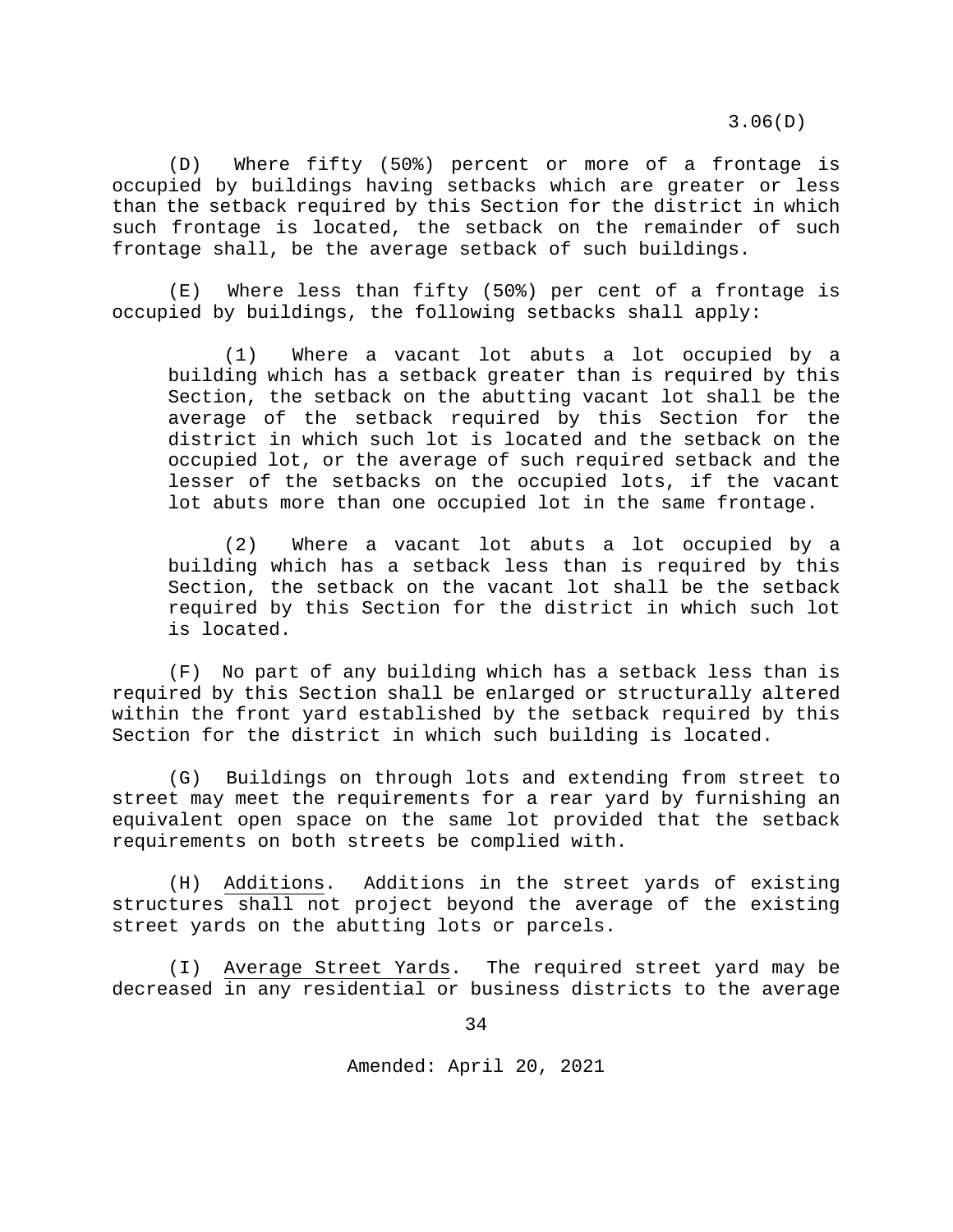of the existing street yards of the abutting structures on each side but in no case less than fifteen (15') feet in any residential district.

### <span id="page-34-0"></span>**3.07 Signs, Canopies, Awnings and Billboards.**

(A) Purpose of Sign and Billboard Regulations. The purpose of this Article is to establish minimum standards to safeguard life and property and promote public welfare and community aesthetics<br>by requlating the appearance, construction, location and by regulating the appearance, construction, location and<br>maintenance-of-all-signs, awnings, canopies-and-billboards. The maintenance of all signs, awnings, canopies and billboards. provisions herein contained shall be binding alike upon every owner of a building, every lessee and every person in charge or responsible for or who causes the construction, repair, relocation or alteration of any outdoor sign and other advertising structures in the Village of West Salem painting, posting and general maintenance are excepted.

(B) Signs, Canopies, Awnings And Billboards-Definitions. The following definitions are used in this Article:

(1) Awning. A temporary hood or cover which projects from the wall of the building, which can be retracted, folded or collapsed against the face of a supporting structure.

(2) Animated Sign. An animated sign shall mean a sign projecting moving motion pictures, moving images, film, or videos.

(3) Billboard. A sign which advertises goods, products or facilities, or services not necessarily on the premises where the sign is located or directs persons to a different location from where the sign is located.

(4) Blanketing. Blanketing is the unreasonable obstruction of view of a sign caused by the placement of another sign.

(5) Canopy. A canopy is a shelter, with or without a sign, attached to or connected with a building and extending into a setback or over the public sidewalk.

35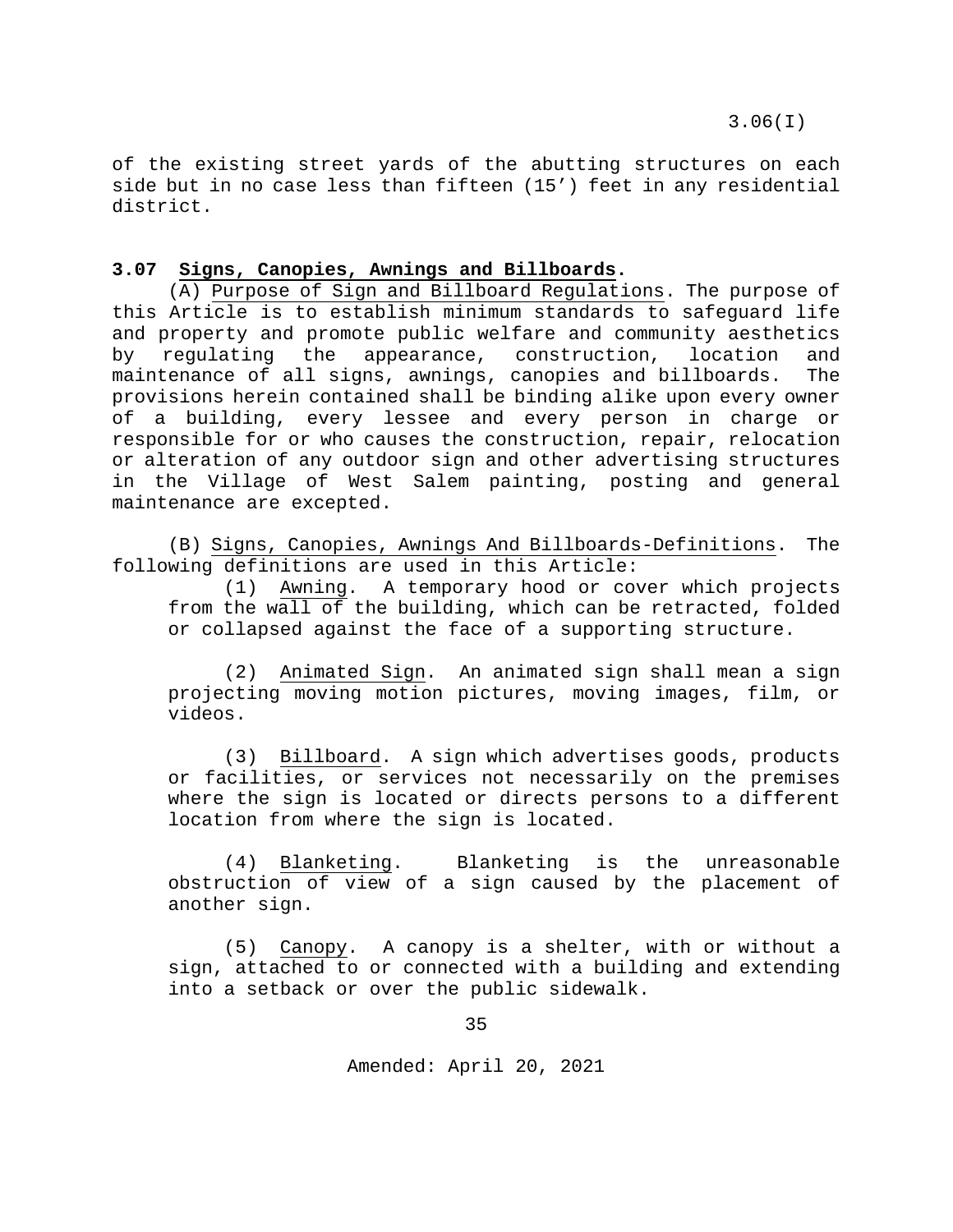3.07(B)(6)

(6) Sign. A sign shall include anything that promotes, calls attention, or invites patronage (or anything similar to the aforementioned) to a business, location, or product.

(7) Directly Illuminated Sign. Any sign designed to give any artificial light directly through any transparent or translucent material from a source of light originating within or on such sign.

(8) Directory Sign. Shall mean any sign on which the names and locations of occupants or the use of a building is given. This shall include offices and church directories.

(9) Electronic Message Unit Sign. Any sign whose message may be changed by electronic process, including such messages as copy, art, graphics, time, date, temperature, weather or information concerning civic, charitable or the advertising of products or services for sale on the premises. This also includes traveling, animated, or segmented message displays.

(10) Erect. Erect means to construct, build, raise, assemble, place, affix, attach, create, paint, draw, or in any other way bring into being or establish. Erect does not include any of the foregoing activities when performed as an incident to the change of advertising message or customary maintenance of a sign structure.

(11) Festoons. A garland, flag, or wreath hanging in a depending curve or graceful loop used in decoration for festivals, special events, etc. or anything arranged in this way.

(12) Flashing Sign. Any directly or indirectly illuminated sign on which artificial light is not maintained stationary and constant in intensity and color at all times when in use.

(13) Free Standing Sign. A free standing sign is any sign supported by structures or supports in or upon the ground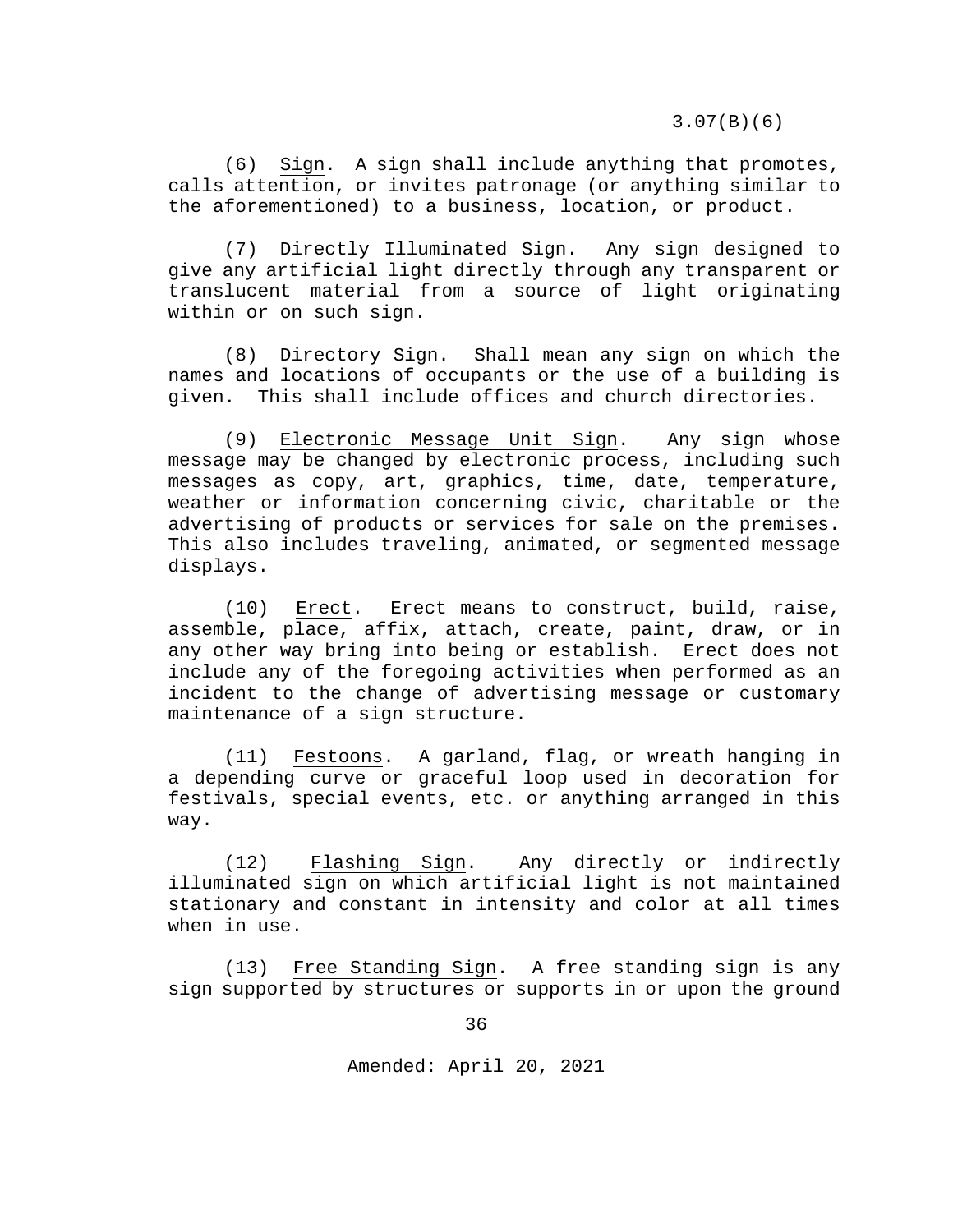and independent of support from any building. (Also referred to as "Ground and/or Pole Sign").

(14) Ground and/or Pole Sign. A ground and/or pole sign is any sign supported by structures or supports in or upon the ground and independent of support from any building. (Also referred to as "Free Standing Sign").

(15) Identification Sign. Any sign carrying only the name of the firm, major enterprise, institution or principal products offered for sale on the premises or combination of these.

(16) Illuminated Sign. An illuminated sign is lighted from a source inside of the actual sign. Any sign designed to give any artificial light directly through any transparent or translucent material from a source of light originating within or on such sign.

(17) Indirectly Illuminated Sign. Shall mean a sign that is illuminated from a source outside of the actual sign.

(18) Marquee Sign. Shall mean any sign attached to and made part of a marquee. A marquee is defined as a permanent roof-like structure projecting beyond a building wall at an entrance to a building or extending along and projecting beyond the building's wall an generally designed and constructed to provide protection against weather.

(19) Nonconforming Sign. A nonconforming sign is any sign, which does not conform to the regulations of this Article.

(20) Off-Premise Sign. Any sign, devise or display, which advertises goods other than that commonly available or services other than that commonly performed on the premise on which the service is located.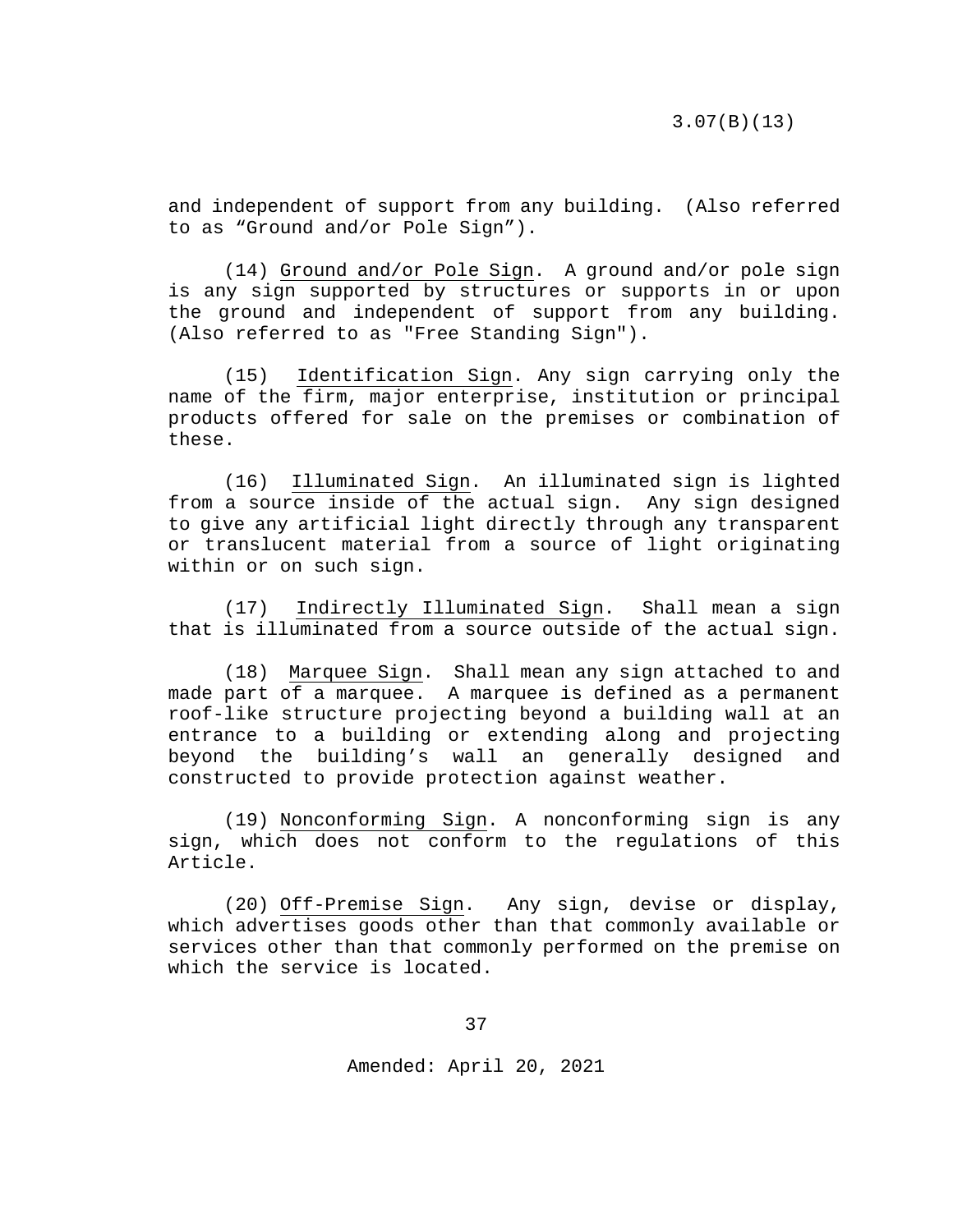3.07(B)(21)

#### (21) Operational Modes for Message Sign Transitions.

- (a) Level 1: Segmented static display only (messages change with no transition.
- (b) Level 2: Static display with "fade" or "dissolve" transitions, or similar subtle transitions and frame effects that do not have the appearance of moving text or images.
- (c) Level 3: Static display with "travel" or transitions, or similar transitions and frame effects that have text or animated images that appear to move or change in size, or be revealed sequentially rather than all at once.
- (d) Level 4: Full animation, flashing, and video.

(22) Portable Sign. Any sign not permanently attached to the ground, which is designed to be easily moved from one location to another.

(23) Projecting Sign. Any sign installed on an arm or mast or spar that is not permanently fastened to an adjacent wall or upright pole to limit or prevent free swing. A projecting sign is any sign extending more than eighteen (18) inches, but less than four (4) feet from the face of a wall or building; such sign may not extend more than three (3) feet into the right-of-way.

(24) Real Estate Sign. Any sign offering for sale, lease, or rent the property upon which the sign is placed.

(25) Roof Sign. Any sign erected upon or over the roof or parapet of any building.

(26) Segmented Message. A static display Level 1<br>tional Mode for message transitions. A static or Operational Mode for message transitions. segmented message display changes with no transitions.

38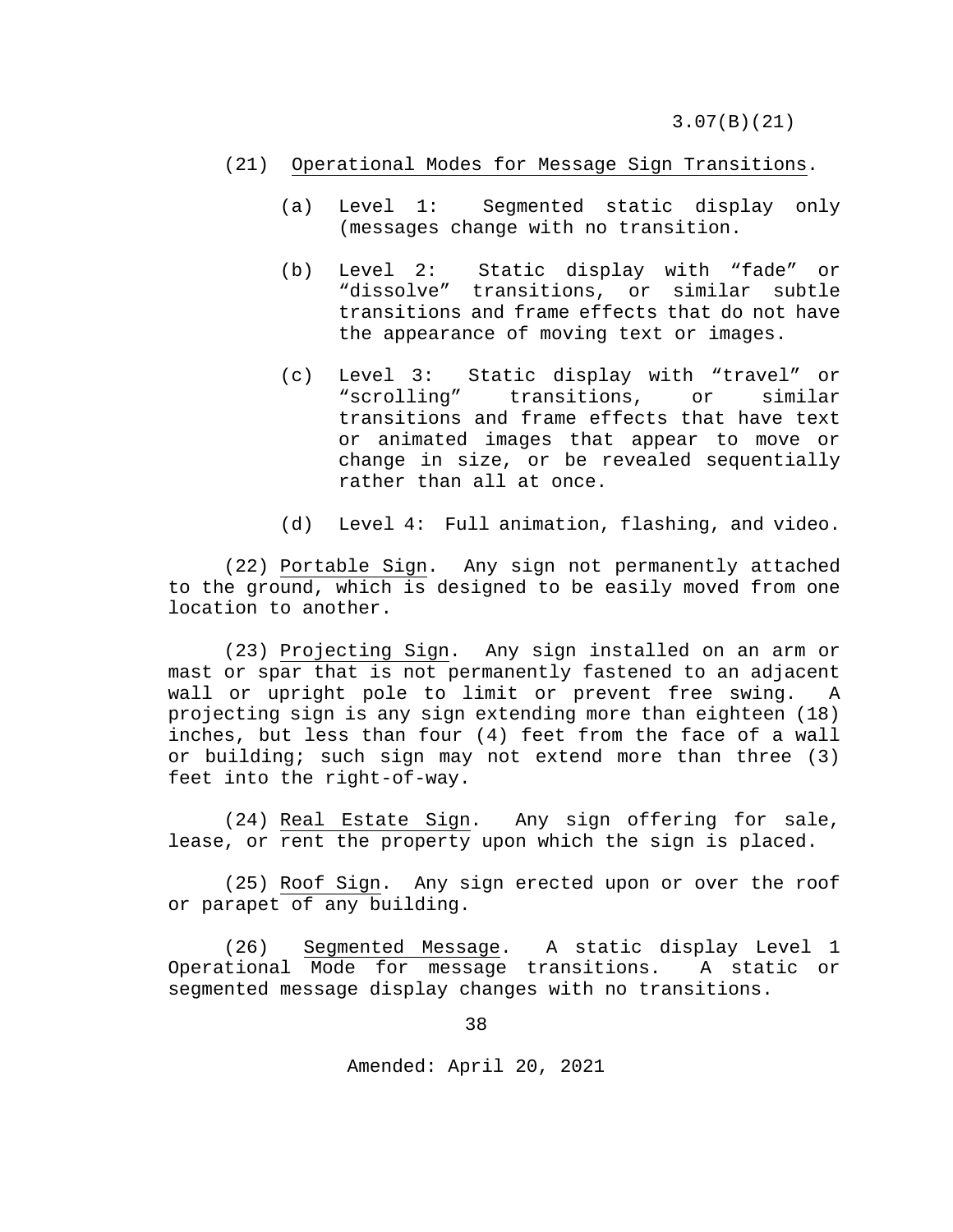(27) Static Display. A static display is a Level 1 Operational Mode for message transitions. A static display means messages change with no transition.

(28) Swinging Sign. Any sign installed on an arm or mast or spar that is not permanently fastened to an adjacent wall or upright pole to limit or prevent free swinging. See definition of Projecting Sign.

(29) Temporary Sign. Any sign intended to be displayed for a short period of time, including real estate, political or construction site signs, and banners, decorative-type displays or anything similar to the aforementioned.

(30) Tethered Balloons. Inflatable signs or balloons fastened by a rope or chain.

(31) Wall Sign. Any sign attached to, erected on or painted on the wall of a building or structure and projecting not more than eighteen (18) inches from such wall.

(32) Window Sign. Any sign located completely within an enclosed building and visible from a public way.

(C) Required Permits For Signs, Canopies, Awnings And Billboards.

(1) Application. Except those specified in Section 3.07(D), no signs, billboards, awnings or canopies shall hereafter be located, erected, moved, extended, enlarged, converted or structurally altered without a sign permit and without being in conformity with the provisions of this Article. The sign shall also meet all other structural requirements of other applicable codes and ordinances of the Village of West Salem. Signs shall not be erected or altered until the Building Inspector has issued a<br>permit. "Altered" shall be defined as any modification in "Altered" shall be defined as any modification in the size, height, dimensions, location or mounting of a sign other than routine maintenance.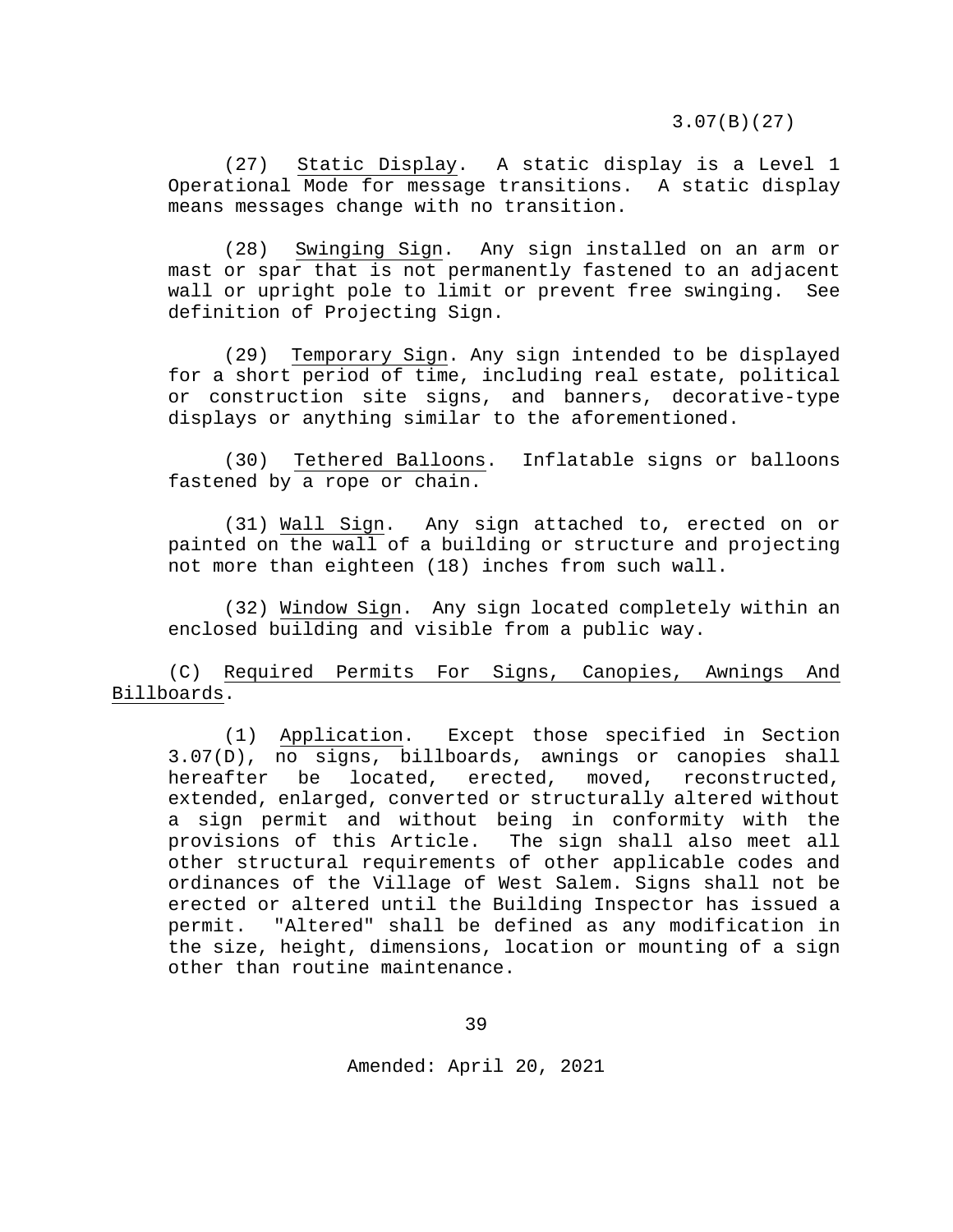3.07(C)(2)

(2) Required Information. Application for a sign permit shall be made in writing upon forms furnished by the Village Administrator which contain the following information about the sign: drawing or picture of sign applied for;<br>dimensions, including display surface; materials; dimensions, including display surface; materials; illumination; wiring; height above grade; distance from lot lines; and the person, firm or corporation erecting or altering the sign.

(3) Fee. The fee for each sign permit shall be as set forth in Appendix "A" Fee Schedule.

(4) Insurance. Any person, firm or corporation engaged in the business of erecting, repairing, maintaining or relocating any sign shall maintain in effect at all times a policy of liability insurance with limits of Three Hundred Thousand Dollars (\$300,000.00) for bodily injury and One Million Dollars (\$1,000,000.00) aggregate and One Hundred Thousand Dollars (\$100,000.00) property damage. Proof of insurance shall be presented to the Village Administrator before the sign permit is granted.

(5) Inspection. Every sign shall be inspected and approved by the Building Inspector within thirty (30) days after it is erected or altered.

(D) Signs Excepted. All signs, awnings and canopies must have a sign permit, except the following, provided that the following exempt signs may not be located over a public road rightof-way or in, on, or over public water:

(1) Signs over show windows or doors of a nonconforming business establishment announcing without display or elaboration only the name and occupation of the proprietor and not to exceed two (2) feet in height and ten (10) feet in length.

(2) Real estate signs not to exceed eight (8) square feet in area which advertise the sale, rental or lease of the premises upon which said signs are temporarily located.

40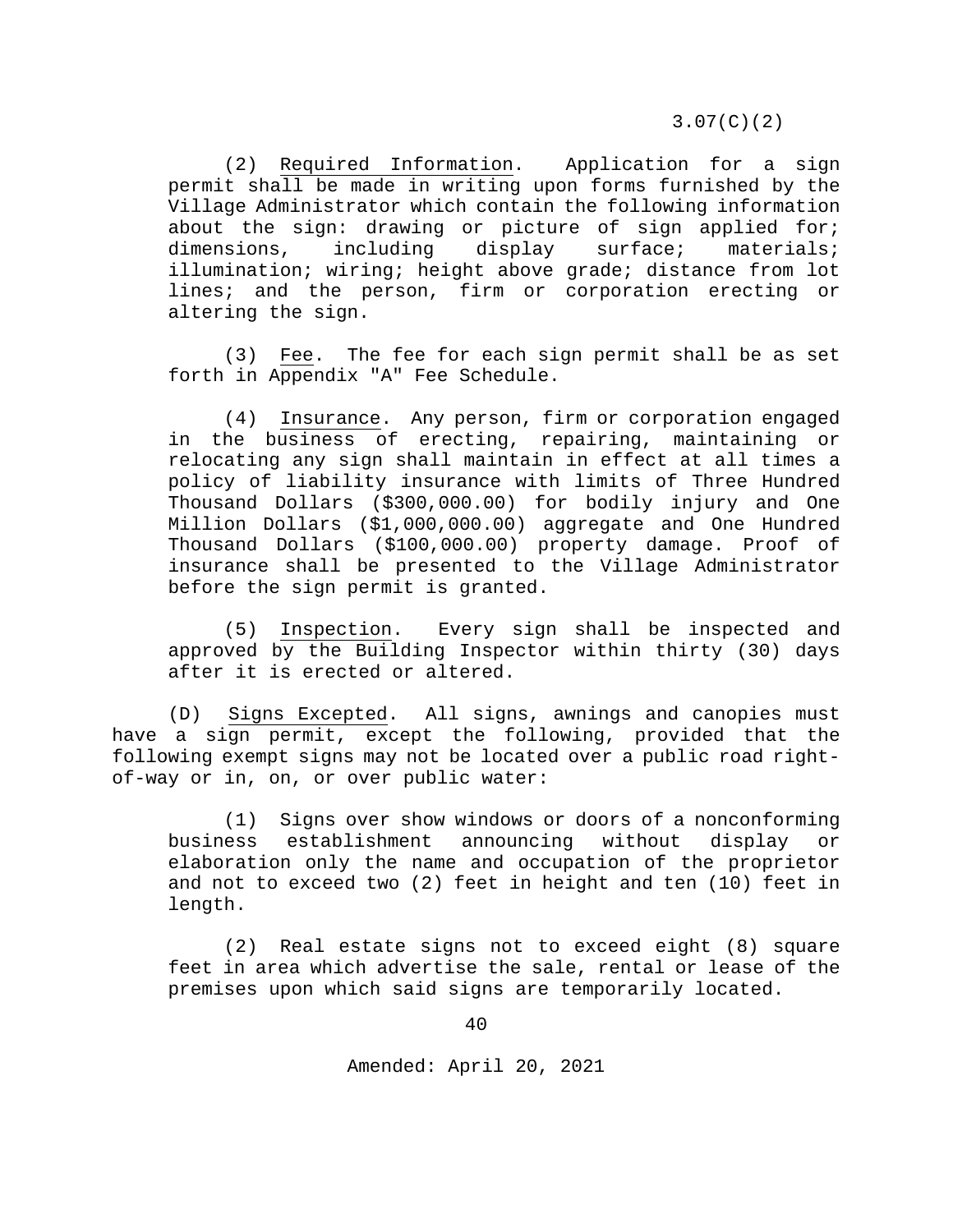(3) Name, occupation and warning signs not to exceed four (4) square feet located on the premises**.**

(4) Bulletin boards for public, charitable or religious institutions not to exceed thirty-five (35) square feet in area located on the premises.

(5) Memorial signs, tablets, names of buildings and date of erection when cut into any masonry surface or when constructed of metal and affixed flat against the structure.

(6) Official signs, such as traffic control, parking restriction, information, and notices.

(7) Temporary signs for a period not to exceed sixty (60) days.

(8) Rummage sale and auction sale signs not to exceed eight (8) square feet in area, but use of this type of sign shall be limited to seventy-two (72) hours per sale.

(9) A sign for the purpose of designating a new building<br>levelopment, for promotion of a subdivision, for or development, for promotion of a subdivision, announcement of a special event or for similar promotion of a subdivision, for announcement of a special event or for similar special informational purposes may be permitted for a limited period of time in any district with the approval of the Building Inspector and subject to the following:<br>(a) Drawings showing the specific

(a) Drawings showing the specific design,<br>rance and location of the sign shall be appearance and submitted to the Building Inspector for approval.

(b) The permitted size and location of any such sign shall be at the discretion of Building Inspector based upon the character of the area, the type and purpose of the sign and the length of time permitted.

(c) Where the sign is to be located on the premises involved, such may be permitted for a period up to one (1) year. An extension may be permitted for a period not to exceed two (2) years total.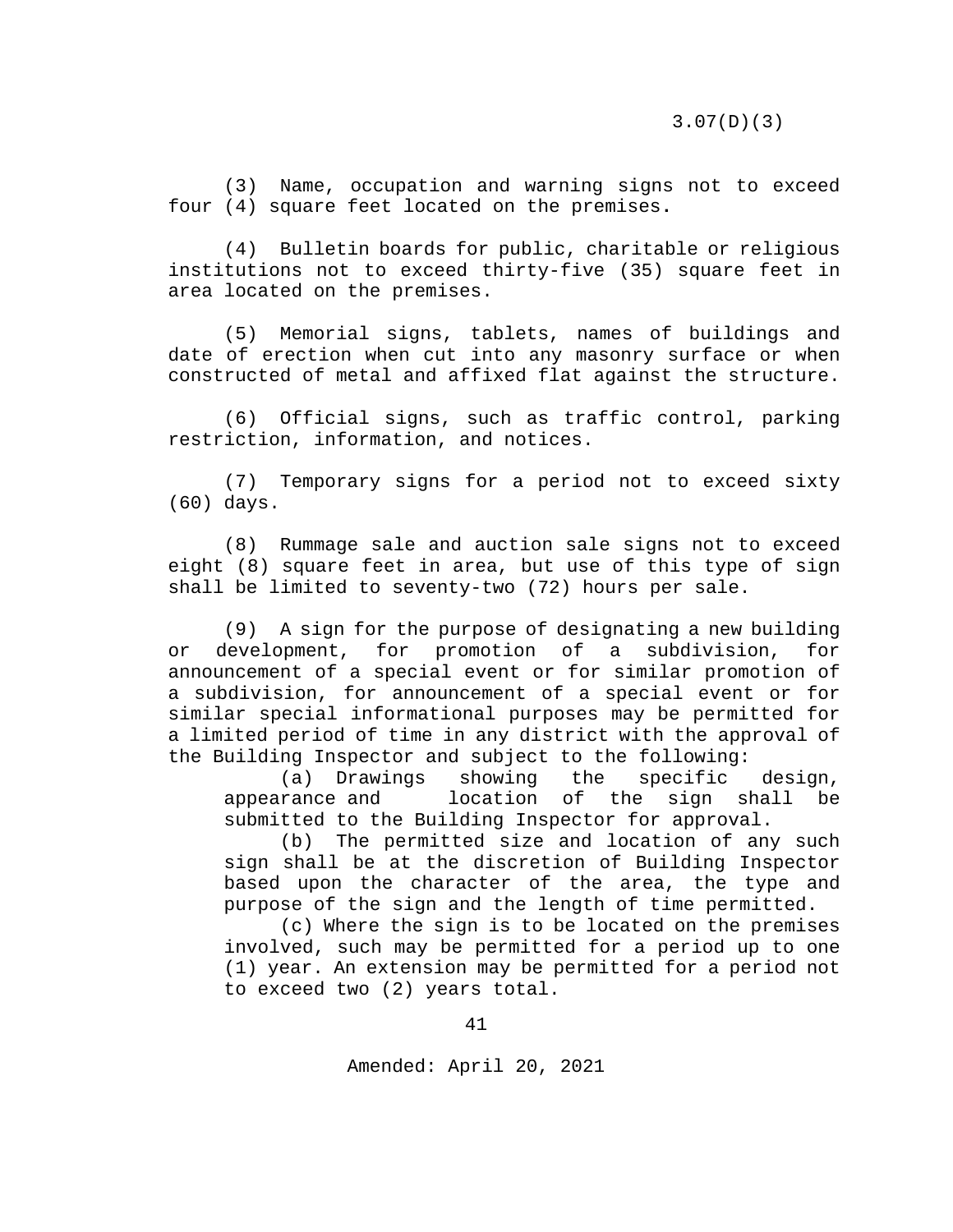3.07(D)(9)(d)

(d) Where the sign is not to be located on the premises involved, such sign may be permitted for a period not to exceed nine (9) months.

(10) Signs designating entrances, exits, service areas, parking areas, restrooms, and other such signs relating to functional operation of the building or premises shall be permitted without limitation other than reasonable size and necessity.

(11) Signs not exceeding one (1) square foot in area and bearing only property numbers, post box numbers or names of occupants of premises.

(12) Flags and insignia of any government, (not affiliated with a religion or fascist creed), except when displayed in connection with business promotion.

(13) Legal notices, identification information, or directional signs erected by governmental bodies.

(14) Integral decorative or architectural features of buildings, except letters, trademarks, moving parts or moving lights.

(15) Signs directing and guiding traffic and parking on private property, but bearing no advertising matter.

(16) Sandwich board signs. Sandwich board signs cannot be more than three  $(3')$  X four  $(4')$  foot and no more than four (4') feet tall and are limited to one (1) per business to be located not more than twenty (20') feet from the main entrance of the business they advertise. Sandwich board signs cannot be illuminated nor interfere with pedestrian or vehicular traffic to or from the business and must allow at least four (4') feet of sidewalk for pedestrians. Sandwich board signs are allowed only during business hours.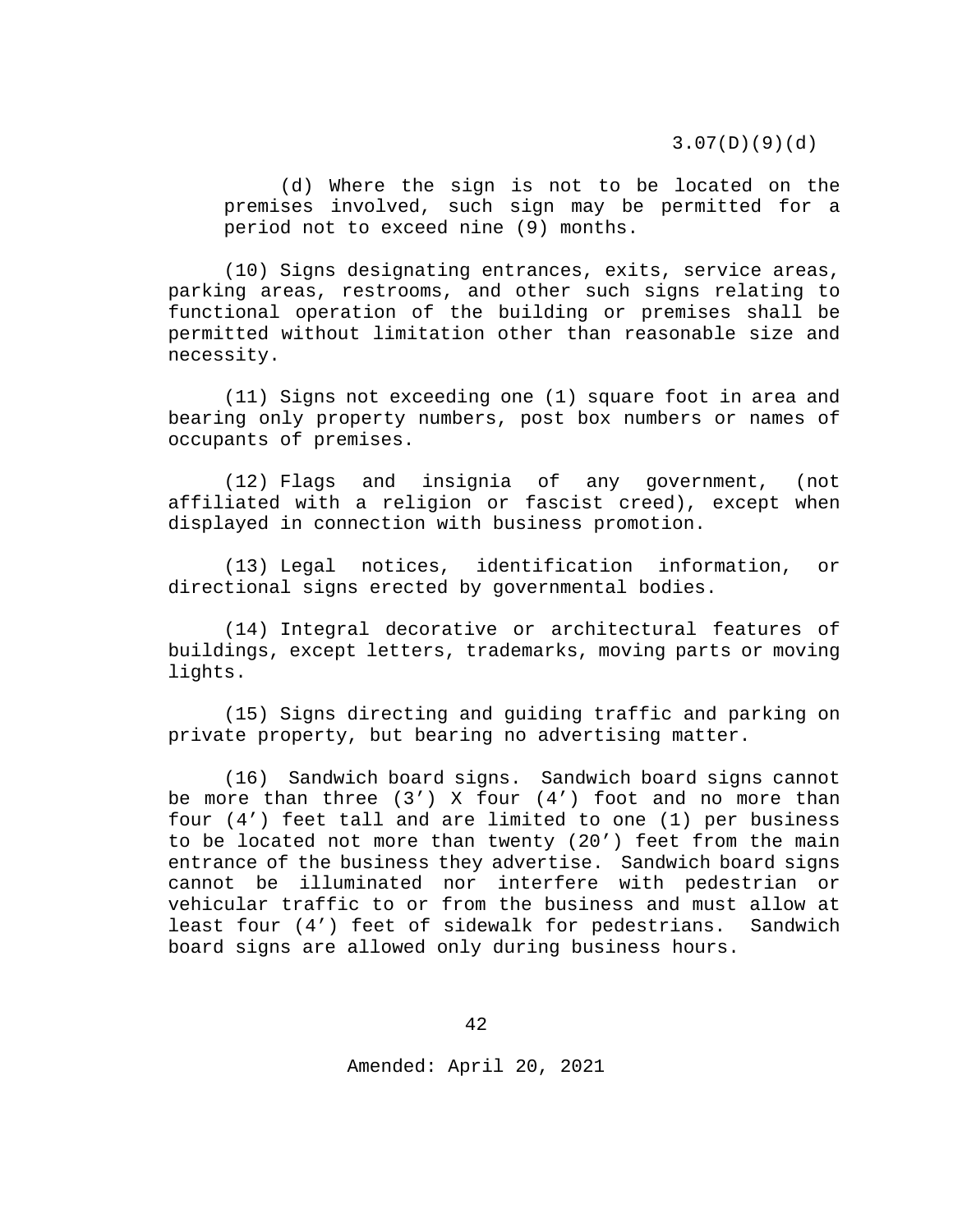(E) **Signs Permitting.**

(1) **Business and Industrial Districts**. Signs are permitted in all Business Districts and the Industrial Districts subject to the following restrictions:

(a) Downtown Business District. No animated, illuminated, electronic, flashing, or static signage is allowed in the downtown Business District described as Leonard Street between Jefferson Street and Franklin Street; Mill Street between Jefferson Street and Franklin Street; Hamilton Street between Youlon and Mill Streets; and Jefferson Street between Youlon and Mill Streets.

(b) Wall Signs placed against the exterior walls of buildings shall not extend more than twelve (12") inches out from a building's wall surface, shall not exceed five hundred (500) square feet in area or forty percent (40%) of the wall surface (whichever is smaller) for any one (1) premises, and shall not exceed twenty (20') feet in height above the centerline street grade.

(c) Projecting signs fastened to, suspended from or supported by structures shall not exceed one hundred (100) square feet in area for any one (1) premises, shall not extend more than six (6') feet into any required yard, shall not extend into any public right-of-way, shall not be less than ten (10') feet from all side lot lines, shall not exceed a height of twenty (20') feet above the mean centerline street grade and shall not be less than eight (8') feet above a driveway or an alley.

(d) Ground signs or free standing signs shall not exceed forty-five (45') feet in height above the centerline of the grade of the street from which access to the premises is obtained, shall be set back a minimum of ten (10') feet from the property line or meet all yard requirements for the district in which it is located (whichever is less), and shall not exceed two hundred (200) square feet on one (1) side, nor four hundred (400)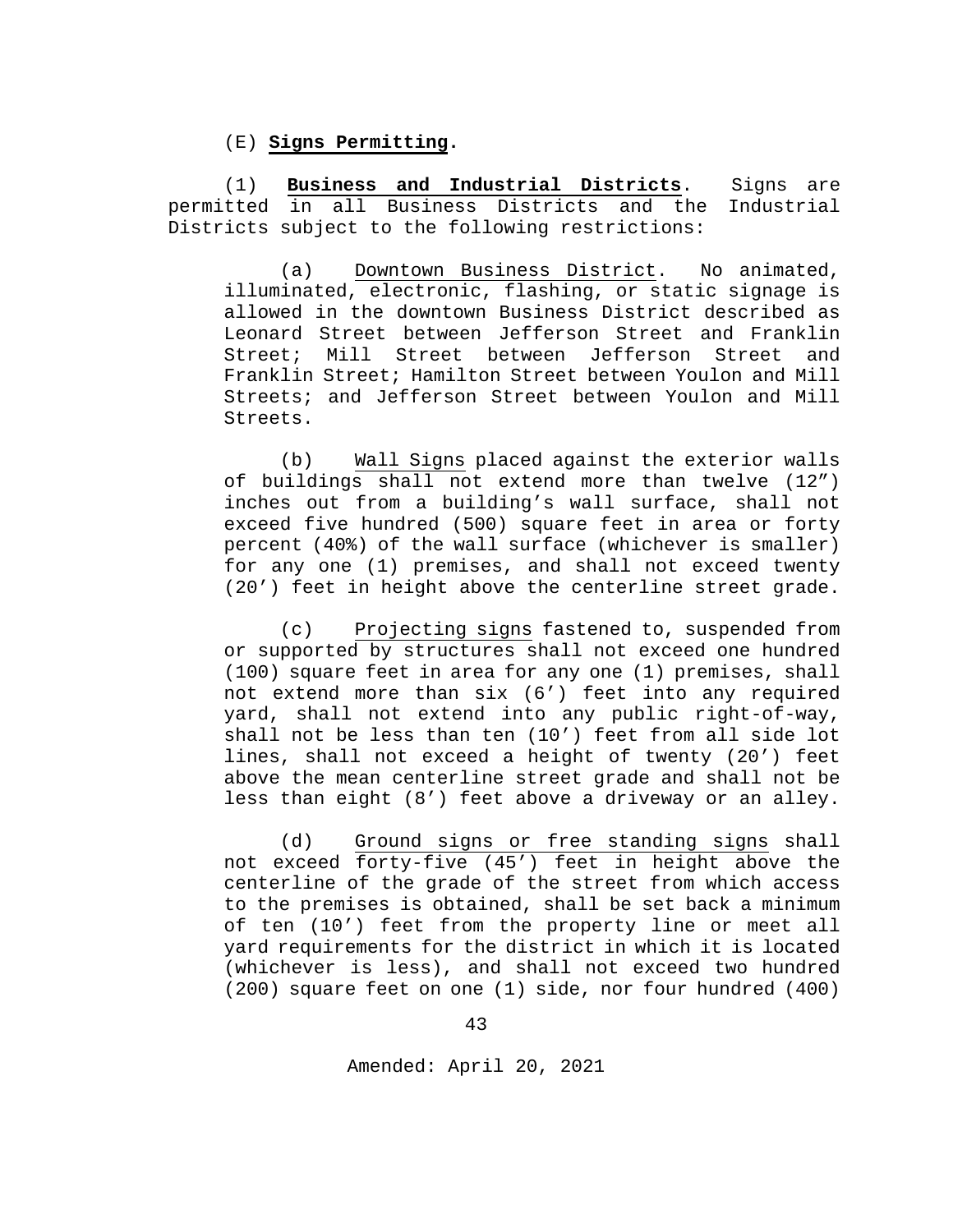square feet on all sides for any one (1) premise. The lowest sign on a sign cabinet shall be no less than ten (10') feet from grade unless the sign is setback ten (10') feet from property line. Any sign in excess of forty-five (45') feet in height requires a conditional use permit.

(e) Roof signs shall not exceed fifteen (15') feet in height above the roof, shall meet all yard requirements for the district in which it is located, shall be considered part of the structure in meeting all height requirements for the district in which it is located and shall not exceed three hundred (300) square feet on all sides for any one (1) premises.

(f) Window signs shall be placed only on the inside of business buildings and shall not exceed twenty-five percent (25%) of the glass area of the pane upon which the sign is displayed. Temporary painted specials on windows shall not be considered signs, but limited to twenty-five (25%) percent of glass area.

(g) Off-premise signs, displays and devices on or within the "adjacent areas" of all State, Freeway and Federal Aid Primary Systems, as defined in Chapter 84.30 of the Wisconsin Statutes, shall be regulated pursuant to Chapter 84.30 of the Wisconsin Statutes and Chapter Trans. 201, as revised, of the Wisconsin Administrative Code, provided, however, that where this Section (g) establishes more restrictive criteria for signs, then the provisions of this Section (g) shall<br>supersede the State criteria. Spacing of signs along supersede the State criteria. non-interstate highways shall be measured from other off-premise signs along the same side of the street and shall be at least three hundred (300) feet apart and not cover two hundred (200) square feet per side. A State permit must be issued before a Village permit is issued. This is the sole Section for regulating offpremise signs for size and spacing.

(h) Directory signs for multi-tenant building complexes are permitted as an alternative to ground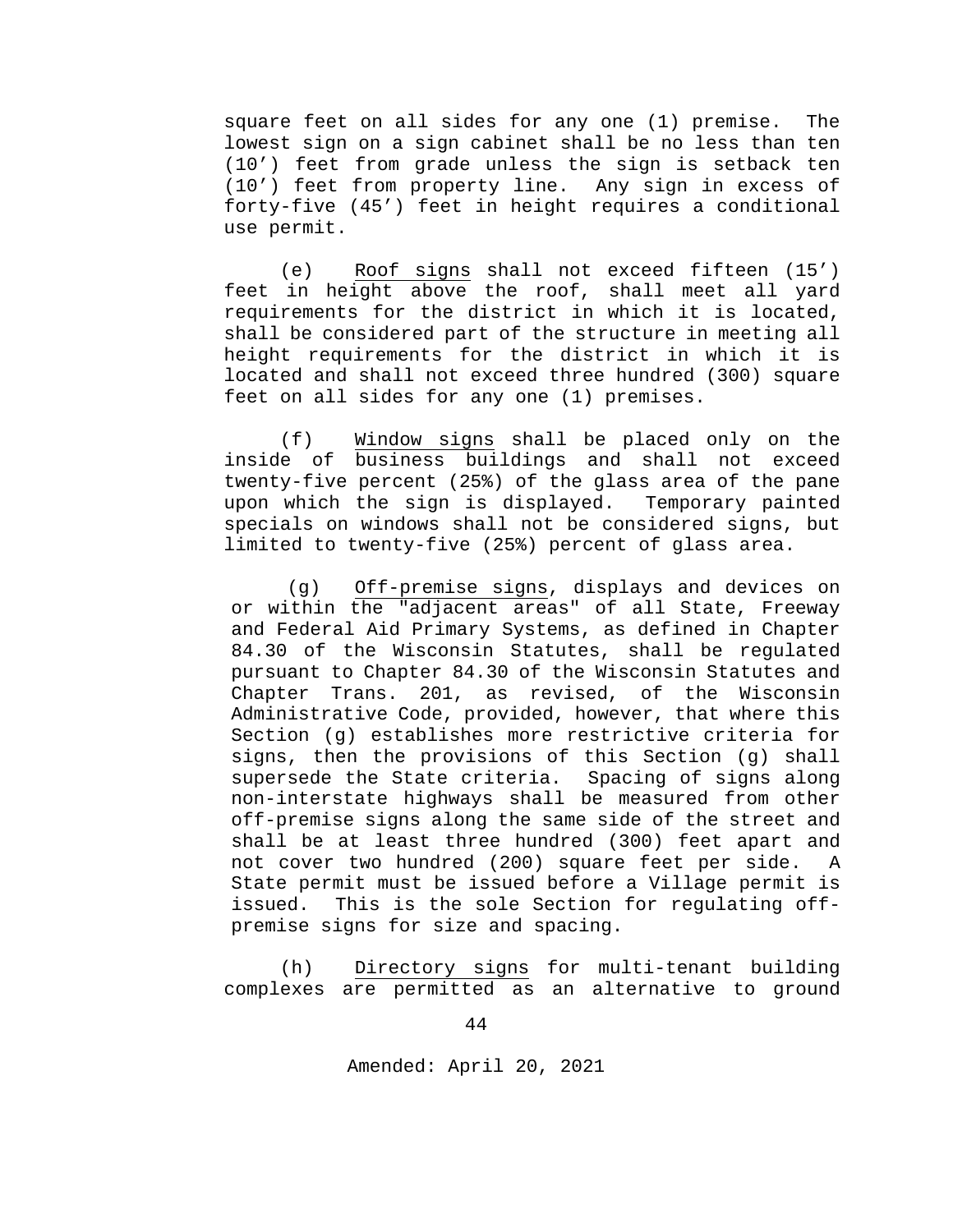signs, free standing signs, projecting signs, and roof signs for individual stores in the multi-tenant building complex. The top of a directory sign shall not exceed thirty (30') feet in height above the mean centerline street grade. The supporting structure shall not be<br>greater than ten (10) feet wide. That portion of the greater than ten (10) feet wide.<br>directory sign which advertise sign which advertises the multi-tenant building complex name shall not exceed eighty (80) square feet for one (1) side and a total of one hundred sixty (160) square feet for all sides. That portion of the directory sign which advertises the individual business name shall not exceed fifteen (15) square feet for one (1) side and a total of thirty (30) square feet for all sides.Directory signs measuring less than ten (10') feet from grade to the bottom sign cabinet must be set back ten (10') feet and shall meet all yard requirements for all zoning district in which the signs are located.

(i) Any sign qualifying as more than one (1) of the above-listed types shall meet the requirements for each type.

(j) Bills and posters shall not be posted on the exterior of buildings or windows.

(2) **Residential, Conservancy and Agricultural Districts.** All signs are prohibited in the R-1 Residential, R-2 Residential, Conservatory, Agricultural, Planned Unit Development, Flood Districts, including all Traditional Neighborhood Development and Conservation Design Subdivision Overlay Districts, except the following, but in no case are private signs permitted in any public rights-of-way:

(a) Signs over show windows or doors of a nonconforming business establishment announcing without display or elaboration only the name and occupation of the proprietor and not to exceed four (4) square feet.

(b) Real estate signs not to exceed four (4) square feet in area which advertise the sale, rental or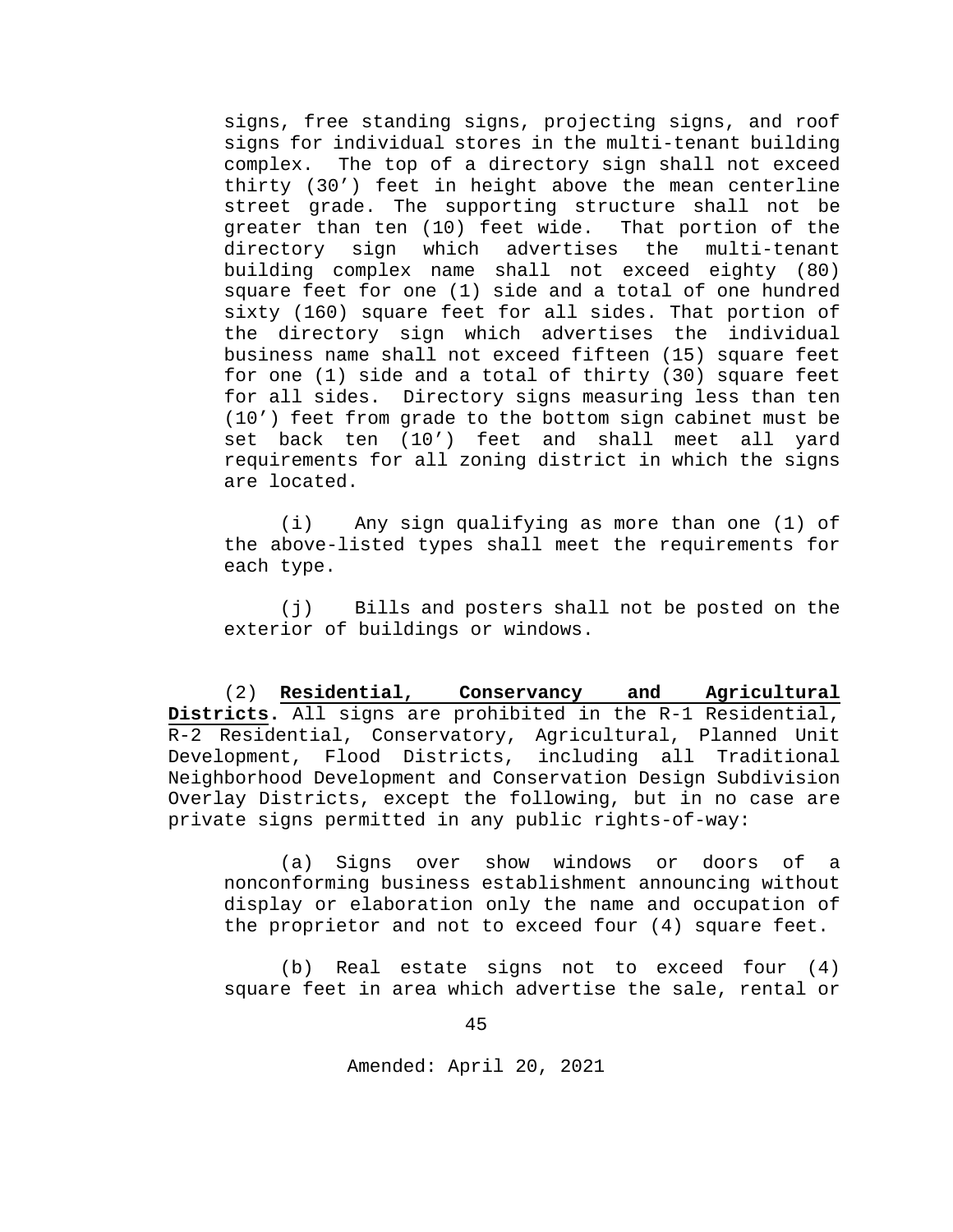lease of the premises upon which said signs are temporarily located.

(c) Name, occupation and warning signs not to exceed two (2) square feet located on the premises.

(d) Bulletin boards for public, charitable or religious institutions not to exceed eight (8) square feet in area located on the premises.

(e) Memorial signs, tablets, names of buildings and date of erection when cut into any masonry surface or when constructed of metal and affixed flat against a structure.

(f) Official signs, such as traffic control, parking restrictions, information and notices.

(g) Temporary signs or banners, when authorized by the Village Administrator.

(h) Awnings or canopies servicing only a particular single-family dwelling unit, provided the same shall conform to the regulations applicable to the zoning district in which the same are located.

(i) House numbers or signs identifying parks or country clubs or official bulletin boards.

(j) An approved professional sign shall be a sign not exceeding three (3) square feet in area, stating only the name and business or profession of the occupant or the character or the use of the premises on which the sign is maintained. It shall not be illuminated and shall not move. Only one (1) such approved professional sign shall be maintained on a premise.

(F) Construction and Maintenance Regulation For Signs.

(1) Installation. All signs shall be properly secured, supported, and braced and shall be kept in reasonable structural condition and shall be kept clean and well painted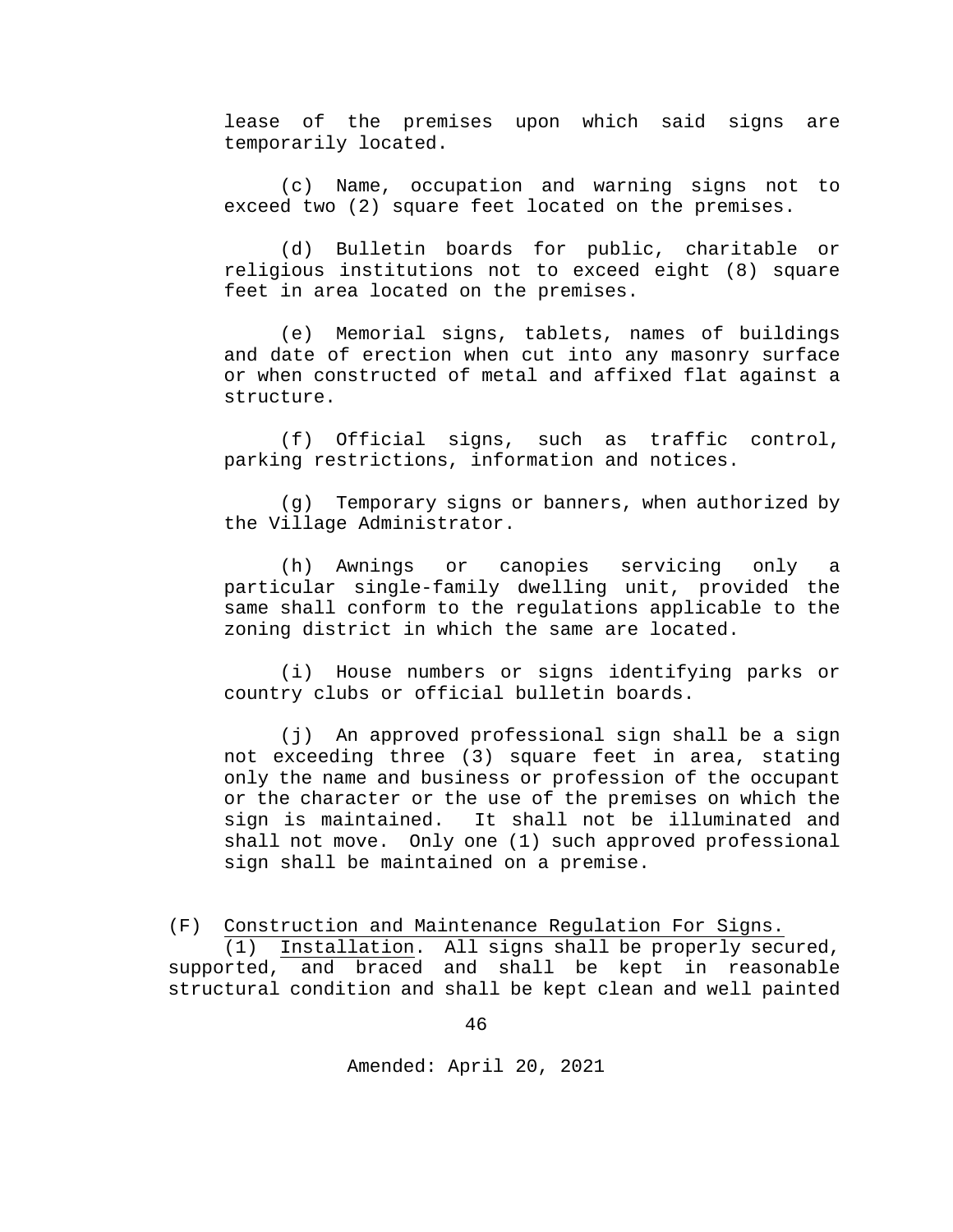at all times. Bolts or screws shall not be fastened to window frames. Every sign and its framework, braces, anchors, and supports shall be constructed of such material and with such workmanship as to be safe and satisfactory to the Building Inspector.

## (2) General Requirements.

(a) Construction Standards. Signs shall be constructed in a safe structural manner in accordance with the National Building Code and the National Electrical Code with fireproof and fire-resistant materials and the Wisconsin State Codes, if more<br>restrictive. All signs shall withstand a wind load All signs shall withstand a wind load pressure of thirty (30) p.s.f. of surface and shall also be fastened, supported and maintained so as to withstand a wind loan pressure of thirty (30) p.s.f. per American Society of Engineering.

(b) Roof Signs. No sign shall be located so as to project above the parapet line, unless approved by the Village Planning Commission. Roof sign structures shall be constructed entirely of steel or aluminum, and all faces shall be constructed of fire-resistant materials and shall withstand a wind pressure of thirty (30) p.s.f. per American Society of Engineering.

(c) Illuminated Signs, intermittent signs, flashing signs, or moving light signs. Any illuminated signs shall not interfere with surrounding properties or traffic. Signs may be illuminated, subject to the following restrictions:

(i) Signs which contain, include, or are<br>inated by any flashing, intermittent, or illuminated by any flashing, intermittent, moving light or lights are prohibited, except those specified in (d) below, and those giving public<br>service information such as time, date, information such as time, date, temperature, weather, or similar information.

(ii) Signs which are not effectively shielded as to prevent beams or rays of light from being directed at any portion of the traveled ways of the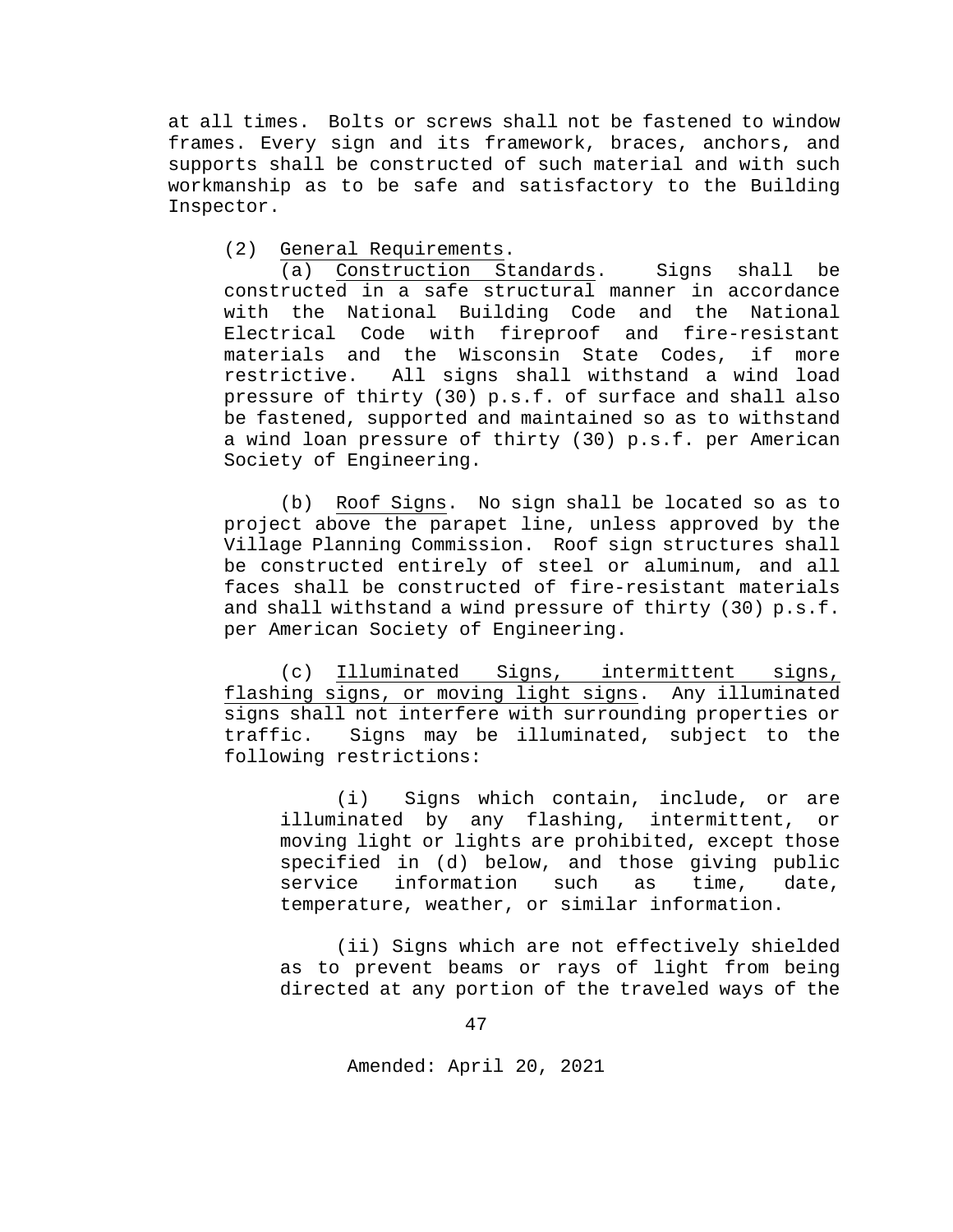interstate or federal-aid primary highway and which are of such intensity or brilliance as to cause glare or to impair the vision of the driver of any motor vehicle, or which otherwise interfere with any driver's operation of a motor vehicle are prohibited.

(iii) No sign shall be so illuminated that it interferes with the effectiveness of, or obscures an official traffic sign, device, or signal.

(d) Signs may contain multiple or variable messages, including messages on louvers that are rotated and messages formed solely by use of lights or other electronic digital displays that may be changed by any electronic process, subject to all of the following restrictions:

(i) Each change of message shall be accomplished in one (1) second or less.

(ii) Each message shall remain in a fixed position for at least six (6) seconds.

(iii) The use of "traveling" or "scrolling" messages are set forth in (3) Specific Requirements below.

(iv) The Building Inspector may prohibit or establish restrictions on the illumination of messages to a degree of brightness that is greater than necessary for adequate visibility.

(e) Prohibited Mountings. No signs shall be painted on, attached to or affixed to any trees, rocks, or other similar organic or inorganic natural matter, including utility poles or apparatus.

(f) Blanketing. Blanketing of signs shall not be allowed.

(g) Maintenance. All signs, including supports

48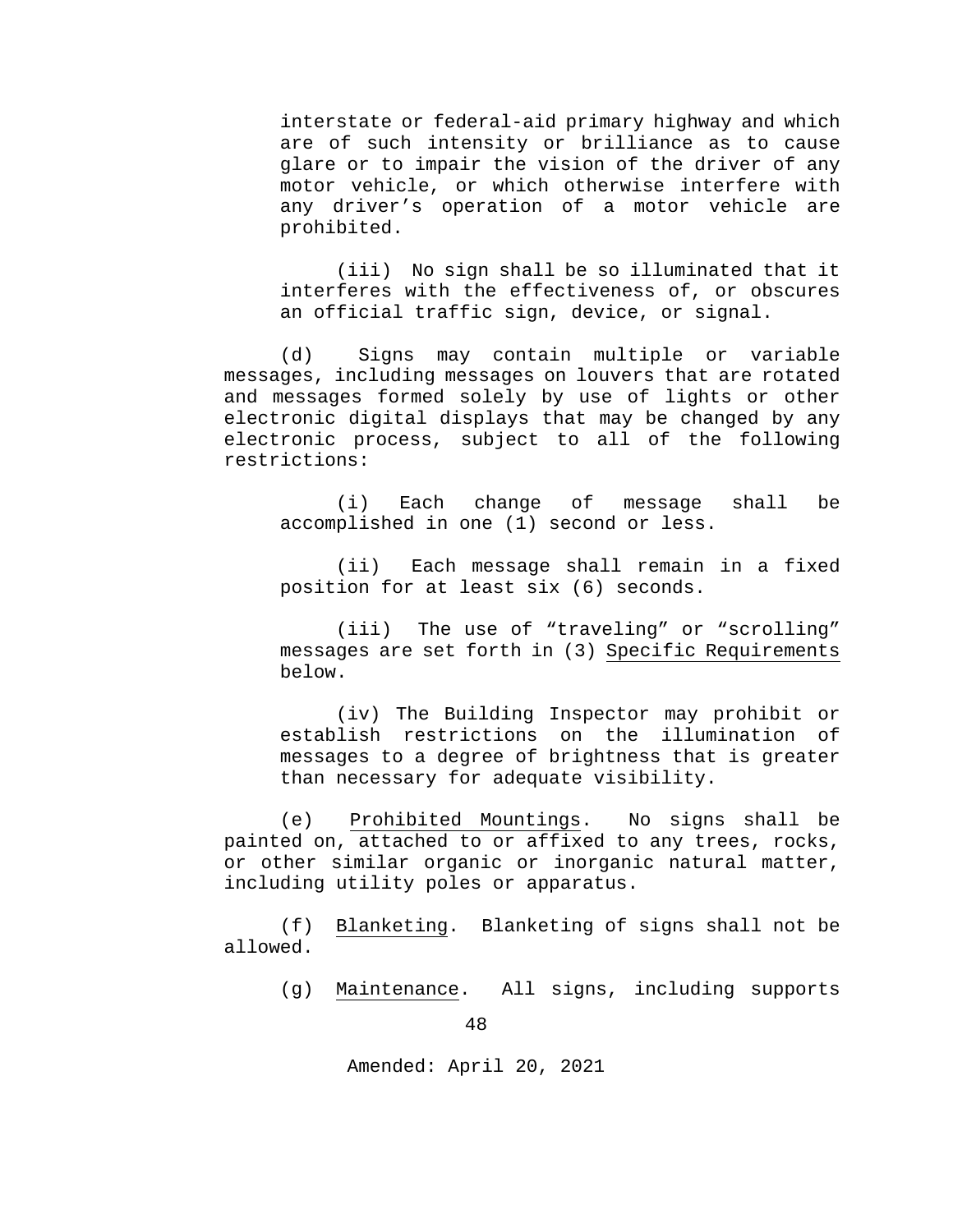and attachments, shall be property maintained and have an appearance that is neat and clean. All signs shall be kept in good structural condition, well painted, and clean at all times and the immediate premises shall be sanitary and inoffensive condition and kept free and clear of all obnoxious substances, rubbish and weeds.

(h) Annexed Areas. All signs in newly annexed areas shall comply with this Article within five (5) years of annexation.

(3) Specific Requirements.

(a) Electronic Message Unit Signs.

(i) All electronic message unit signs must obtain a conditional use permit with the exception of electronic numeric price message units.

(ii) Such signs may be used only to advertise activities conducted on the premises or to present public service information pursuant to Section  $3.07(F)(1)(c)$ .

(iii) Operational Mode Level 1 as defined in 3.07(B)(20) is the only Level allowed for electronic message unit signs, and all messages must be displayed in a fixed position for at least six (6) seconds.

(iv) Traveling or scrolling messages may travel no slower than sixteen (16) light columns per second and no faster than thirty-two (32) columns per second.

(v) The Building Inspector may prohibit or establish restrictions on the illumination of messages to a degree of brightness that is greater than necessary for adequate visibility.

(b) Portable Signs. Portable signs shall be limited to use to thirty (30) days at a time following approval by the Village Administrator, provided,

49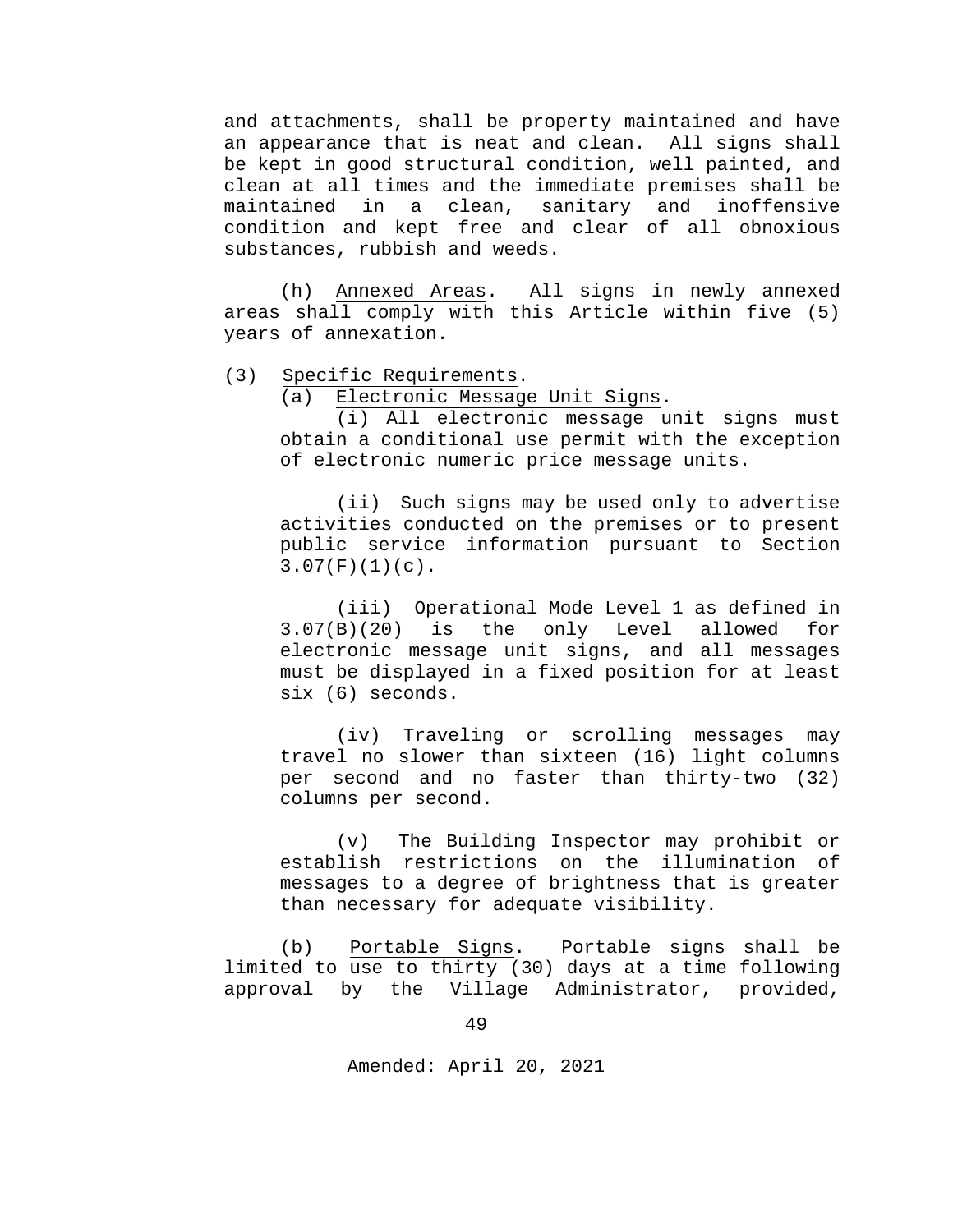however, that the Village Administrator shall not give approval for placement of a portable sign if it presents a vision obstruction and not more frequently than four (4) times per year at any one (1) location. The maximum sign of portable signs shall be twenty-five (25) square feet on each face, back-to-back.

(4) Search Lights. Temporary use of search lights, pennants, streamers, or spinners for advertising purposes are allowed in any district, provided, that the use will not be located in any public right-of-way, will not be located closer than ten (10') feet to an adjacent property and will not cause a hazard to traffic or adjoining properties. Temporary use shall not be granted for a period of more than five (5) days in any six (6) month period.

(5) Festoons. Festoons and all other fluttering, spinning, or similar type devices are prohibited except for national flags and flags of political subdivisions of the United States, of bona fide civic, charitable, fraternal, and welfare organizations and except during federal legal public holidays, or during a special civic event, or for a time period not to exceed thirty (30) consecutive days.

(6) Tethered Signs. Only one (1) inflatable sign or tethered balloon shall be allowed per zoning lot. Display of inflatable signs or tethered balloons shall be limited to one (1) week per month.

(7) Signs on Public Rights-of-Way. Signs shall not be permitted on public rights-of-way except for traffic control, parking and directional signs and as otherwise specified in this Chapter.

### **(G) Prohibited Signs**.

(1) Signs Facing Residential Districts. No sign, except those permitted in Section 3.07(D) shall be permitted to face a Residential district within fifty (50') feet of such district boundary.

(2) Traffic Interference. Signs shall not resemble, imitate or approximate the shape, size, form or color of

50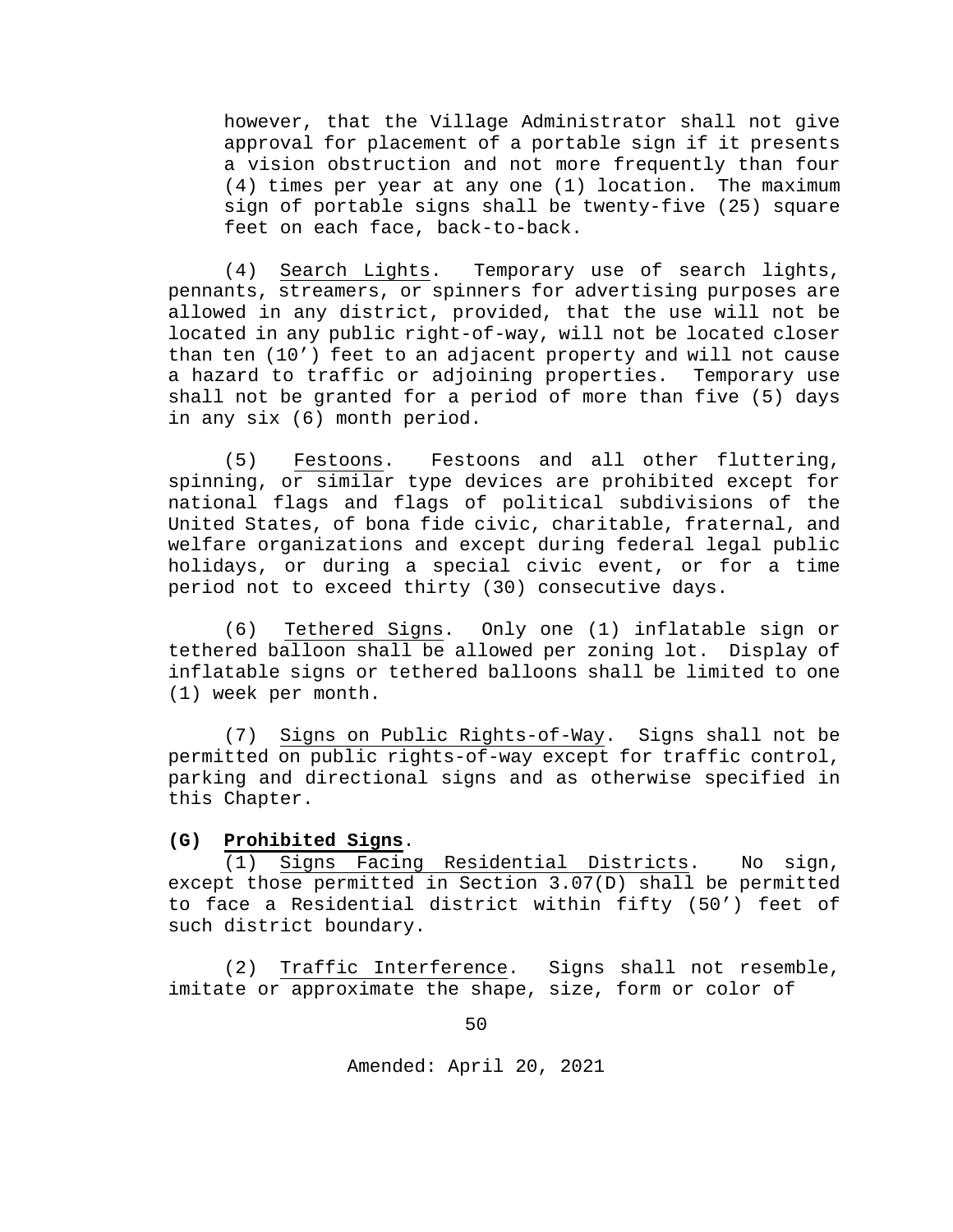3.07(G)(2)

railroad or traffic signs or devices. Signs, canopies and<br>awnings shall not obstruct or interfere with the awnings shall not obstruct or interfere with the effectiveness of railroad or traffic signs, signals or<br>devices or the safe flow of traffic. No sign shall be devices or the safe flow of traffic. erected, relocated or maintained so as to prevent free ingress or egress from any door, window or fire escape. No sign, awning or canopy shall be placed so as to obstruct or interfere with traffic visibility. No signs, billboards or other advertising media, which creates a hazard or dangerous distraction to vehicular traffic or a nuisance to adjoining residential property shall be permitted in any district.

(3) Number of Signs Permitted. No more than one (1) ground sign or free standing sign exceeding ten (10') feet in height and one (1) ground sign less than ten (10) feet in height shall be located on any one premise. No more than two (2) signs of all other types shall be located on any premise. Said sign shall not exceed two hundred (200) square feet on one side nor more than four hundred (400) square feet on all sides for any one premise. Premises occupied by a multitenant building complex may, as an alternative, have one (1) detached sign plus one (1) flat sign illuminated or otherwise for each place of business located in said multi-tenant building complex provided that the aggregate total of all signs located on any premises so occupied shall not exceed six (600) hundred square feet. This Paragraph shall not apply to directional on-site signs or flat identification signs attached to buildings.

(4) Signs on Public Right-of-Way. Signs shall not be permitted on any public rights-of-way, except for municipal traffic control, parking and directional signs and as otherwise specified in this Chapter, or be located within five (5) feet of a property line.

### **(H) Dangerous And Abandoned Billboard Signs.**

(1) All billboards and/or sign messages shall be removed by the owner or lessee of the premises upon which an

51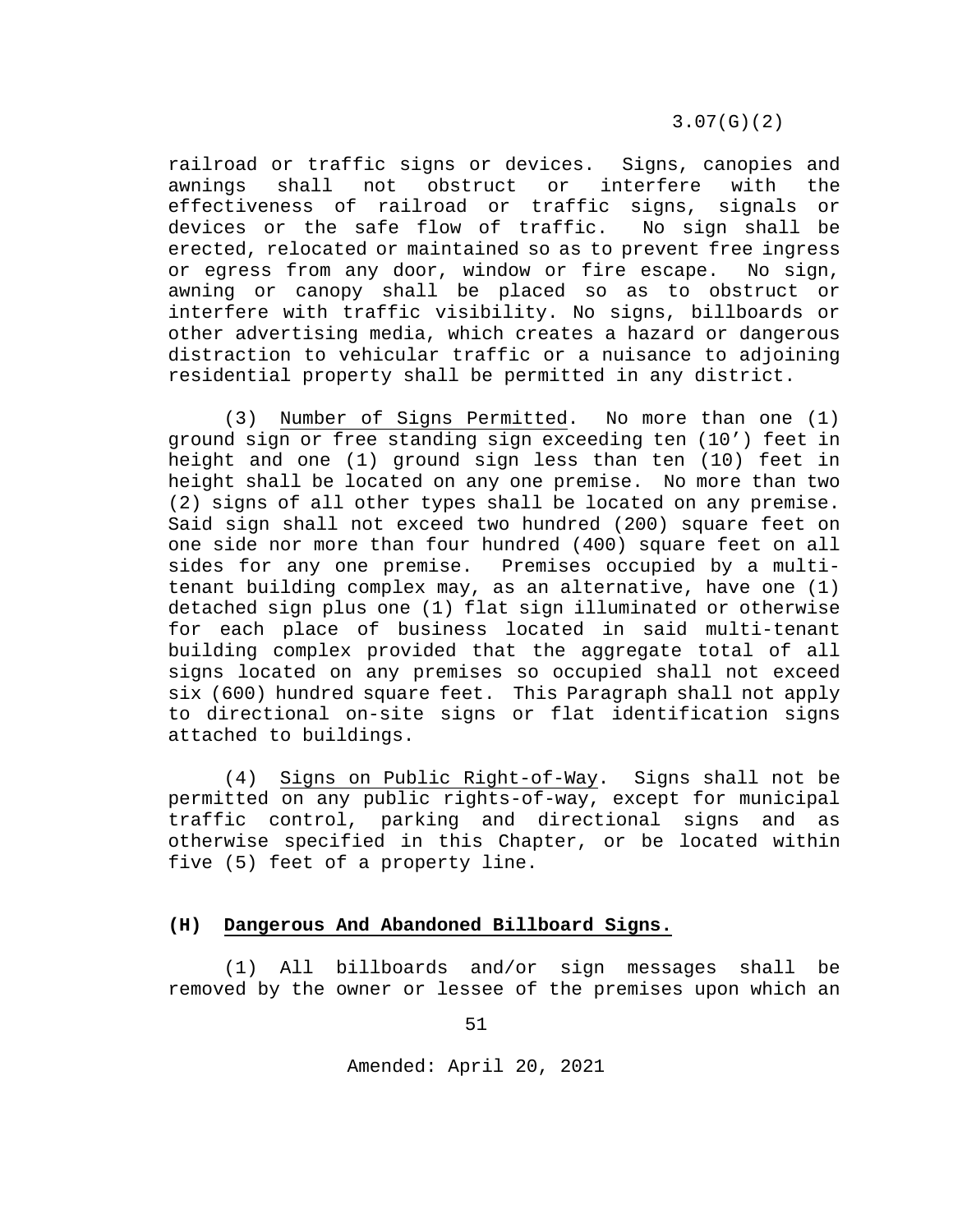off-premise or premise sign/billboard is located when the business it advertised is no longer conducted where advertised or when, in the judgment of the Building Inspector, such sign is so old, dilapidated, or has become so out of repair as to be dangerous or unsafe, whichever occurs first. If the owner or lessee fails to remove the sign/billboard, the Village Administrator, or its designee, shall give the owner thirty (30) days' written notice to remove said sign/billboard, and,

thereafter, upon the owner's or lessee's failure to comply, may remove such sign/billboard, any costs for which shall be charged to the owner of the property or may be assessed as a special assessment against the property, and/or the Village Administrator or designee may take any other appropriate legal action necessary to attain compliance.

(2) Alterations. Any sign which was erected before the adoption of this sign Article shall not be rebuilt or relocated without conforming to all of the requirements of this Article.

(3) Violations. All signs constructed or maintained in violation of any of the provisions of this Article are hereby declared public nuisances within the meaning of this Code of Ordinances. In addition to the penalty provisions for violation of this Chapter, the Village Board, or its designee, may bring an action to abate the nuisance in the manner set forth in the Wisconsin State Statutes.

## **(I) Nonconforming Signs.**

(1) Signs Eligible for Characterization as Legal Nonconforming. Any sign located within the Village of West Salem limits of the date of adoption of this Chapter hereafter, which does not conform with the provisions of this Article is eligible for characterization as a legal nonconforming sign and is permitted, providing it meets the following requirements: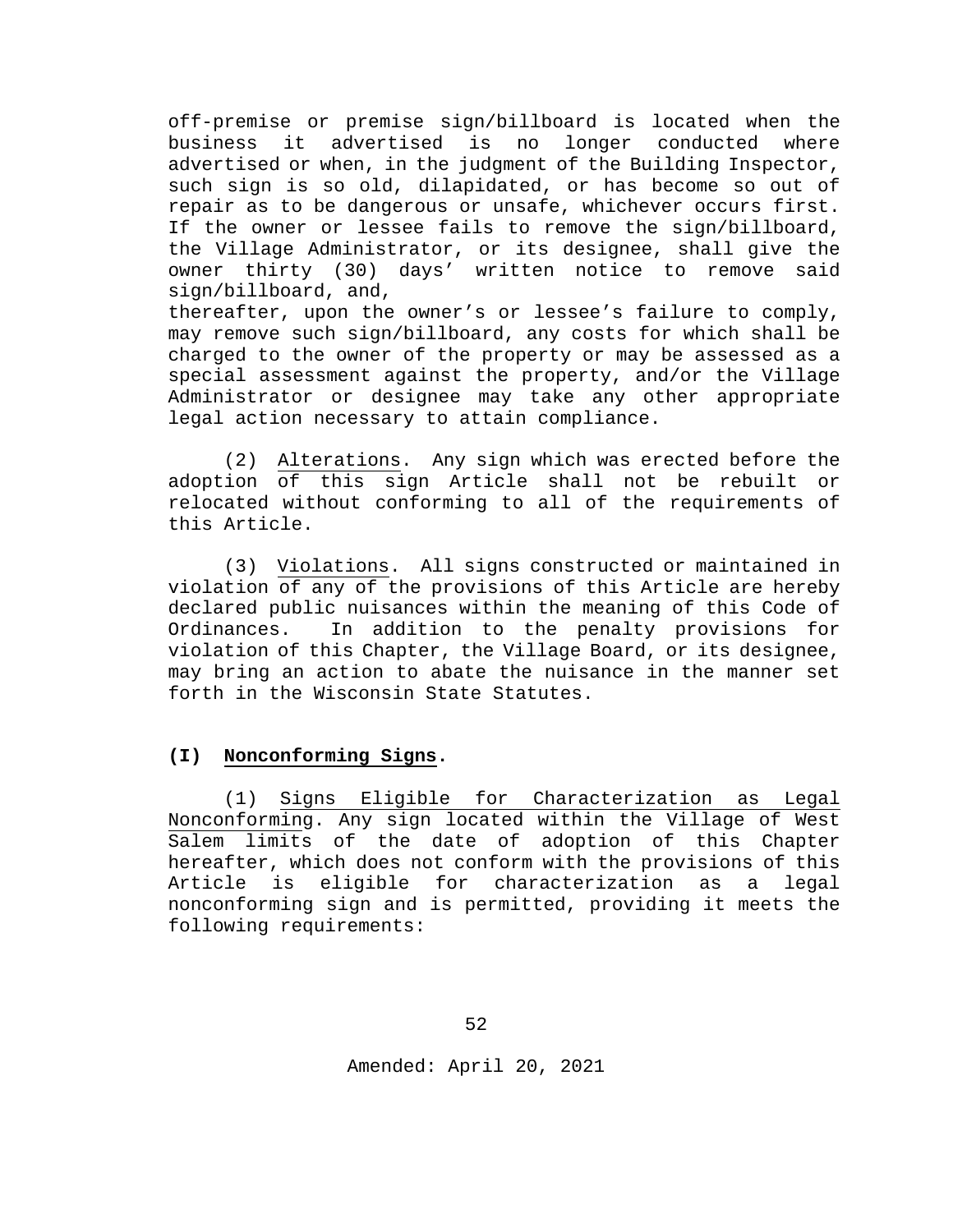3.07(I)(1)(a)

(a) The sign was covered by a proper sign permit prior to the date of adoption of this sign ordinance.

(b) If no permit was required under the applicable law for the sign in question and the sign was, in all respects, in compliance with applicable law on the date of adoption of this sign ordinance.

(2) Loss of Legal Nonconforming Status. A sign loses is nonconforming status if one (1) or more of the following occurs:

(a) The sign is structurally altered in any way, except for normal maintenance or repair, which tends to or makes the sign less in compliance with requirements of this Article than it was before alteration;

(b) The sign is relocated.

(c) The sign fails to conform to the Village<br>rements regarding maintenance and repair, requirements regarding maintenance and repair, abandonment or dangerous or defective signs;

(d) On the date of occurrence of any of the above, the sign shall be immediately brought in compliance with this Article with a new permit secured therefore or shall be removed.

(3) Legal Nonconforming Sign Maintenance and Repair. Nothing in this Article shall relieve the owner or use of a legal nonconforming sign or the owner of the property in which the sign is located from the provisions of this Article regarding safety, maintenance and repair of signs.

**(J) Variances or Exceptions**. The Village Board, following a recommendation from the Village Planning Commission, may grant variances or exceptions to these sign regulations through Conditional Use Permits.

53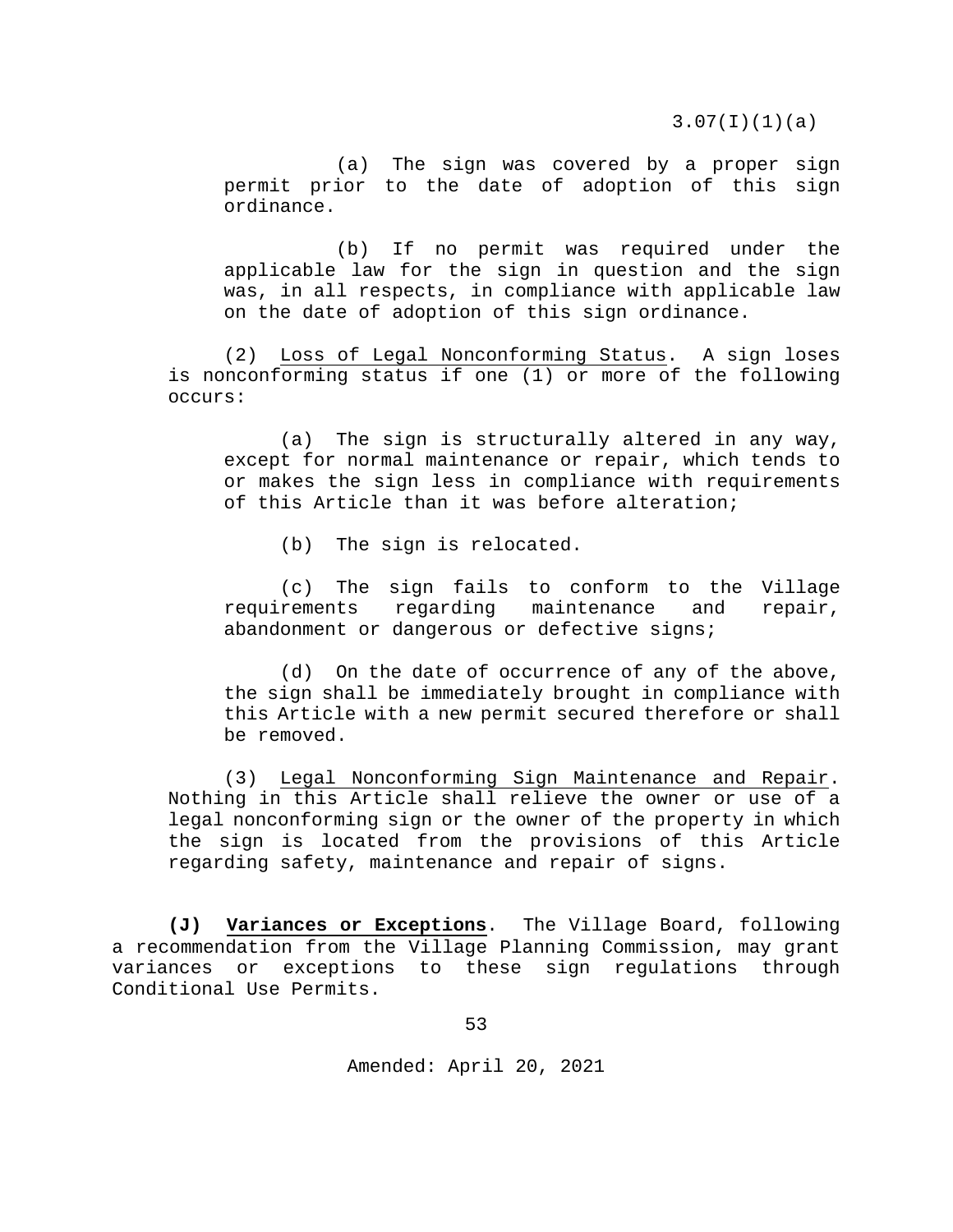## **(K) Awnings And Canopies.**

(1) Permitted Awnings. No awnings shall be erected or maintained, except such awnings as comply with the following requirements, and then only if the permit required hereunder is first obtained and the same conform to the regulations of the zoning district in which the same are to be located:

(a) Support. Awnings shall be securely attached to and supported by the building and shall be without posts or columns beyond the setback line.

(b) Height. All awnings shall be constructed and erected so that the lowest portion thereof shall be not less than eight (8) feet above the level of the public sidewalk or public thoroughfare.

(c) Setback. No awning shall extend beyond a point four (4) feet into the right-of-way.

(d) Advertising. No advertising shall be placed on any awning, except that the name of the establishment within the building to which the awning is attached may be painted or otherwise permanently placed in a space not exceeding twelve (12) inches in height on the front and side edges.

(2) Permitted Canopies. No canopies shall be erected or maintained, except such canopies as comply with the following requirements, and then only if the permit required hereunder is first obtained and the same conform to the regulations of the zoning district in which the same are to be located:

(a) Support. The structural support of all canopies shall be designed by a licensed professional engineer and approved by the Building Inspector as in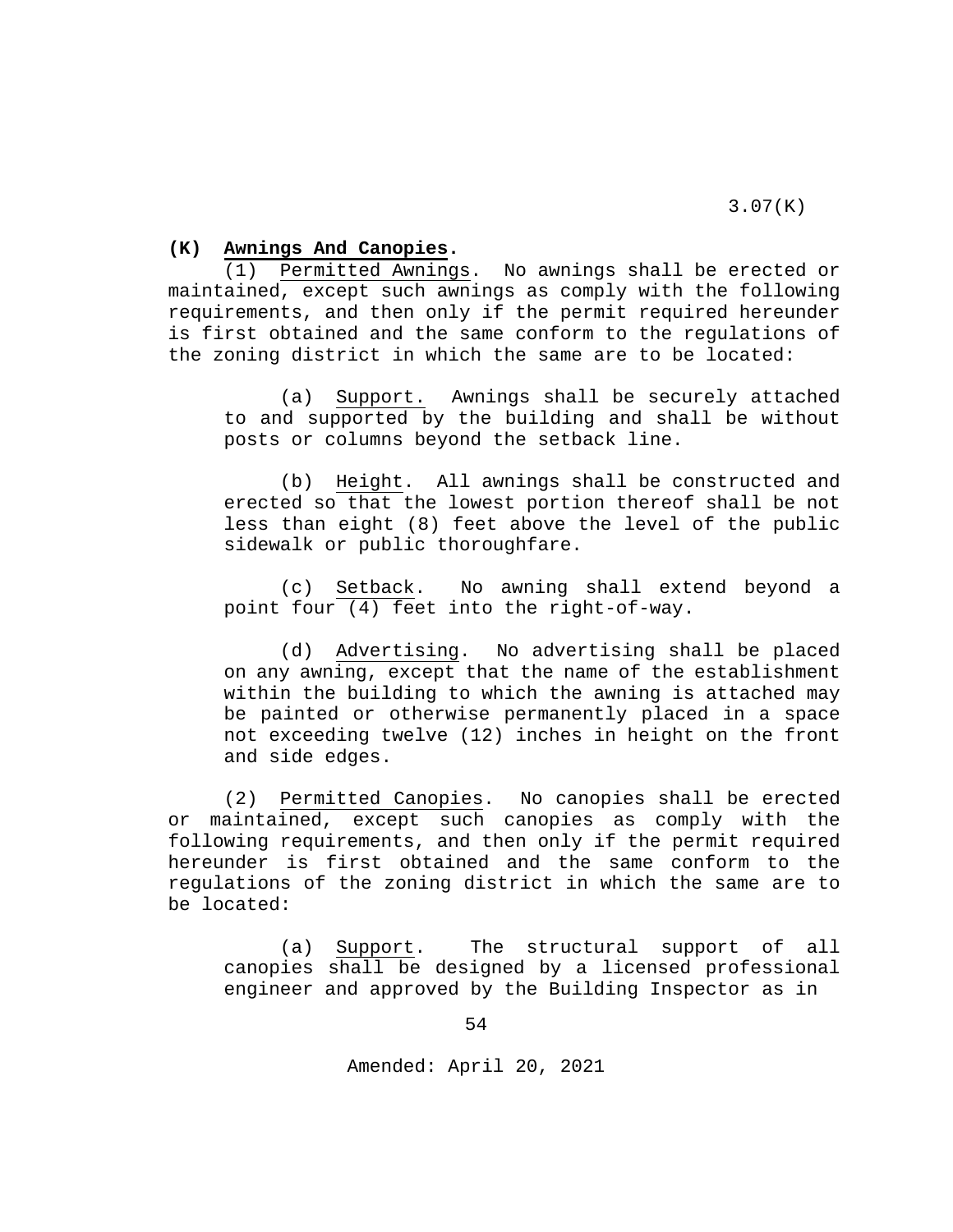3.07(K)(2)(a)

compliance with the Building Code of the Village of West Salem. All frames and supports shall be of metal and designed to withstand a wind pressure as provided in Section (I) of this Code. All canopies shall be attached to a building, and no supports shall exist beyond the setback line between the canopy and the sidewalk or ground below.

(b) Height above Sidewalk. All canopies shall be constructed and erected so that the lowest portion thereof shall not be less than eight (8') feet above the level of the sidewalk or public thoroughfare.

(c) Setback. No awning shall extend beyond a point four (4') feet into the right-of-way.

(d) Advertising. No advertising shall be placed on any canopy, except that the name of the establishment may be painted or placed in a space not exceeding twenty (20") inches in average height on the front and side edges. Such name may be so painted or<br>placed irrespective of any prohibition otherwise placed irrespective of any prohibition otherwise applicable hereunder, providing, however, that if such canopy shall contain more or other than the name of the establishment in letters more than twelve (12") inches on the front and side edges, it shall be considered as a sign and be subject to all the provisions hereof.

(e) Canopy Insurance Requirements. Every applicant for a canopy permit, which will overhang the public street or sidewalk shall, before the permit is granted, file with the Administrator a liability file with the Administrator a insurance policy with minimum limits of Three Hundred Thousand Dollars (\$300,000) for personal injury to any person and One Hundred Thousand Dollars (\$100,000.00) for property damage which shall indemnify and save harmless the Village from any and all damages, judgments, costs or expense which the said Village may incur or suffer by reason of the granting of said permit.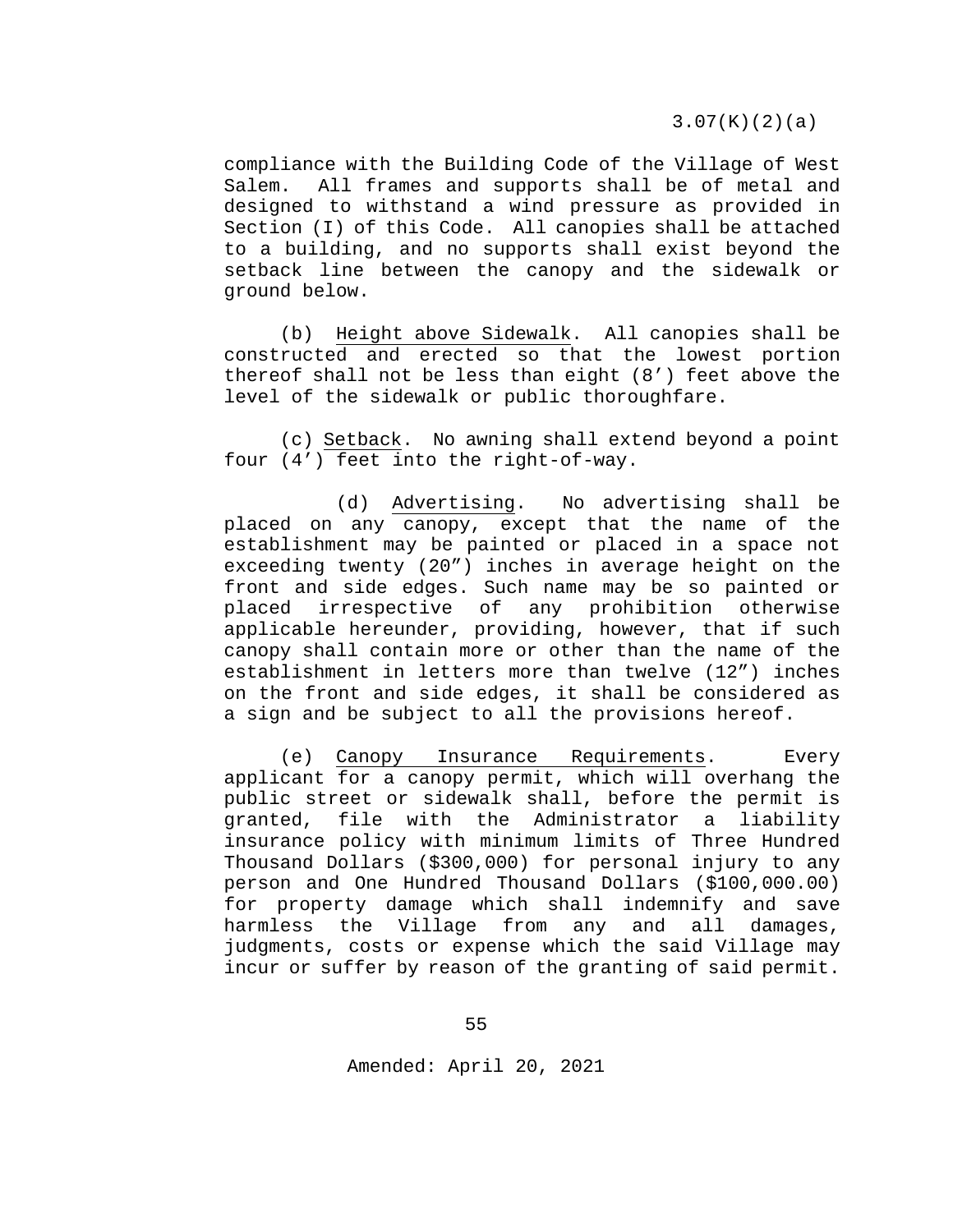### **(N) Violations Of Sign Code.**

(1) Any person, firm or corporation who begins, erects or completes the erection or construction of any sign controlled by this Article prior to the granting of a permit shall pay a penalty of four (4) times the amount of the permit otherwise required.

(2) If the Village Administrator or Building Inspector finds any sign regulated herein unsafe or insecure or is a menace to the public, it shall give written notice to the sign owner and to the property owner.

(3) If such sign owner fails to remove or alter the sign so as to comply with the standards herein set forth within five (5) days after such notice, the Village Administrator may cause such sign to be removed or altered at the expense of the owner of the sign or the owner of the property upon which it is located so as to comply with the provisions of this Article.

(4) Any person, firm or corporation who violates any provision of this Article shall be subject to the penalty as set forth in Appendix "A" Fee Schedule. Each day, or portion thereof, that such violation continues is hereby deemed to constitute a separate offense.

### **3.08 Nonconforming Uses.**

(A) Existing Nonconforming Uses. The lawful nonconforming use of a structure, land, or water existing at the time of the adoption or amendment of this Section may be continued although the use does not conform with the provisions of this Section however:

Only that portion of the land or water in actual use may be so continued and the structure may not be extended, enlarged, reconstructed, substituted, or moved except when required to do so by law or order or so as to comply with the provisions of this Section.

(B) Substitution of use. The Board of Appeals, after investigation and public hearing, may authorize the change of a

56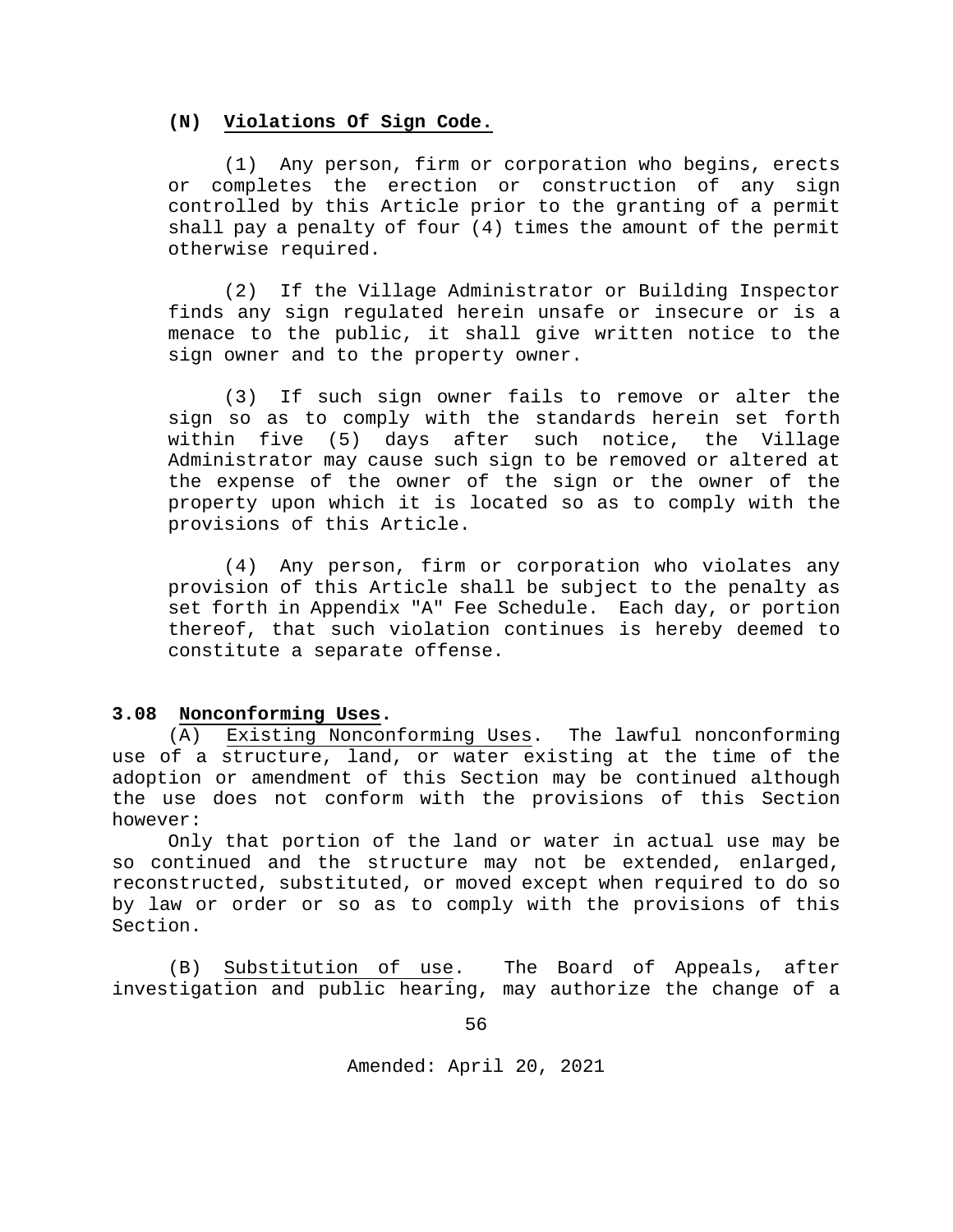nonconforming use to another of the same classification, provided that the Board shall find that the proposed change of use will be no more harmful to the character of the neighborhood than the existing nonconforming use.

(C) Abolishment or Replacement. If such nonconforming use is discontinued or terminated for a period of twelve (12) months, any future use of the structure, land, or water shall conform to the provisions of this Section. When a nonconforming use or structure is damaged by fire, explosion, flood, the public enemy, or other calamity, to the extent of more than fifty (50%) percent of its current assessed value, it shall not be restored except so as to comply with the use provisions of this Section.

(D) Existing Nonconforming Structures. The lawful nonconforming structure existing at the time of the adoption or amendment of this Section may be continued although its size or location does not conform with the lot width, lot area, yard, height, parking and loading, and access provisions of this Section; however, it shall not be extended, enlarged, reconstructed, or moved except when required to do so by law or order or so as to comply with the provisions of this Section.

(E) Changes and Substitutions. Once a nonconforming use or structure has been changed to conform, it shall not revert back to a nonconforming use or structure. Once the Board of Appeals has permitted the substitution of a more restrictive nonconforming use for an existing nonconforming use, the substituted use shall lose its status as a legal nonconforming use and become subject to all the conditions required by the Board of Appeals.

(F) Substandard Lots. In any residential district, a onefamily detached dwelling and its accessory structures may be erected on any legal lot or parcel of record in the County Register of Deeds office before the effective date or amendment of this Section.

Such lot or parcel shall be in separate ownership from abutting lands. If abutting lands and the substandard lot are owned by the same owner, the substandard lot shall not be sold or used without full compliance with the provisions of this Section. If in separate ownership, all the district requirements shall be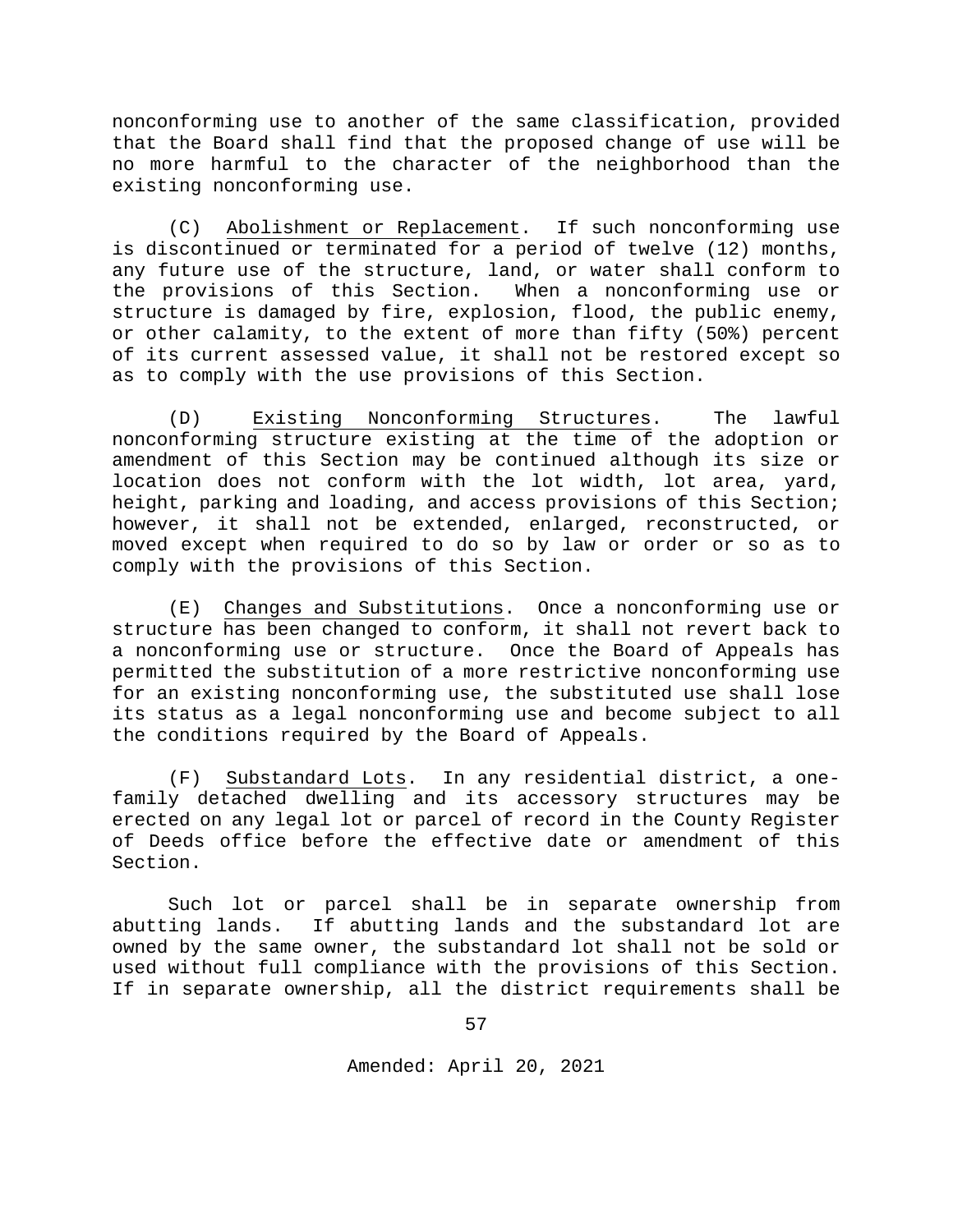complied with insofar as practical but shall not be less than the following:

| Lot             |  | Width<br>Area        | Minimum 30 feet<br>Minimum 4,000 square feet                                       |
|-----------------|--|----------------------|------------------------------------------------------------------------------------|
| Building        |  | Area<br>Height       | Minimum 1,000 sq.ft.<br>Maximum 30 feet                                            |
| Yards           |  | Street               | Minimum 25' the<br>second street yard on corner<br>lots shall not be less than 20' |
|                 |  | Rear<br>Side         | Minimum 25 feet<br>Minimum 16% of the<br>frontage, but not less than 5'            |
| (G)<br>Section. |  | Nonconforming Signs. | See Section 3.07(I) of this                                                        |

### **3.09 Performance Standards.**

(A) Compliance. This Section permits specific uses in specific districts, and these performance standards are designed to limit, restrict and prohibit the effects of those uses outside their premises or districts. No use shall be allowed which violates any state or federal pollution control law or regulation. No structure, land, or water shall hereafter be used except in compliance with district regulations and with the following performance standards.

(B) Sound. The volume of sound inherently and recurrently generated shall be controlled so as not to become a nuisance to adjacent uses. Sirens, whistles, and bells which are maintained and utilized solely to serve a public purpose are exempt from the sound level standards of this Section.

(C) Vibration. An operation which creates vibrations that can be measured without instruments, e.g., heavy drop forges, heavy hydraulic surges, shall be set back in the B and I Zones (except open storage) at least 500 feet from all lot lines except where a lot line abuts an I Zone in which case no setback is required.

58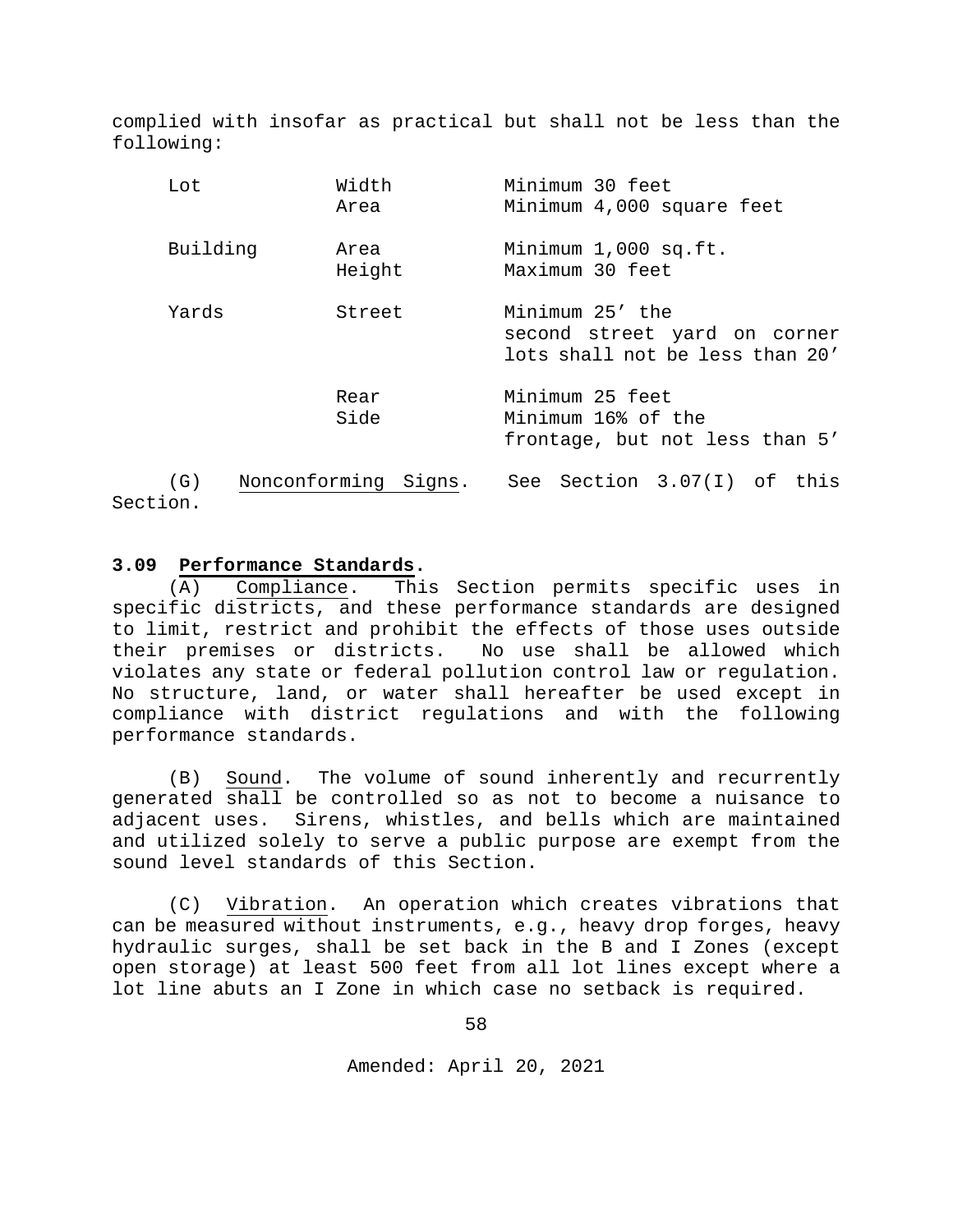(D) Odor. No activity shall emit any odorous matter of such nature and quantity as to produce a public nuisance or hazard beyond lot lines.

(E) Toxic or Noxious Matter. No discharge beyond lot lines of any toxic or noxious matter is such quantity as to be detrimental to or endanger the public health, safety, comfort, or welfare, or cause injury or damage to property of business shall be permitted.

(F) Glare and Heat. No direct or infrared glare from an I Zone shall be detectable at any R Zone boundary.

No direct or reflected heat from an I Zone shall be detectable at any R Zone or B Zone boundaries.

#### **3.10 Board of Zoning Appeals.**

(A) Establishment. There is hereby established a Board of Appeals for the Village of West Salem for the purpose of hearing appeals and applications, and granting variances and exceptions to the provisions of this Zoning Ordinance in harmony with its purpose and intent.

(B) Membership. The Board of Appeals shall consist of 5 members appointed by the Village President and confirmed by the Village Board. Terms shall be for staggered 3-year periods, with no more than two terms expiring during the same year.

(1) Chairperson shall be designated by the Village President.

(2) Two (2) alternate members shall be appointed by the President for staggered terms of three (3) years and shall act only when a regular member is absent or refuses to vote because of interest. The President shall annually designated one (1) alternate as the first alternate and the other as the second alternate.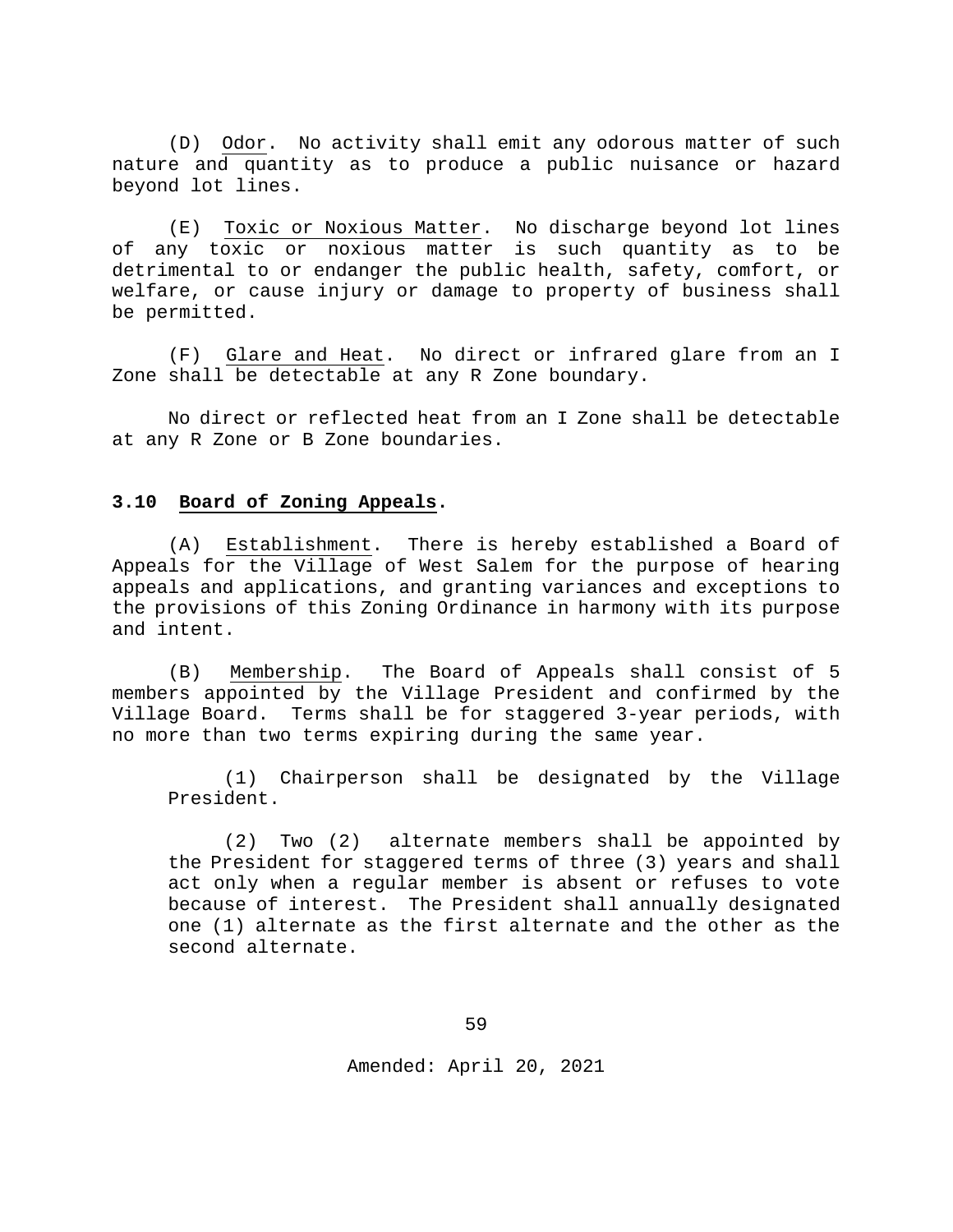3.10(B)(3)

(3) A secretary may be employed by the Board of Appeals.

(4) Building Inspector shall attend all meetings for the purpose of providing technical assistance when requested by the Board.

(5) Official oaths shall be taken by all members in accordance with Section 19.01 of the Wisconsin Statutes within ten (10) days of receiving notice of their appointment.

(6) Removal. The members shall serve without compensation and shall be removable for cause upon written charges and after public hearing. Vacancies shall be filled for the unexpired term in the same manner as appointments for a full term.

(C) Organization.

(1) The Board of Appeals shall organize and adopt rules of procedure for its own government in accordance with the provisions of this Section.

(2) Meetings shall be held at the call of the chairperson and at such other times as the Board may determine and shall be open to the public.

(3) The chairperson may administer oaths and compel the attendance of witnesses.

(4) Minutes of the proceedings and a record of all actions shall be kept by the secretary, showing the vote of each member upon each question, the reasons for the Board's determination, and its finding of facts. These records shall be immediately filed in the office of the Board and shall be a public record.

(5) If a quorum is present, the concurring vote of three (3) members of the board shall be necessary to correct an error, grant a variance, make an interpretation, and permit a utility temporary, unclassified, or substituted use.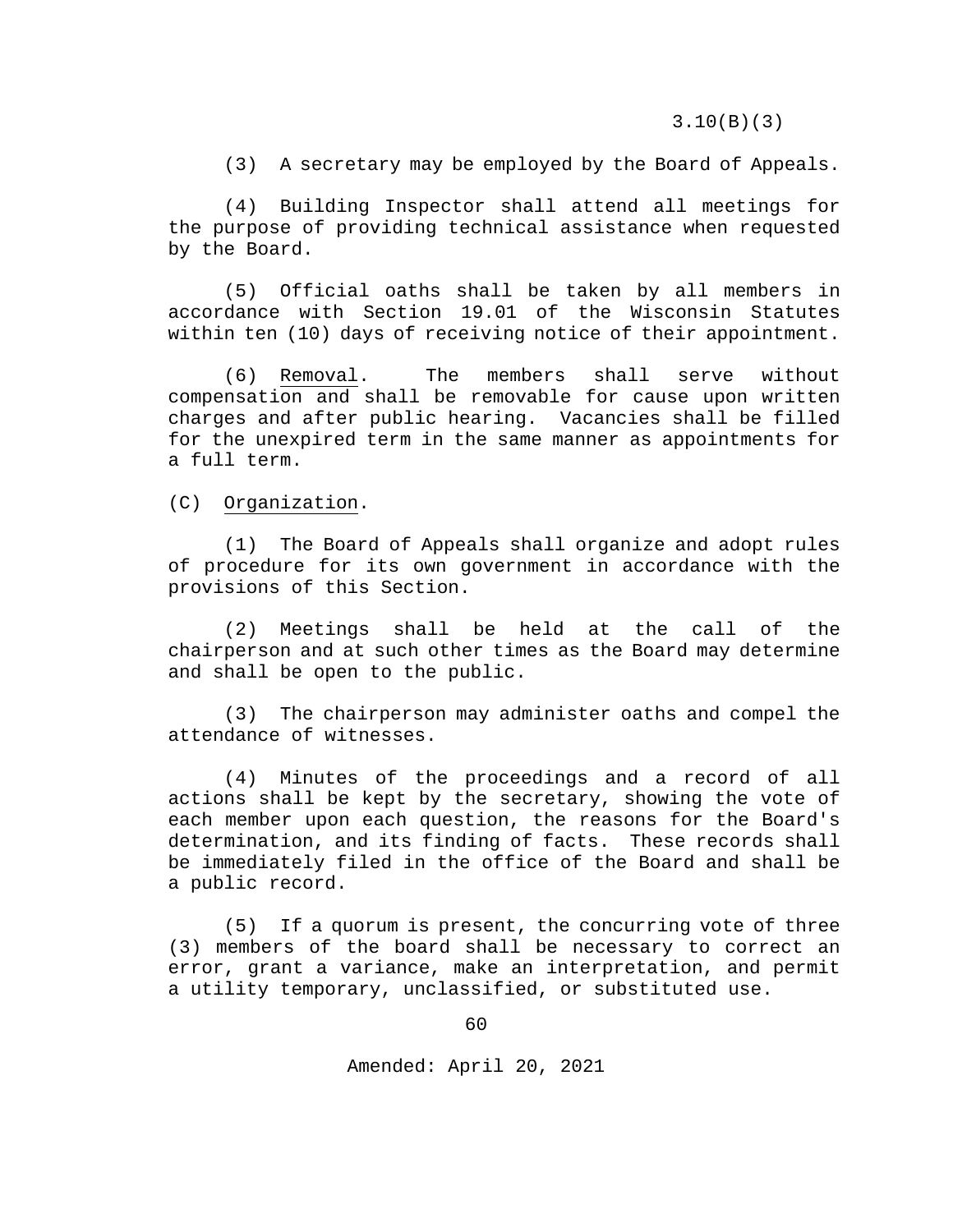(D) Powers. The Board of Appeals shall have the following powers:

(1) Appeals. To hear and decide appeals where it is alleged there is error in any order, requirement, decision, or determination made by the Zoning Building Inspector.

(2) Variances. To hear and grant appeals for variances as will not be contrary to the public interest, where, owing to special conditions, a literal enforcement will result in practical difficulty or unnecessary hardship, so that the spirit and purposes of this Section shall be observed and the public safety, welfare, and justice secured. Use variances shall not be granted.

(3) Interpretations. To interpret the zoning regulations and district boundaries so as to carry out the intent and purpose of the plan as shown on the accompanying District Map after the Village Planning Commission has made a review and recommendation.

(4) Substitutions. To permit substitutions of nonconforming uses. See Section 3.08(A).

(5) Unclassified Uses. To hear and grant applications for unclassified and unspecified uses provided that such uses are similar in character to the principal uses permitted in the district and the Village Planning Commission has made a review and recommendation. Except as specifically provided, no action of the Board of Appeals shall have the effect of permitting in any district uses prohibited in such districts.

In passing upon appeals covering unclassified uses, the Board may establish adequate safeguards and conditions in harmony with the terms of this Section, particularly as they apply to structures of a height and bulk greater than the normal standards of the district in which the proposed use may be located.

(6) District Boundaries. Grant a permit for the extension of a district boundary for a distance of not more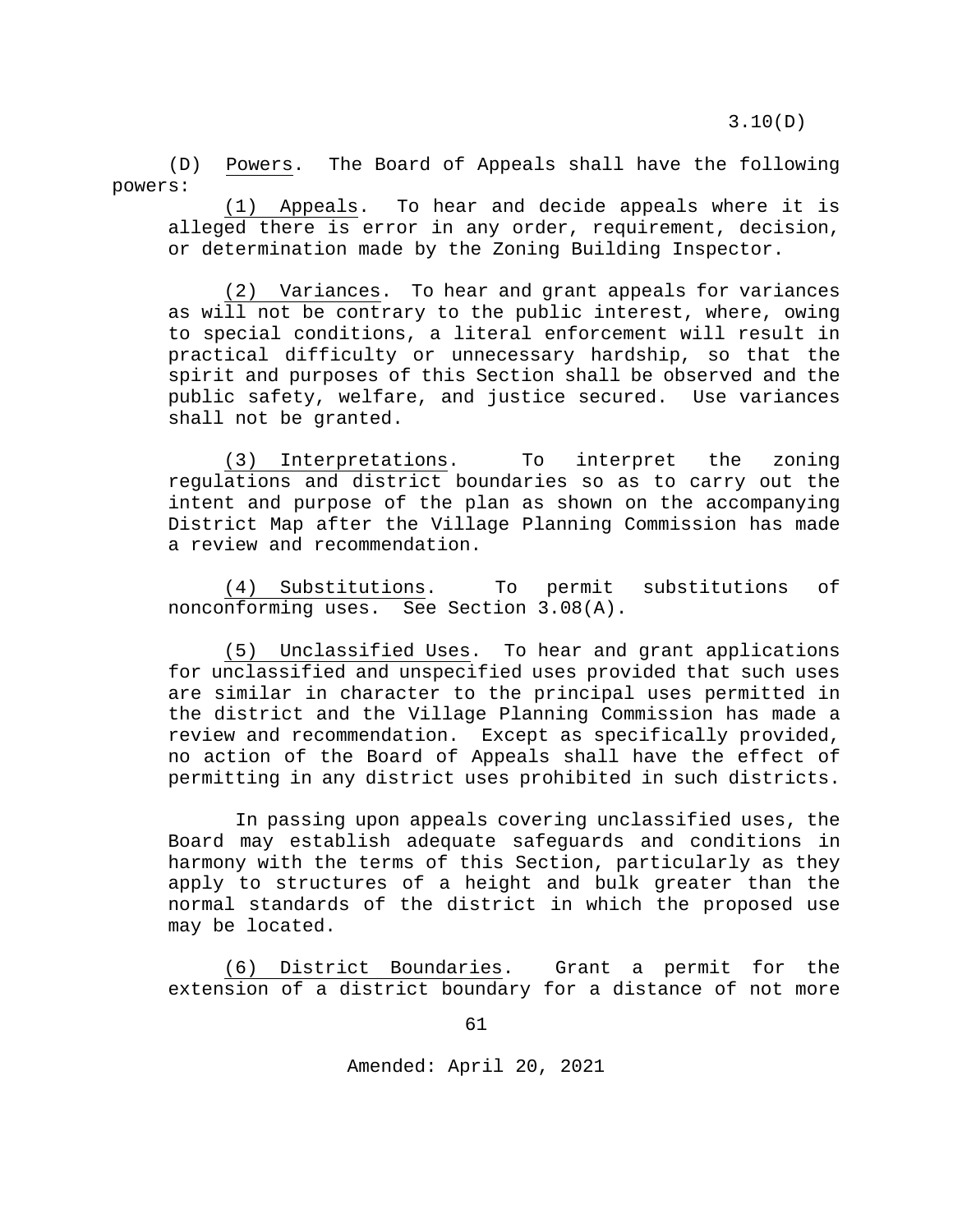than 25 feet where the boundary of a district divides a lot in a single ownership at the time of the adoption of this Section.

(7) Public Utility. Permit the erection and use of a building or premises in any location, subject to appropriate conditions and safeguards, and in harmony with the general purposes of this Section, for such public utility purposes which are reasonably necessary for public convenience and welfare.

(8) Temporary Uses. To hear and grant applications for temporary uses, in any district provided that such uses are of a temporary nature, do not involve the erection of a<br>substantial structure, and are compatible with the structure, and are compatible with the neighboring uses and Village Planning Commission has made a review and recommendation. The permit shall be temporary, revocable, subject to any conditions required by the Board of Appeals, and shall be issued for a period not to exceed 12 months. Compliance with all other provisions of this Section shall be required.

(9) Permits. In exercising the above mentioned powers, the Board may reverse, affirm wholly or partly, modify the requirements appealed from, and may issue or direct the issuance of a permit and to that end shall have all the powers of the Building Inspector. A denial of a land use permit shall be given in writing, including the reasons therefor.

(10) Assistance. The Board may request assistance from other Village officers, departments, commissions, and boards, and it shall be the duty of such other departments to render such assistance as may be reasonably required.

(E) Appeals and Permit Applications. Appeals from the decision of the Building Inspector may be made by any person aggrieved or by any officer, department, board, or bureau of the Village. Such appeals shall be filed with the Village Administrator within a reasonable time after the date of written notice of the decision or order of the Building Inspector. An appeal from the decision of the Building Inspector shall be accompanied by a fee as set forth in Appendix "A" Fee Schedule.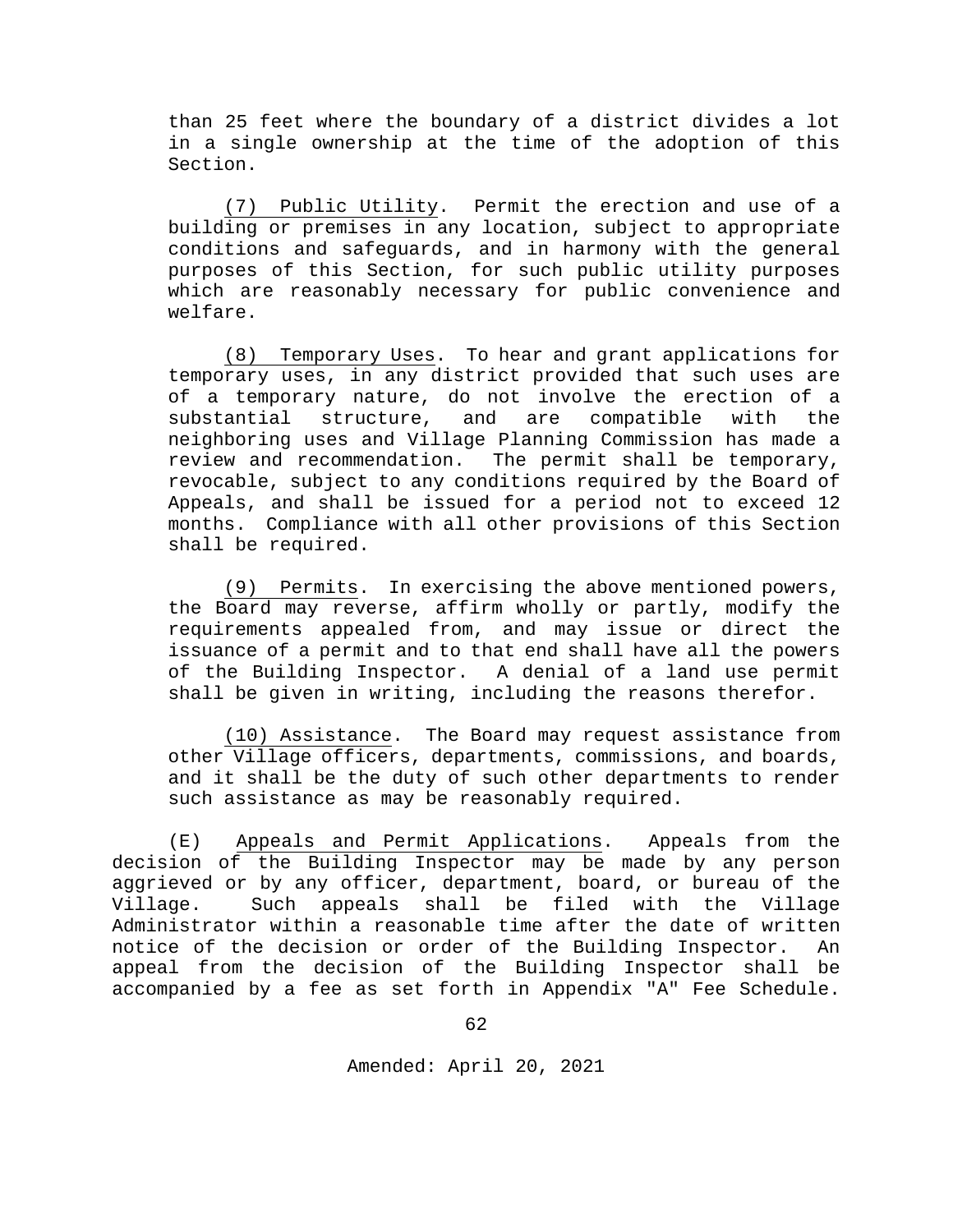The officer from whom the appeal is taken shall forthwith transmit to the Board all the papers constituting the record upon which the action appealed from was taken.

Permit applications shall be made by the owner or lessee of the structure, land, or water to be affected at any time and shall be filed with the Village Clerk.

(F) Hearings. The Board of Appeals shall fix a reasonable time and place for the hearing, give public notice thereof, and shall give due notice to the parties in interest, the Building Inspector, and the Village Planning Commission. At the hearing the appellant or applicant may appear in person, by agent, or attorney.

(G) Findings. No variance to the provisions of this Section shall be granted by the Board unless it finds beyond a reasonable doubt that all the following facts and conditions exist and so indicates in the minutes of its proceedings.

(1) Exceptional Circumstances. There must be exceptional, extraordinary, or unusual circumstances of conditions applying to the lot or parcel, structure, use, or intended use that do not apply generally to other properties or uses in the same district and the granting of the variance would not be of so general or recurrent nature as to suggest that the Zoning Ordinance should be changed.

3.10(G)(2)

(2) Preservation of Property Rights. That such variances is necessary for the preservation and enjoyment of substantial property rights possessed by other properties in the same district and same vicinity.

(3) Absence of Detriment. That the variances will not create substantial detriment to adjacent property and will not materially impair or be contrary to the purpose and spirit of this Section or the public interest.

(H) Decision. The Board of Appeals shall decide all appeals and applications within a reasonable time after the final hearing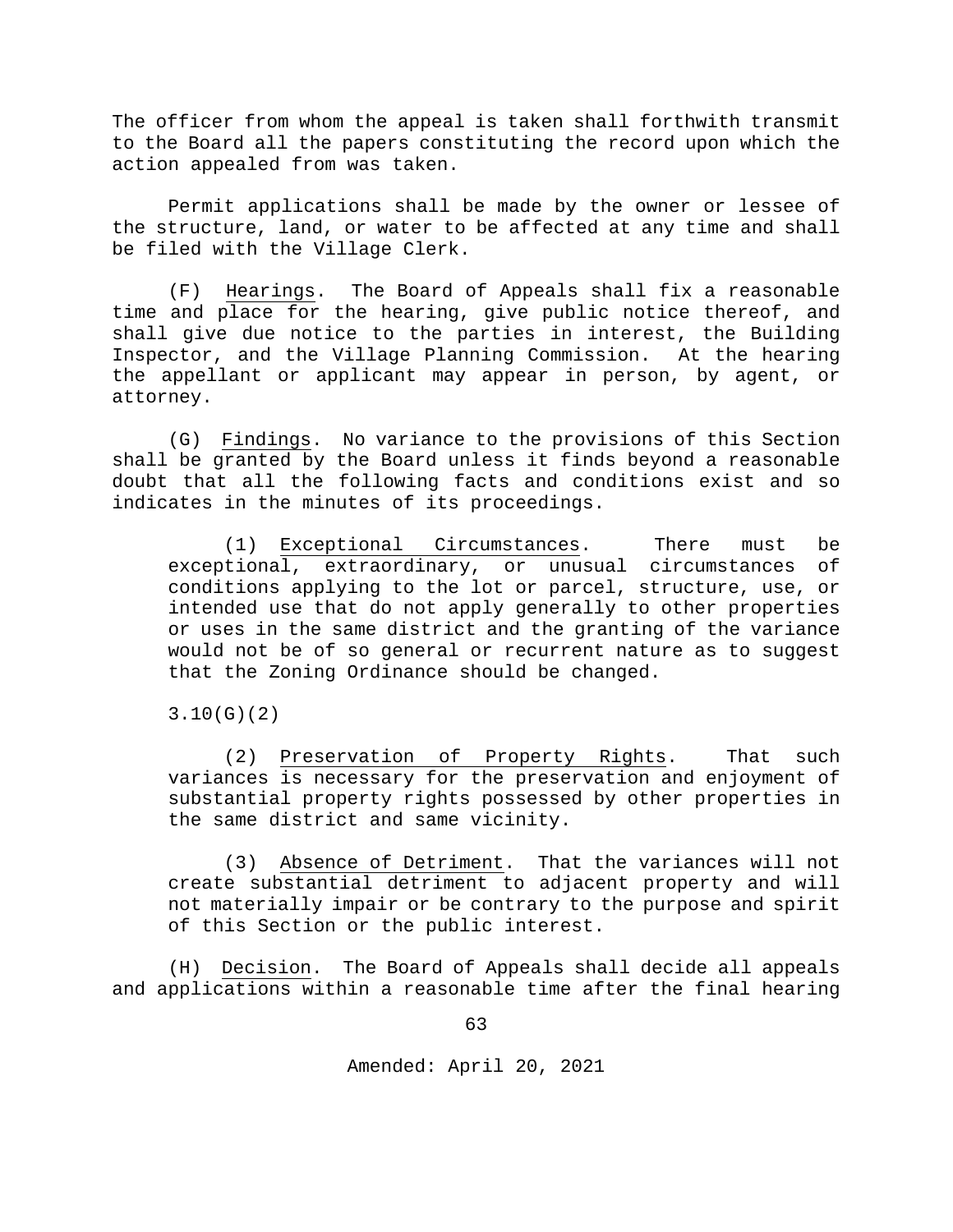and shall transmit a signed copy of the Board's decision to the appellant or applicant, Building Inspector, and Village Planning<br>Commission. Conditions may be placed upon any land use permit Conditions may be placed upon any land use permit ordered or authorized by this Board. Variances, substitutions or use permits granted by the Board shall expire within 6 months unless substantial work has commenced pursuant to such grant.

(I) Review by Court of Record. Any person aggrieved by any decision of the Board of Appeals may present to the court of record a petition duly verified setting forth that such decision is illegal and specifying the grounds of the illegality. Such petition shall be presented to the court within 30 days after the filing of the decision in the office of the Board of Appeals.

# **3.11 Changes and Amendments.**

(A) Authority. Whenever the public necessity, convenience, general welfare or good zoning practice require, the Village Board may, by ordinance, change the district boundaries or amend, change or supplement the regulations established by this Section or amendments thereto. Such change of amendment shall be subject to the review and recommendation of the Village Planning Commission.

(B) Initiation. A change or amendment may be initiated by the Village Board, Village Planning Commission, or by a petition of one or more of the owners or lessees of property within the area proposed to be changed.

(C) Petitions. Petitions for any change to the district boundaries or amendments to the regulations shall be filed with the Village Administrator, legally described the premises to be re-zoned or the regulations to be amended, list the reasons justifying the petition, specify the proposed use and have attached the following:

(1) Plot plan drawn to a scale of 1-inch equals 300 feet showing the area proposed to be re-zoned, its location, its dimensions, the location and classification of adjacent zoning districts, and the location and existing use of all properties within Two Hundred (200') feet of the area proposed to be re-zoned.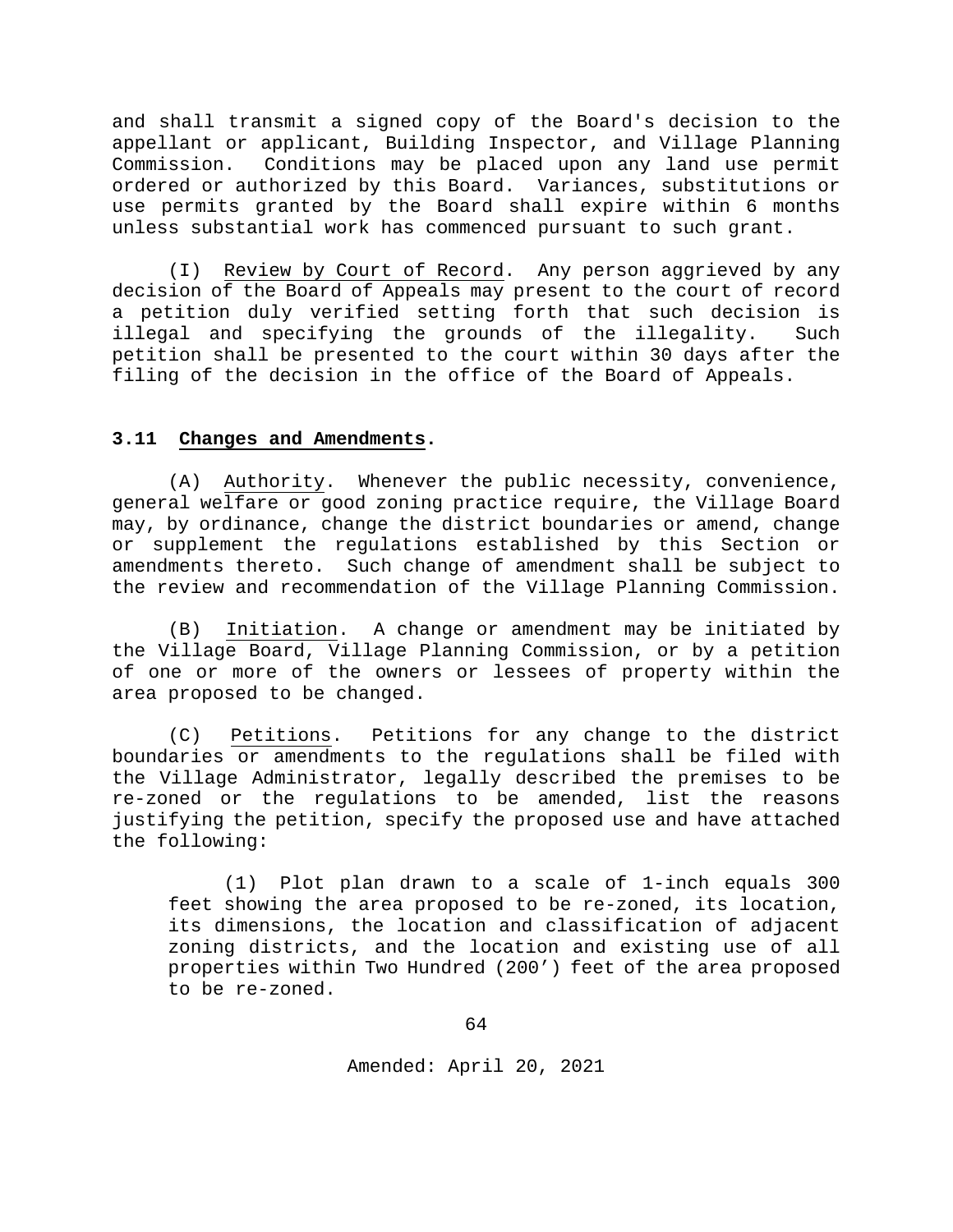3.11(C)(2)

(2) Owners' names and addresses of all properties lying within Two Hundred (200') feet of the area proposed to be rezoned.

(3) Additional information required by the Village Planning Commission, or Village Board.

(4) The Village Administrator shall submit the petition to the Village Planning Commission at its next regular meeting.

(D) Hearings. A hearing shall be held on the proposed amendments or change by the Village Planning Commission and a committee of three (3) members of the Village Board appointed by the Village President. Any person, agent or attorney interested in the change or amendment may be given an opportunity to speak at this hearing.<br> $(1)$ 

Time. The hearing shall be held within seventy (70) days of the meeting at which the petition was first presented to the Village Planning Commission by the Village Administrator unless an extension of time is agreed upon by both the petitioner and the Village Planning Commission.

(2) Mailing of Notices. At least ten (10) days prior written notice of any such hearings shall be given to the clerk of any municipality whose boundaries are within One Thousand (1,000') feet of the land to be affected by the proposed change. Written notice of the hearing shall also be sent by regular mail to the owners of land included in such proposed amendment, to owners of land immediately adjacent extending Two Hundred (200') feet therefrom, and to owners of the land directly opposite thereto extending Two Hundred (200') feet therefrom, excluding all public right-of-way.

(3) Publication of Notice. Publication of Class 2 notice, under Chapter 985, Wisconsin Statutes, shall be made notifying the public of the proposed changes and hearings thereon.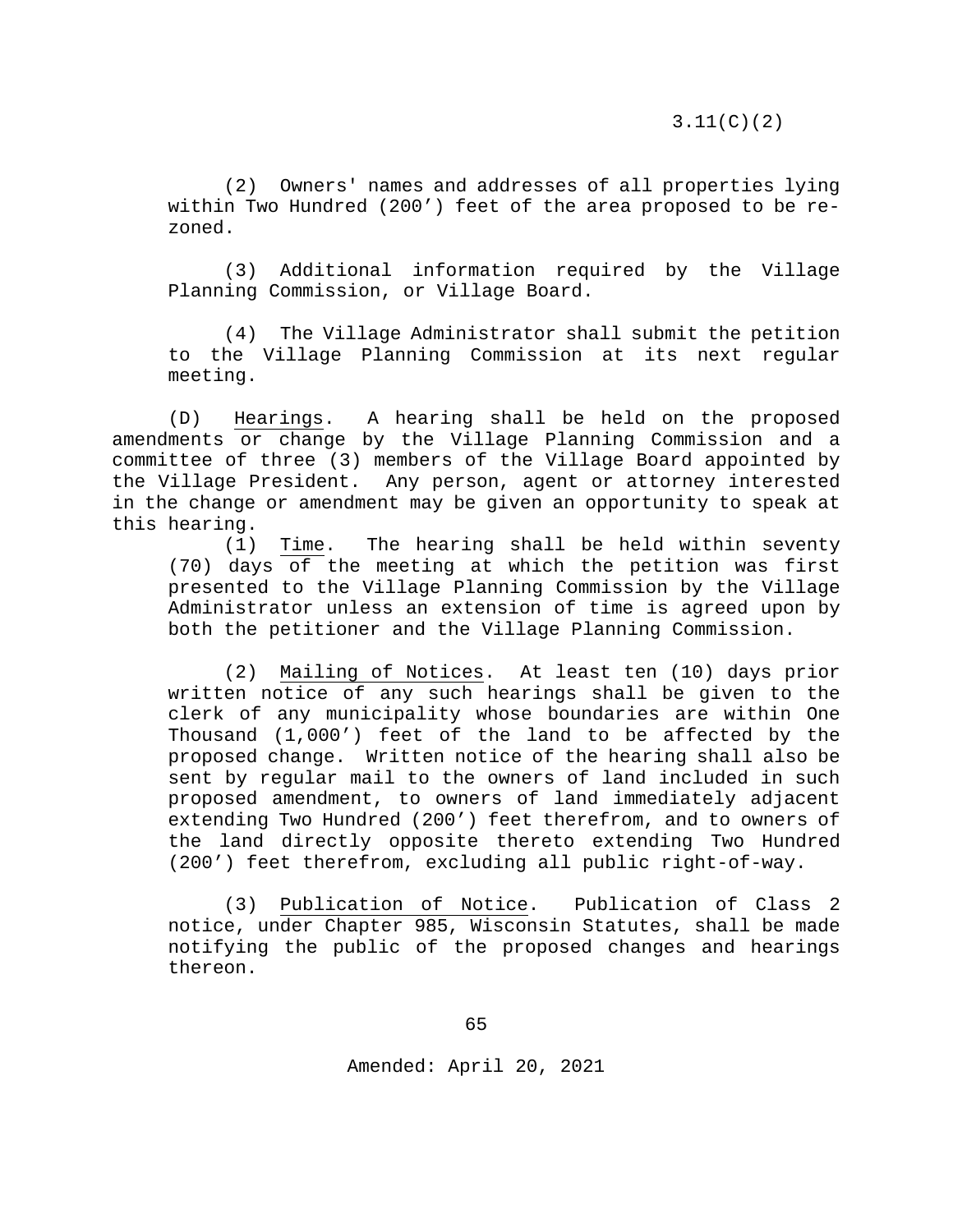(E) Recommendation by the Village Planning Commission. Within a reasonable times after the hearing aforesaid, the Village Planning Commission shall recommend to the Village Board that the petition be granted as requested, modified, or denies. All recommendations to the Village Board shall be in writing and may include the recommendation that the petitioner be required to furnish a cash or surety bond to insure completion of conditions placed on the use of the property.

(F) Protest. In the event of a protest against such district change or amendment, duly signed and acknowledged by the owners of twenty (20%) per cent or more either of the areas of the land included in such proposed change, or by the opposite extending 100 feet from the street frontage of such opposite land, such amendment shall not become effective except by the favorable vote of 3/4ths of the members of the Village Board. A protest may be filed any time after the first publication of the notice of hearing, but may be filed no later than the time the Village Board first considers the Village Planning Commission's recommendation. All protests shall be filed with the Village Administrator.

(G) Village Board. The Village Board of Trustees may from time to time on its own motion or on petition after first submitting the proposal to the Village Planning Commission, amend, supplement or change the district boundaries or the regulations herein or subsequently established upon giving at least thirty (30)-days notice, by publication in the official paper at least three (3) times in such thirty (30) days, of the proposed amendment, supplement or change and of hearing thereon and opportunity to any person interested to be heard.

(H) Fees. All zoning amendment petitions shall be accompanied by a filing fee as set forth in Appendix "A" Fee Schedule. All petitions for any change to the Village boundaries shall be accompanied by a filing fee equal to the cost of any legal, administrative, or fiscal work, which may be undertaken by the Village.

(I) Review, Inspection and Recommendation. All zoning petitions are subject to review, inspection, and written

66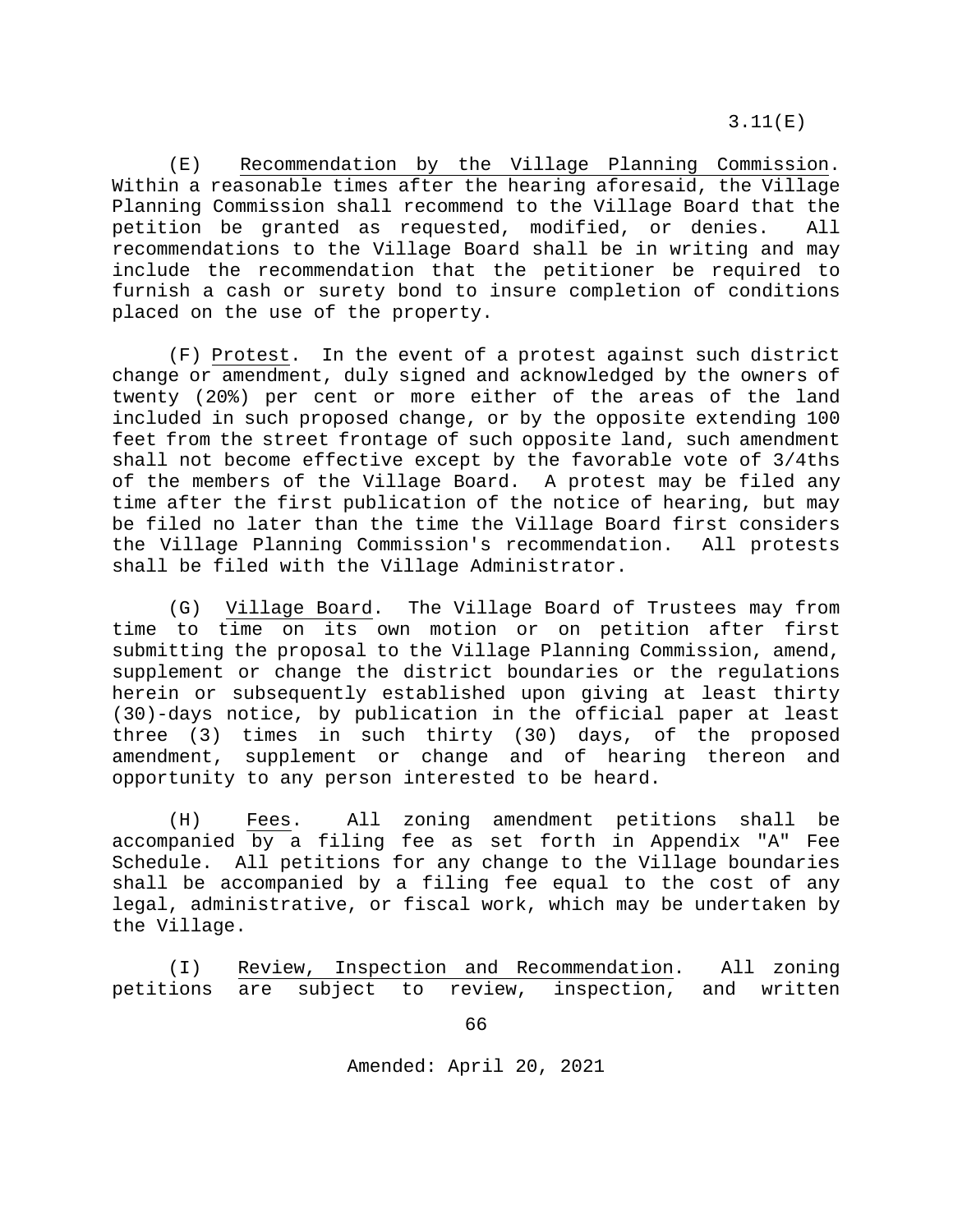recommendation by the Village Attorney and Village Engineer as the Village Planning Commission and Village Board deem necessary to assure compliance with Village Ordinances. process the Planning Commission or Village Board shall require the applicant to post collected funds with the Village to cover the costs incurred by the Village with regard to engineering and legal<br>fees and Village actual costs. Once the Village Planning fees and Village actual costs. Commission and Village Board have acted on (whether granting or denying) said petition, the Village Administrator shall prepare a statement addressed to said petitioner detailing all Village Attorney and Village Engineer charges for services and any and all actual costs to the Village for such review, inspection, and recommendation. The applicant shall be liable for the same by the act of applying and shall be so notified in the application. (3.11(I) Created 5/7/2013)

**3.12 Definitions**. For the purposes of this Section, the following definitions shall be used. Any words not herein defined shall be construed as defined in the State and Village building codes or in Chapter 13 of this Code of Ordinances.

(A) Accessory Use or Structure. A use or detached structure subordinate to the principal use of a structure, land, or water and located on the same lot or parcel serving a purpose customarily incidental to the principal use or the principal structure.

(B) Alley. Any dedicated public right-of-way which affords only secondary vehicular access to abutting property, and not intended for general traffic circulation.

(C) Automobile Wrecking Yard. Any premises on which more than one automotive vehicle not in running or operating condition is stored in the open.

(D) Basement. A story partly or wholly underground.

(E) Boarding House. A building other than a hotel or<br>urant where meals, and/or lodging are furnished for restaurant where meals, and/or lodging are furnished for compensation for persons not members of the resident family.

(F) Building. Any structure used, designed or intended for the protection, shelter, enclosure or support of persons, animals

67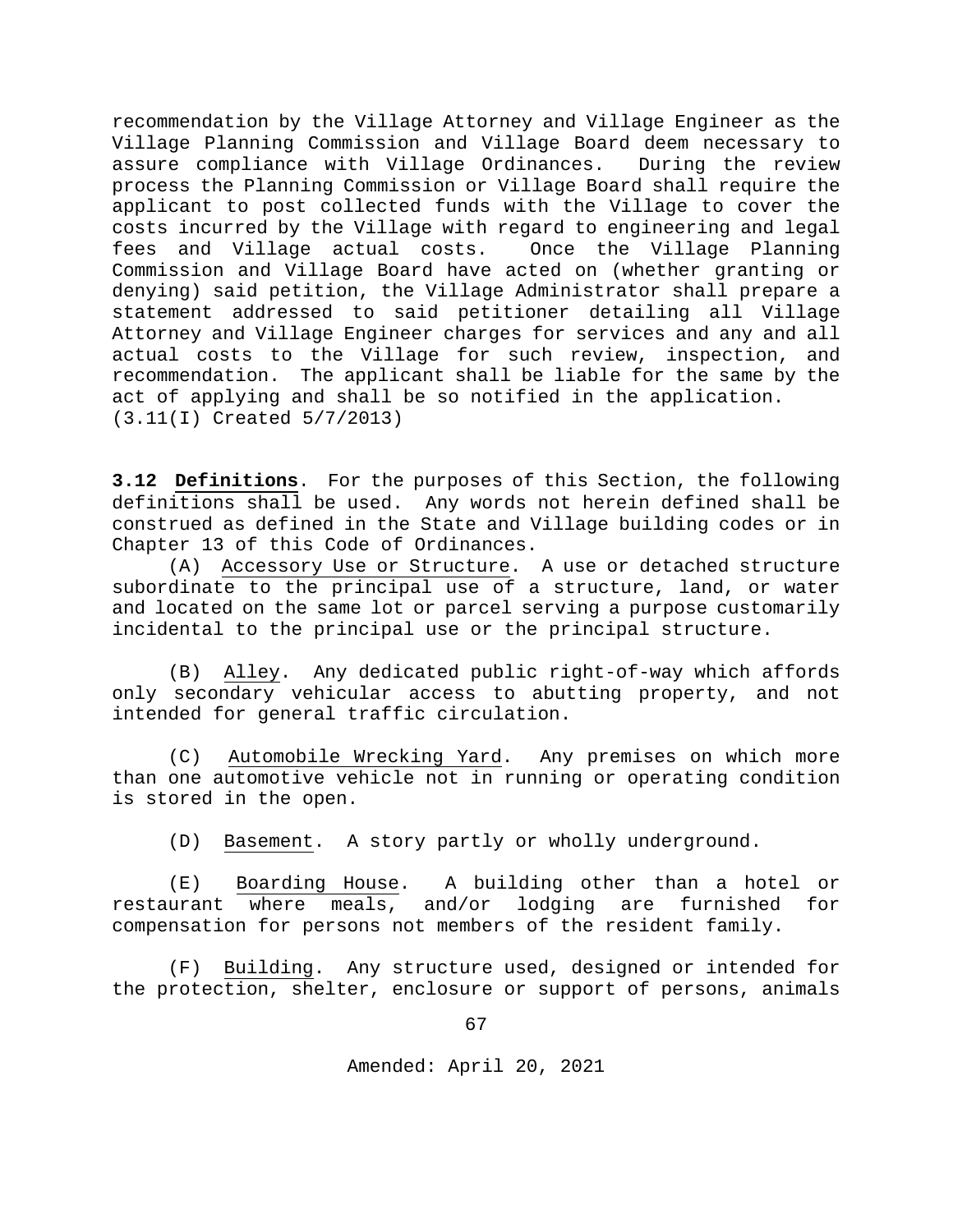or property. When a building is divided into separate parts by unpierced walls extending from the ground up, each part shall be deemed a separate building, except for side yard requirements where manifestly inappropriate.

(G) Building, Height of. The vertical distance from the average curb level in front of the lot or the finished grade at the front building line, whichever is higher, to the highest point of the coping of a flat roof, to the deck line of a mansard roof, or to the average height of the highest gable of a gambrel, hip or pitch roof.

(H) Building Main. A building in which is conducted the principal use of the lot on which it is situated.

(H-2) Central Business District. Commencing at the corner of Garland and Leonard Streets; thence West to the northwest corner of Lot 2 of Block 11 of Leonard's Addition; thence south along the west line of said lot to the east-west alley in said Block 11; thence west along said alley to the northwest corner of Lot 11 in said Block 11 and the intersection with the north-south alley in said Block 11; thence south along said alley to Franklin Street; thence west on Franklin Street to Youlon Street; thence south on Youlon Street to the southwest corner of Lot 24 in Block 21 of Leonard's Addition; thence east along the south line of said lot to the north-south alley in said Block 21; thence south on said alley to the east-west alley in said Block 21; thence east on said east-west alley in Block 21 and 20 of Leonard's Addition to the north-south alley in said Block 20; thence east along said north lot line to Mill Street; thence north on Mill Street to the northeast corner of Lot 4 in Block 15 of Leonard's Addition; thence west along said north lot line to the north-south alley in said Block 15; thence North on said alley to Franklin Street; thence West on Franklin Street to Leonard Street; thence North on Leonard Street to Garland Street.

(H-3) Central Industrial District. Commencing at the intersection of Oak and Jefferson Streets; thence east on Jefferson Street to a point thereon where the eastern line of Out lot 74 extended south would intersect Jefferson Street; thence north along said intersecting line to the northeast corner of Out lot 74; thence west along the north line of Out lot 74 and the north

68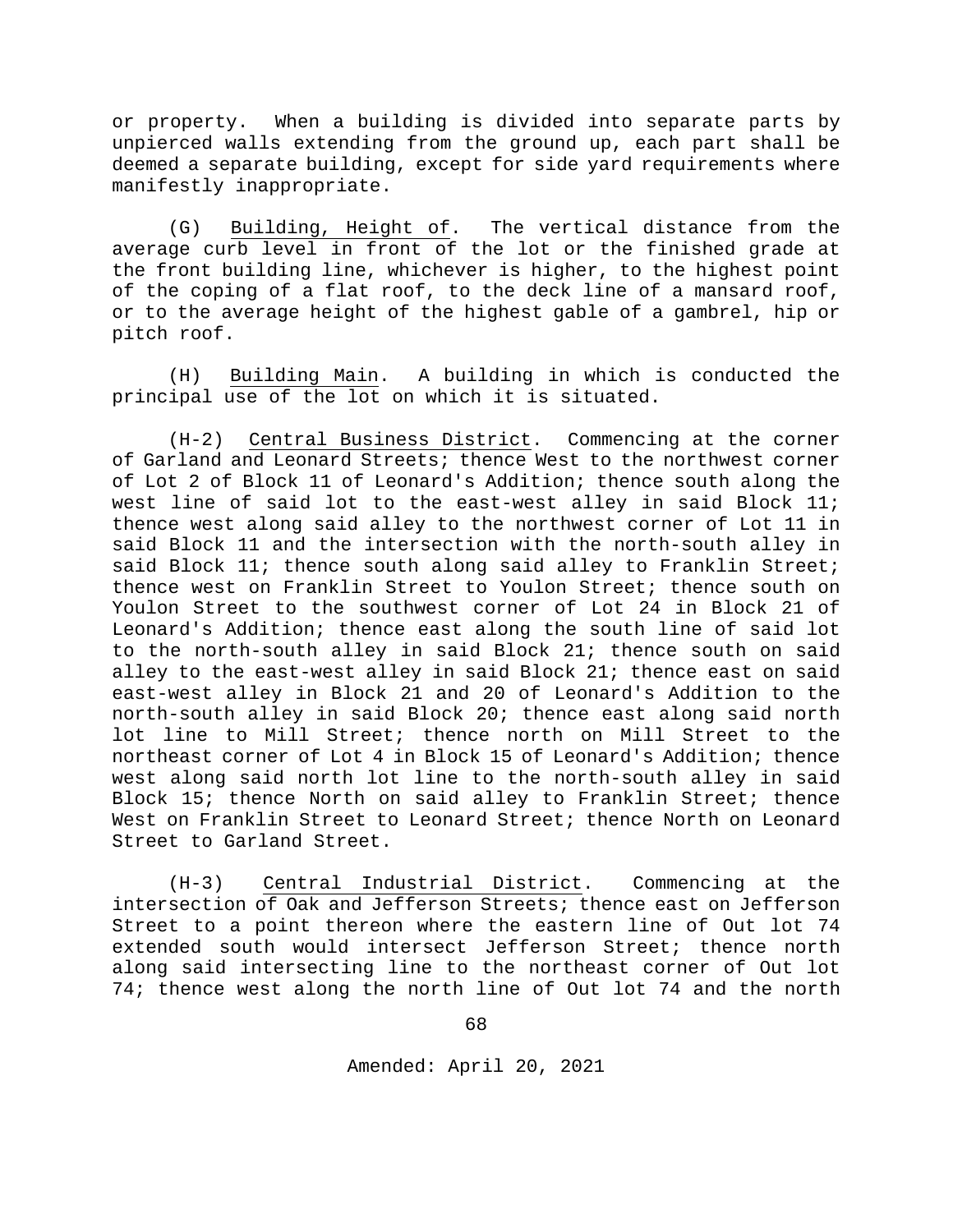line of Lots 11 and 12 of Block 19 of Leonard's Addition to Mill Street; thence North on Mill Street to the northeast corner of Lot 6 of Block 20 of Leonard Addition; thence west along said north line to the north-south alley in said Block 20; thence south along said alley to the east-west alley in said Block 20; thence west on said alley to Leonard Street and continuing west on the east-west alley in Block 21 and 22 of Leonard's Addition to the northwest corner of Out Lot 1 in said Block 22; thence south to the southern right-of-way line of the Chicago, Milwaukee, St. Paul and Pacific Railroad (now Soo Line); thence west along said right-of-way line to Oak Street; thence South on Oak Street to Jefferson Street. Also included are Lot 18 of Block 21 of Leonard's Addition and Out lot 8, excluding street right-of-way, of Plat of Out lots.

(I) Conditional Use. Uses of a special nature as to make impractical their predetermination as a principal use in a district.

(J) District. A portion of the incorporated area of the Village within which certain regulations and requirements or various combinations thereof apply under the provisions of this Chapter.

(K) Dwelling, Multiple Family. A building or portions thereof designed for occupancy by more than two families living independently of each other.

(L) Dwelling, One Family. A detached building designed for or occupied exclusively by one family.

(M) Dwelling, Two Family. A detached or semi-detached building designed for and occupied by two families independent of each other, such as a duplex.

(N) Essential Services. Services provided by public and private utilities, necessary for the exercise of the principal use or service of the principal structure. These services include underground, surface, or overhead gas electrical, steam, water, sanitary sewerage, storm water drainage, and communication systems and accessories thereto, such as poles, towers, wires, mains, drains, vaults, culverts, laterals, sewers, pipes, catch basins, water storage tanks, conduits, cables, fire alarm boxes, police

69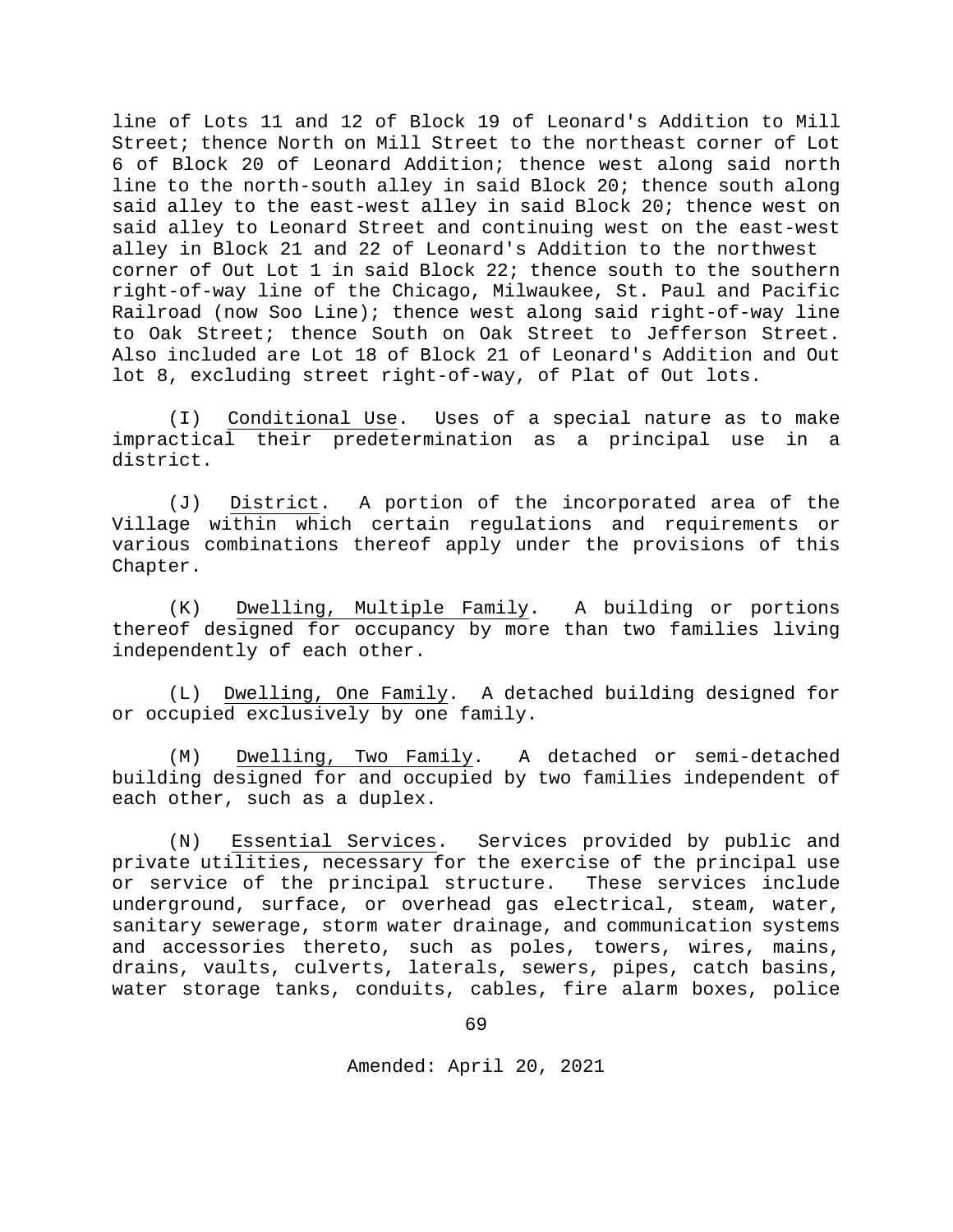call boxes, traffic signals, pumps lift stations, and hydrants, but not including buildings.

(O) Exception. The use of property, including the use and location of buildings, the size of lots and the dimensions of yards, otherwise not allowable under the terms of this Section, for which a special permit may be issued under the conditions specified in this Section.

(P) Family. One or more persons living together in one dwelling unit as a single housekeeping entity; provided that a family may consist of not more than 6 such persons when not related by blood or marriage.

(Q) Fireproof Construction. Such construction that complies with subsection 7.05 of this Code of Ordinances (Optional-Wisconsin Administrative Code Chapter ILHR 75.02 Construction and materials which together are fire resistive, i.e., have the<br>property to withstand fire or give protection from it, property to withstand fire or give protection from characterized by the ability to confine a fire or to continue to perform a given structural function or both).

(R) Floor Area. The area within the exterior walls lines of a building, provided that the floor area of a dwelling shall not include space not usable for living quarters, such as attics, basements or utility rooms, garages, breeze ways, unenclosed porches, or terraces.

(S) Frontage. All the property abutting on one side of a street between two intersecting streets or all of the property abutting on one side of a street between an intersecting street and the dead end of a street.

(T) Flood plain. Land adjacent to a body of water which has been or may be covered by flood water during the regional flood. The Flood plain includes the flood way and Flood fringe areas.

(U) Flood fringe. That portion of the Flood plain outside of the flood way, which is covered by water during the regional flood. The "Flood fringe" generally indicates standing water rather than flowing water.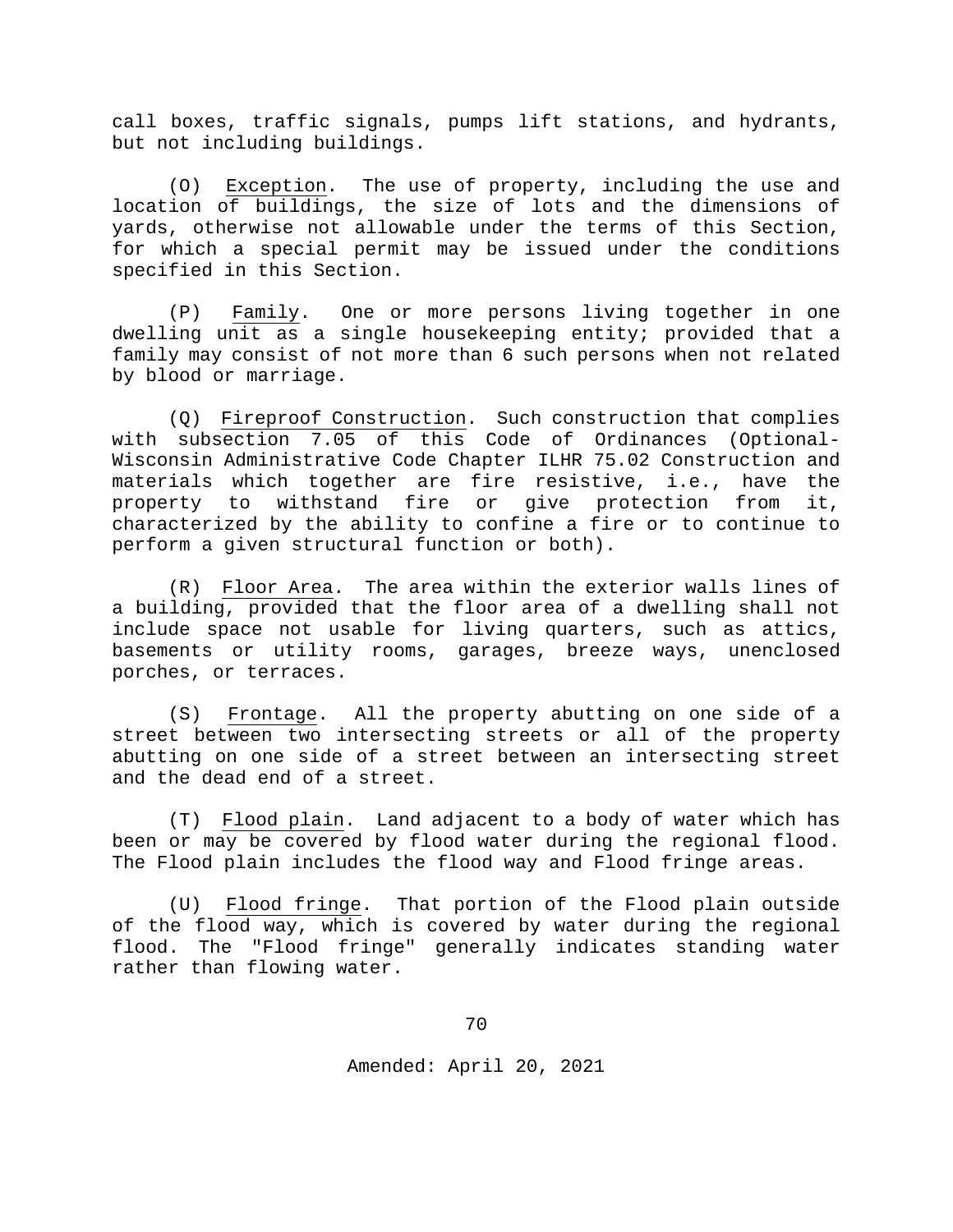3.12(V)

(V) Flood way. The channel of a river or a stream, and those portions of the Flood plain adjoining the channel required to carry the regional flood discharge.

(W) Home Occupation. A use conducted entirely within an enclosed dwelling or accessory structure, which is clearly incidental and secondary to residential occupancy and does not<br>change the character thereof. Any of the following which is Any of the following which is visible from off the lot on which located is specifically excluded: the storage and display of merchandise not produced by such home occupation, or any activity involving any building alterations, window display, construction features, equipment, machinery or outdoor storage.

(X) Junk Yard. Any premises on which there is kept, stored, bought or sold articles commonly known as junk including scrap metal, paper, rags, glass, scrap lumber or other scrap materials stored or customarily stored for salvage or sale, unless such articles are completely enclosed in a building.

(Y) Lodge. A place where members of a local chapter of an association (i.e. American Legion, Moose Lodge, Elks Lodge, etc.) hold their meetings.

(Z) Lot. The contiguous land in the same ownership which is not divided by any public highway or alley, including any part thereof subject to any easement for any purpose other than a public highway or alley, but excluding any part thereof severed from another lot where the severance creates any nonconformity of use or structure.

(AA) Nonconforming Structure. A structure or portion thereof, lawfully existing at the time of the passage of this Section or amendments thereto which does not conform to the provisions of this Chapter relative to height, area or yards for the district in which it is located.

(BB) Parking Lot. A building or premises off the public street containing one or more parking stalls, open to the public

71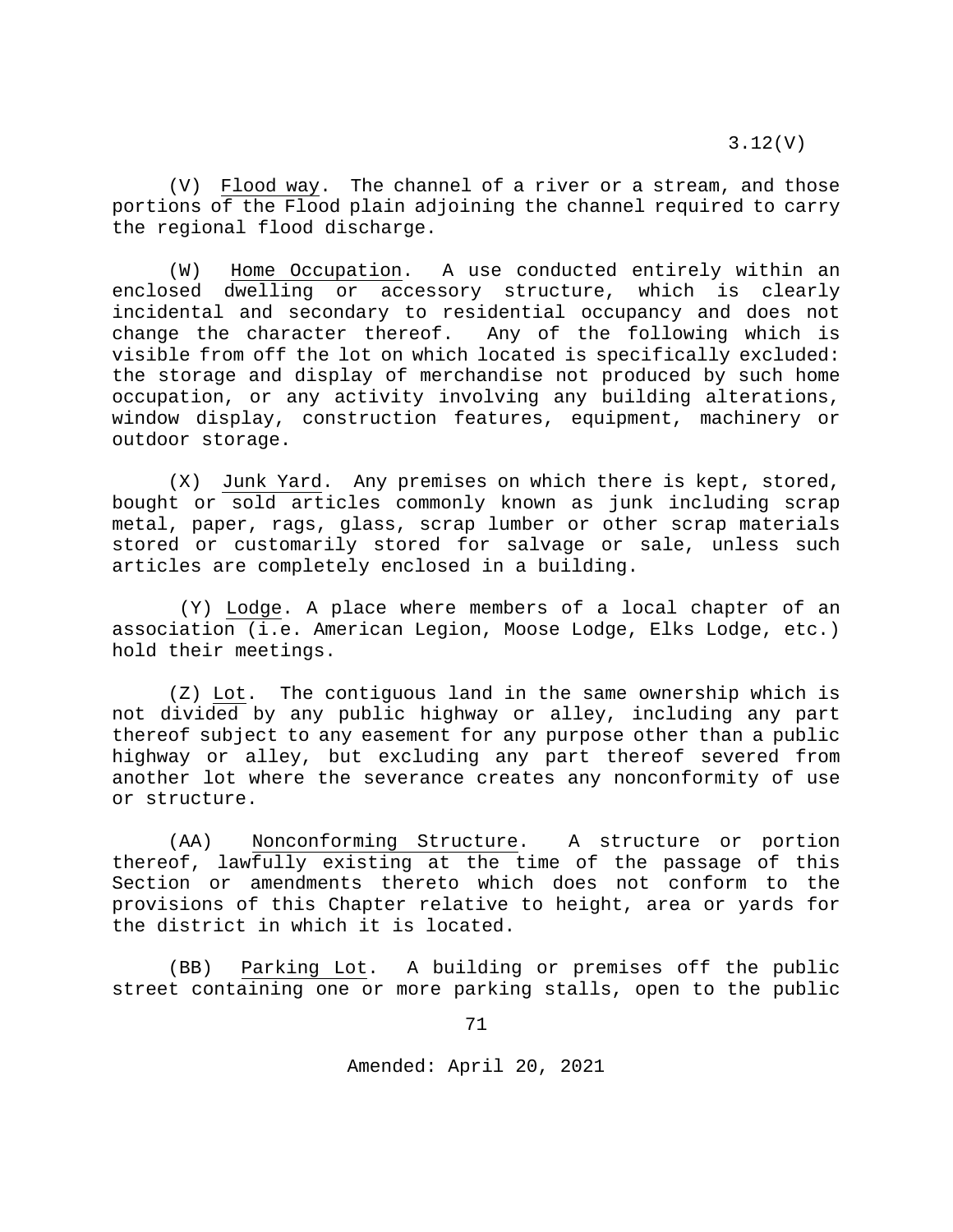free or for a fee, and providing access from a public street or alley to each parking stall within such parking lot.

(CC) Parking Stall. An unobstructed piece of ground or floor space sufficient for the temporary storage of one automobile. Each such parking stall shall be not less than 9 feet wide and not less than 160 square feet.

(DD) Professional Office. The office of a doctor, practitioner, dentist, veterinarian, chiropractor, minister, architect, landscape architect, professional engineer, lawyer, author, musician or other recognized profession.

(EE) Setback. The distance required to meet the front, side or rear yard open space provisions of this Chapter.

(FF) Story. That portion of a building included between the surface of a floor and the surface of the floor next above it, or, if there be no floor above it, then the space between the floor and the ceiling next above it. A story thus defined shall not be counted as a story when more than 50% by cubic content is below the grade of the adjoining ground.

(GG) Story, Half. An uppermost story lying under a sloping roof the usable floor area of which at a height of 4 feet above the floor does not exceed 2/3rds of the floor area in the story directly below, and the height above at least 200 square feet of floor space is (7'6") seven feet six inches.

(HH) Street. A public thoroughfare which affords the principal means of vehicular access to abutting property.

(II) Street Line. A dividing line between a lot, tract or parcel of land and a contiguous street.

(JJ) Street, Side. A street bounding the longer side of a corner lot.

(KK) Structural Alternations. Any change in the supporting members of a building or any change in the roof structure or in the exterior walls.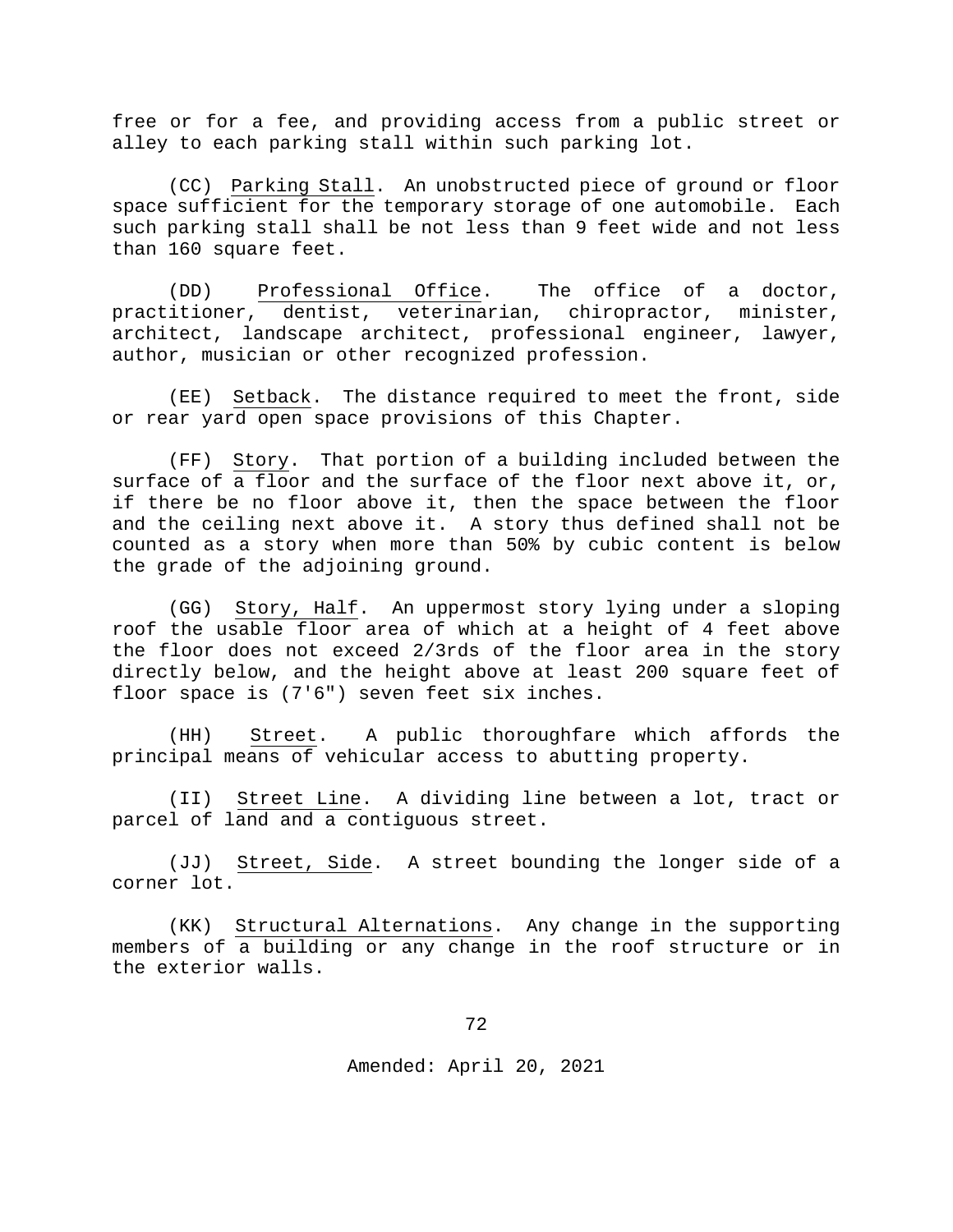3.12(LL)

(LL) Structure. Anything constructed or erected, the use of which requires a permanent location on the ground or attached to something having a permanent location on the ground.

(MM) Trailer. A portable vehicle designed and used for temporary sleeping purposes while its occupants are camping.

(NN) Trailer Camp. A tract or parcel of land on which accommodations are provided for two or more automobile trailers.

(OO) Use. The purpose for which land or a building is arranged, designed or intended, or for which land or a building is or may be occupied.

(PP) Variance. A modification of the literal provisions of this Chapter granted when its strict enforcement would cause undue hardship or practical difficulty owing to circumstances unique to the individual property to which the variance is granted.

(QQ) Visions Clearance. A space at the street corner of a corner lot which is bounded by the street lines and a setback line connecting points located on each street line at specified distances from the corner.

(RR) Yard. An open space on the same lot with a building, unoccupied and unobstructed from the ground upward except as otherwise provided herein.

(SS) Yard, Front. A yard extending the full width of a lot between the nearest wall of the main building and the front lot line or the right-of-way line of a proposed street on the official map, whichever requires the greater front yard depth, excluding only such projections as are permitted hereinafter.

(TT) Yard, Rear. A yard extending the full width of the lot between the rear lot line and nearest wall of the main building, excluding only such projections as are permitted hereinafter. In the case of irregular or triangular lots, where none of the lines bounding the rear of the lot are parallel or approximately parallel to the front lot line, the rear lot line for the purposes of this

73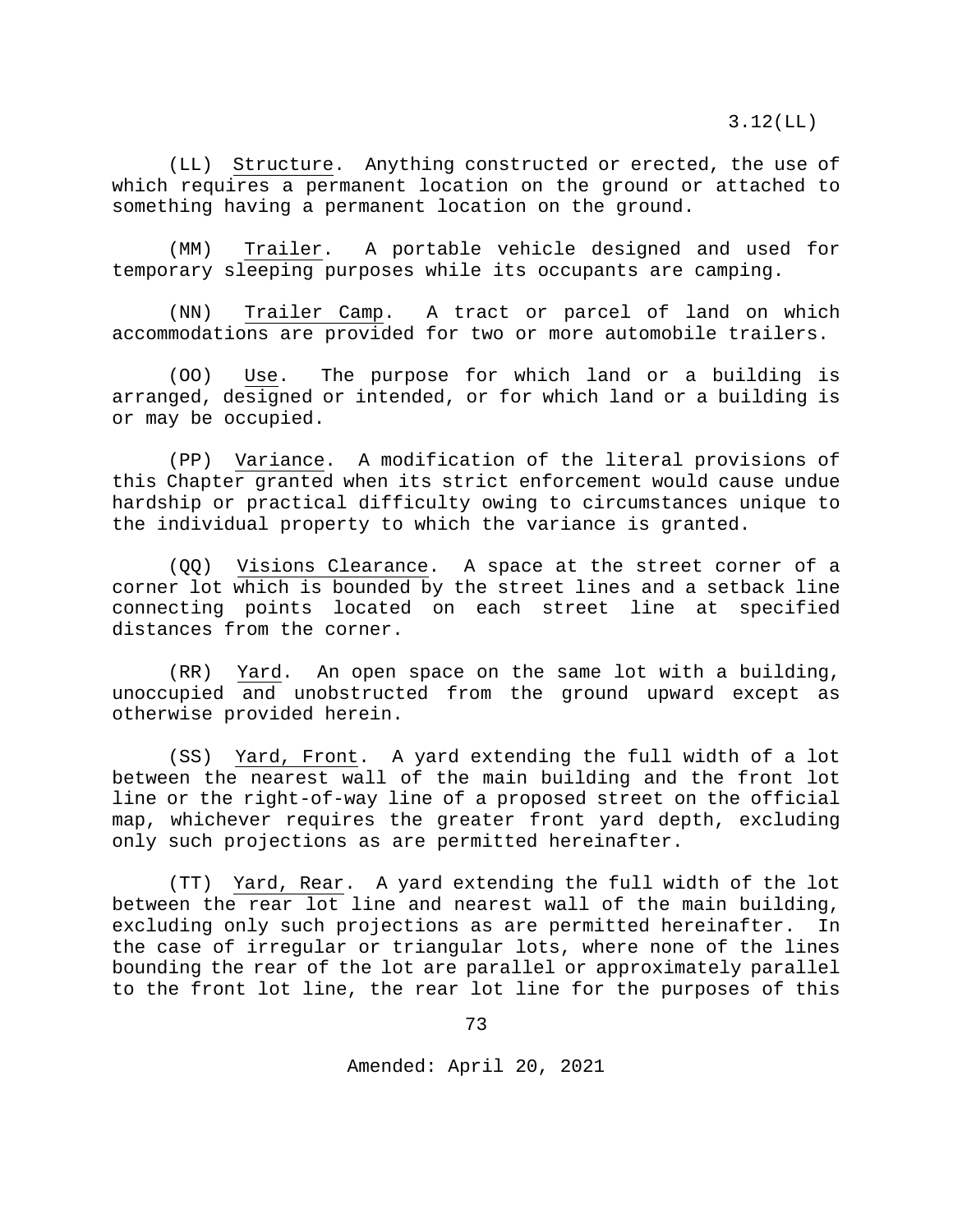Section shall be a line fifteen (15') feet long, wholly within the lot, parallel to the front lot line or the main chord thereof, and at the maximum distance from the front lot line.

(UU) Yard, Side. A yard extending from the front yard to the rear yard, between the side lot line and the nearest wall of the main building, excluding only such projections as are permitted hereinafter.

# **3.13 Satellite, Radio and Television Antennas.**

(A)  $\frac{Purpose \text{ and } Scope}{(1)}$ . The purpose

The purpose of this Section is to provide the minimum regulation, provisions and requirements of the Village of West Salem to insure proper aesthetics, public safety and general welfare by regulating and controlling the quality of construction, installation, maintenance and location of all satellite and radio and television antennas.

(2) This Section shall be binding alike upon every owner of a building, every lessee, and every person in charge or responsible for or who causes the construction, relocation or alteration of said type antennas.

(B) Definitions.

(1) Satellite antenna is an apparatus capable of receiving communications from a transmitter or a transmitter<br>relay located in planetary orbit. Satellite antenna are relay located in planetary orbit. typically directional (panel) or parabolic (disc) in shape.

(2) Usable satellite signal is a satellite signal which, when viewed on a conventional television set, is at least equal in picture quality to the picture quality of a signal received from local commercial television stations by way of a television antenna which conforms with the zoning ordinance and all other applicable ordinances of the Village of West Salem.<br>(3)

Conventional radio and television antenna is any antenna, other than a satellite television antenna, that is located outside of a principal or accessory building.<br>Conventional radio and television antenna are omni-Conventional radio and television antenna are omnidirectional (rod) in shape and are more than thirty (30) feet from the ground or base to the highest point of the antenna.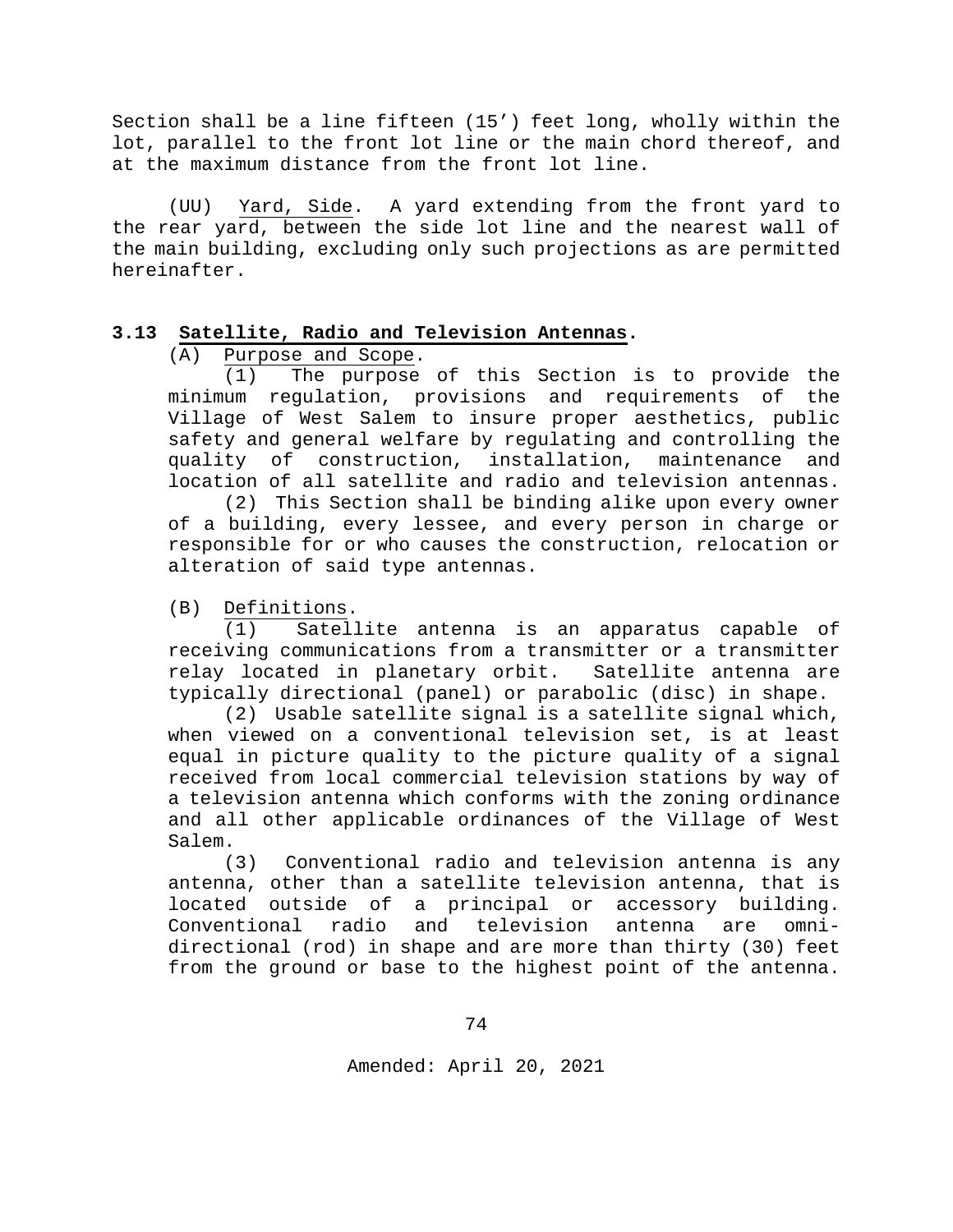(C) Conventional Radio Television Antennas.

(1) No conventional radio or television antennas shall be erected or constructed in the Village of West Salem without<br>the approval of the Village Board after review and the approval of the Village Board after review and recommendation of the Village Planning Commission pursuant to the West Salem Zoning Code. The owner or occupant of the lot must procure a building permit from the West Salem Building Inspector for such antenna after approval has been granted from the Board of Appeals.

(2) No conventional radio or television antennas may be placed in the front yard of any lot in the Village of West Salem, and for corner lots such antennas may not be placed in either of the yards that face a street.

(D) Permit for Construction of Satellite Antennas.

(1) All satellite antennas shall be considered structures and be subject to the provisions below and to the approval of the Village Board after review and recommendation of the Village Planning Commission pursuant to the West Salem Zoning Code. The owner or occupant of the lot must procure a building permit from the West Salem Building Inspector for such antenna after approval has been granted from the Village Board.

(2) This Section shall govern the erection or construction of all satellite antennas, the erection or construction of which has not been substantially commenced prior to the enactment of the ordinance creating this Section.

(E) Satellite Antenna Location.

(1) Satellite antennas may be placed on a lot in the Village of West Salem only in the following manner:

(a) If a usable satellite signal can be received with the antenna located in the rear yard, the antenna may be located only in the rear yard.<br>(b) If the antenna cannot i

If the antenna cannot receive a usable satellite signal in the rear yard but can receive such a signal while located in a side yard, the antenna may be located only in a side yard. For corner lots, a side yard is only a yard that does not face a street.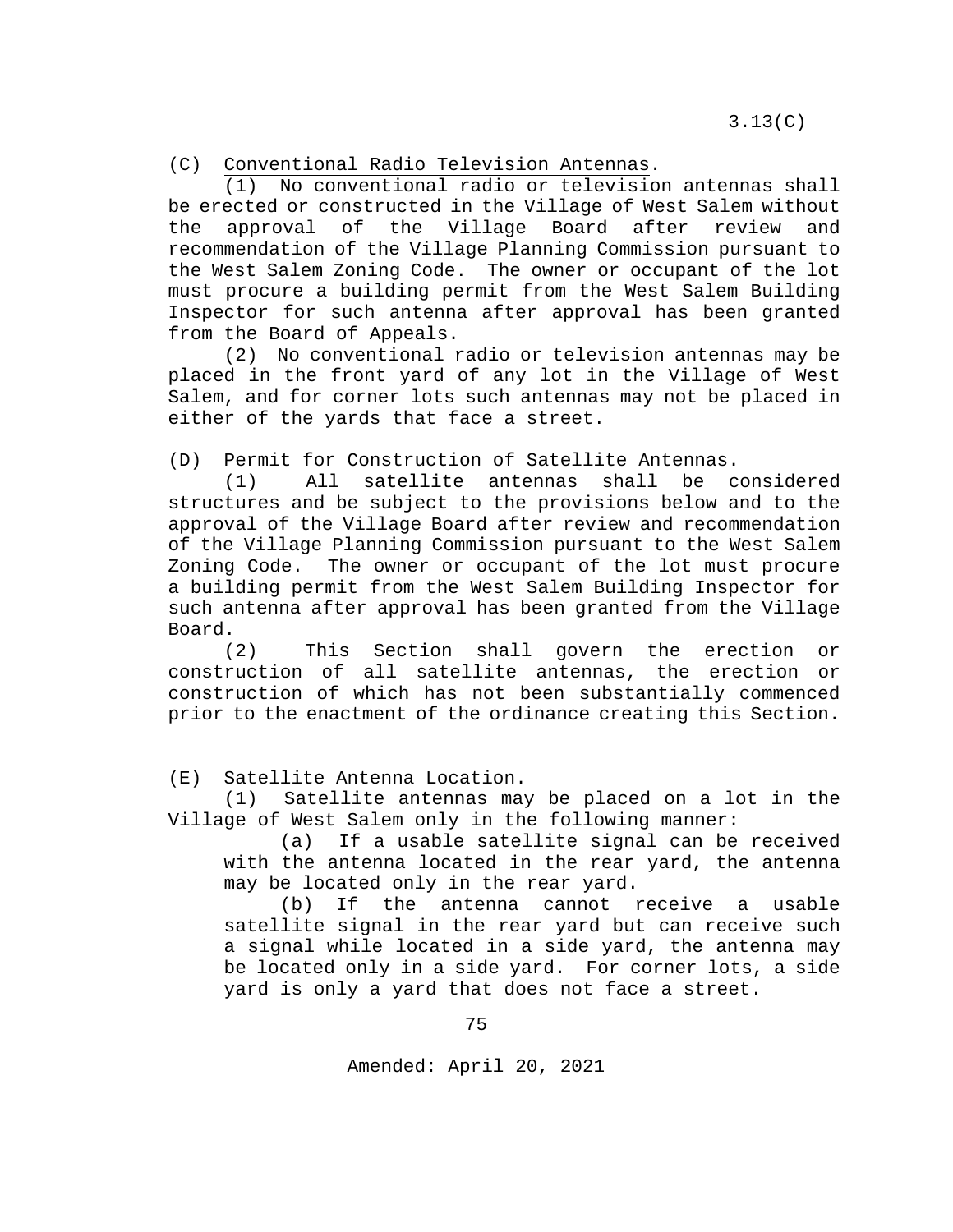(c) If the antenna cannot receive a usable satellite signal from the rear or side yards, the antenna may be located only on the roof of any main or accessory building on the lot. Attachments to the roof shall be subject to engineering calculations being prepared by a registered professional engineer certifying that the proposed satellite television antenna installation is structurally sound.<br>(d) In no eve

In no event may the antenna be placed in the front yard of the lot.<br>(e) The Vill

Village Board after review and recommendation of the Village Planning Commission shall determine whether a signal constitutes a usable satellite signal based on evidence provided to the Village by the person seeking a permit to erect or construct the antenna.

(2) No satellite antenna may be erected over a sewer pipe or other underground conduit, wire or apparatus.

(F) Size and Number of Satellite Antennas.

(1) No ground-mounted satellite antenna may exceed ten (10) feet in height, as measured from the ground to the highest point of the antenna.

(2) No roof-mounted satellite antenna may exceed two (2) feet in height above the surrounding roof line.

(3) The diameter of the satellite antenna shall not exceed eight (8) feet for the ground-mounted antenna and two (2) feet for the roof-mounted antenna.

(4) At any one time, no lot may have existing or erected more than one satellite antenna.

(G) Miscellaneous, Satellite Antenna.

(1) The color of any satellite antenna shall be such that it blends into its surroundings and painting thereof may<br>be required by the Village Board after review and be required by the Village Board after review and recommendation of the Village Planning Commission.

76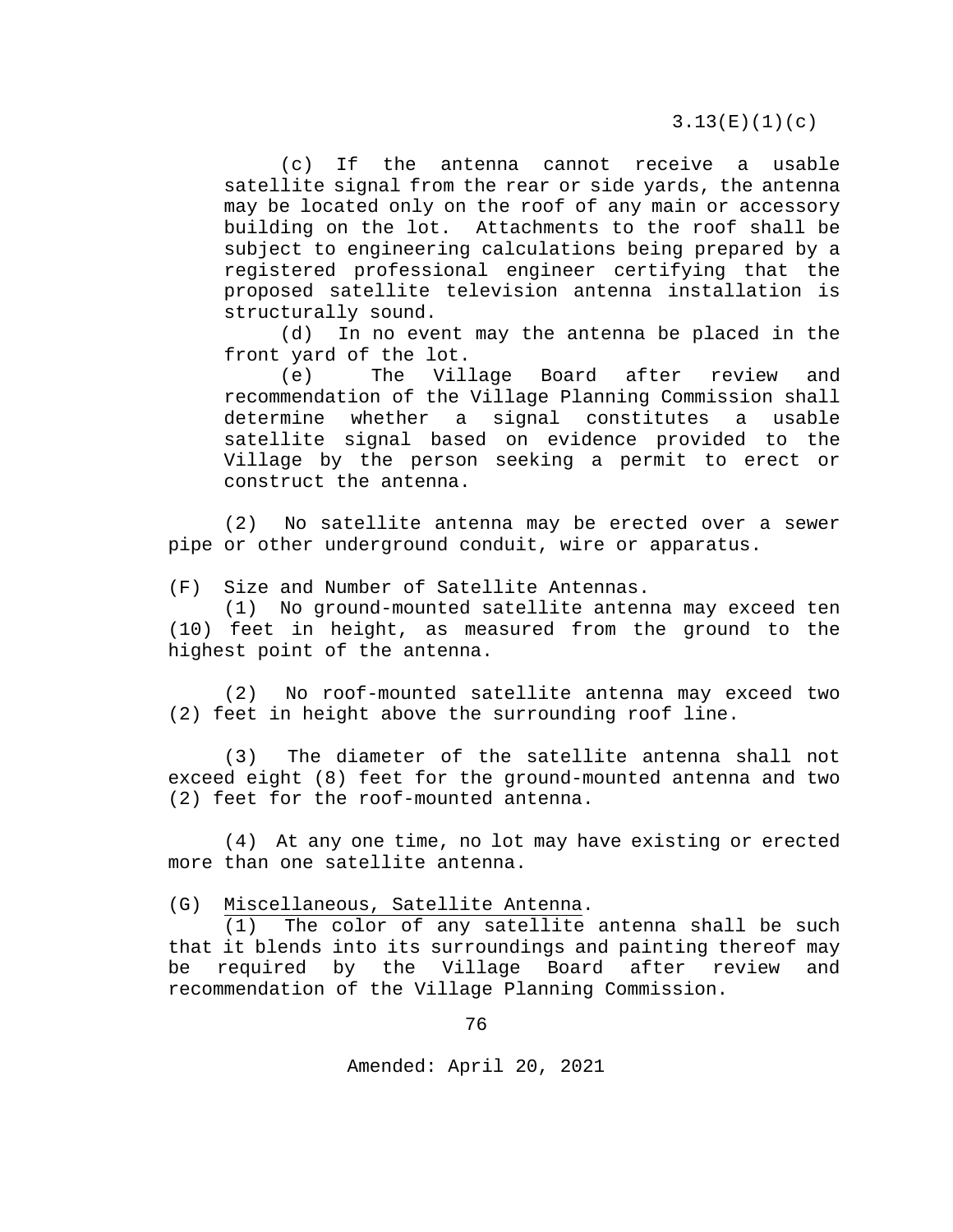3.13(G)(2)

(2) All ground-mounted satellite antennas shall be landscaped so as to screen them from the view of people on streets and surrounding lots. Said screening is not required to be so complete that it interferes with the reception of the antenna.

(3) Satellite antennas shall be filtered and/or shielded so as to prevent the emission or reflection of any electromagnetic radiation that would cause any harmful interference with the radio/television broadcasting or reception on adjacent properties. In the event that harmful interference is caused subsequent to its installation, the owner of the satellite antenna shall promptly take steps to eliminate the harmful interference in accordance with Federal Communications Commission regulations.

(4) All satellite antennas shall be grounded against direct lightning strikes.

(5) All satellite antennas shall be permanently mounted in accordance with the manufacturer's specifications for installation. All such installation shall meet a minimum wind load design velocity of 80 m.p.h.

(6) All wiring necessary for the use of the antenna between any ground-mounted antenna and a building or between the building on which the antenna is located and any other building on the lot shall be buried underground.

(7) The installation and use of every satellite antenna shall be in conformity with the Cable Communications Policy Act of 1984 and regulations adopted thereunder.

(H) Applications for Permits. Applications for permits for compliance with 3.13 shall be made to the Village Administrator in such form as the Administrator shall prescribe.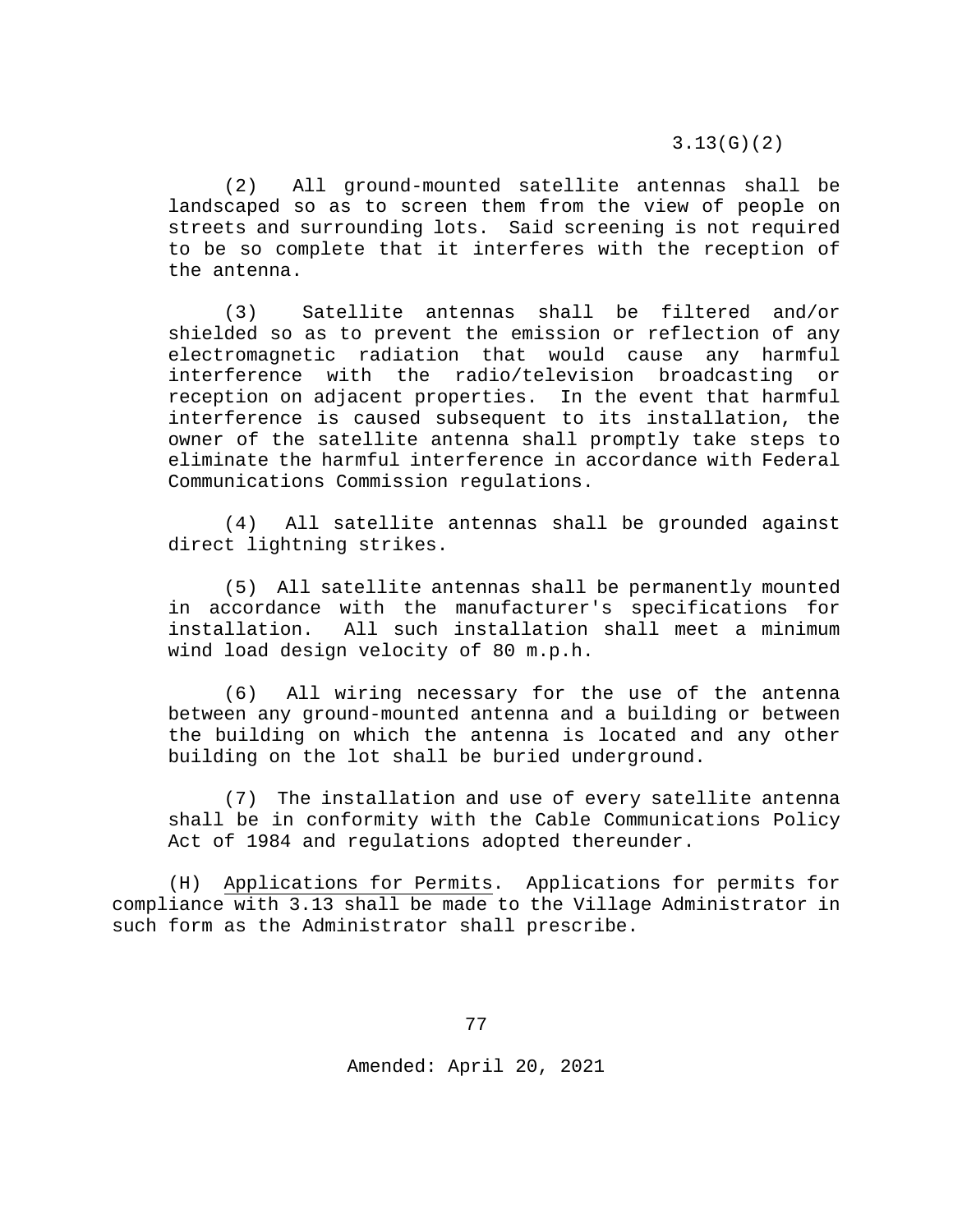## **3.14 Wireless Communication Towers.**

 (A) Purpose. In order to accommodate the communication needs of the Village of West Salem while protecting the public health, safety, and general welfare of the community, the Village of West Salem finds that these regulations are necessary in order to:

(1) Facilitate the provision of wireless communication facilities and services to the residents and businesses of the Village;

(2) Minimize the adverse visual effects of wireless communication facilities through siting and design standards;

(3) Avoid potential damage to adjacent properties from the construction and operation of wireless communication facilities through structural standards and setback requirements;

(4) Maximize the use of existing and approved towers,<br>buildings or structures to accommodate new wireless structures to accommodate new communication antennas in order to reduce the number of towers needed to serve the community; and

(5) This Section is not intended to have the effect of prohibiting wireless communication services to or within the Village, but rather its intent is to ensure that a nondiscriminatory, competitive, and broad range of wireless<br>communication services and high quality wireless communication services and high quality wireless communication facilities are provided to serve the community.

(B) Definitions. As used in this Section, the following terms shall have the meanings indicated.

(1) <u>Amateur radio</u> means wireless communication<br>ology used by private, nonprofit entities for technology used by private, nonprofit noncommercial usage.

(2) Antenna shall mean any device or equipment used for the transmission or reception of electromagnetic waves, which may include omni-directional anetenna (rod), directional antenna (panel) or parabolic antenna (disc).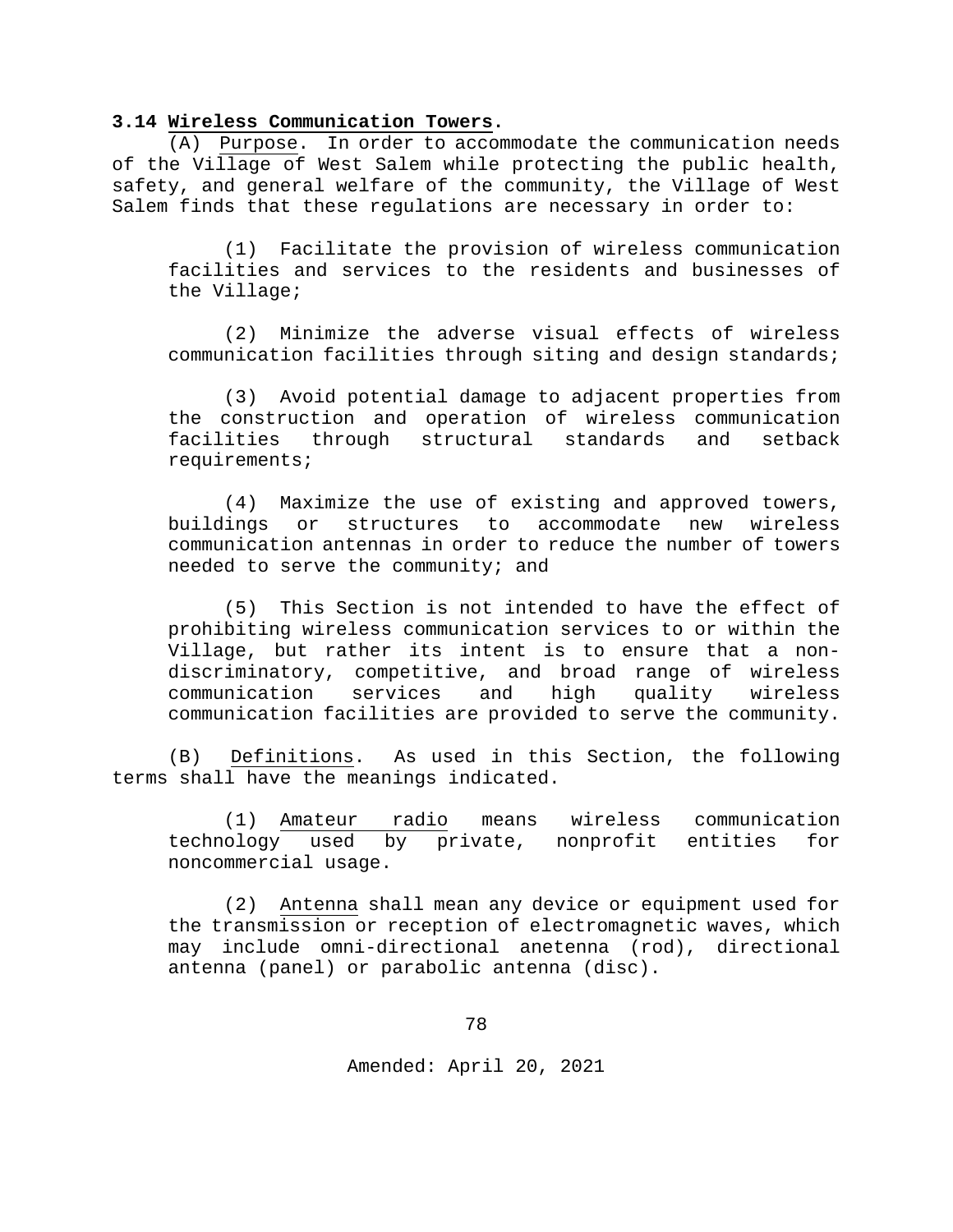(3) Applicant. Any person, carrier/provider, firm, partnership or company who files an application for any permit required by this Section for the construction, replacement, or alteration of the wireless communication facility or any component thereof.

(4) Carrier shall mean companies licensed by the FCC to build personal wireless communication facilities and operate personal wireless communication services. Also called "Provider".

(5) Collocation means the location of more than one (1) antenna or set of antenna of more than one (1) government or commercial wireless communication service provider on the same tower structure.

(6) Wireless communication shall mean any personal wireless services as defined in the Telecommunications Act of<br>1996, including FCC licensed commercial wireless including FCC licensed commercial wireless<br>ation services such as cellular, personal communication services such as communication services (PCA), specialized mobile radio (SMR), enhanced specialized mobile radio (ESMR), paging and similar services that currently exist or may be developed.

- (7) FAA. Federal Aviation Administration.
- (8) FCC. Federal Communications Commission.

(9) Tower means any ground- or roof-mounted pole, spire, structure, or combination thereof, taller than fifteen (15') feet, including supporting lines, cables, wires, braces, and masts, intended primarily for the purpose of mounting an antenna, meteorological device, or similar apparatus above grade.

(10) Tower, Accessory Structure shall mean any structure located at the base of the tower for housing base receiving transmitting equipment.

(11) Tower, Multi-user shall mean a tower to which is attached the antennas of more than one (1) wireless communication service provider or governmental entity.

79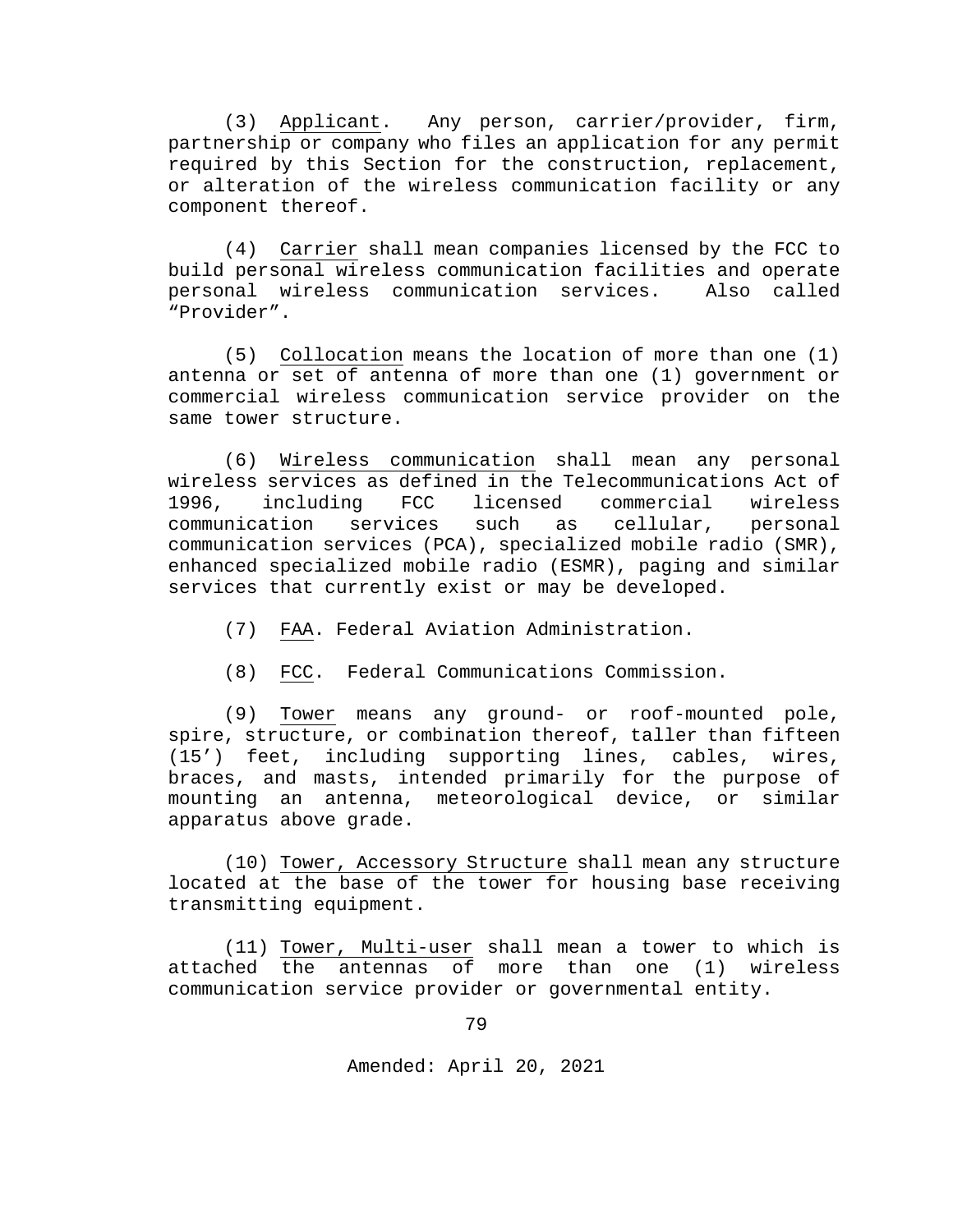(12) Tower, Single-user shall mean a tower to which is attached only the antennas of a single user, although the tower may be designed to accommodate the antennas of multiple users as required in this Section.

(C) Permit Required. All wireless communication services and facilities, except amateur radio operators licensed by the FCC, require a Conditional Use Permit pursuant to the Village of West Salem Zoning Code.

(D) Additional Submittal Requirements. In addition to the information required elsewhere in this Section, Conditional Use Applications for towers shall include the following supplemental information:

(1) A report from a qualified and licensed professional engineer which:

(a) describes the tower height and design, including a cross section and elevation;

(b) documents the height above grade for all potential mounting positions for collocated antennas and the minimum separation distances between antennas;

(c) describes the tower's capacity, including the number and type of antennas that it can accommodate;

(d) documents what steps the applicant will take to avoid interference with established public safety telecommunications;

(e) includes an engineer's stamp and registration number; and

(f) includes other information necessary to evaluate the request.

(2) For all wireless communications service towers, a letter of intent committing the tower owners and his or her successors to allow the shared use of the tower if an

80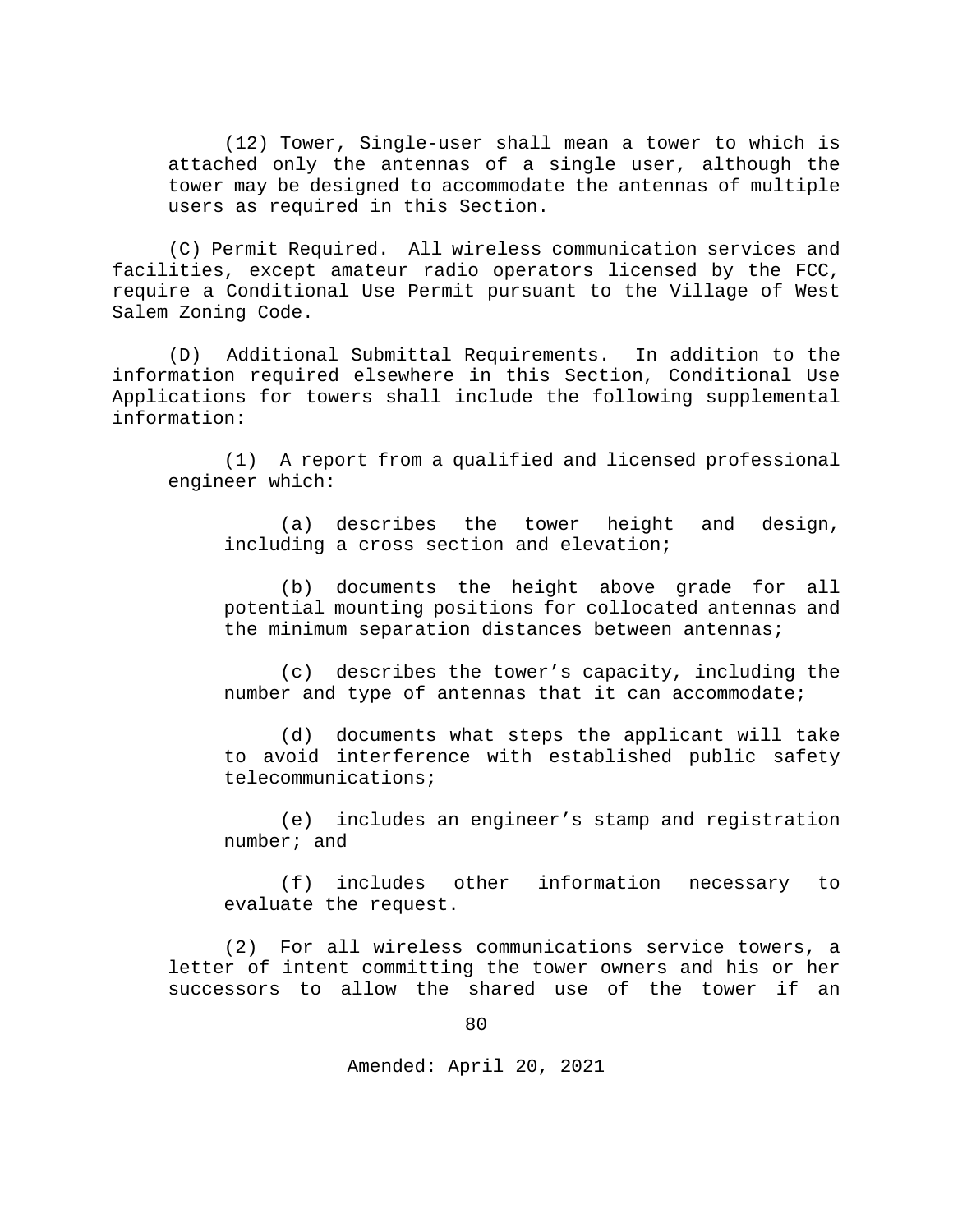additional user agrees in writing to meet reasonable terms and conditions for shared use.

(3) Written acknowledgement by the landowner of a leased site that he/she will abide by all applicable terms and conditions of the permit, including the restoration and reclamation requirements of this Section. Such requirements of this Section. Such acknowledgement shall be made applicable to all successors, heirs, and assignees.

(4) Before the issuance of a permit granted pursuant to this Section, the following supplemental information shall be submitted:

(a) Proof that the proposed tower complies with regulations administered by the Federal Aviation Administration; and

(b) A report from a qualified and licensed professional engineer, which demonstrates the tower's compliance with the aforementioned structural and electrical standards.

(5) A visual analysis, photo simulation, or graphic illustration showing what the tower will look like in its surroundings.

(6) A plat of survey showing the parcel boundaries, tower location, accessory structures, ancillary facilities location, access, landscaping, and fencing.

(E) Transferability. All permits issued under this Section shall be transferable, and all subsequent holders of such permits shall be subject to all applicable requirements of this Section and any permit conditions that may exist. Written notice shall be made to the Village Administrator within thirty (30) days of such transfer.

(F) Severability. If a court of competent jurisdiction adjudges any portion of this Section unconstitutional or invalid, the remainder of this Section shall not be affected.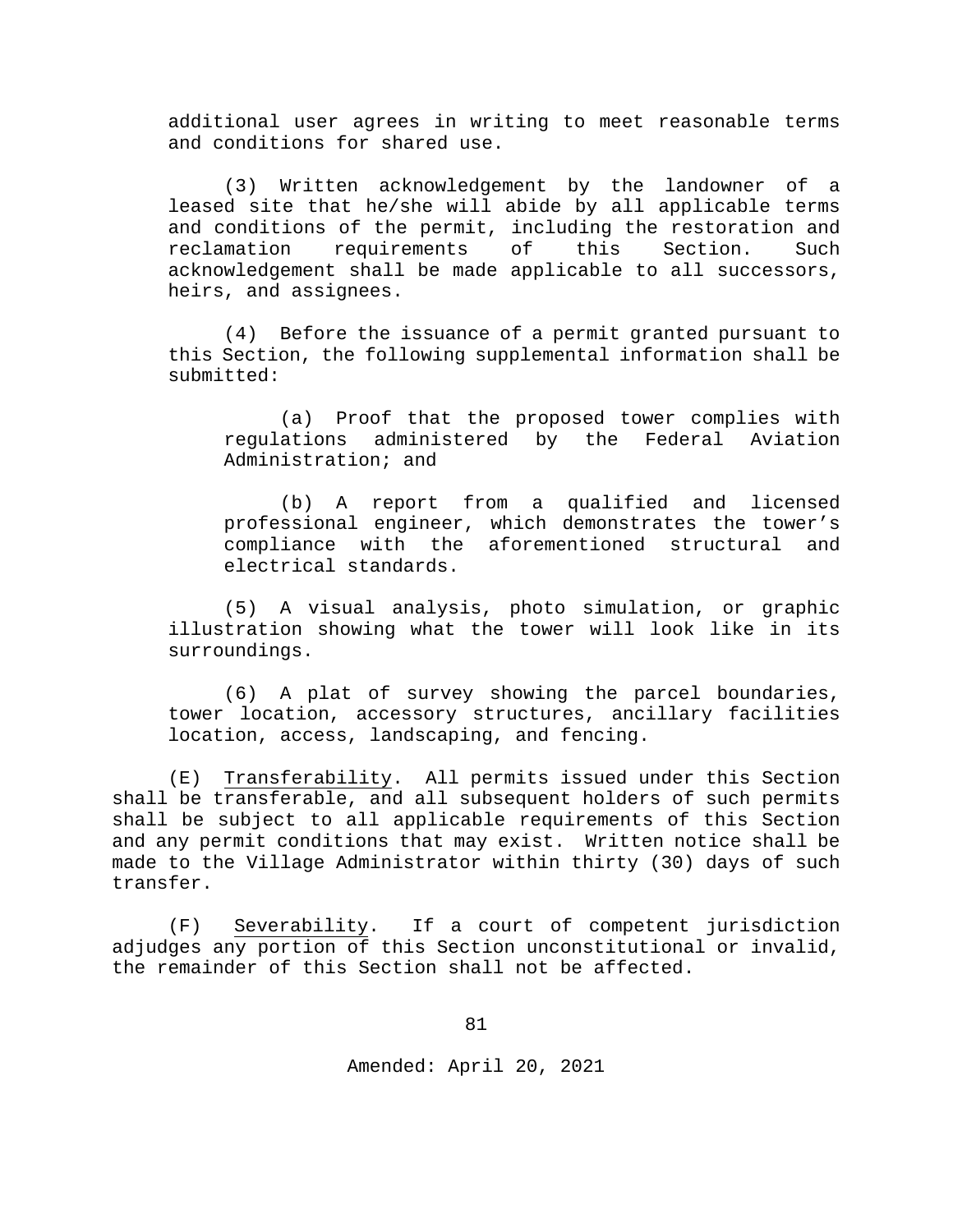(G) Fees.

(1) Each permit granted pursuant to this Section shall contain a condition, which requires the permittee reimburse the Village for all direct and indirect expenses reasonably incurred in connection with the modification, amendment, or transfer of the permit.

(2) Each permittee shall be required to reimburse the Village for all direct and indirect expenses not otherwise covered by permit application fees reasonably incurred while reviewing, inspecting, and supervising the construction,<br>installation, and/or maintenance of the wireless and/or maintenance communication facility authorized by a permit granted pursuant to this Section.

(3) Costs incurred by the Village in response to any emergency at the facility shall be included within the reimbursable expenses set forth in this Section.

(4) Except as otherwise provided, each permittee shall pay to the Village, in consideration of the issuance of a Conditional Use Permit, the following:

(a) A Conditional Use Permit Application fee as set forth in Appendix "A" Fee Schedule.

(b) An Initial and Annual Report Fee as set forth in Appendix "A" Fee Schedule Section 3.14 (K)(2).

(H) Collocation Requirements. All towers erected, constructed, or located within the Village shall comply with the following requirements:

(1) A proposal for a new tower shall not be approved unless the Village Planning Commission and the Village Board finds that the services and facilities planned for the proposed tower cannot be accommodated on an existing or approved tower or building within a one-mile radius of the proposed tower due to one or more of the following reasons: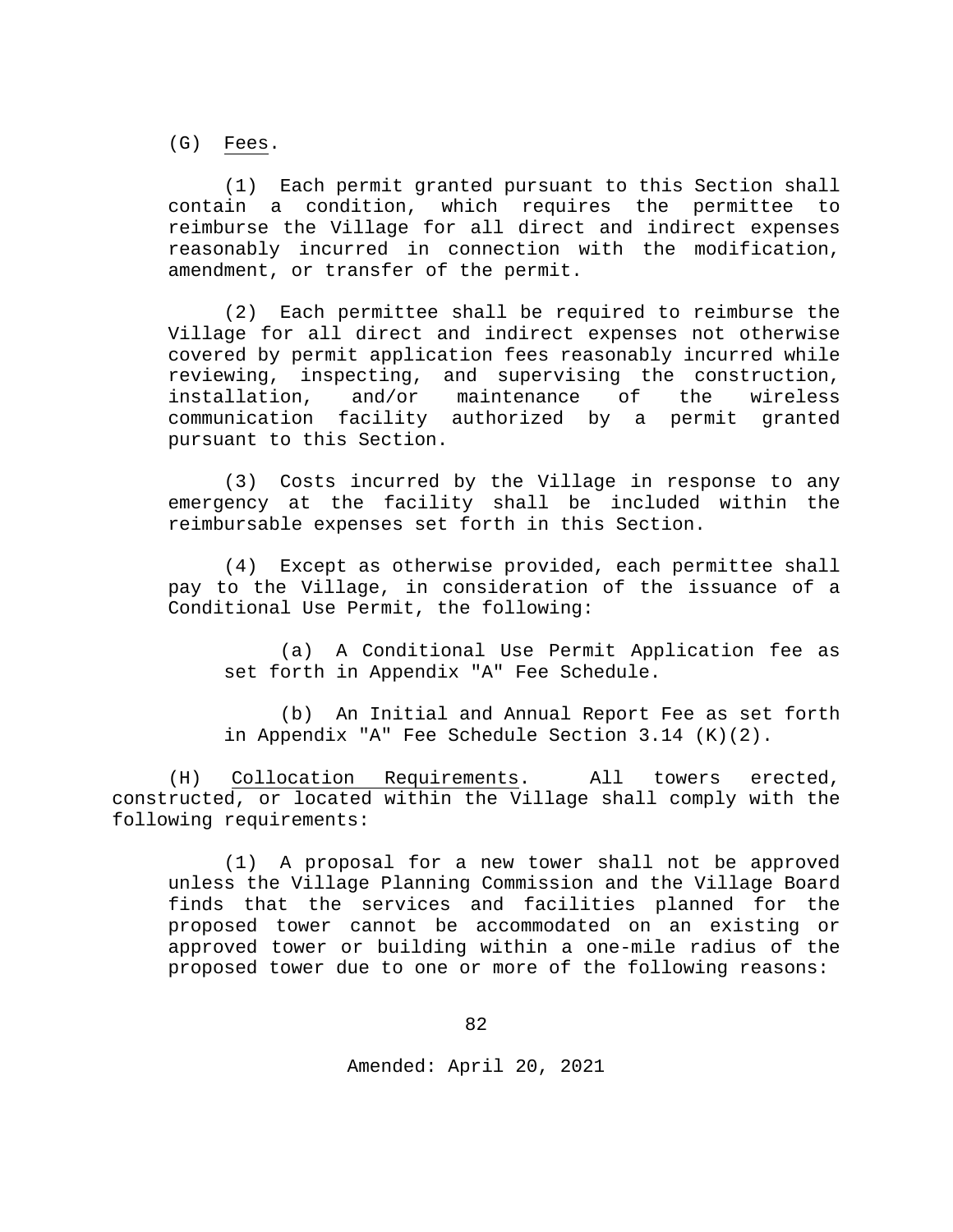(a) The planned services and facilities would exceed the structural capacity of the existing or approved tower or building, as documented by a qualified and licensed professional engineer, and the existing or<br>approved tower cannot be reinforced, modified, or approved tower cannot be reinforced, modified, replaced to accommodate planned or equivalent services and facilities at a reasonable cost.

(b) The planned services and facilities would cause interference materially impacting the usability of other existing or planned services and facilities at the tower or building as documented by a qualified and licensed professional engineer and the interference cannot be prevented at a reasonable cost.

(c) Existing or approved towers and buildings within the search radius cannot accommodate the planned services and facilities at a height necessary to function reasonably as documented by a qualified and licensed professional engineer.

(d) Other unforeseen reasons that make it infeasible to locate the planned services and facilities upon an existing or approved tower or building.

(2) It shall be the applicant's responsibility to<br>provide adequate proof that no such opportunity for that no such opportunity for collocation is possible.

(3) Any proposed tower shall be designed, structurally, electrically, and in all respects, to accommodate both the applicant's antennas and comparable antennas for at least two (2) additional users if the tower is over 100 feet in height or for at least one (1) additional user if the tower is over 60 feet in height. Towers must be designed to allow for future rearrangement of antennas upon the tower and to accept antennas mounted at varying heights.

(I) Tower, General Requirements. Towers shall conform to each of the following general requirements: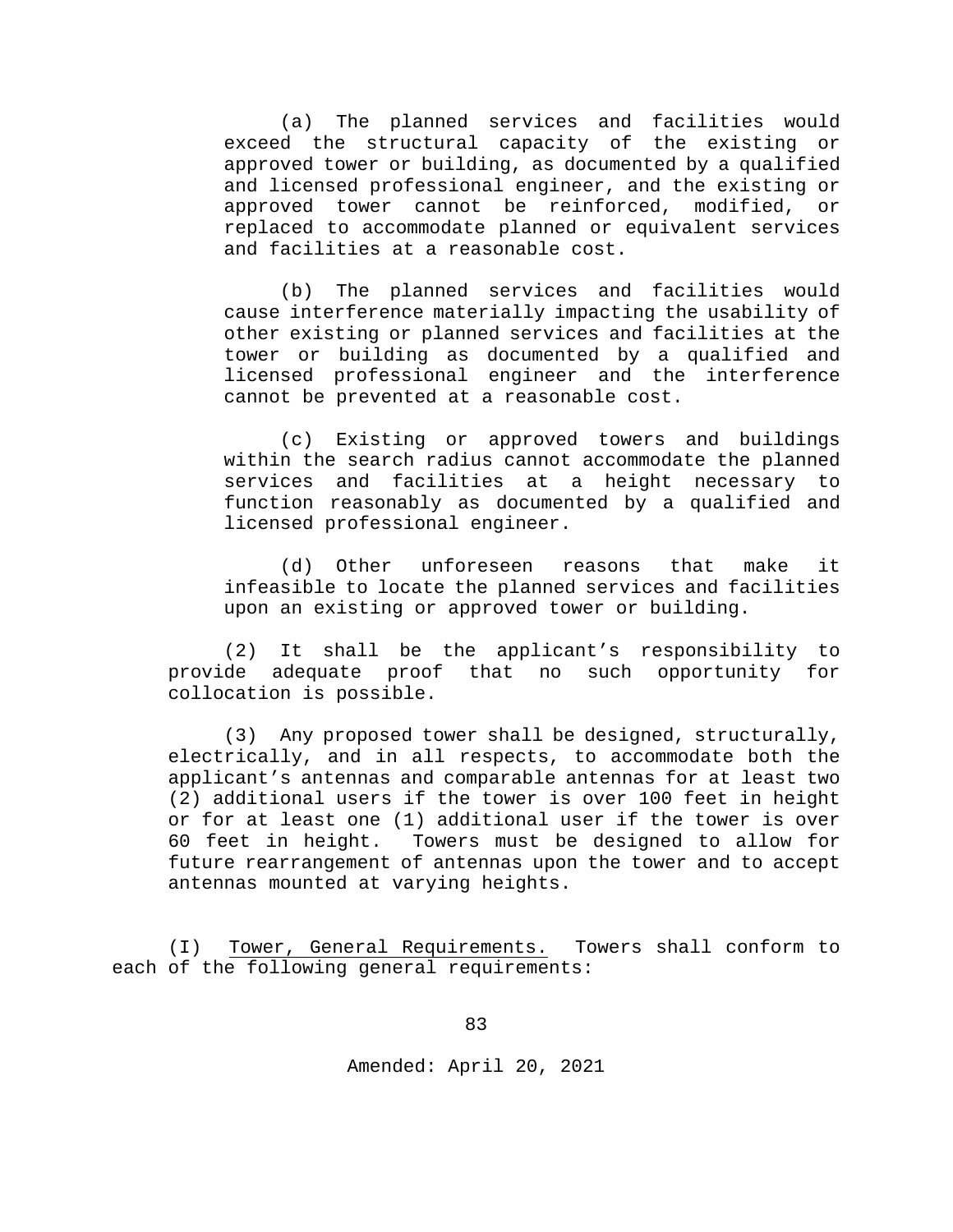(1) Construction Requirements. All towers erected, constructed, or located within the Village, and all wiring therefore, shall comply with all manufacturers, local, state, and federal codes and regulations, including all FCC and FAA rules and regulations.

(2) Location.

(a) Towers shall only be permitted, by Conditional Use, in a B Business or I Industrial Zoned District.

(b) Towers must be a minimum of five (500) hundred feet from an R-1 Residential or R-2 Residential District. This requirement does not apply to buildingmounted antennas.

(c) Only one (1) wireless communication tower is allowed on a parcel of land.

(3) Setback and Placement.

(a) Towers shall meet the setback requirements of a principal structure of the underlying zoning district and must meet the height restrictions as outlined in Section  $3.14(I)(4)$ .

(b) This setback may be reduced to one-half height of the tower if the applicant submits a report stamped by a qualified and licensed professional engineer registered in the State of Wisconsin that certifies that the tower is designed and engineered to collapse upon failure within the distance from the tower to the property line.

(c) All guy wire anchors shall be set back at least twenty-five (25) feet from all property lines; this does not include leased parcels with boundaries located within a larger property. Subsurface anchors or portions of anchors that are subsurface shall be located on the property in which the tower has been constructed.

(d) Towers shall not be located between a principal structure and a public street except on sites

84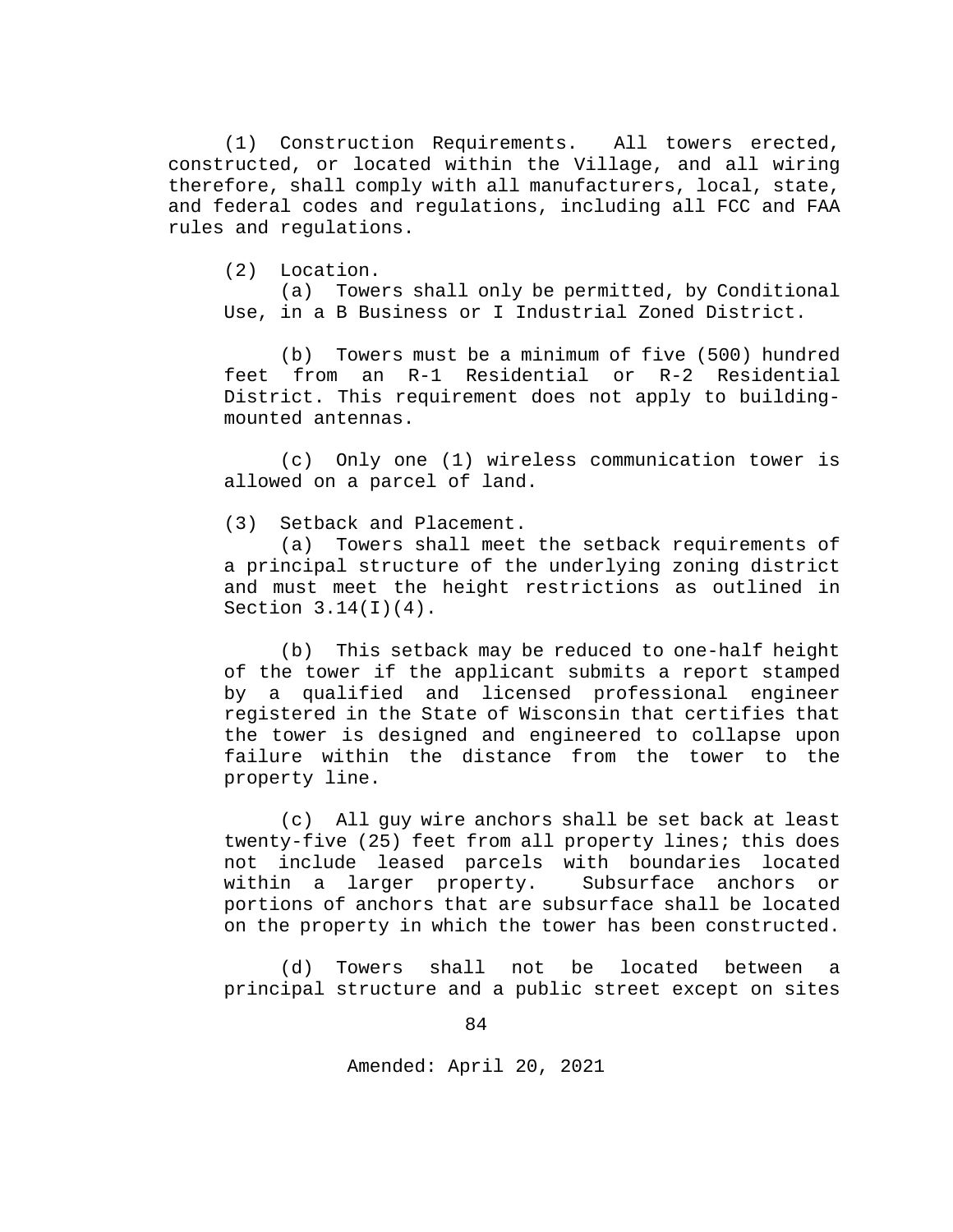adjacent to streets on all sides; towers may be placed within a side yard abutting a local street.

(e) No part of any wireless communication tower, including guy wires, shall extend across, over, or into any public right-of-way.

(4)  $\frac{\text{Height}}{(\text{a})}$ .<br>(a) Towers. The height of towers shall be determined by measuring the vertical distance from the tower's point of contact with the ground or rooftop to the highest point of the tower, including all antennas or other attachments. When towers are mounted upon other structures, the combined height of the structure and tower must meet the height restrictions of that zoning district.

(b) Height limitations. In all zoning districts, the maximum height of any tower, including all antennas and other attachments, shall not exceed one foot for each one foot the tower is set back from the nearest property line up to a maximum height of 75 feet.

(5) Lighting. Towers shall not be illuminated by artificial means and shall not display strobe lights unless such lighting is specifically required by the Federal Aviation Administration or other federal or state authority for a particular tower. When incorporated into the approved design of the tower, light fixtures used to illuminate ball fields, parking lots, or similar areas may be attached to the tower pending Village Planning Commission and Village Board approvals.

(H) Tower, Design Requirements. Proposed or modified towers shall meet the following design requirements:

(1) Color and Materials.

(a) Towers shall be designed to blend into the surrounding environment through the use of color and architectural treatment, except in instances where the color is dictated by federal or state authorities such as the Federal Aviation Administration.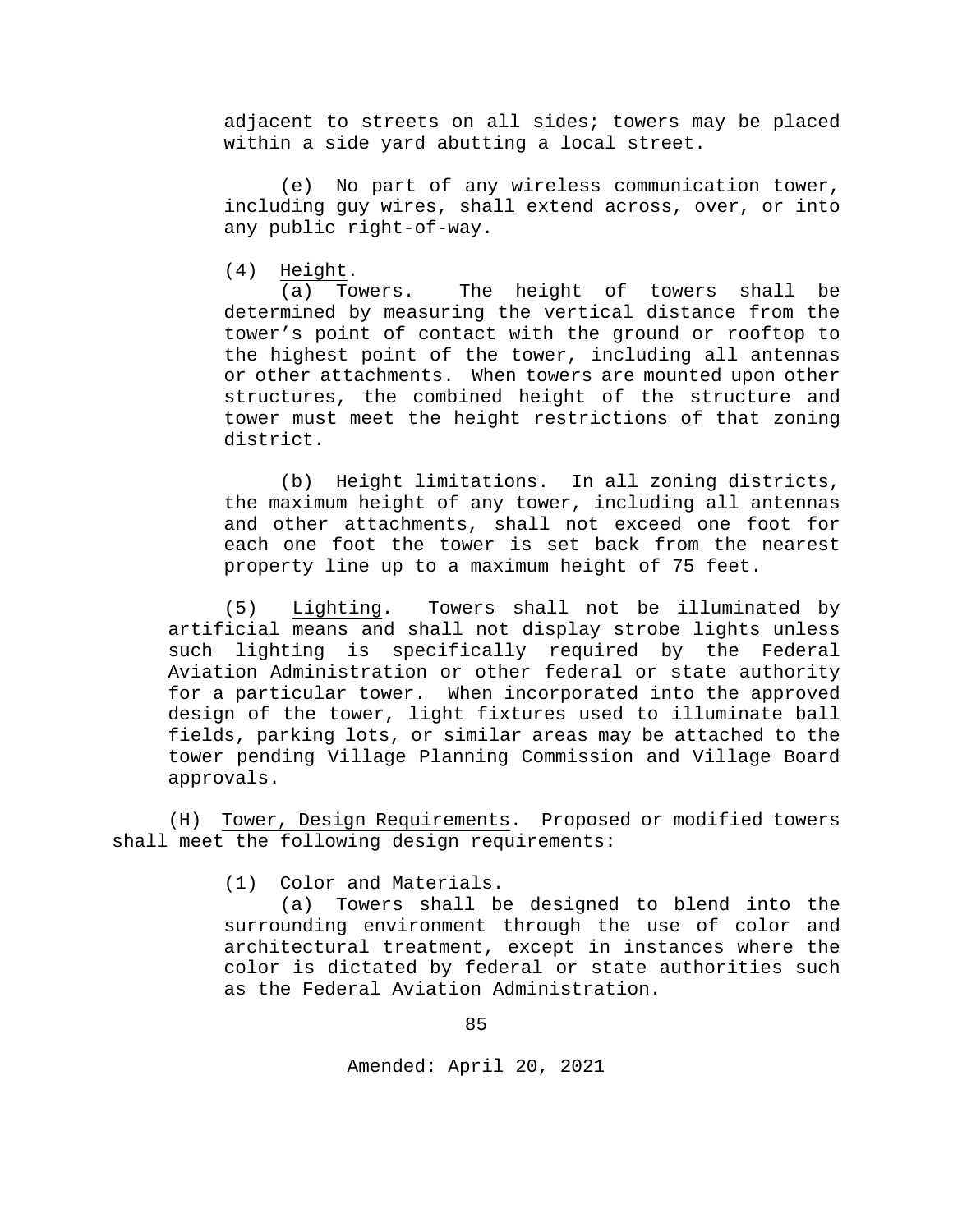(b) Towers shall be of a monopole design unless the Village Planning Commission and Village Board determine that an alternative design would better blend into the surrounding environment.

(2) Signs and Advertising. The use of any portion of a tower for signs other than warning or equipment information signs is prohibited.

(3) Accessory Structures. All structures accessory to a tower shall be architecturally designed to blend in with the surrounding environment and shall meet the minimum setback requirements of the underlying zoning district.

(4) Screening and Landscaping. Ground-mounted equipment shall be screened from view by suitable vegetation, except where a design of non-vegetative screening better reflects and complements the architectural character of the<br>surrounding neighborhood. Existing mature vegetation and Existing mature vegetation and natural landforms on the site shall be preserved to the maximum extent possible or replaced with vegetative screening meeting<br>the intent of this Section. Upon project completion, the Upon project completion, the owner(s)/operator(s) of the facility shall be responsible for maintenance and replacement of all required landscaping during the current growing season.

## (5) Security Fencing, Lighting, and Signs.

(a) All towers shall be reasonably protected against unauthorized access. The bottom of the tower from ground level to twelve (12) feet above ground shall be designed to preclude unauthorized climbing and shall be enclosed with a minimum of an eight (8) foot high chain link fence with a locked gate.

(b) Security lighting for on-ground facilities and equipment is permitted, as long as it is down shielded to keep light within the boundaries of the site.

(c) Signs shall be mounted on the fenced enclosure, on or adjacent to the gate, prohibiting entry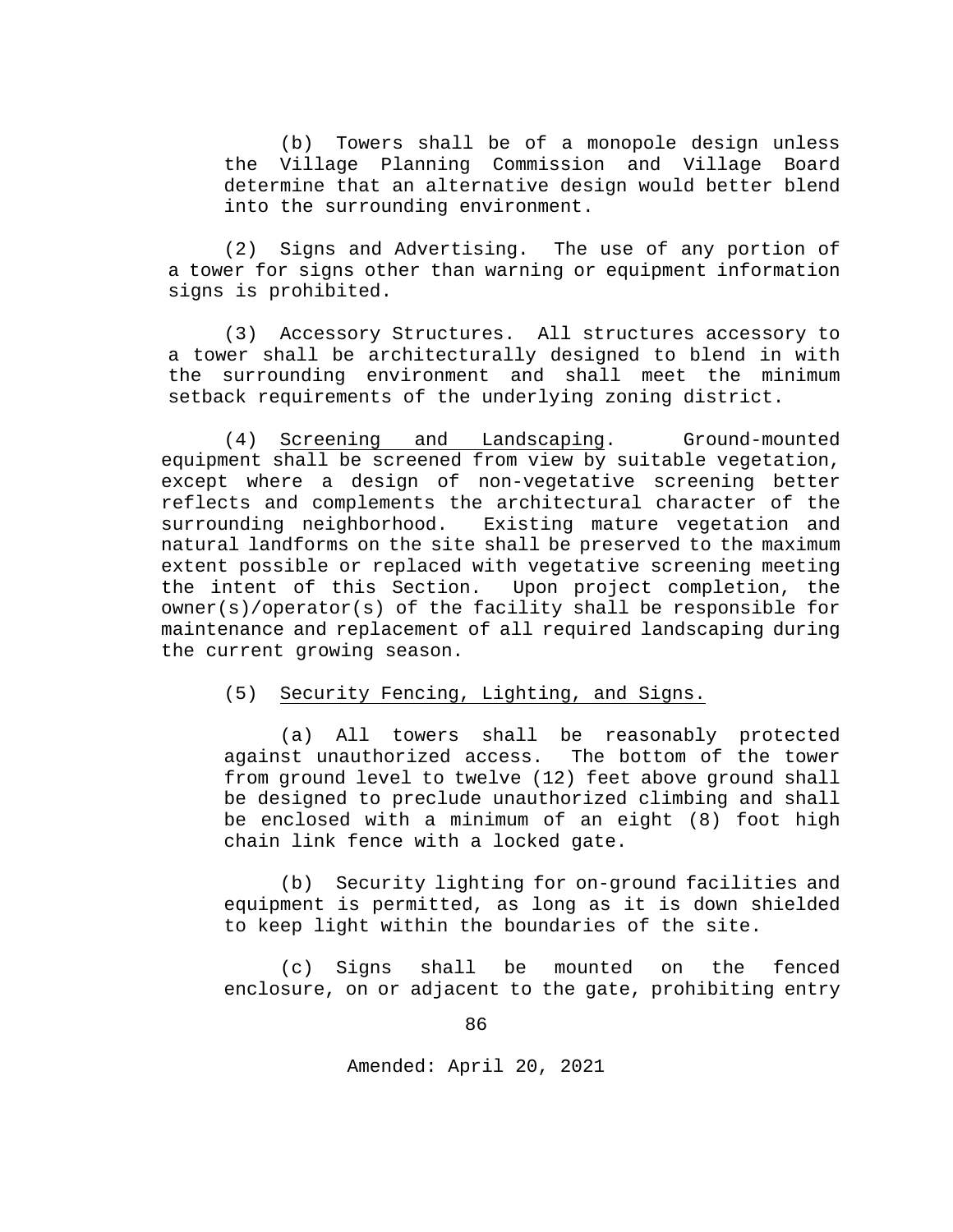without authorization, warning of the danger from electrical equipment and/or unauthorized climbing of the tower, and identifying the owner of the tower and telephone number for contact in case of emergency.

(I) Antennas Mounted on Roofs, Walls, and Existing Towers. The placement of wireless communication antennas on roofs, walls, and existing towers may be approved by the Village Planning Commission and Village Board, provided the antennas meet the requirements of this Section, after submittal of an application for a Conditional Use Permit and a report prepared by a qualified and licensed professional engineer indicating the existing structure's or tower's suitability to accept the antenna and the proposed method of affixing the antenna to the structure. Complete details of all fixtures and couplings and the precise point of attachment shall be indicated.

(J) Abandoned or Unused Towers or Portions of Towers. Abandoned or unused towers or portions of towers shall be removed as follows:

(1) All abandoned or unused towers and associated facilities shall be removed within twelve (12) months of the cessation of operations at the site unless the Village<br>Administrator approves a time extension. A copy of the Administrator approves a time extension. relevant portions of a signed lease that requires the applicant to remove the tower and associated facilities upon cessation of operations at the site shall be submitted at the time of application. In the event that a tower is not removed within twelve (12) months of the cessation of operations at the site, the Village may remove the tower and associated facilities, and the costs of removal assessed against the property.

(2) After the facilities are removed, the site shall be restored to its original or an improved condition, and anchoring elements shall be removed to within five (5) feet of the ground. Removal of anchoring elements to a depth less than five (5) feet may be approved if the applicant can provide information that the reduced depth will not have an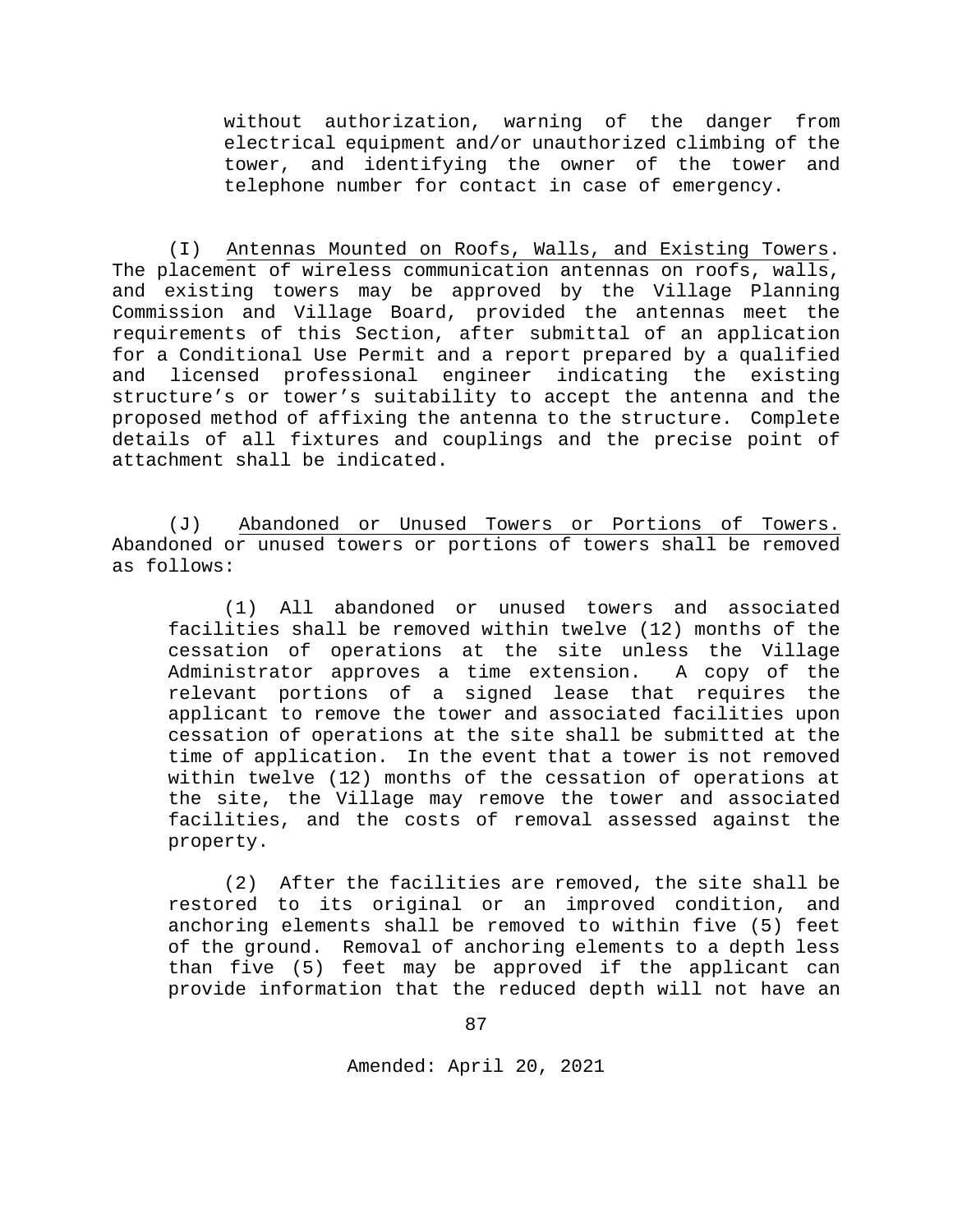adverse impact on use of the land after restoration. In the event the site is not restored to its original or an improved condition, the Village may restore the site, and the costs of restoration assessed against the property.

(3) Unused portions of towers above a manufactured connection shall be removed within six (6) months of the time of antenna relocation. The replacement of portions of a tower previously removed requires the issuance of a new Conditional Use Permit.

#### (K) Interference with Public Safety Communications.

(1) No new or existing wireless communication service shall interfere with public safety communications. All applications for new service shall be accompanied by an intermodulation study, which provides a technical evaluation of existing and proposed transmissions and indicates all potential interference problems. Before the introductions of<br>new service or change in existing service, wireless new service or change in existing service, communication providers shall notify the Village at least ten (10) business days in advance of such changes and allow the Village to monitor interference levels during the testing process.

(2) Monitoring and Reporting. The applicant shall monitor the wireless communication facility to insure full<br>compliance with Federal Communication Commission (FCC) compliance with Federal Communication Commission regulations and this Code. The applicant shall be required to submit to the Village within one (1) month of activation of the facility and on an annual basis thereafter accurate copies of all pertinent licensing or certification documents from or required by federal or state licensing authorities, which are required for said applicant to operate said tower or facility, which shall include all monitoring reports required by the FCC. The Village may employ a radio frequency engineer, at the applicant's expense, to review the reports.

(L) Violations, Noncompliance/Revocation, and Penalties: It shall be unlawful to construct, use, build, or locate any wireless communication structure in violation of any provision of this Section.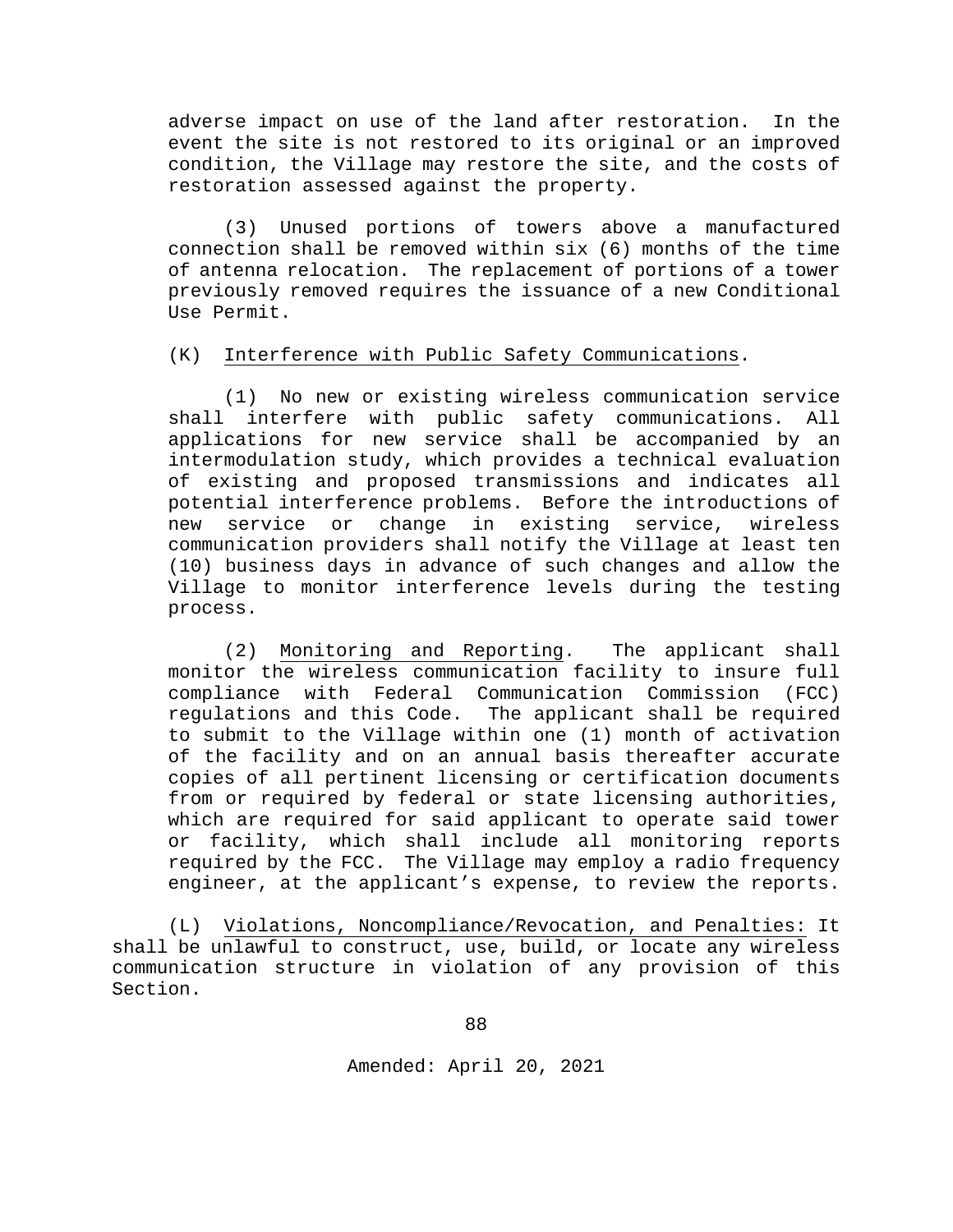(1) Any person, firm, or corporation who or which violates, disobeys, neglects, omits, or refuses to comply with or who or which resists the enforcement of any of the provisions of this Section shall, upon conviction, forfeit not less than Fifty (\$50.00) Dollars nor more than Two Hundred (\$200.00) Dollars for each offense, together with the costs of prosecution. Notwithstanding such forfeiture, failure to comply with the provisions of this Section will also be subject to revocation of the Conditional Use Permit issued. Each day the violation continues shall constitute a separate offense.

(2) Grounds for revocation of the Conditional Use Permit shall be limited to one of the following findings as determined by the Village Planning Commission and Village Board:

(a) The owner of such site, service provider, and/or tower owner fails to comply with the requirements of this Section as it existed at the time of the issuance of the Conditional Use Permit;

(b) The permitted has failed to comply with the conditions of approval imposed; or

(c) The facility has not been properly maintained.

If one of these findings exists, the owner of the site, service provider, and/or tower shall be notified of the noncompliance and given an opportunity to present their<br>position to the Village Planning Commission. If the Village position to the Village Planning Commission. If the Village Planning Commission determines that the noncompliant, a corrective notice shall be given with a time period specified. If compliance is not obtained in the time identified, the Conditional Use Permit will automatically be rescinded.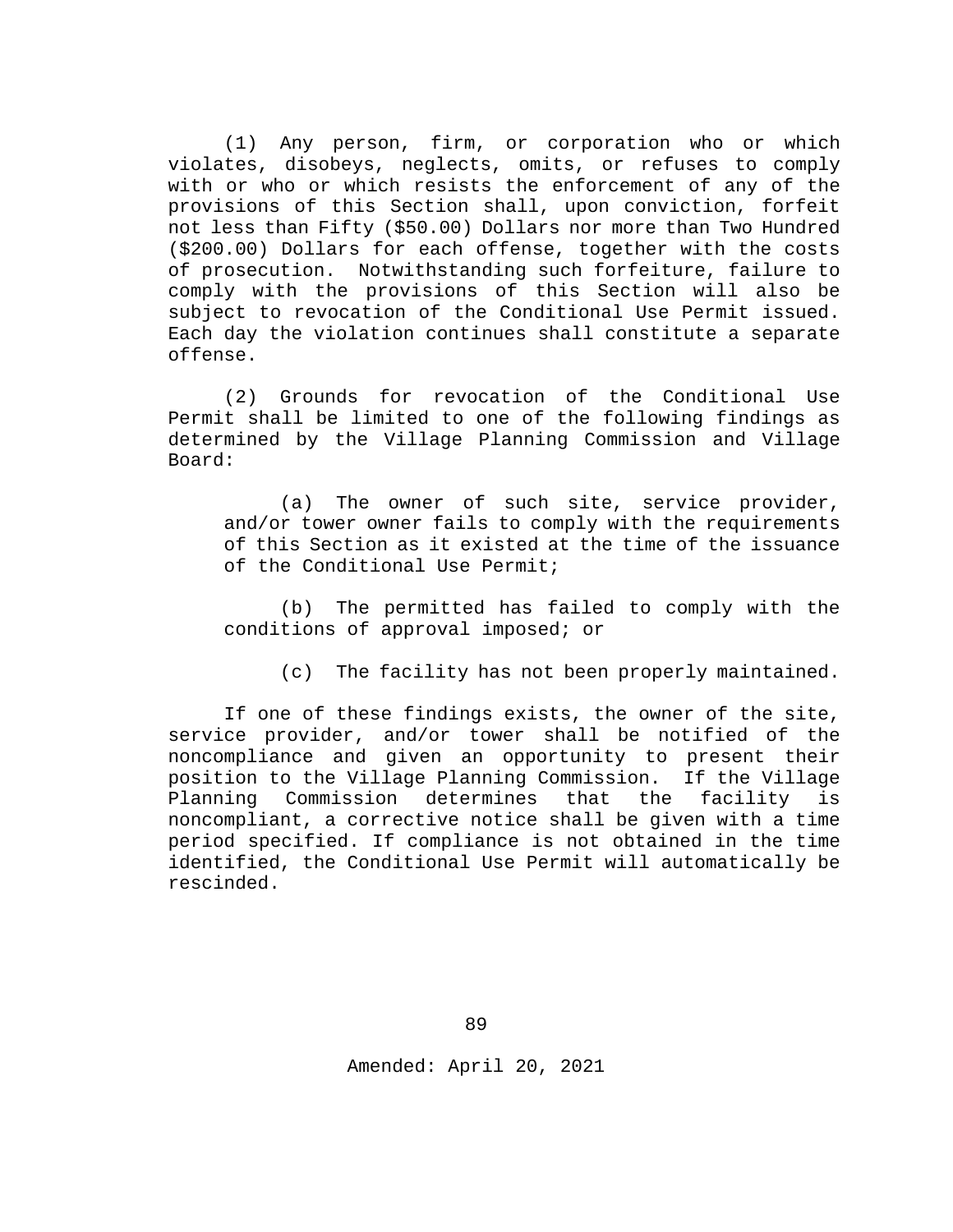#### **3.15 Historic Preservation.**

(A) Applicability. Any property within the Village limits that is listed either on the national register of historic places in Wisconsin or the state register of historic places in Wisconsin shall be subject to this Section, and such properties shall be instituted with a historic zoning overlay district designation being a change in zoning and shall be included as such on the official land use/zoning map. The historic zoning shall be in addition to the existing underlying land use zoning.

#### (B) Conformance with Regulations.

(1) Every owner of a historic structure or historic site shall maintain the same or cause or permit it to be maintained in a condition consistent with the provisions of this Section. The Village Board delegates to the building inspector the power to enforce this Section. The duties of inspection shall include periodic inspection of designated historic structures and historic sites. These inspections may include physical entry upon the property and improvement, with permission of the owner, to insure that interior alterations or maintenance will not jeopardize the exterior appearance or structural stability of any contributing buildings. If an owner refuses permission for the enforcement officer to enter for purposes of inspection, the inspection officer may obtain a warrant of entry pursuant to s. 66.0119, Wis. Stats., and take any other reasonable measures to further enforcement of this Section.

(2) Every owner of a historic building or a historic site shall, if economically feasible, keep in good repair all of the exterior portions of such building and all interior portions thereof which, if not so maintained, may cause or tend to cause the exterior portions of such building to fall into a state of disrepair, including, but not limited to:

(a) The deterioration of exterior walls or other vertical supports;

(b) The deterioration of roofs or other horizontal members.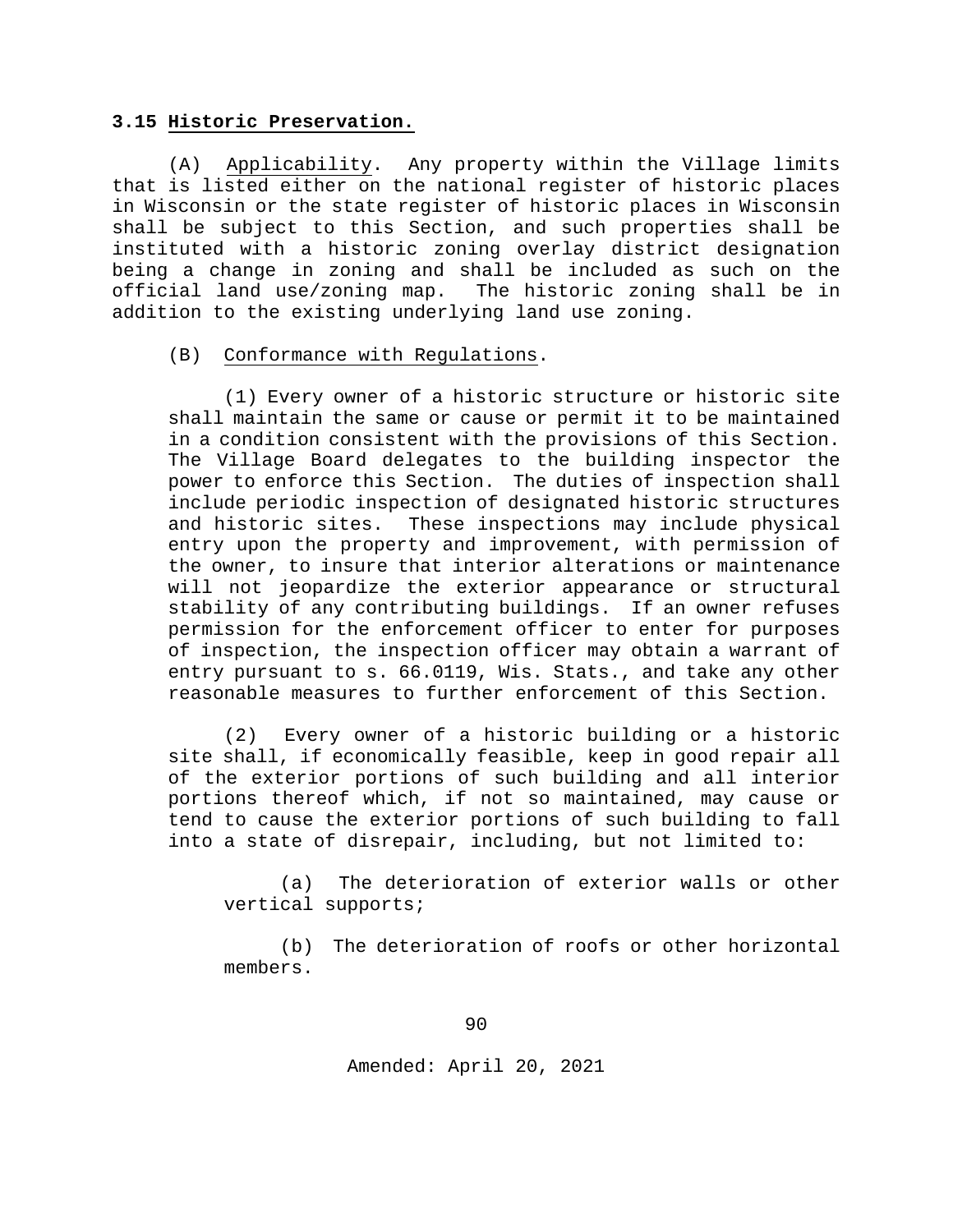(c) The deterioration of external chimneys;

(d) The deterioration or crumbling of exterior plasters or mortar;

(e) The ineffective waterproofing of exterior walls, roofs, and foundations, including broken windows or doors;

(f) The peeling of paint, rotting, holes, and other forms of decay;

(g) The deterioration of surrounding environment, e.g., fences, gates, sidewalks, steps, signs, accessory structures, and landscaping;

(h) The deterioration of any features so as to create or permit the creation of any hazardous or unsafe condition or conditions.

 The purpose of this Section is to prevent the demolition of a building or structure by neglecting it. If any property owner claims it is not economically feasible to comply with the provisions of this Section, such property owner may appeal to the Village Board for relief.

(C) Emergency Conditions. In any case where the building inspector determines that there are emergency conditions dangerous to life, health or property affecting a historic structure, site or a contributing building, the building inspector may order the remedying of these conditions without the approval of the Village Board. The building inspector shall promptly notify the Village Board of the action being taken. When the emergency conditions do not require demolition, the building inspector shall make every effort to carry out the intent of this Section and to use any guidelines of the Village Board when remedying the emergency conditions.

(D) Regulations of Construction, Reconstruction or Alterations.

(1) Any application for a permit from the Village Building Inspector involving the exterior of a designated

91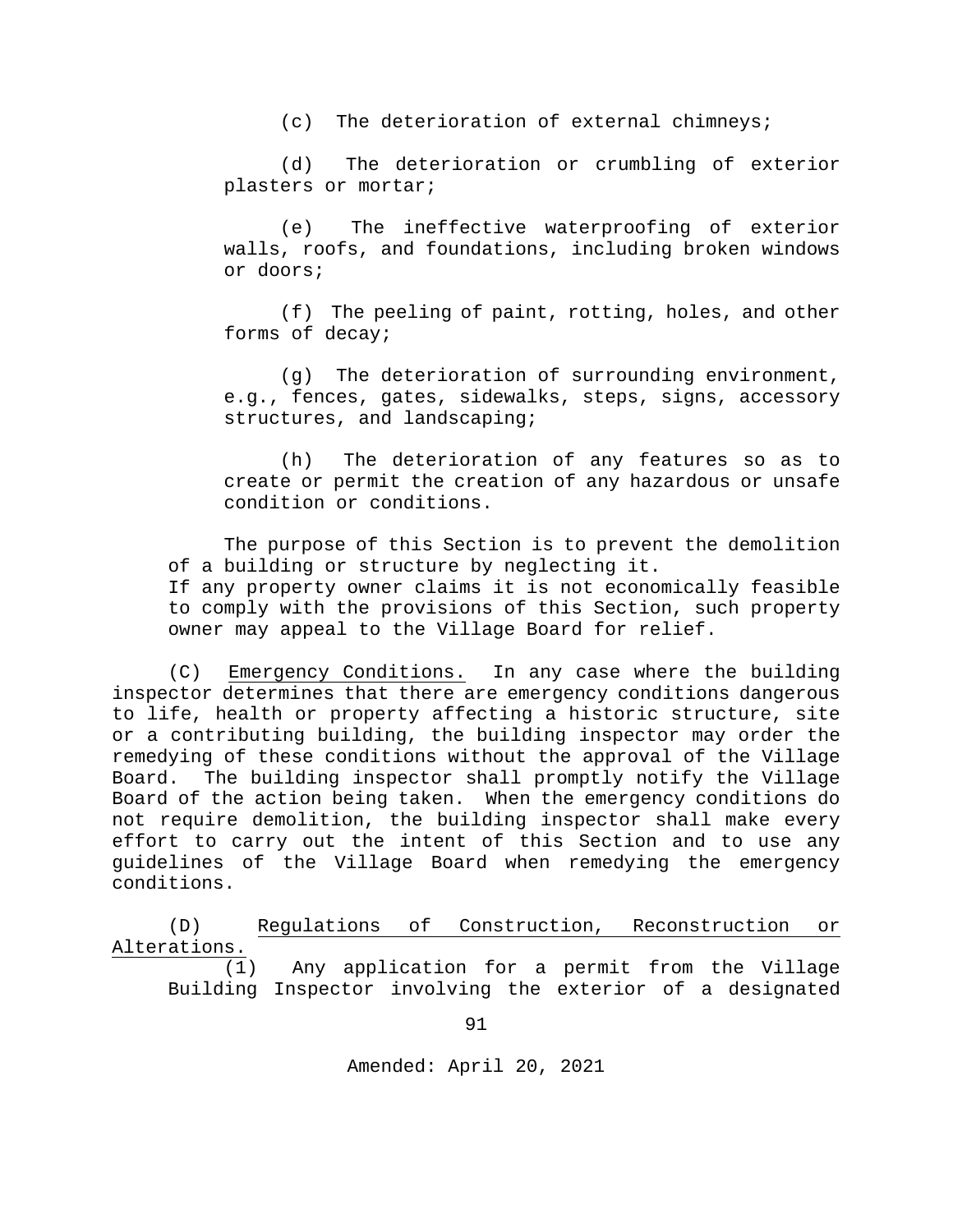historic site or historic structure shall be filed with the Village Board.

(2) The applicant shall submit a detailed description of the proposed construction, reconstruction or alteration together with any architectural drawings, if those services have been utilized by the applicant, and a sufficient description of the construction or alteration and use to enable the Board to determine what the final appearance of the structure will be.

(3) No owner or person in charge of a historic site or historic structure shall construct or alter all or any part of the exterior of such property or construct any improvement upon such designated property or cause or permit any such work to be performed upon such property until a Certificate of Recommendation has been issued by the Board. Until such Certificate of Recommendation has been issued by the Board, the Village Building Inspector shall not issue a permit for any such work.

(4) Upon filing of any application with the Board, the Board shall within forty-five (45) days of receipt of the application consider and may give weight, in issuing its Certificate of Recommendation, to any or all of the following:

(a) Whether the property will be placed in a new use that requires minimal change to the defining characteristics of the building and its site and environment;

(b) Whether the historic character of the property shall be retained and preserved. The removal of historic materials or alteration of features and spaces that characterize a property shall be avoided.

(c) Each property shall be recognized as a physical record of its time, place and use. Changes that create a false sense of historical development, such as adding conjectural features or architectural elements from other buildings, shall be discouraged.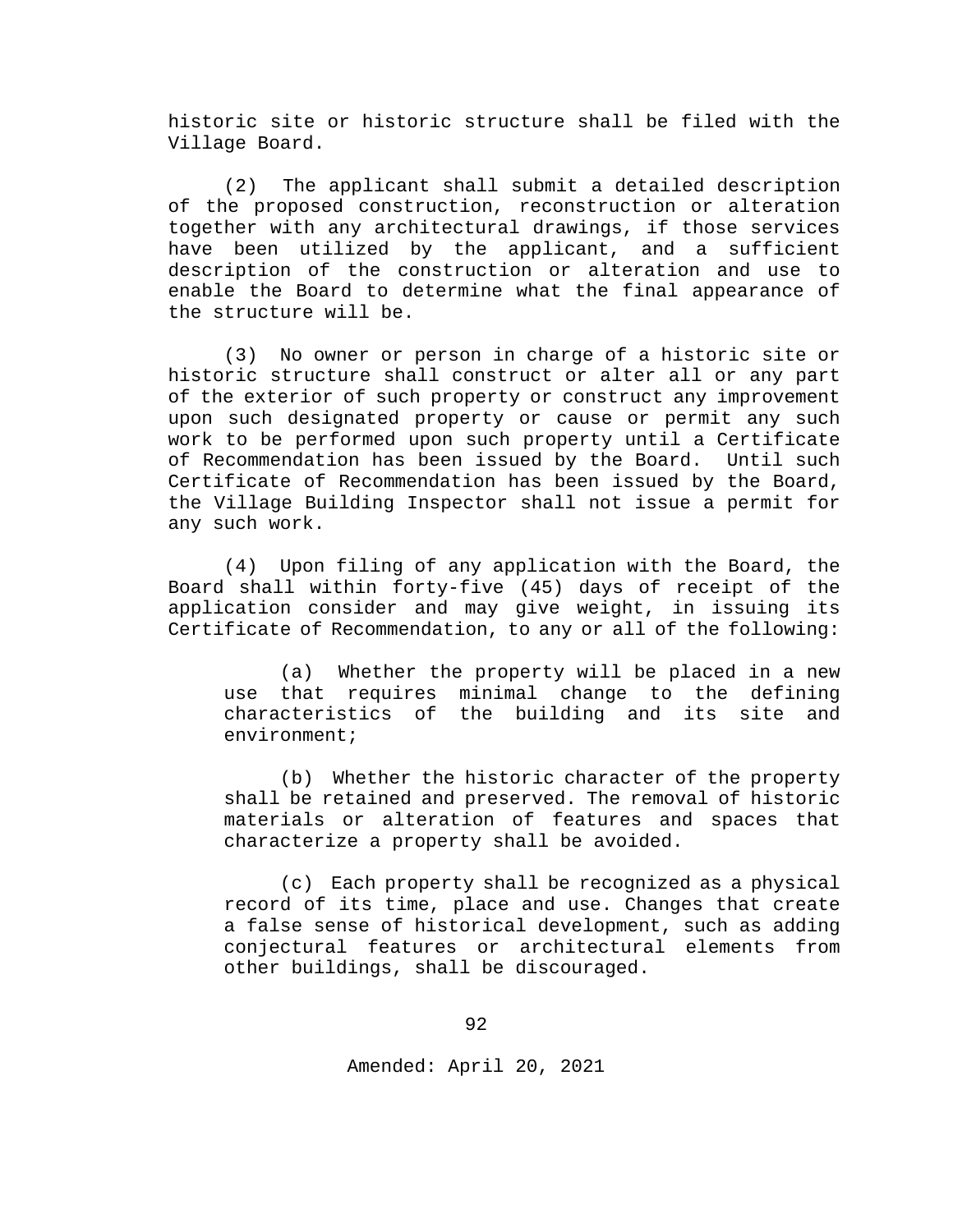(d) Distinctive features, finishes, and construction techniques or examples of craftsmanship that characterize a property should be preserved.

(e) Deteriorated historic features should be repaired rather than replaced. Where the severity of deterioration requires replacement of a distinctive feature, the new feature should match the old in design, color, texture and other visual qualities and, where possible, materials.

(f) Chemical or physical treatments, such as sandblasting, that cause damage to historic materials<br>should not be used. The surface cleaning of historic The surface cleaning of historic structures shall be undertaken using the methods promulgated by Department of Industry, Labor and Human Relations pursuant to Section 101.1215, Wis. Stats.

(g) New additions, exterior alterations, or related new construction should not destroy historic materials that characterize the property. The new work should be differentiated from the old and should be compatible with the massing, size, scale, and compatible with the massing, size, scale, architectural features to protect the historic integrity of the property and its environment.

(h) New additions and adjacent or related new construction should be undertaken in such a manner that if removed in the future, the essential form and integrity of the historic property and its environment would be unimpaired.

(i) The "Secretary of the Interior's Standards for Rehabilitation" (36 CFR 67 and 68 as amended) are recommended.

(5) The Board shall issue the Certificate of Recommendation within forty-five (45) days of the filing of the application. During such period of review, the Board shall work with the applicant to preserve the historical attributes of any structure or building.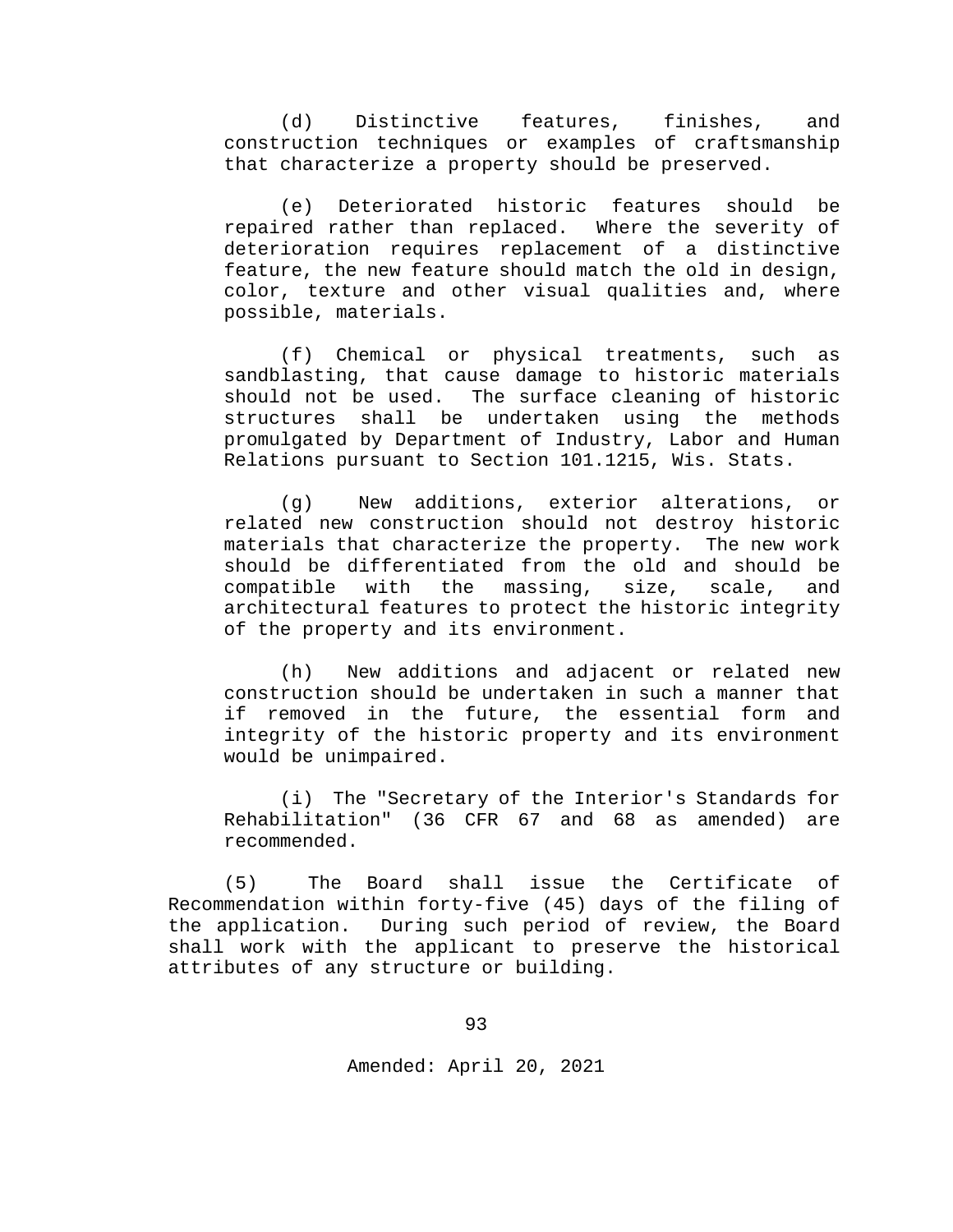(6) The issuance of a Certificate of Recommendation shall not relieve the applicant from obtaining other permits and approvals required by applicable federal, state, or local code. Insofar as they are applicable to a historic site or historic structure designated under this Section, any provision of the plumbing code, electrical code, or building or housing code of the Village shall apply, unless waived by the appropriate state or Village officials.

(7) Ordinary maintenance and repairs may be undertaken without a Certificate of Recommendation provided that the work involves repairs to existing features of a historic structure or historic site or the replacement of elements of a structure with materials similar in appearance and provided that the work does not change the exterior appearance of the structure or site and does not require the issuance of a building permit.

#### (E) Regulation of Demolition.

(1) No permit to demolish all or part of the exterior of a historic structure, historic site, or structure or contributing building shall be granted to demolish such property without first receiving a Certificate of Appropriateness for Demolition from the Board.

(2) At the time as said person applies for a permit to demolish, the application shall be filed with the Board. The Board may decide to grant the Certificate of Appropriateness<br>for Demolition or refuse to grant such Certificate. If the for Demolition or refuse to grant such Certificate. Board fails to act on the application for the Certificate of Appropriateness for Demolition within forty-five (45) days of the application date, it will be deemed an issuance of a Certificate of Appropriateness for Demolition. During such period, the applicant and the Commission shall cooperate in attempting to avoid demolition of the property.

(3) In determining whether to issue a Certificate of Appropriateness for Demolition, the Board shall consider and give weight to any or all of the following: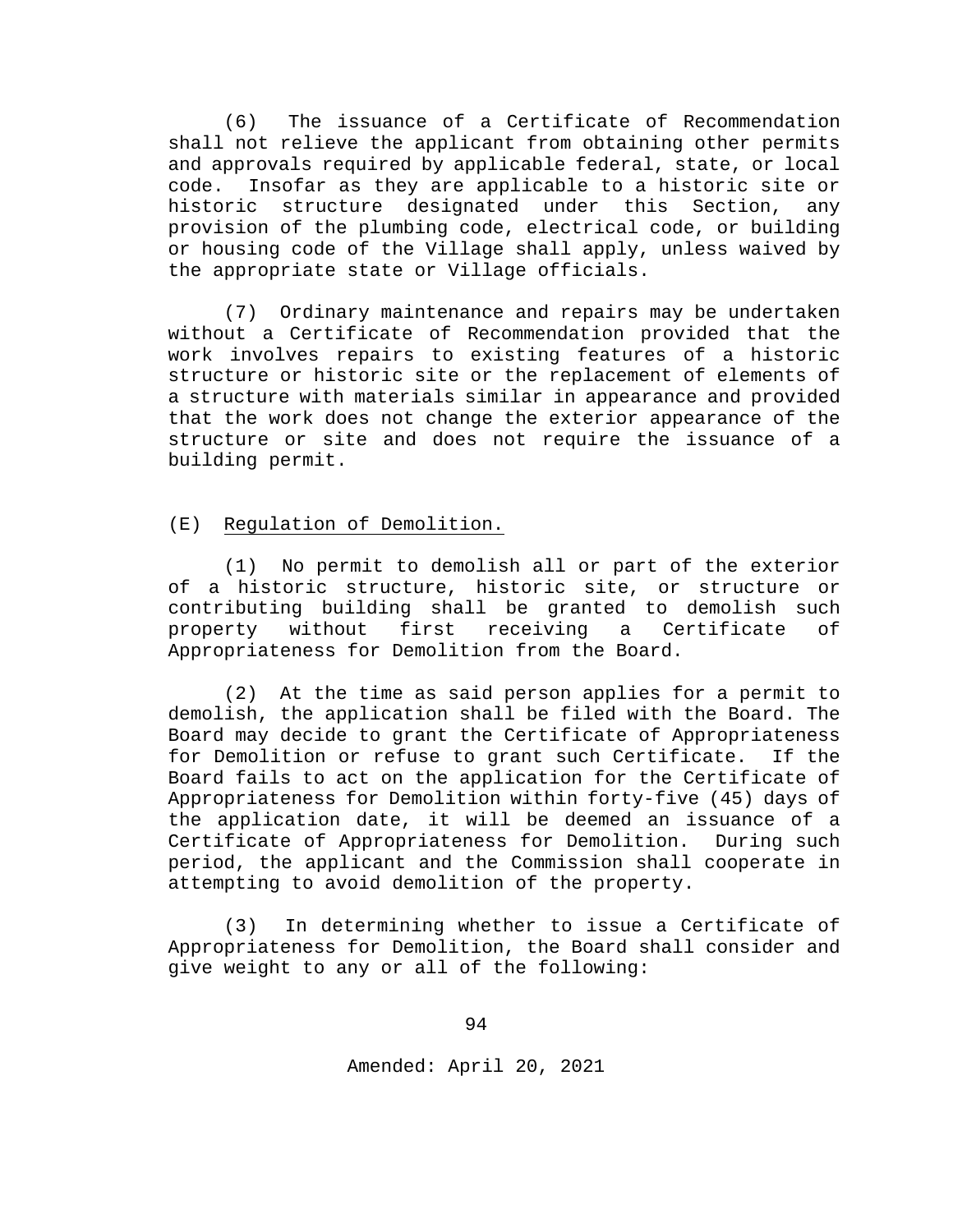(a) Whether the building or structure is of such<br>architectural or historic significance that its or historic significance that demolition would be detrimental to the public interest and contrary to the general welfare of the city and the state;

(b) Whether the building or structure, although not itself a designated historic structure, contributes to the distinctive architectural or historic character of the principal building as a whole and therefore, should be preserved for the benefit of the city and state;

(c) Whether the building or structure is of such old and unusual and uncommon design, texture and/or material that it could be reproduced or be reproduced only with great difficulty and/or expense;

(d) Whether the building or structure is in such a deteriorated condition that it is not structurally or economically feasible to preserve or restore it, provided, however, any hardship or difficulty claimed by the owner which is self-created or which is the result of inexcusable neglect to maintain the property in good repair shall not qualify as a basis for the issuance of a Certificate of Appropriateness;

(e) Whether the denial of the permit would result in the loss of all reasonable and beneficial use of or return from the property.

(f) Nothing contained in this Section shall prohibit the demolition of any historic structure, or any improvement on a historic site pursuant to order of any governmental agency or pursuant to any court judgment, for the purpose of remedying emergency conditions determined to be dangerous to life, health or property. In such cases, no approval from the Board shall be required.

(F) Penalties for Violations. Any person violating any provision of this Section shall be subject to a forfeiture of not less than Twenty (\$20.00) Dollars nor more than Five Hundred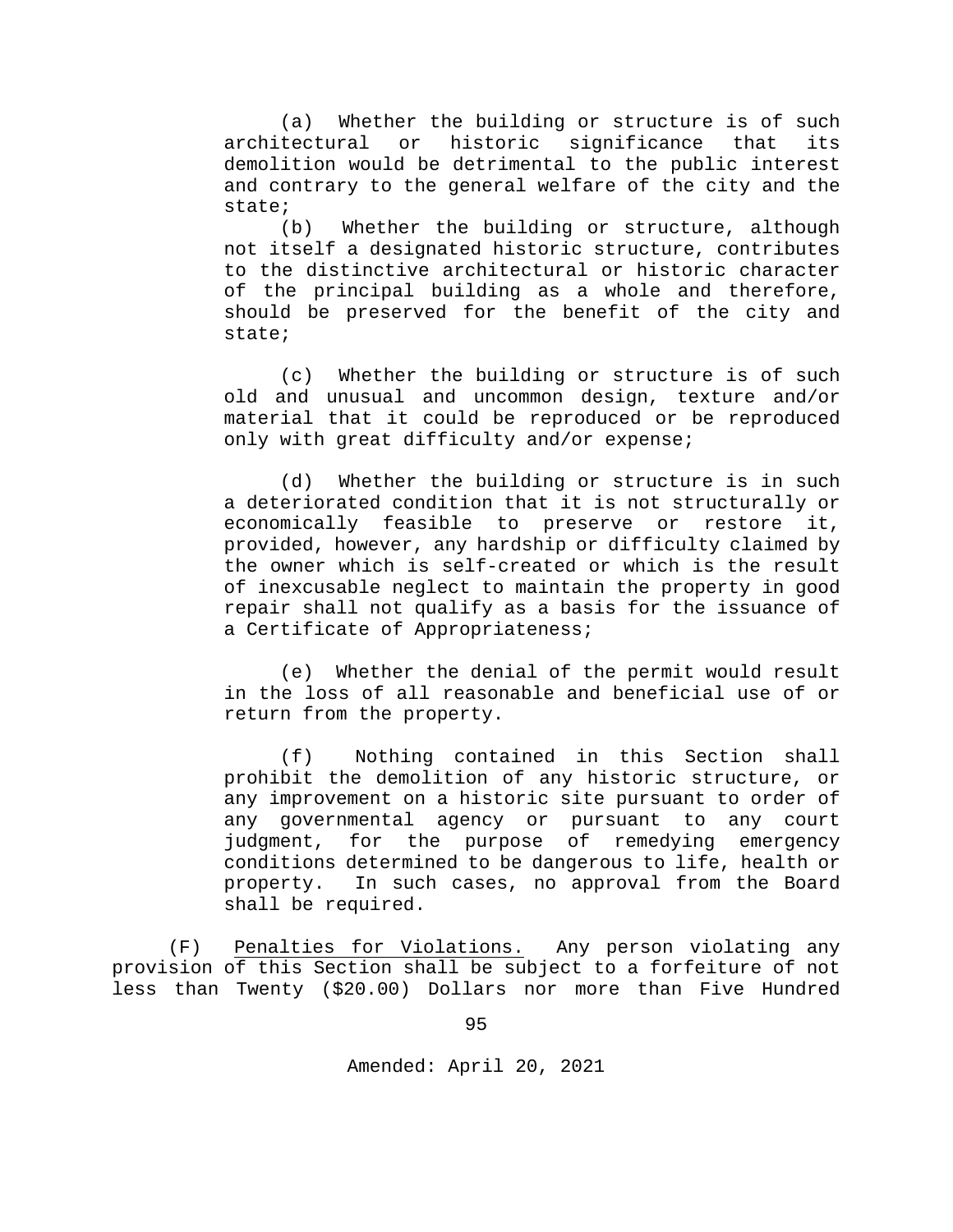(\$500.00) Dollars for each separate violation. Each and every day during which a violation continues shall be deemed to be a separate offense. In addition to other remedies, the proper authorities of the Village may institute appropriate action or proceedings to prevent a violation of this Section, including injunctive relief.

(G) Enforcement Remedies. In addition to the above penalty provisions, the Wisconsin statutory remedy of Section 62.23(8) shall be applicable.

(H) Interim Control. No building permit shall be issued by the building inspector for alteration, construction, demolition, or removal of any property or structure within a historic site until final disposition by the Village Board. In no event shall the delay be for more than One Hundred Twenty (120) days.

#### **3.16 Conservation Design Subdivision**

(A) Intent: The intent of the Conservation Design Subdivision Overlay District is to preserve the rural landscape character, natural resource areas, farmland, and other large areas of open land, while permitting residential development at low, rural densities, in an open space setting, located and designed to reduce the perceived intensity of development and provide privacy for dwellings. Specific objectives are as follows:

(1) To maintain and protect the Village's rural<br>cter by preserving important landscape elements, character by preserving important including those areas containing unique and environmentally sensitive natural features such as woodlands, hedgerows, stream corridors, wetlands, floodplains, shorelands, prairies, ridge tops, steep slopes, critical species habitat, and natural areas by setting them aside from development.

(2) To preserve scenic views and to minimize views of new development from existing streets.

(3) To provide for greater design flexibility in the siting of dwellings and other development features than would be permitted by the application of standard district regulations in order to minimize the disturbance of rural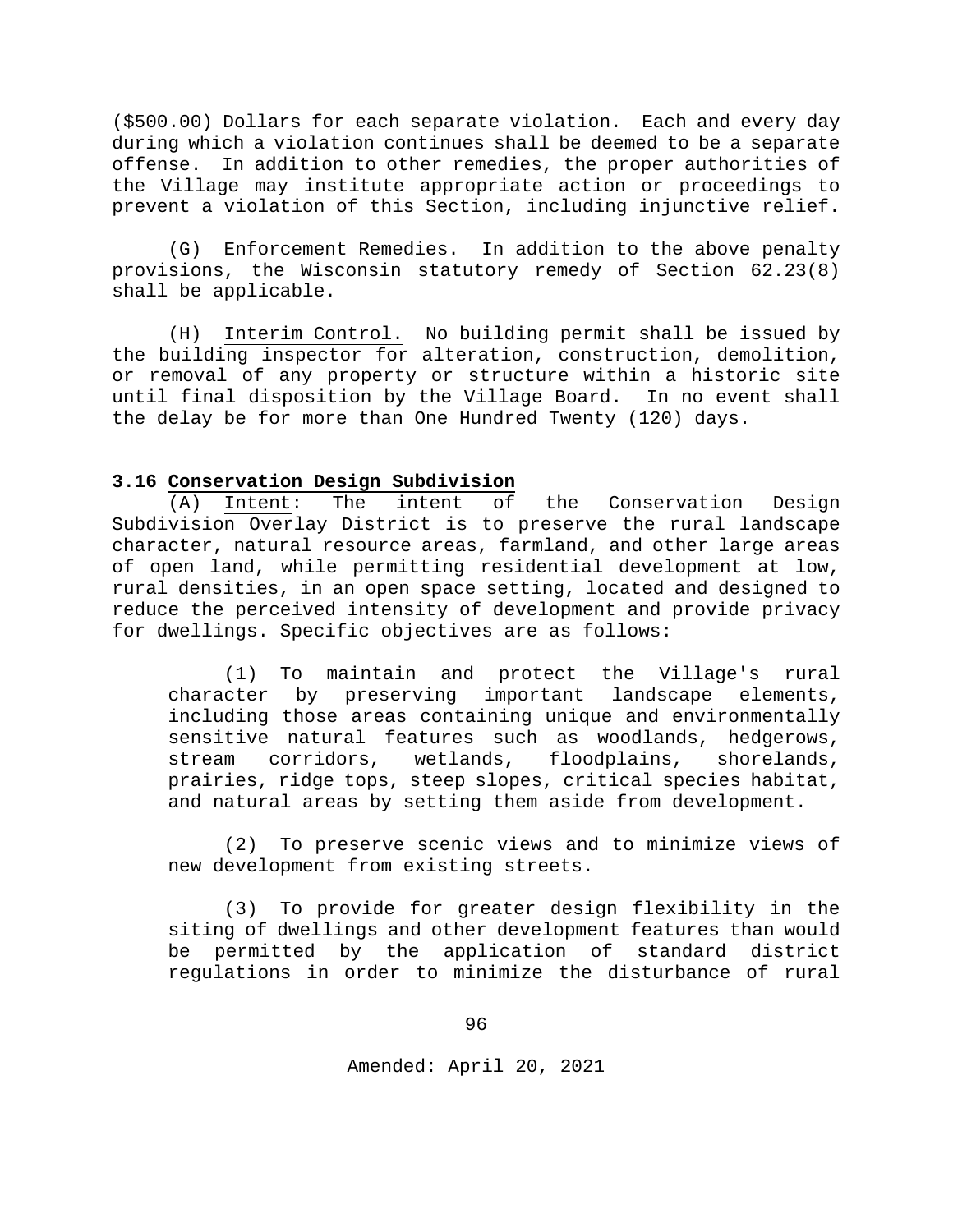landscape elements, scenic quality, and overall aesthetic value of the landscape.

(4) To increase flexibility and efficiency in the siting of services and infrastructure, by reducing street length, utility requirements, drainage requirements, and the amount of paving required for residential development, where possible.

(5) To create groups of dwellings with direct visual and physical access to common open space.

(6) To permit active and passive recreational use of common open space by residents of a cluster development or by the public.

(7) To reduce erosion and sedimentation by retaining existing vegetation and minimizing development on steep slopes.

(8) To allow for the continuation of agricultural uses in those areas best suited for such activities and when such activities are compatible with adjoining residential uses.

(9) To permit various means for owning common open space and for protecting it from development in perpetuity.

(10) To create an attitude of stewardship, or caring, for the land within common open space by requiring a land management, or stewardship, plan for the common open space.

(11) To implement the objectives of the adopted Village of West Salem Comprehensive Plan, or elements thereof.

(B) Applicability.

(1) A division of a lot, parcel or tract of land by the owner thereof or the owner's agent for the purpose of sale or of building development, where: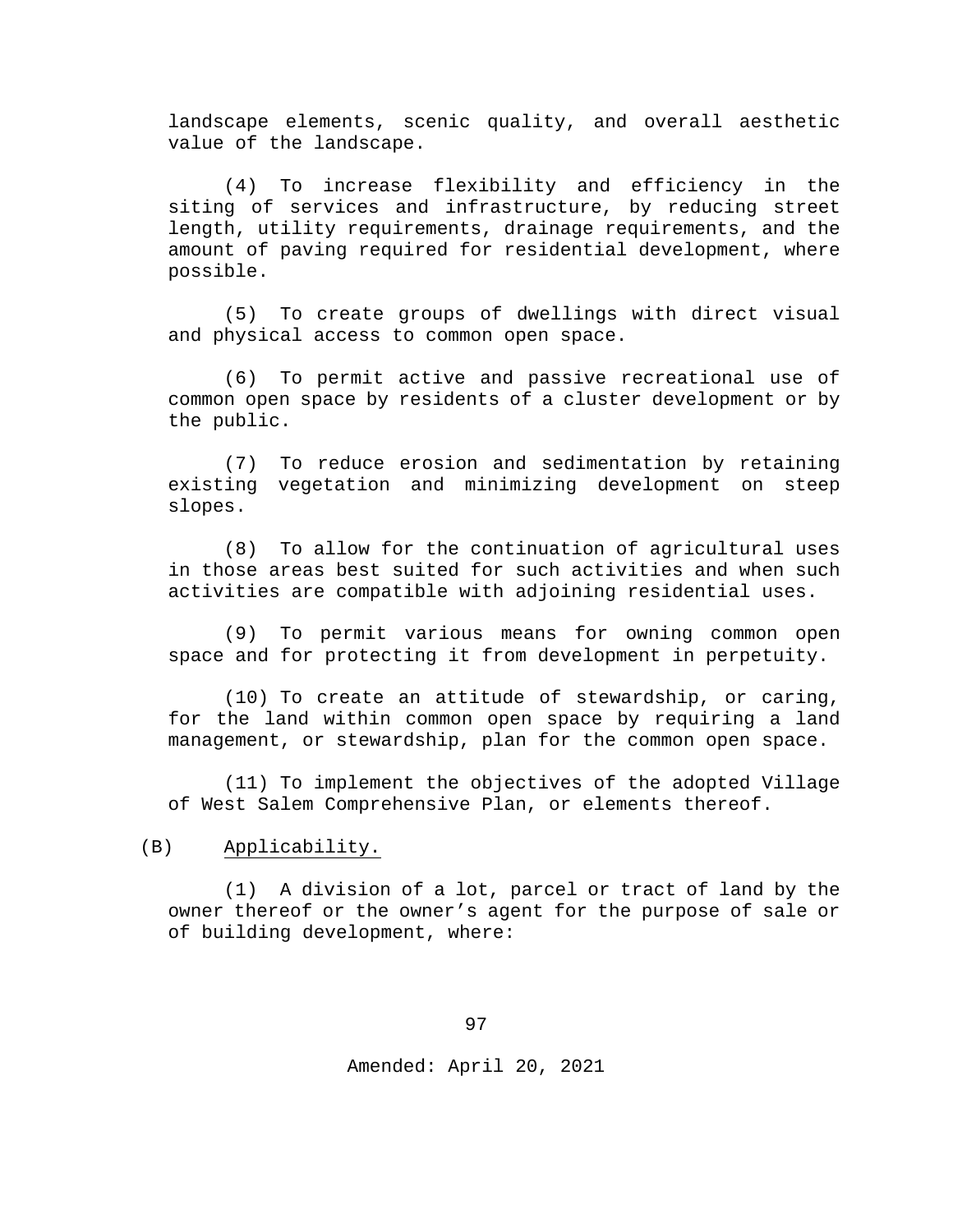(a) The act of division creates five (5) or more parcels or building sites 1-1/2 acres each or less in area; or

(b) Five or more parcels or building sites of 1- 1/2 acres each or less in area are created by successive divisions within a period of 5 years.

(2) Any lands or waters within the corporate limits of the Village of West Salem and identified as Conservation<br>Design Subdivision by the "Village of West Salem Subdivision Comprehensive Plan Future Land Use Map" shall comply with the regulations of the Conservation Design Subdivision Overlay District.

(3) Any lands or waters within the corporate limits of the Village of West Salem and zoned Residential (R1 or R2) or Planned Unit Development (PUD) as identified by the "West Salem, Wisconsin Zoning District Map" may comply with the regulations of the Conservation Design Subdivision Overlay District.

- (C) Principal Permitted Uses.
	- (1) Single-family residential uses as follows:

(a) Clustered single-family detached dwellings, with at least 40 percent of the gross development parcel in common open space.

(b) Single-family farmstead dwellings with or without associated agricultural structures such as barns, silos, storage sheds, and stables.

(2) Agricultural activities including:

(a) The cultivation, harvesting, and sale of crops and related products produced on the farm.

(b) The raising and sale of livestock or fowl, with associated pasture and barnyards.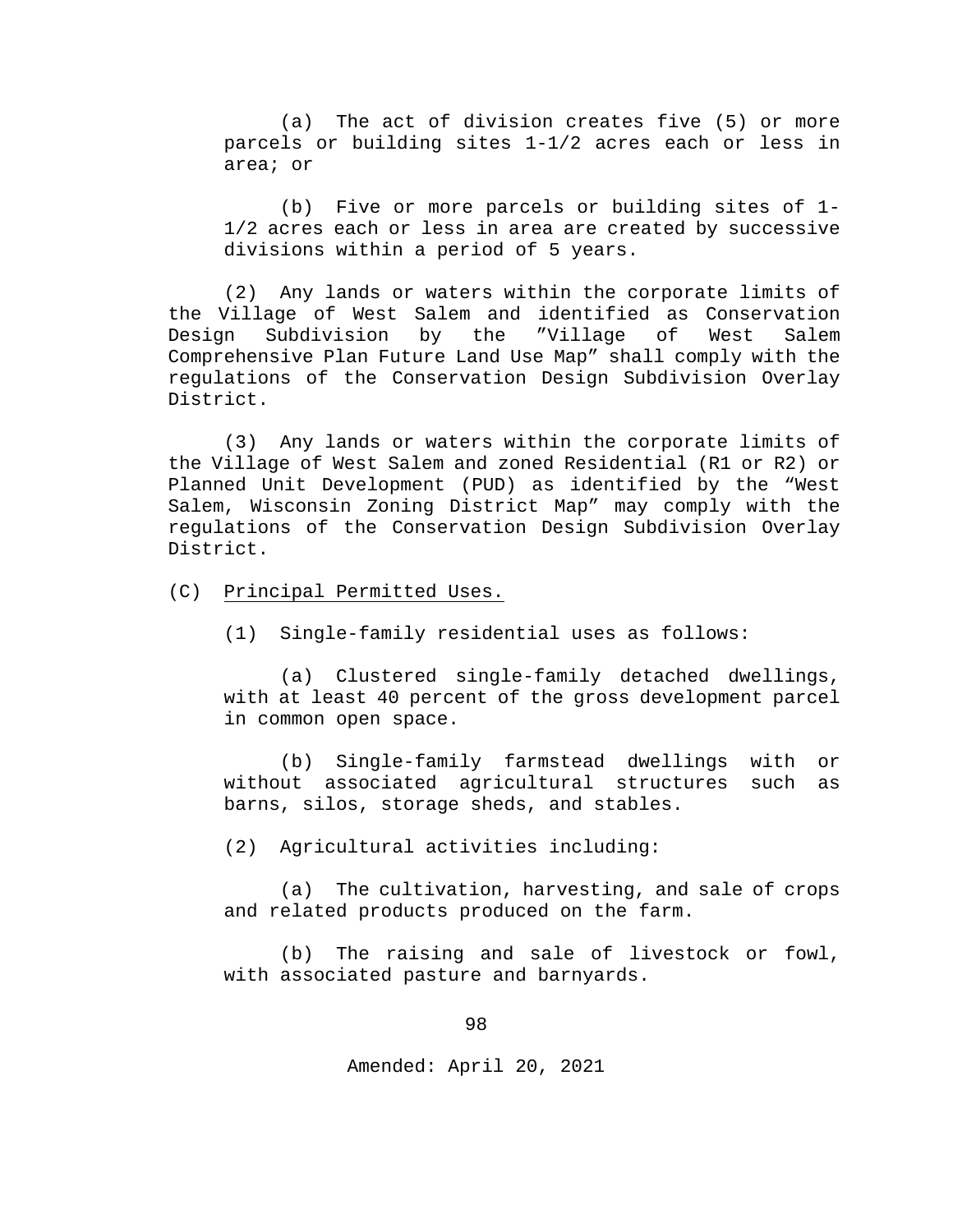(c) Orchards, nurseries, greenhouses, and related horticultural uses.

(3) Passive open space uses, including arboretums, nature centers, natural areas, wildlife areas, recreational trails, picnic areas and shelters, and similar uses.

(4) Active open space uses, including playcourts (i.e. tennis courts, basketball courts), playfields (i.e. baseball field, soccer field), playgrounds, golf courses, and similar uses.

(5) Stormwater management facilities for the proposed development, including detention and retention basins.

(6) Essential services.

(7) The following uses are permitted in common open space in conservation design development:

(a) Uses listed above in numbers 2, 3, 4, 5 and 6.

(b) Water supply and sewerage facilities for<br>individual lots, groups of lots, or the entire lots, groups of lots, or the entire development.

(c) Utility and street rights-of-way except that their land areas shall not count toward the 40 percent minimum open space requirement.

(d) Parking areas where necessary to serve passive and active recreation facilities.

(D) Accessory Uses and Detached Accessory Structures are permitted in the rear yard only, they shall not be closer than ten (10) feet to the principal structure; shall not exceed fifteen (15) feet in height; shall not occupy more than forty (40%) percent of the rear yard area, nor more than 1,000 square feet; and shall not be closer than three (3) feet to any lot line.

(E) Conditional Uses. The following conditional uses may be permitted by the Village Planning Commission, provided the

99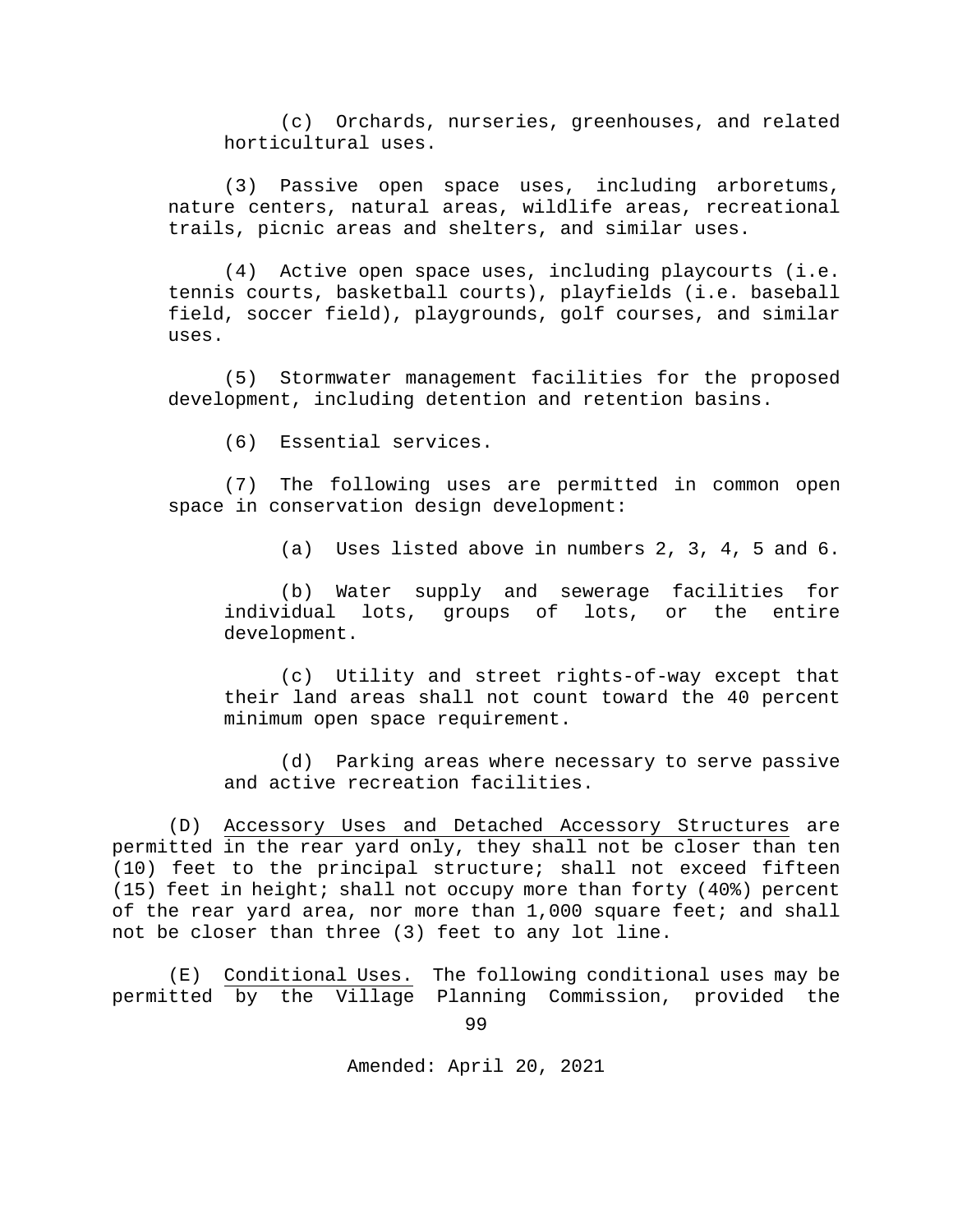proposed use shall not adversely impact the rural character of the district and shall be consistent with the overall objectives of the district as listed in Subsection A.

(1) Two-family dwellings (i.e. duplex) or two-family row house units attached with zero lot lines.

(2) Household occupation and professional home office as defined in Section 3.12.

(3) Existing Agricultural uses requiring the installation of new buildings or other structures. The total building coverage of such new agricultural buildings or structures shall not exceed 10,000 square feet.

(4) Passive or active recreational uses requiring the installation of new buildings or other structures in the common open space of a cluster development. The total building coverage of such new buildings or structures shall be determined by the Village Planning Commission based on the proposed use of the new building or structure.

(F) Prohibited Uses.

(1) All uses not identified as principal permitted uses, accessory uses and structures, or conditional uses.

(2) Cutting of healthy trees, re-grading, topsoil removal, altering, diverting, or modifying water courses or bodies, except in compliance with an approved land stewardship plan, as described in Subsection L.3.

(3) Intensive animal feed lot operations.

(4) All uses identified in a homeowner or condominium association restrictive covenant document associated with the subject development.

(G) Site Analysis: To aid the Village in determining whether the applicant has accomplished the intent and objectives as described in Subsection A and the design standards for cluster groups and common open space as described in Subsections I and J,

100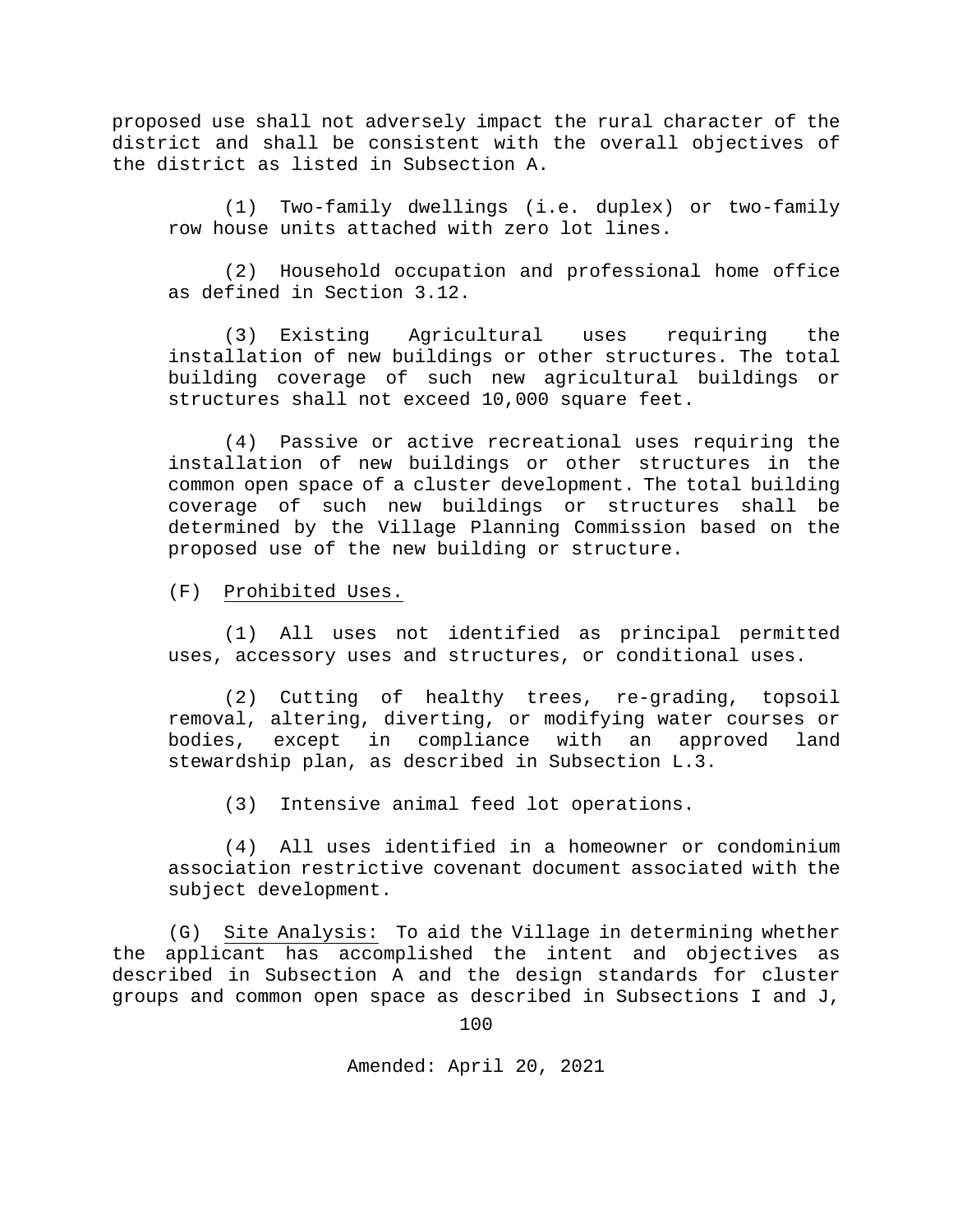the initial application for any development shall include a site analysis of the lot, parcel or tract of land. The specific requirements for such site analysis are fully described in the Village's Land Division and Platting Ordinance, Section 4.21(B).

(H) Density and Dimensional Standards.

(1) The following density and dimensional standards shall apply to Conservation Design Subdivision Overlay District:

|                                                                                    | Lots, Parcels or Tracts of<br>Land Served by Sewer |
|------------------------------------------------------------------------------------|----------------------------------------------------|
| Maximum Density <sup>1</sup>                                                       | 1 dwelling unit per 1<br>gross land acre           |
| Minimum Lot Area <sup>2</sup>                                                      | 8,000 square feet                                  |
| Maximum Lot Area                                                                   | 20,000 square feet                                 |
| Minimum Lot Width:<br>Building Setback Line<br>$Cu1-de-Sac$                        | $60$ feet<br>45 feet                               |
| Minimum Front Yard Setback                                                         | 25 feet                                            |
| Minimum Corner Yard Setback                                                        | 20 feet                                            |
| Minimum Rear Yard Setback                                                          | 25 feet                                            |
| Minimum Side Yard Setback<br>Principal Building<br>Accessory Building <sup>3</sup> | 10 feet<br>3 feet on each side                     |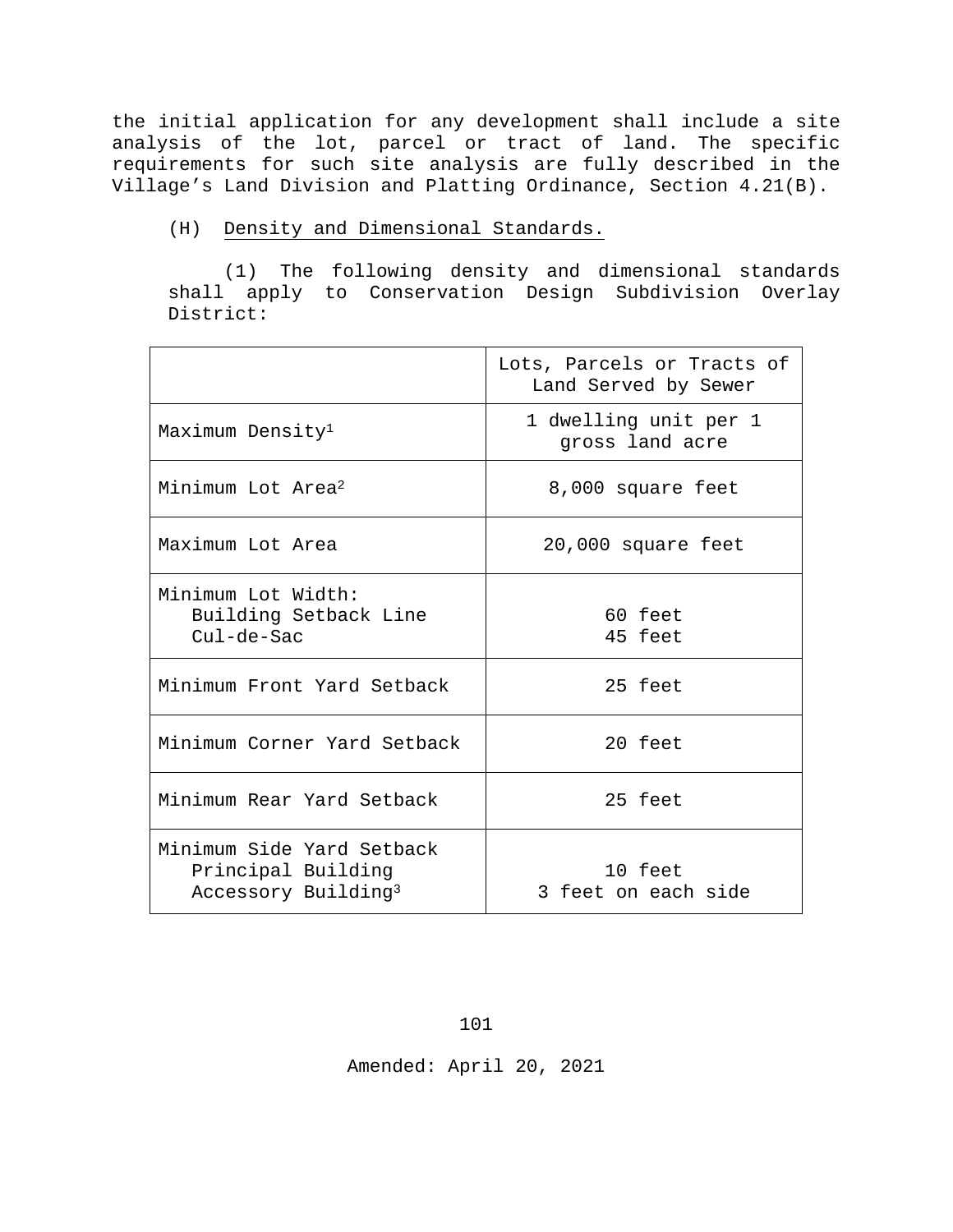| Maximum Height<br>Principal Structure         | 35 feet                 |
|-----------------------------------------------|-------------------------|
| Accessory Structure<br>Agricultural Structure | 15 feet<br>60 feet      |
| Minimum Common Open Space                     | 40% of gross land acres |

<sup>1</sup> Existing dwellings that will remain on the site shall be included in the calculation of maximum density.

2 For an existing farmstead on a parcel used for cluster development, the minimum lot area shall be 5 acres or a lot large enough to accommodate all structures within a building envelope created by a 50 foot setback from all sides of the lot, whichever is larger. For farmsteads with livestock, the setback shall be increased to 100 feet.

3 Accessory buildings shall not be permitted within the front or side yards.

(2) Separation distances for cluster groups.

(a) The outer boundaries of all cluster groups shall conform to the following separation distances:

(i) From existing or proposed arterial street<br>s-of-way as defined in the Village rights-of-way as defined in the Village Comprehensive Plan or the Regional Transportation System Plan: 100 feet.

(ii) From existing scenic highways or rustic roads: 100 feet.

(iii)From cropland or pasture land: 100 feet.

(iv) From all perimeter subdivision boundaries: 100 feet.

(v) From buildings or barnyards housing livestock: 200 feet.

(vi) From other cluster groups: 100 feet.

102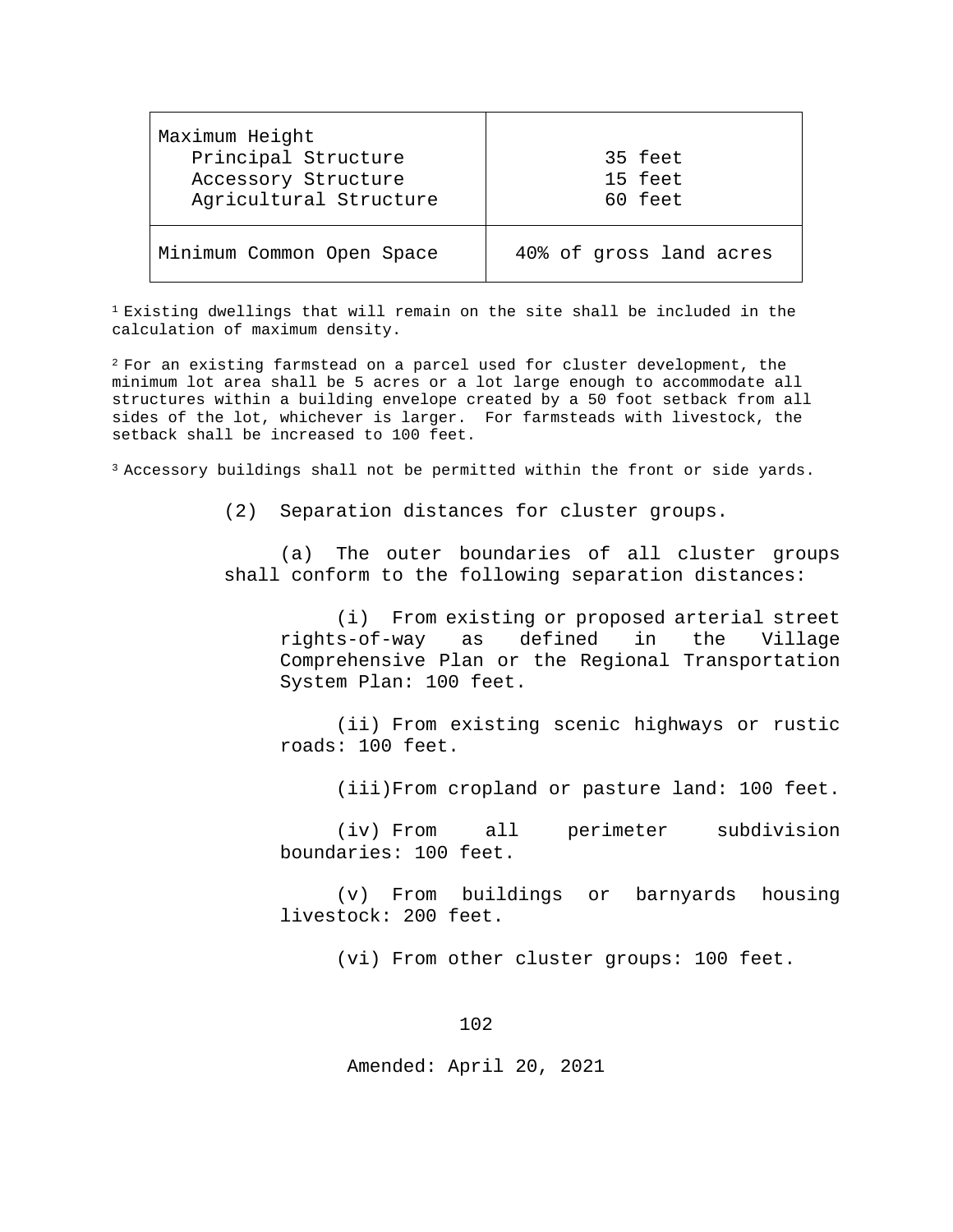(vii) From wetlands, floodplains, or water courses: 50 feet.

(b) All separation areas for cluster groups along existing streets shall be landscaped in accordance with Subsection L, in order to block views of new residential development, preserve scenic views, and protect rural landscape character.

(c) The dimensional standards specified in Subsection H.1 may be reduced under the following circumstances:

(i) The separation distances from existing arterial streets and the perimeter of the subdivision may be reduced to no less than 50 feet if the applicant can demonstrate that existing vegetation or topography or a combination of these form an effective visual screen.

(ii) All other separation distances may be reduced by 50 percent if the applicant can demonstrate to the satisfaction of the Village Planning Commission that such reduced setbacks improve the plan's compliance with the cluster group design standards in Section I, the intent of this Section, and the objectives of the Village of West Salem's Comprehensive Plan.

I. Design Standards for Cluster Groups: The following standards shall apply to all cluster groups:

(1) All dwelling units shall be grouped into cluster groups, each of which shall be surrounded by common open space.

(2) The maximum number of lots in a cluster group may be increased, and cluster groups may be assembled into larger groupings, with the approval of the Village Board after review and recommendation of the Village Planning Commission, and provided that the applicant can demonstrate that such an alternative plan is more appropriate for the development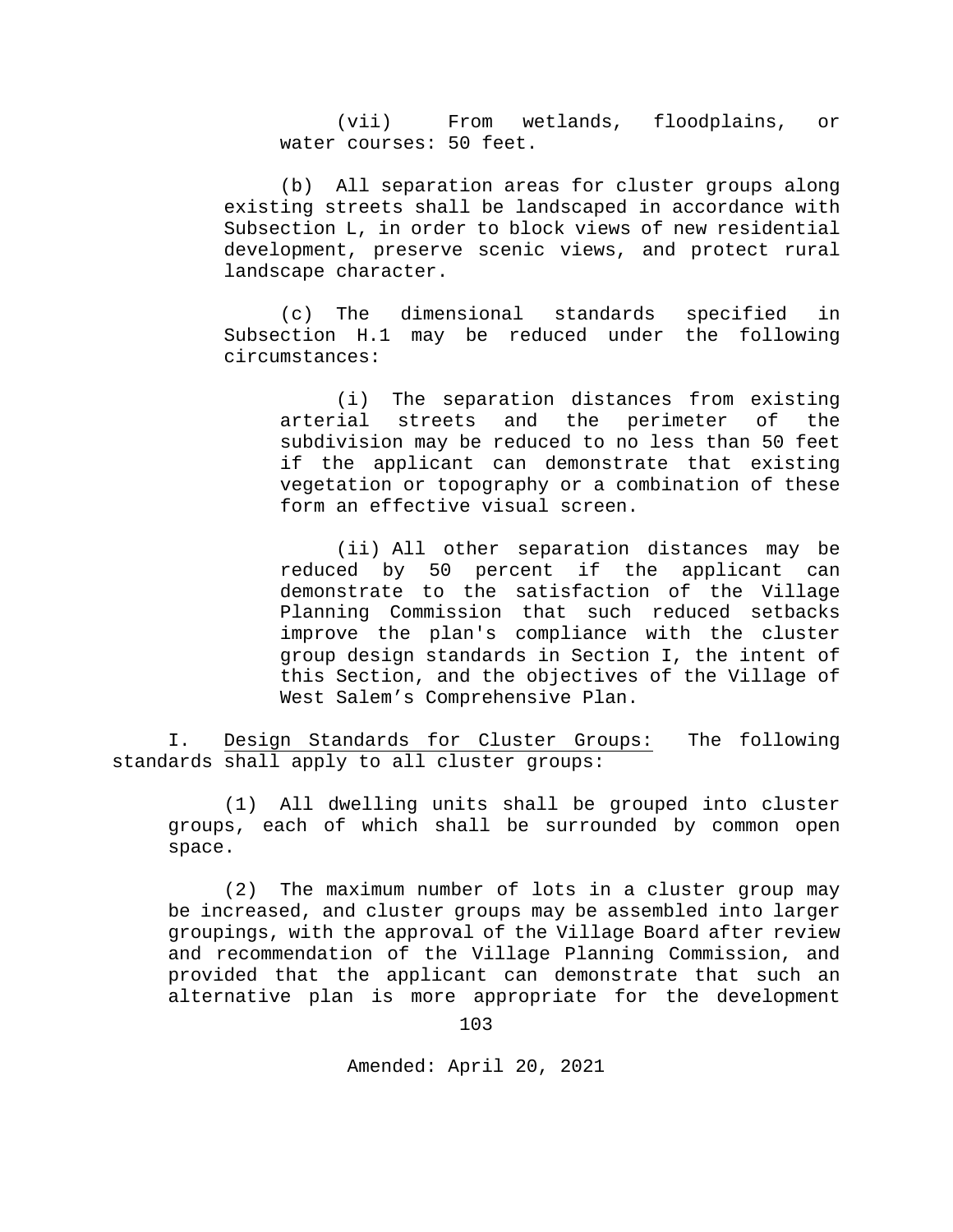parcel and will meet both the general intent and design standards of this Section.

(3) A plat may contain one or more cluster groups.

(4) Cluster groups shall be defined by the outer perimeter of contiguous plotted areas or abutting streets, and may contain lots, streets, and cluster group open space. When the development does not include individual lots, as in a condominium, the outer perimeter shall be defined as an area encompassed by a line drawn around the units, no point of which is less than 100 feet from any unit.

(5) The outer boundaries of each cluster group shall meet the separation distance requirements specified in Subsection H.2.

(6) Cluster groups shall be defined and separated by common open space in order to provide direct access to common open space and privacy to individual lot or yard areas. Cluster groups may be separated by streets if the street right-of-way is designed as a boulevard.

(7) No cluster group shall contain more than 10 dwelling units.

(8) All lots in a cluster group shall take access from interior streets.

(9) All lots in a cluster group shall abut common open space to the front or rear. Common open space across a street shall qualify for this requirement.

(10) In locating cluster groups, disturbance to woodlands, hedgerows, and individual mature trees shall be minimized. However, when the objective is to preserve prime farmland soils and large areas of contiguous land suitable for agricultural use, dwellings may be located within woodlands, provided that no more than 20 percent of a single wooded lot is cleared for the construction of a dwelling, driveway, garage, storage building, well, and private onsite waste treatment system.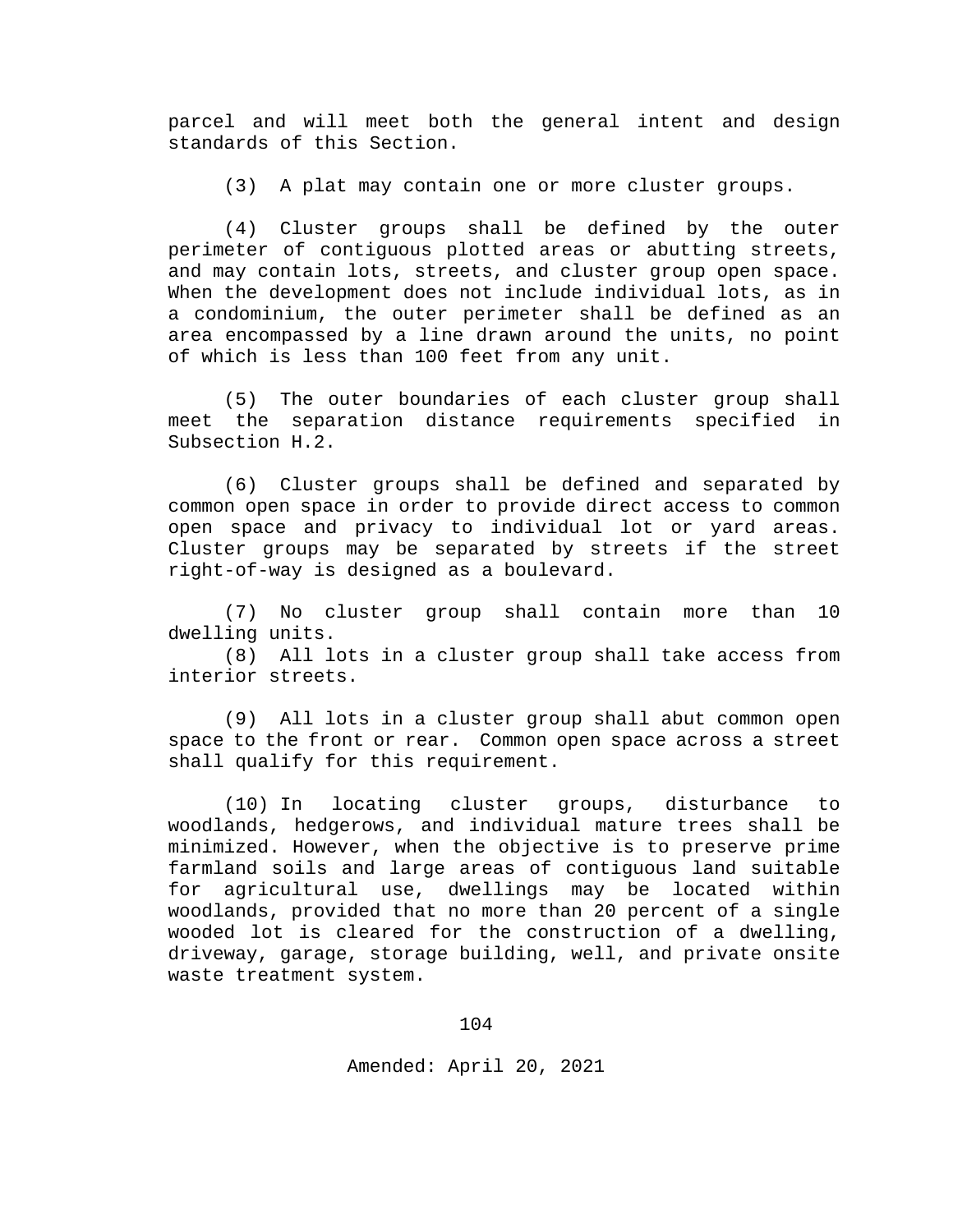(J) Design Standards for Common Open Space: On all parcels developed under the cluster development regulations, 40 percent of the gross land area shall be set aside as protected common open space. This open space shall meet the following standards:

(1) For the purposes of this Subsection, gross land area includes all lands within the parcel, lot or tract of land.

(2) Common open space shall comply with the following design standards:

(a) The location of common open space shall be consistent with the objectives of the Village of West Salem's Comprehensive Plan.

(b) All open space areas shall be part of a larger continuous and integrated open space system within the parcel being developed. At least 75 percent of the common open space areas shall be contiguous to another common open space area. For the purposes of this Subsection, areas shall be considered contiguous if they are within 100 feet of each other and there are no impediments to access between the areas.

(c) Common open space shall, to the greatest extent possible, protect site features identified in the site analysis as having particular value in the context of preserving rural character, in compliance with the intent of this Section. Primary and secondary environmental corridors and isolated natural resource areas as identified by the Mississippi River Regional Village Planning Commission are of particular significance for protection.

(d) Natural features shall generally be maintained in their natural condition, but may be modified to improve their appearance, or restore their overall condition and natural processes, as recommended by natural resource professionals and in compliance with an approved land stewardship plan, as described in Subsection L.3. Permitted modifications may include: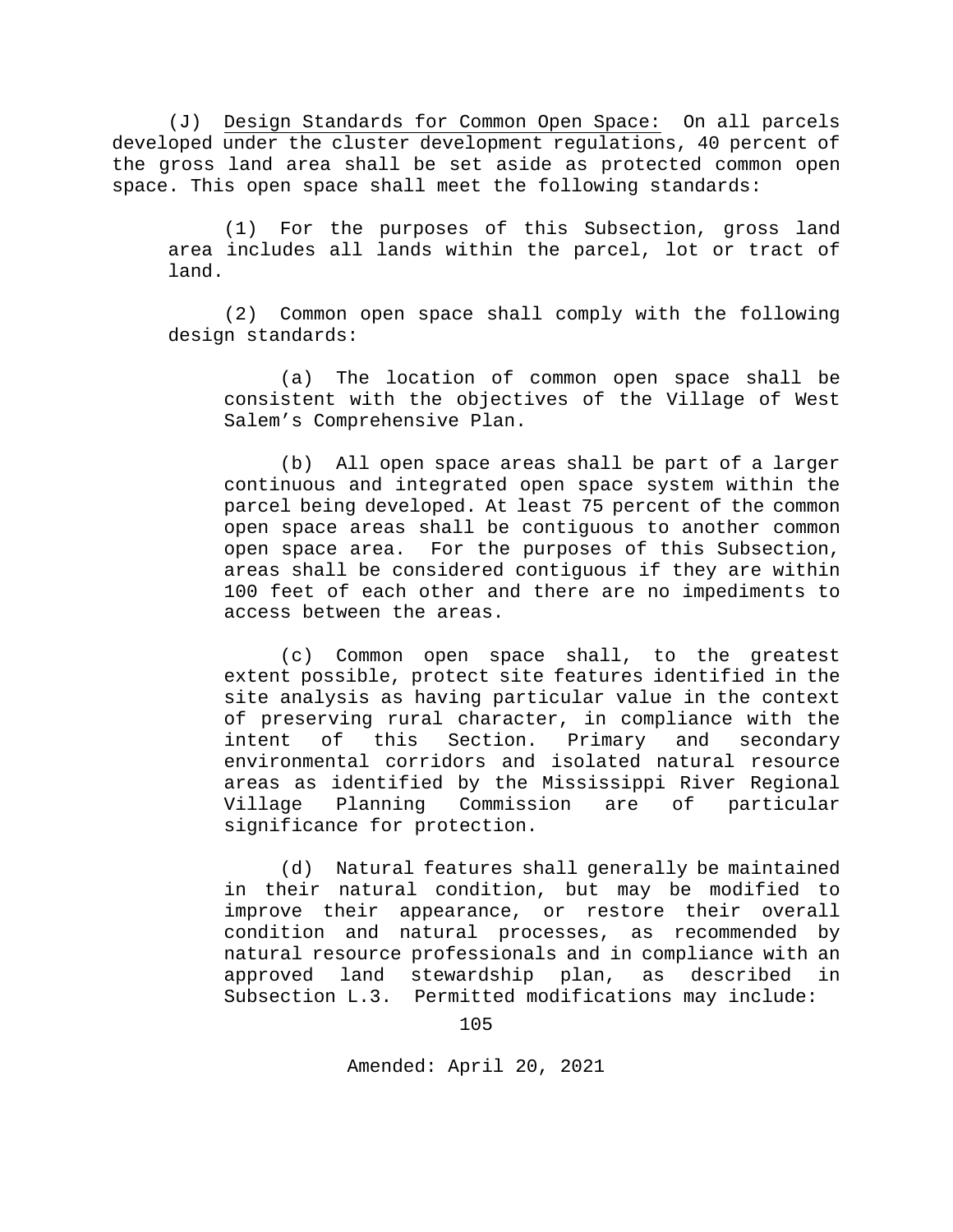(i) Woodland management.

(ii) Reforestation.

(iii)Meadow management.

(iv) Wetlands management.

(v) Streambank protection.

(vi) Buffer area landscaping.

(e) All wetlands, floodplains, wildlife habitat areas, slopes over 12 percent, 100 percent of lowland environmental corridor, and a minimum of 80 percent of upland environmental corridors shall be contained in common open space.

(f) The common open space shall maximize common boundaries with existing or future open space on adjacent lands, including lands of an adjacent municipality.

(g) Scenic views, ridge tops and hilltops should be preserved and contained within common open space wherever possible. Trees shall not be removed from ridge tops or hill tops.

(h) A minimum of 80 percent of the area of existing woodlands shall be contained within common open space. Up to 20 percent of the area of existing woodlands may be located within lots or used for residential development. This limitation may be exceeded under the following conditions:

(i) The site is primarily wooded and development at the permitted density would not be possible without encroaching further into the woodlands.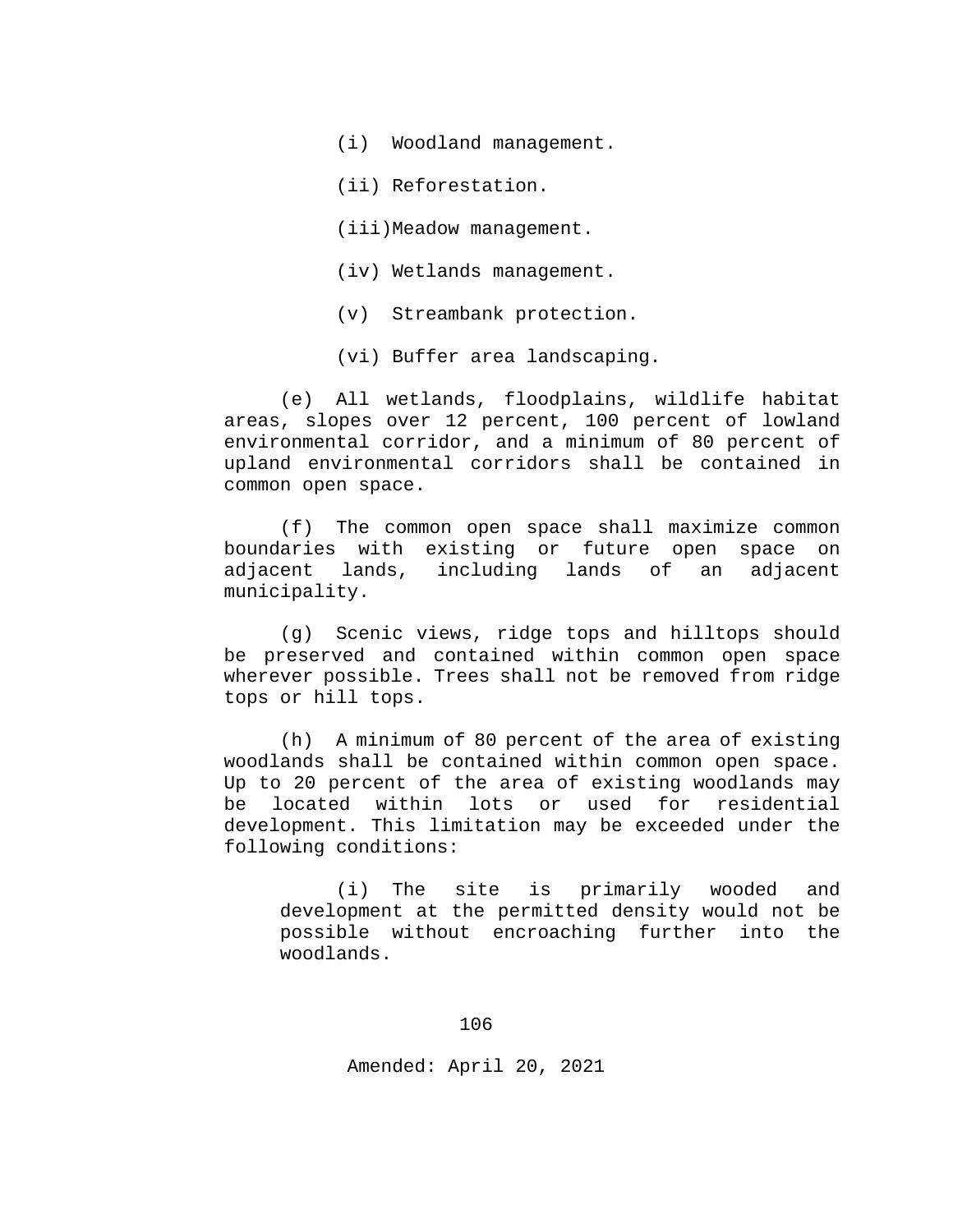(ii) Any encroachment on woodlands beyond 20 percent shall be the minimum needed to achieve the maximum permitted density, as determined by the Village Board.

(i) No area of common open space shall be less than 40 feet in its smallest dimension or less than 10,000 square feet in area, with the exception of landscape cul-de-sac islands. Open space not meeting this standard shall not be counted toward the total required 40 percent common open space.

(j) The boundaries of common open space shall be marked by natural features wherever possible, such as hedgerows, edges of woodlands, streams, or individual large trees. Where no such natural demarcations exist,<br>additional plantings, fences, or other landscape additional plantings, fences, or other landscape features should be added to enable residents or the public, if applicable, to distinguish where common open space ends and private lot areas begin. Where structural demarcations, such as fences, are used, they shall be the minimum needed to accomplish this objective.

(k) Trails in common open space that are located within 50 feet of homes in cluster groups shall be identified by plantings, fences, or other landscape features.

(l) Common open space shall include lands located along existing public streets in order to preserve existing rural landscape character as seen from these streets, and shall, in no case, contain less than the required buffer, setback area, or separation distance.

(3) Safe and convenient pedestrian access and access for maintenance purposes shall be provided to common open space areas that are not used for agricultural purposes, in accordance with the following:

(a) At least one access point per cluster group shall be provided, having a minimum width of 40 feet.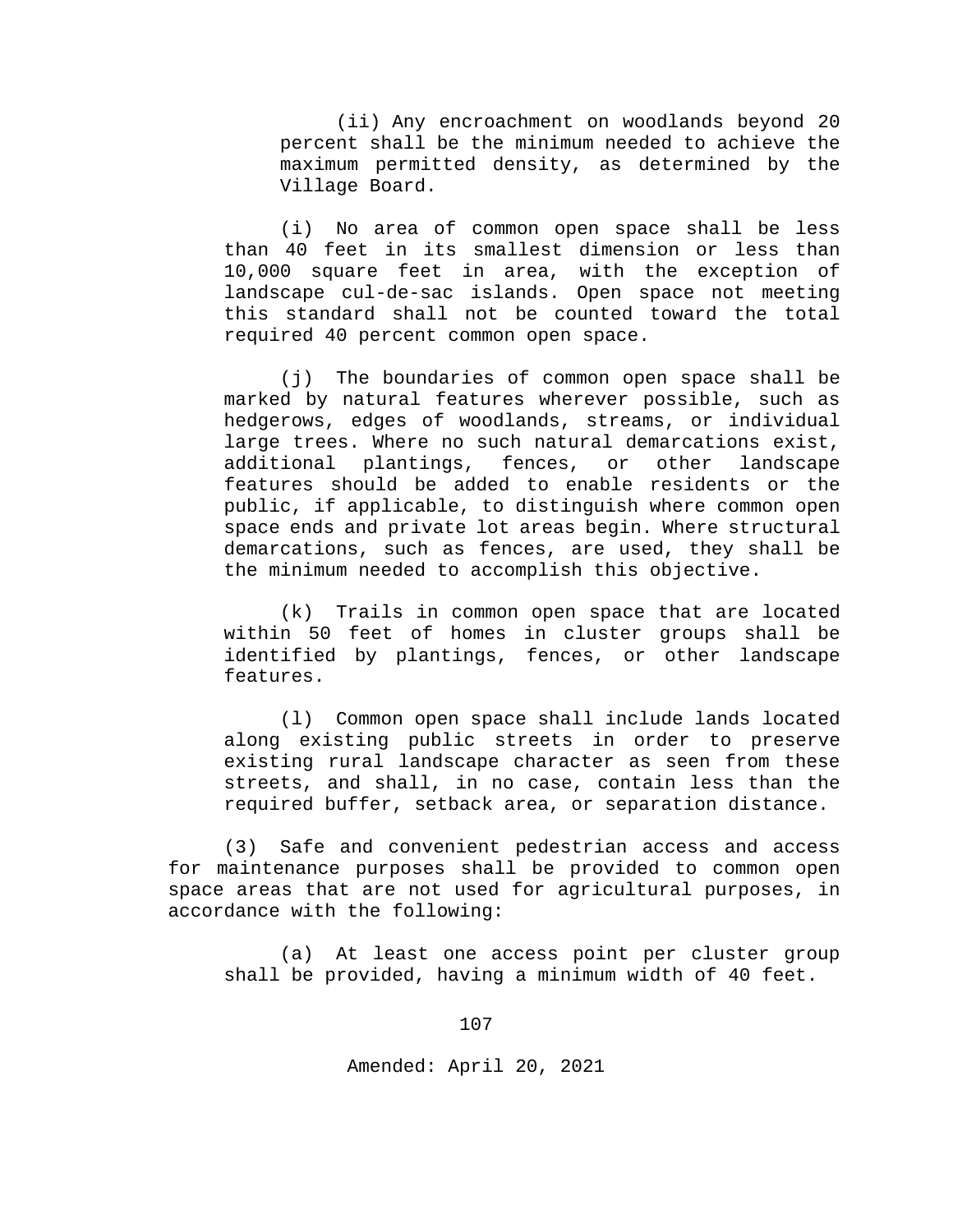(b) Access to common open space used for agriculture may be restricted for public safety and to prevent interference with agricultural operations.

(4) The following areas shall not be included in the calculation of common open space areas:

(a) Private lot areas.

(b) Street and highway rights-of-way, public or private.

(c) Railway and utility rights-of-way.

(d) Parking areas.<br>(e) Areas not m

meeting the requirements of Subsection J.2.i.

## K. Landscaping.

(1) Preservation of Existing Natural Landscape.

(a) For the purpose of conserving the natural landscape and in recognition of the time value of existing vegetation, the preservation of existing vegetation shall always be preferred to the installation of new plant material.

(b) Existing woodlands and hedgerows shall be retained to the maximum extent possible. Where possible, existing woodlands and hedgerows shall be incorporated into the required separation areas between cluster groups and external streets and site boundaries.

(c) Suitable existing vegetation shall be credited toward the landscaping requirements of this Section, when, in the opinion of the Village Board, it would equal or exceed the visual impact of the new required plant material after two years of growth.

(2) Street Trees

(a) Street trees shall be planted along internal streets within cluster groups.

108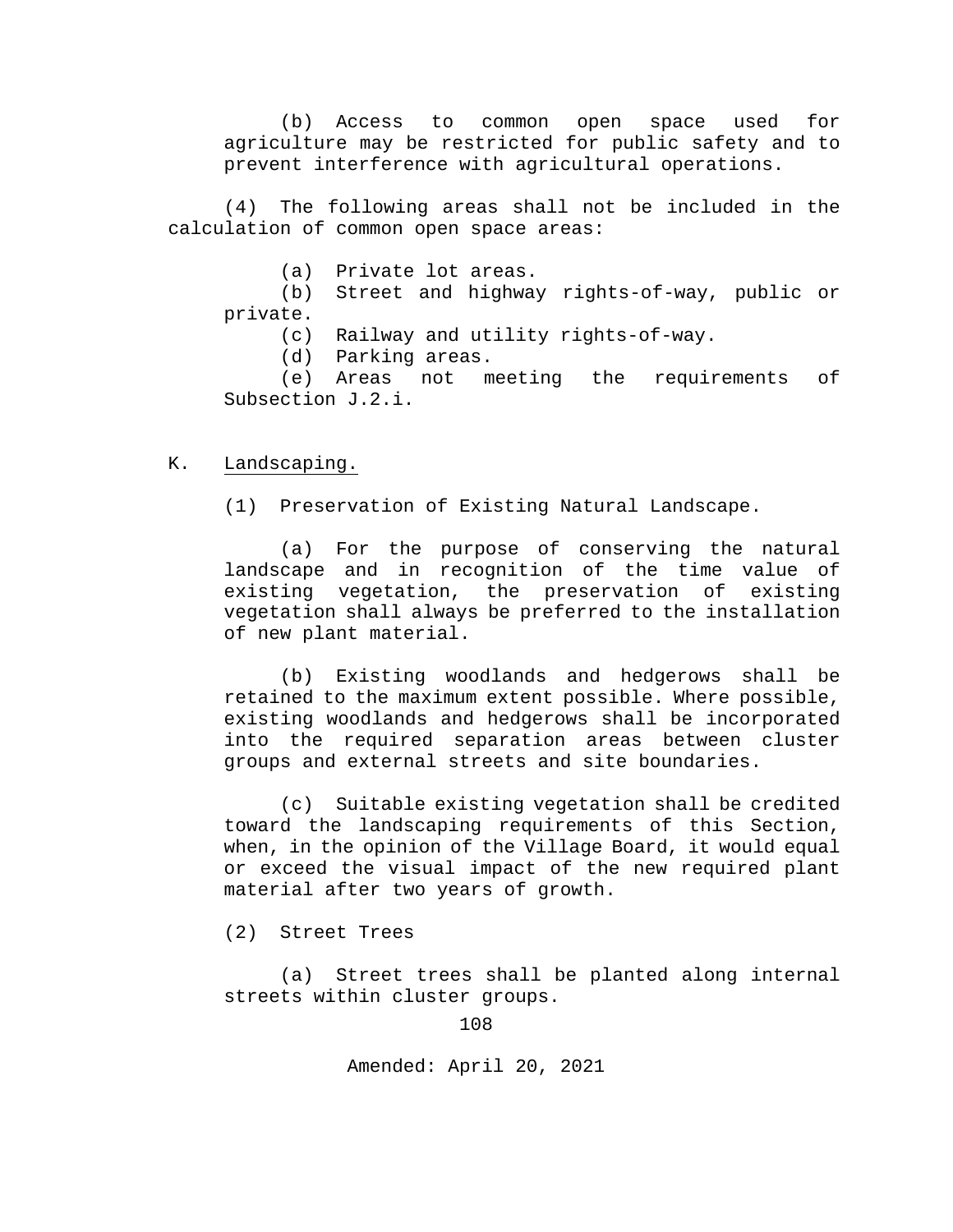3.16(K)(2)(b)

(b) Street trees may be planted, but are not required, along internal streets passing through common open space.

(c) Street trees shall be located so as not to interfere with the installation and maintenance of utilities and paths, trails, or sidewalks that may parallel the street.

(d) The species of street trees shall comply with all applicable regulations as identified in Section 5.09.

(e) Street tree plantings shall comply with all applicable regulations as identified in Section 5.09.

(3) Buffers

(a) A planted buffer area at least 25 feet in width shall be established within all required separation areas between external streets and cluster groups.

(b) Planted buffers within separation areas between cluster groups are encouraged to enhance privacy and a rural appearance between lots.

(c) Buffers consisting of an informal arrangement of native plant species combined with infrequent mowing are strongly encouraged, to create a low-maintenance, natural landscape.

L. Ownership and Maintenance of Common Facilities and Open Space: To ensure adequate planning for ownership, operation, and maintenance of common open space, recreation facilities, storm water management facilities, common parking areas and driveways, public and private streets, and other common or community facilities (hereinafter referred to as common facilities), the following regulations shall apply:

109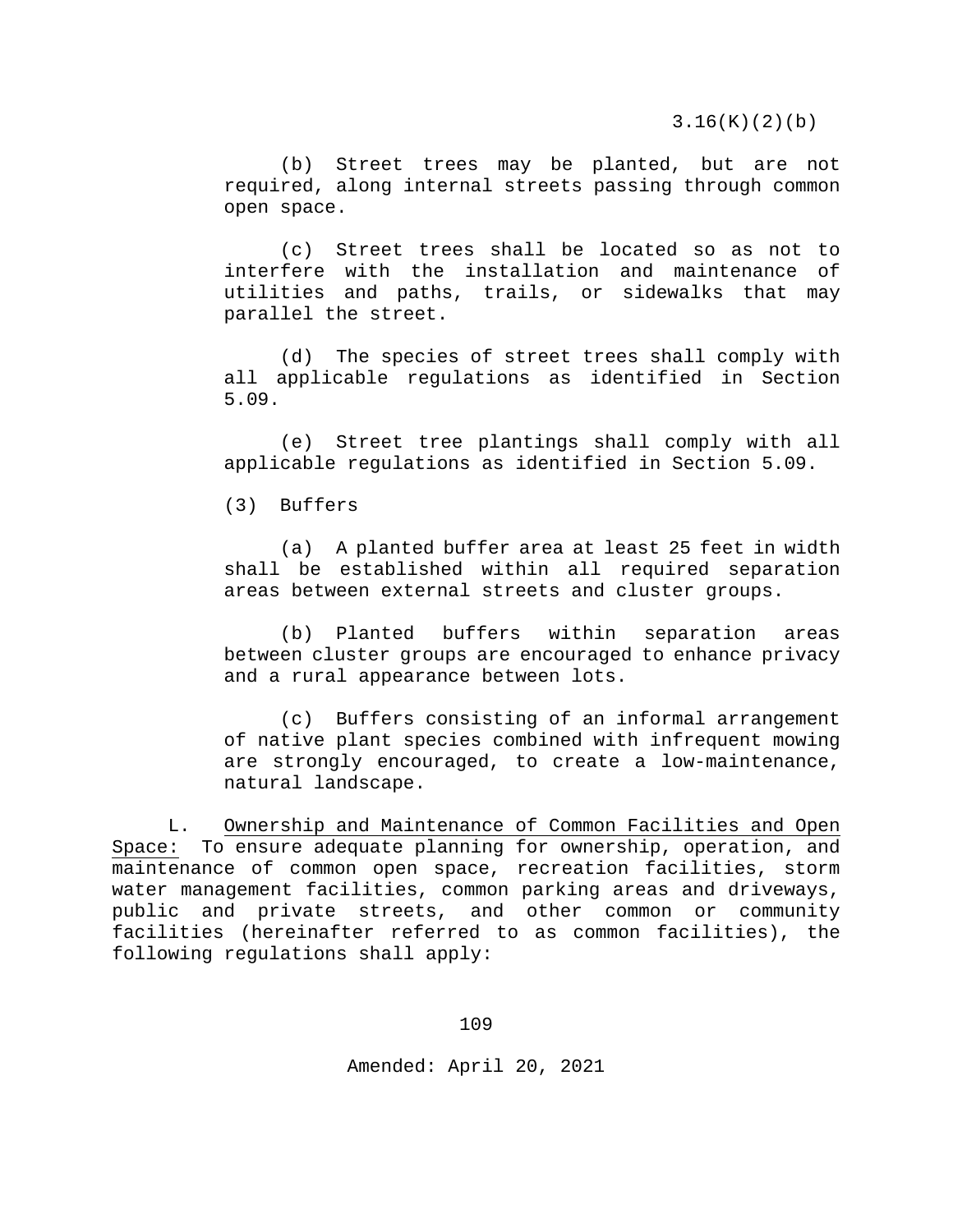3.16(L)(1)

(1) Ownership: The following methods may be used, either alone or in combination, to own common facilities. Common facilities shall not be transferred to another entity except for transfer to another method of ownership permitted under this Subsection, and then only when there is no change in the common facilities. Ownership methods shall conform to one or more of the following:

(a) Homeowners Association: Common facilities shall be held in common ownership as undivided proportionate interests by the members of a homeowners association, subject to the provisions set forth herein:

(i) The applicant shall provide to the<br>Village a description of the organization, description of the organization, including its bylaws, and all documents governing maintenance requirements and use restrictions for<br>common facilities. Such documents shall be Such documents shall be approved as to form by the Village Attorney.

(ii) The organization shall be established by the owner or applicant and shall be operating, with financial subsidy by the applicant, if necessary, prior to the sale of any dwelling units in the development.

(iii)Membership in the organization shall be mandatory for all purchasers of dwelling units therein and their successors and assigns.

(iv) The organization shall be responsible for maintenance and insurance of common facilities.

(v) The members of the organization shall share equitably the costs of maintaining, insuring, and operating common facilities.

(vi) The organization shall have or hire adequate staff to administer, maintain, and operate common facilities.

110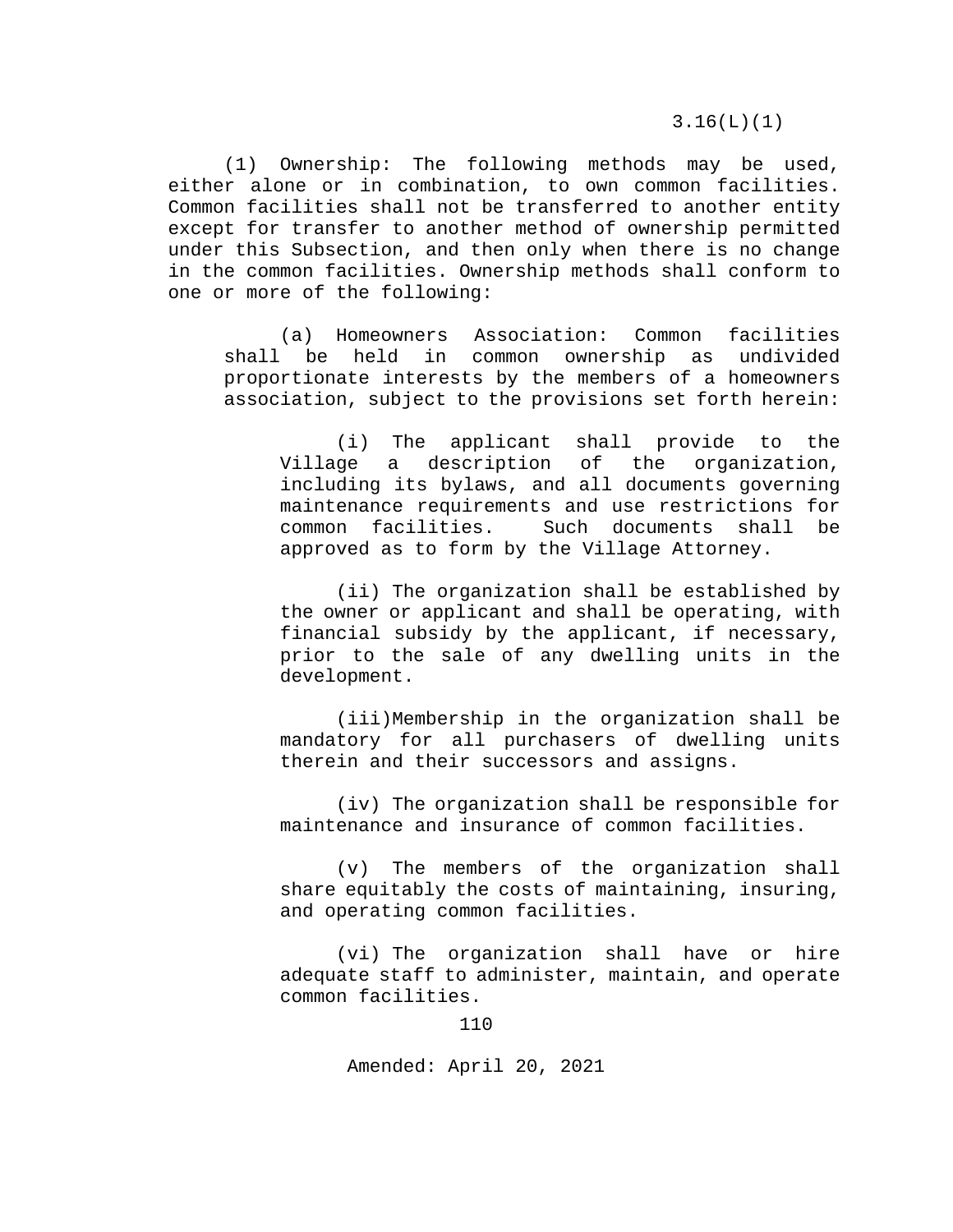(vii)The applicant for any cluster subdivision<br>development proposed to contain common or development proposed to contain common facilities shall arrange with the Village Assessor a method of assessment of the common facilities which will allocate to each tax parcel in the development a share of the total assessment for such common facilities.

(vii) Written notice of any proposed transfer of common facilities by the homeowners association or the assumption of maintenance of common facilities must be given to all members of the organization and to the Village at least 30 days prior to such event.

(b) Condominium Agreements: Common facilities shall be controlled through the use of condominium agreements. Such agreements shall be approved as to form by the Village Attorney and shall comply with the requirements of Chapter 703 of the Wisconsin Statutes. All common open space and other common facilities shall be held as "common elements" by the unit owners in the form of undivided percentage interests in accordance with the condominium documents. An association of unit owners shall be formed to govern the affairs of the condominium and membership shall be mandatory.

(c) Fee simple dedication to a public agency: The Village or other public agency acceptable to the Village may, but shall not be required to, accept any portion of the common facilities, provided that:

(i) There shall be no cost of acquisition, other than costs incidental to the transfer of ownership, such as title insurance.

(ii) Any facilities so dedicated shall be accessible to the residents of the Village, if the Village so chooses.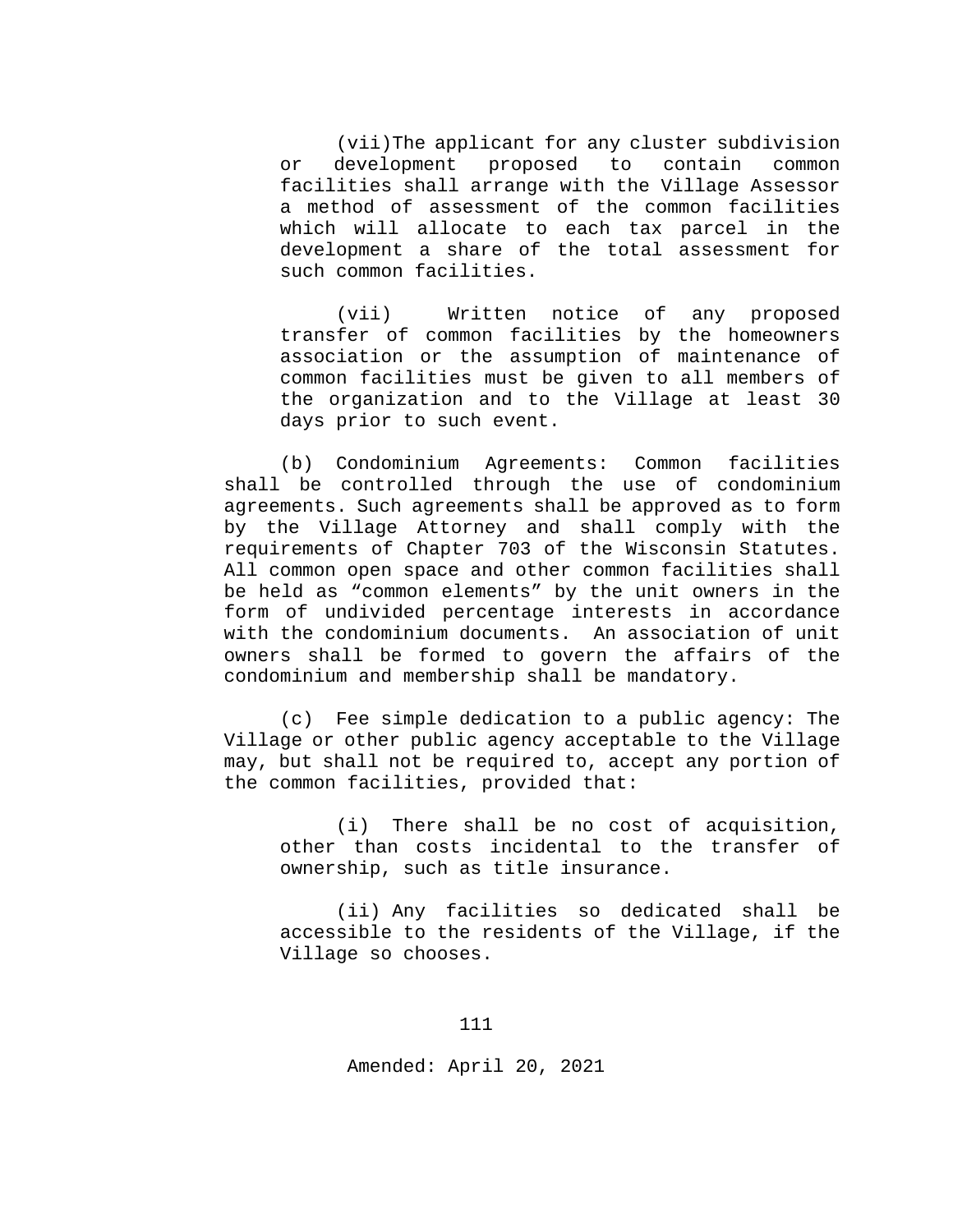(iii)The Village or other public agency shall maintain such facilities.

(iv) The residents of the development shall hold a conservation easement on the land and facilities so dedicated, protecting the common open space from development in perpetuity.

(d) Dedication of conservation easements to a<br>public agency: The Village or other public agency The Village or other public agency acceptable to the Village may, but shall not be required to, accept easements for public use of any portion of the common facilities, title of which is to remain in private ownership, provided that:

(i) There is no cost of easement acquisition, other than costs incidental to the transfer of ownership, such as title insurance.

(ii) A satisfactory maintenance agreement shall be reached between the owner and the Village.

(iii)Lands under a Village easement may or may not be accessible to residents of the Village.

(e) Fee simple dedication to a nonprofit conservation organization: With the approval of the Village Board, an owner may dedicate any portion of the<br>common facilities to a nonprofit conservation nonprofit conservation organization, provided that:

(i) The organization is acceptable to the Village.

(ii) The conveyance contains appropriate provisions for proper reverter or re-transfer in the event that the organization becomes unwilling<br>or unable to continue carrying out its or unable to continue carrying out its responsibilities.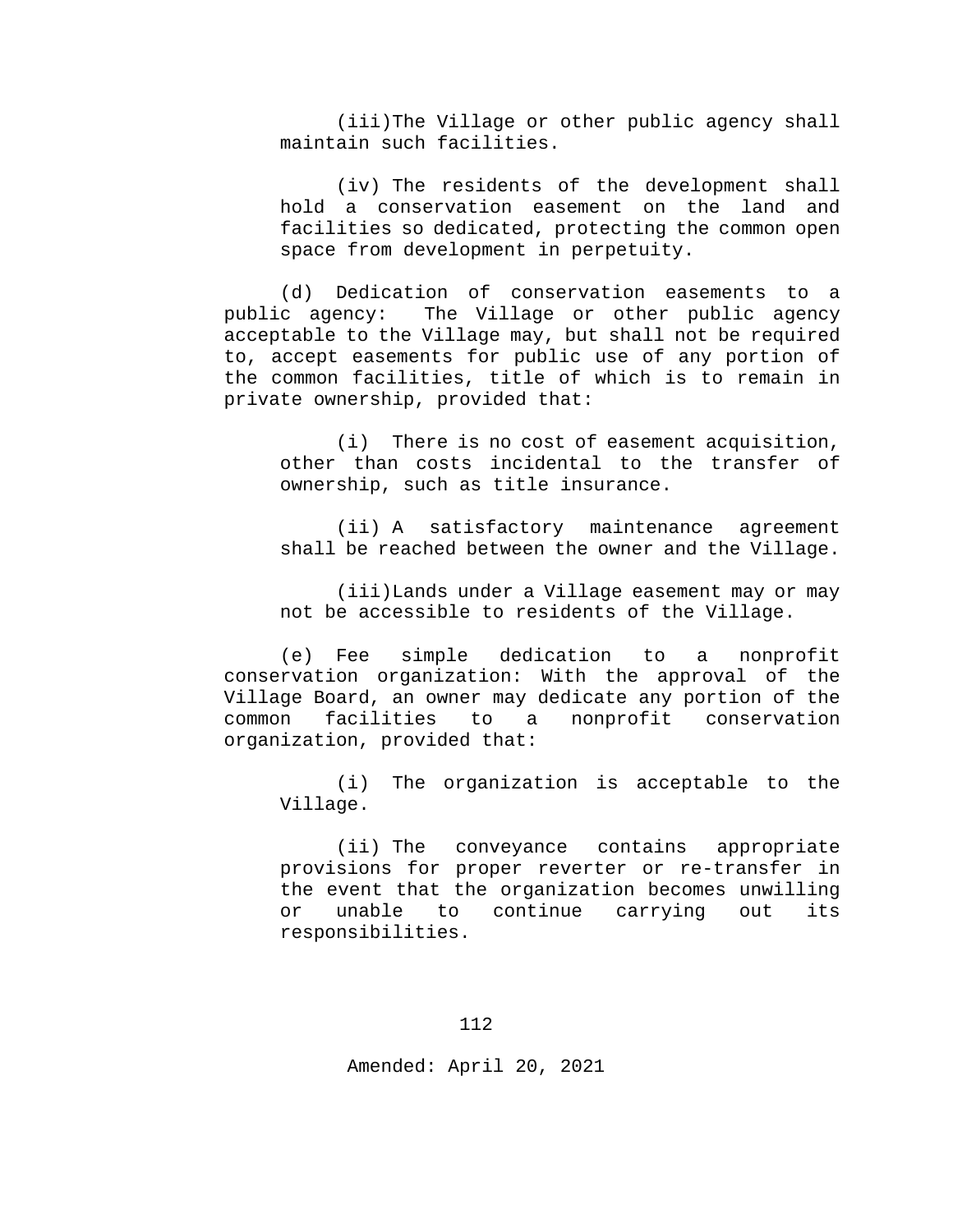(iii)A maintenance agreement acceptable to the Village is established between the owner and the organization, in accordance with Subsection L.2.

(f) Dedication of conservation easements to a nonprofit conservation organization: With the approval of the Village Board, an owner may dedicate conservation easements on any portion of the common facilities to a nonprofit conservation organization, provided that:

(i) The organization is acceptable to Village.

(ii) The conveyance contains appropriate provisions for proper reverter or re-transfer in the event that the organization becomes unwilling<br>or unable to continue carrying out its or unable to continue carrying responsibilities.

(iii)A maintenance agreement acceptable to the Village is established between the owner and the organization, in accordance with Subsection L.2.

(g) Ownership retained by the original landowner: Ownership of common open space and facilities may be retained by the original landowner provided that:

(i) The Village and residents of the development shall hold conservation easements on the land protecting it from any further development.

(ii) Resident access to the land is limited only by agreement of the residents of the development, as indicated by documents signed at the time of purchase of individual dwelling units.

(h) Other methods acceptable to the Village Board upon recommendation by the Village Attorney.

(2) Maintenance and operation of common facilities.

113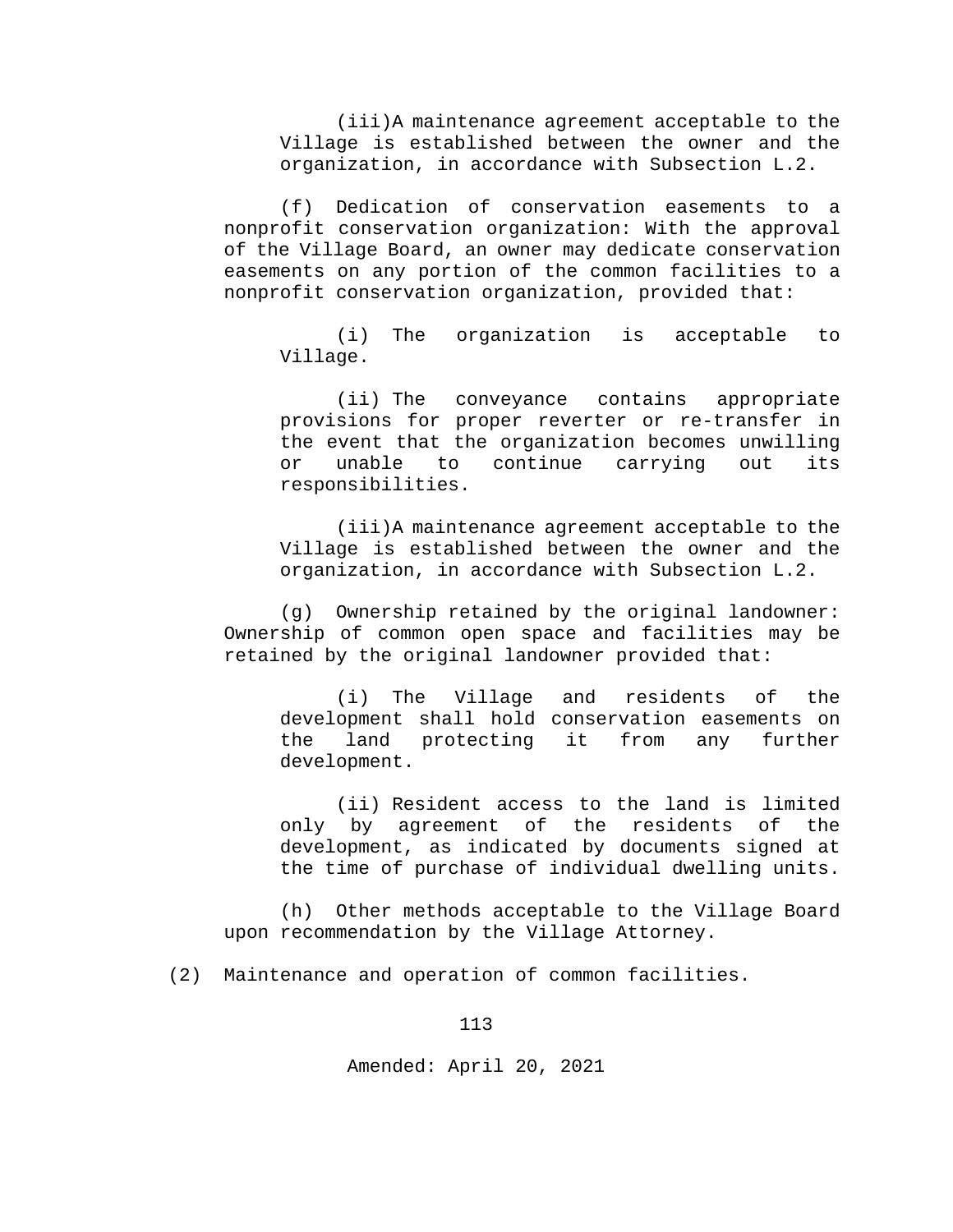(a) A plan and narrative for the use, maintenance, and insurance of all common facilities, including provisions for funding, shall be provided to and approved by the Village Board prior to preliminary plat approval. Such plan shall:

(i) Define ownership.

(ii) Establish necessary regular and periodic operation and maintenance responsibilities.

(iii)Estimate staffing needs, insurance requirements, and other associated costs and define the means for funding the same on an on-going basis.

(iv) Include a Land Stewardship Plan specifically focusing on the long- term management of open space lands. A draft Land Stewardship Plan shall be submitted with a preliminary plat, and a final Plan shall be submitted with the final plat. The Land Stewardship Plan shall comply with the requirements of Subsection L.3.

(v) At the discretion of the Village Board, the applicant may be required to escrow sufficient funds for the maintenance and operation costs of common facilities for up to one year.

(b) In the event that the association established to own and maintain common areas and facilities, or any successor organization thereto, fails to properly maintain all or any portion of the aforesaid common areas or facilities, the Village may serve written notice upon such association setting forth the manner in which the association has failed to maintain the aforesaid common areas and facilities. Such notice shall set forth the nature of corrections required and the time within which the corrections shall be made. Upon failure to comply within the time specified, the association, or any successor organization, shall be considered in violation of this Section, in which case the Village shall have the right to enter the premises and take the needed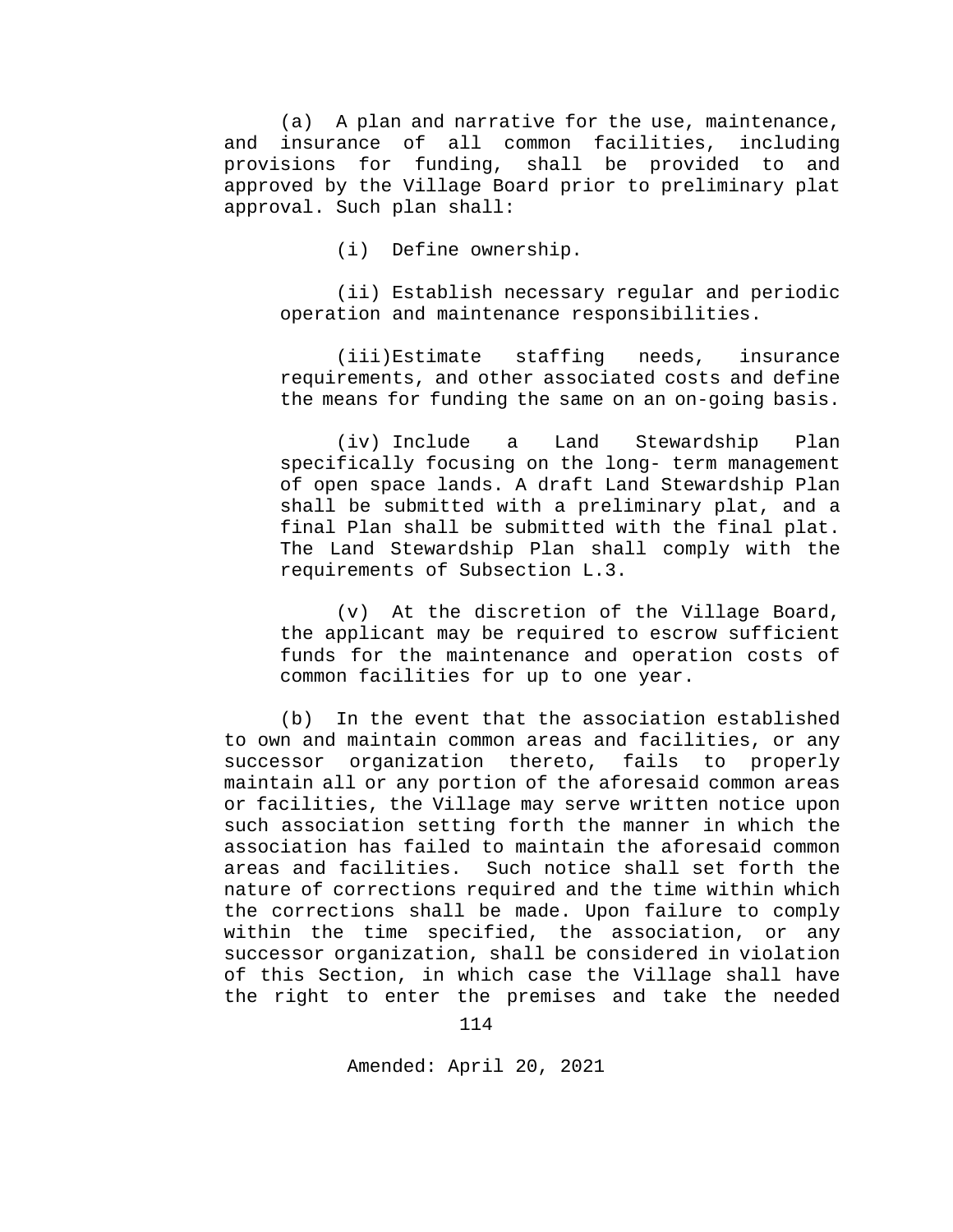corrective actions. The costs of corrective actions by the Village shall be assessed against the properties that have the right of enjoyment of the common areas and facilities.

(3) The Land Stewardship Plan shall include a narrative, based on the site analysis required by Subsection G, describing:

(a) Existing conditions, including all natural, cultural, historic, and scenic elements in the landscape;

(b) Objectives for each common open space area, including:

(i) The proposed end state for the area and the measures proposed for achieving the end state.

(ii) Proposed restoration measures, including:

(a) Measures for correcting increasingly destructive conditions, such as erosion.

(b) Measures for restoring historic features.

(c) A maintenance and operations plan identifying activities needed to maintain the stability of the resources, including mowing schedules, weed control measures, planting schedules, and clearing and cleanup measures and schedules.

(4) Leasing of common open space lands: Common open space lands may be leased to another person or other entity for use, operation, and maintenance, provided that:

(a) The residents of the development shall at all times have access to such leased lands, except in the

115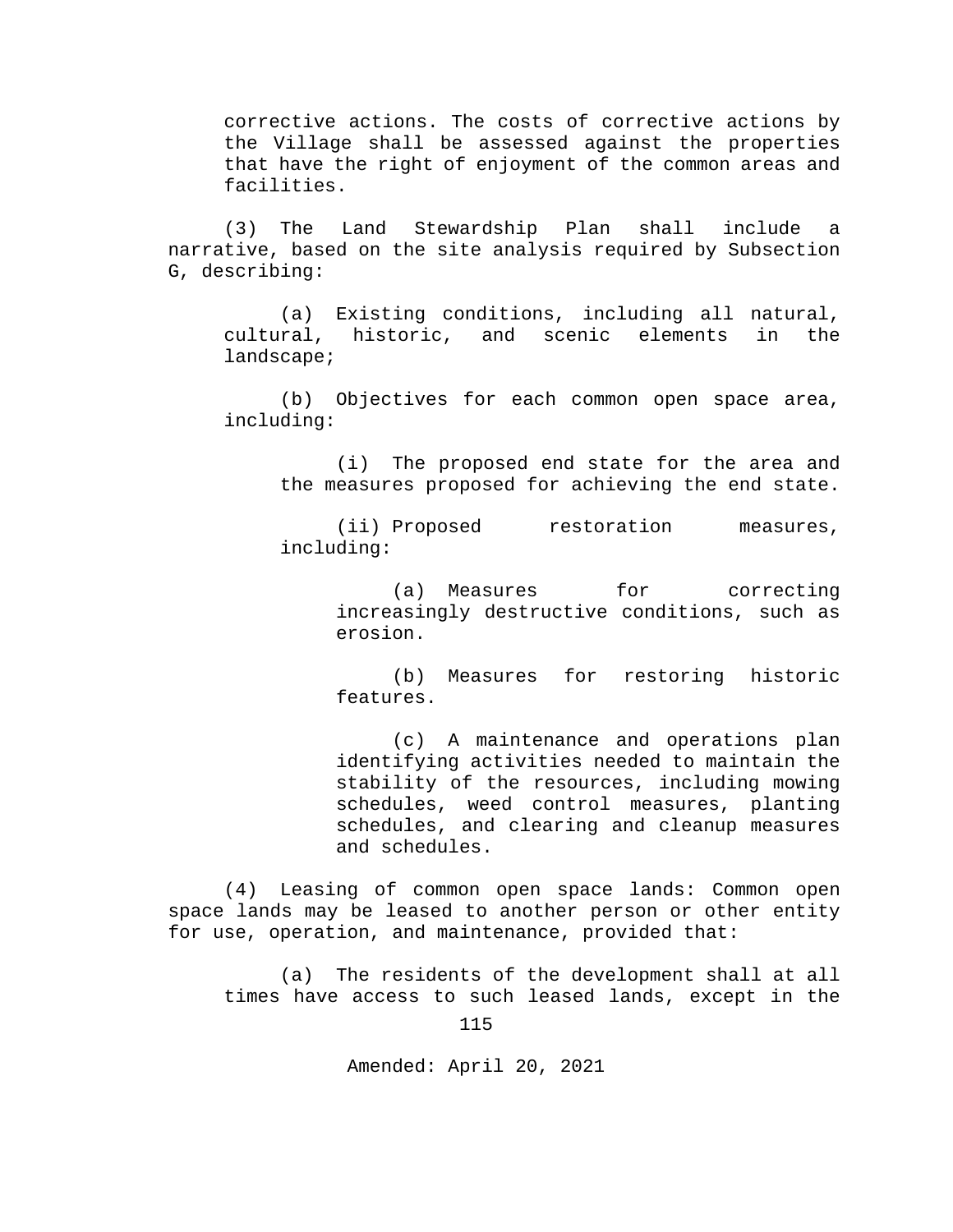case of lease for agricultural purposes, in which case the residents, with their agreement, may be restricted from accessing the lands.

(b) The common open space lands to be leased shall be maintained for the purposes set forth in this Section.

(c) The operation of such leased open space lands may be for the benefit of the residents of the development only, or may be open to the public, if so determined by the residents.

(d) The lease, and any transfer or assignment thereof, shall be subject to the approval of the Village Board.

(e) Lease agreements shall be recorded in the office of the County Register of Deeds within 30 days of their execution, and a copy of the recorded lease shall be filed with the Village.

(5) Conservation: Common open space shall be restricted in perpetuity from further subdivision and/or land development by deed restriction, conservation easement, or other agreement in a form acceptable to the Village Board upon recommendation of the Village Attorney and duly recorded in the office of the County Register of Deeds.

## M. Sewerage and Water Supply Facilities.

(1) Sewerage Facilities.

(a) Sewerage facilities for cluster development may consist of any system meeting the requirements of<br>LaCrosse County, the Village of West Salem, the LaCrosse County, the Village of West Salem, Wisconsin Department of Commerce, and the Wisconsin Department of Natural Resources.

(b) If approved by the Village Board, sewerage facilities or portions thereof may be located within common open space areas.

116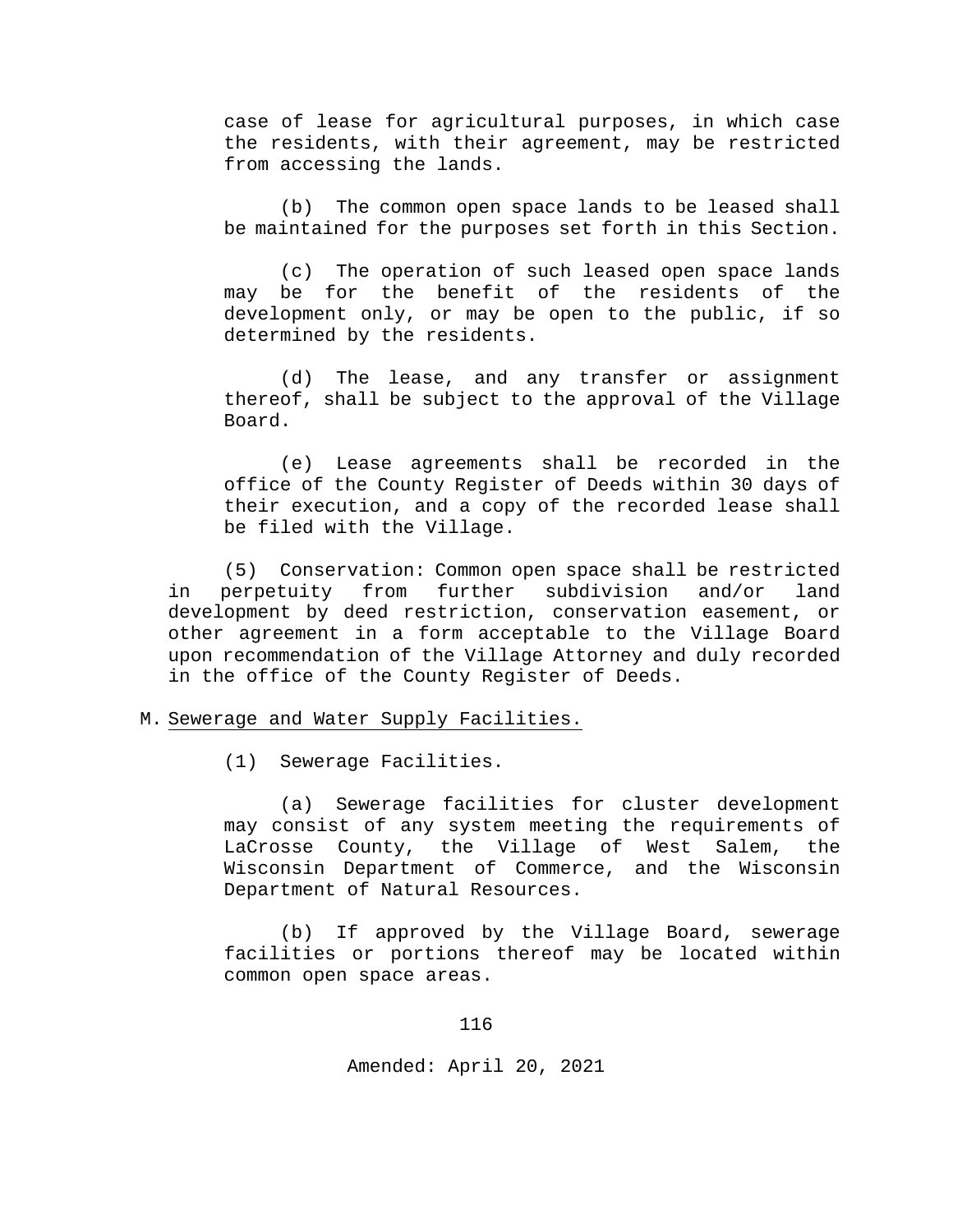(c) All sewerage facilities shall be consistent with the requirements of the Village's Sewer Use Ordinance/User Charge System.

(d) All public community sewerage facilities shall be owned, operated, and maintained by a general or special purpose unit of government.

2. Water Supply Facilities.

(a) Water supply facilities may consist of any system meeting the requirements of LaCrosse County, the Village of West Salem, the Wisconsin Department of Natural Resources, and Chapters NR 811 and 812 of the Wisconsin Administrative Code.

(b) All water supply facilities shall be consistent with the requirements of the Village's Water and Waterworks Ordinance.

(c) All public water supply facilities shall be owned, operated, and maintained by a general or special purpose unit of government.

N. Definitions: This list of definitions includes only those terms or phrases that are particular to cluster zoning ordinances and may not already be included in typical current local zoning ordinances. These terms or phrases should be added to any existing list of definitions contained in zoning ordinances to which these model cluster development provisions might be added. It should be noted that these definitions are particular to this model. If provisions of the ordinance are changed, some definitions will also need to be changed. For example, the maximum number of units in a "cluster group" may be reduced or increased; similarly, the amount of required open space may be reduced or increased.

Italicized words within definitions are further defined in this Section.

(1) Cluster Development. A form of residential development that concentrates buildings or lots on a part of the site to allow the remaining land to be used for common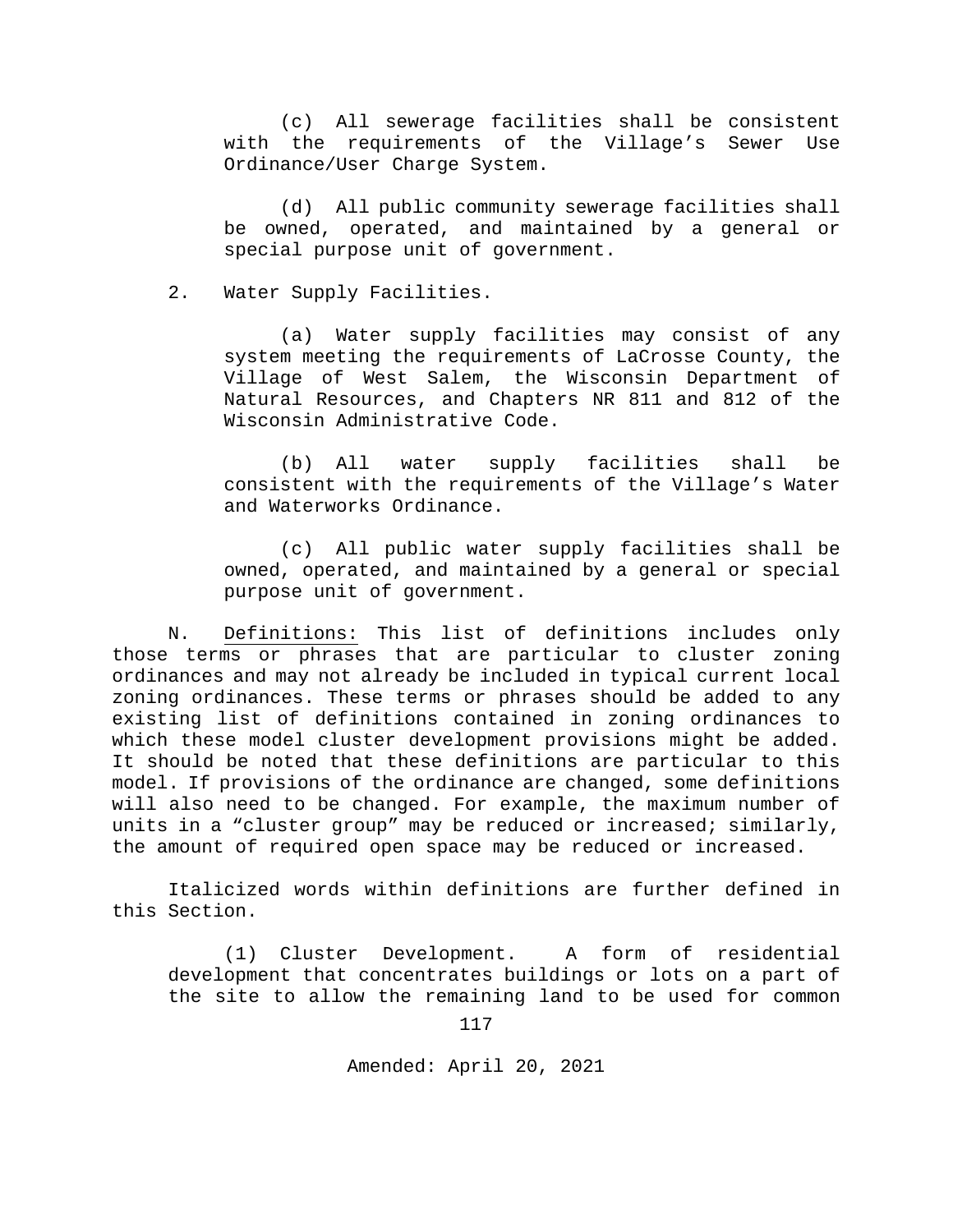open space, recreation, and preservation of environmentally sensitive features. The concentration of lots is facilitated by a reduction in lot size. A cluster development will consist of one or more cluster groups surrounded by common open space.

(2) Cluster Group. A group of single-family detached dwellings within a cluster development, surrounded by common open space that comprises at least 60 percent of the gross parcel area. The outer boundary of a cluster group shall be defined by the rear lot lines of the lots within the group.

(3) Common Element. The common facilities in a condominium.

(4) Common Facilities. All the real property and improvements set aside for the common use and enjoyment of the residents of a cluster development, including, but not limited to, buildings, open space, private streets, parking areas, walkways, recreation areas, drainage easements, and any utilities that service more than one unit, such as sewerage and water supply facilities.

(5) Common Open Space. Undeveloped land within a cluster development that has been designated, dedicated,<br>reserved, or restricted in perpetuity from further or restricted development and is set aside for the use and enjoyment by residents of the development. Common open space shall not be<br>part of individual residential lots, and shall be part of individual residential lots, and shall be substantially free of structures, but may contain such recreational facilities for residents as are shown on the approved development plan.

(6) Community Association. A condominium or homeowners association.

(7) Condominium. A form of ownership combining individual unit ownership with shared use and ownership of common property or facilities, established in accordance with the requirement of the Chapter 703 of the Wisconsin Statutes. Common areas and facilities are owned by all members of the condominium association on a proportional, undivided basis.

118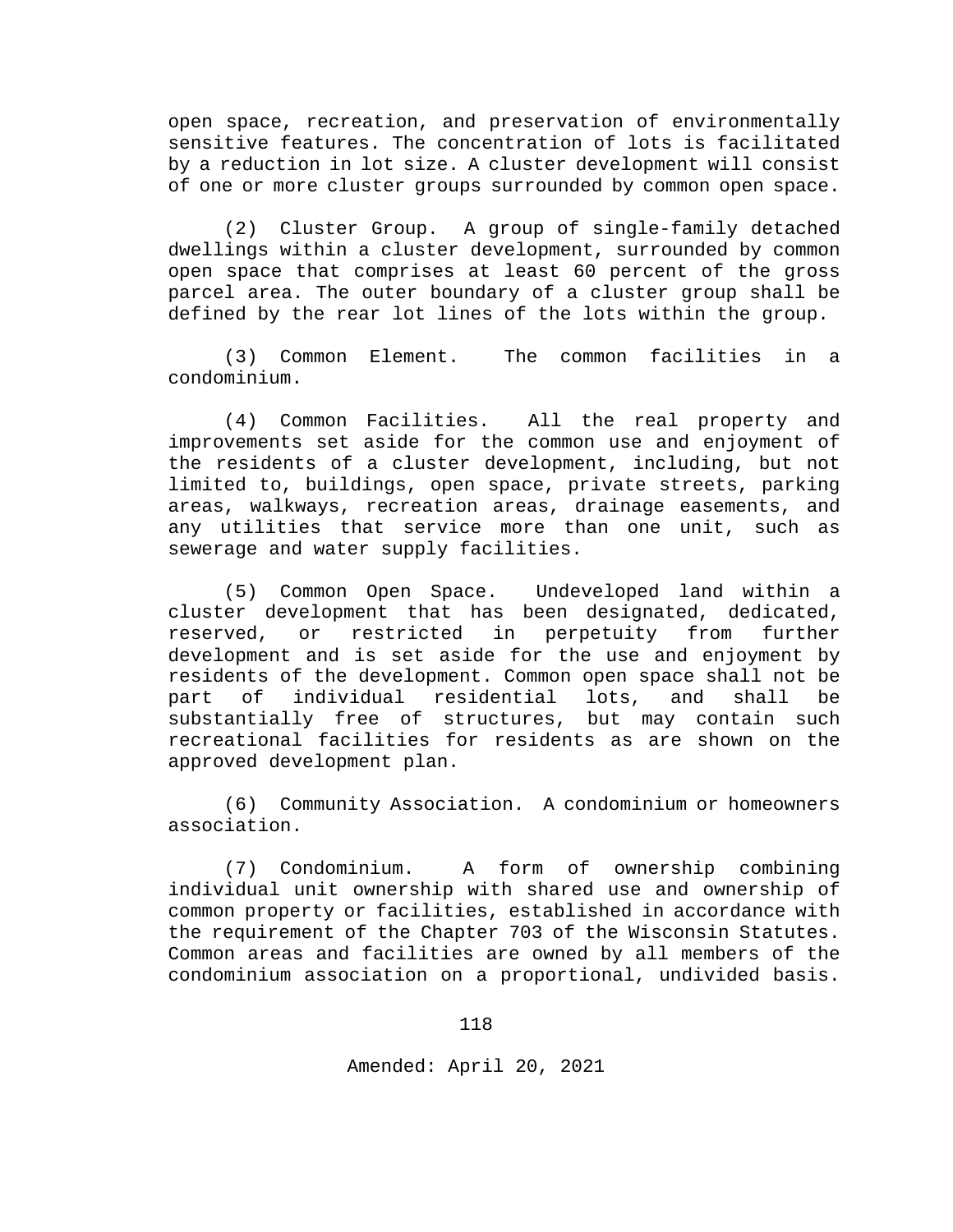A condominium is a legal form of ownership and not a specific building type or style.

(8) Condominium Association. An association, whose members consist of owners of units in a condominium, which administers and maintains the common property and common elements of a condominium.

(9) Conservation Easement. The grant of a property right or interest from the property owner to another person, agency, unit of government, or organization stipulating that the described land shall remain in its natural, scenic, open, or wooded state, precluding future or additional development.

(10) Deed Restriction. A restriction on the use of a property set forth in the deed.

(11) Density Exchange Option. An optional transfer of density between parcels within the RC Rural Cluster District.

(12) Density Transfer. See Density Exchange Option.

(13) Development Rights. A broad range of less than fee-simple ownership interests. An owner may keep fee-simple rights to his land and sell the development rights to another. The owner retains the title, but agrees to keep the land natural and undeveloped, with the right to develop resting with the holder of the development rights. See Transfer of Development Rights.

(14) Farmstead. A group of existing buildings with accessory structures used for agricultural purposes, such as barns, silos, storage sheds, cribs, and coops, and which may or may not include a dwelling.

(15) Floodplains. Those lands, including the floodplain, flood fringe, floodway, and channel, subject to inundation by the 100-year recurrence interval flood or, where such data are not available, the maximum flood of record.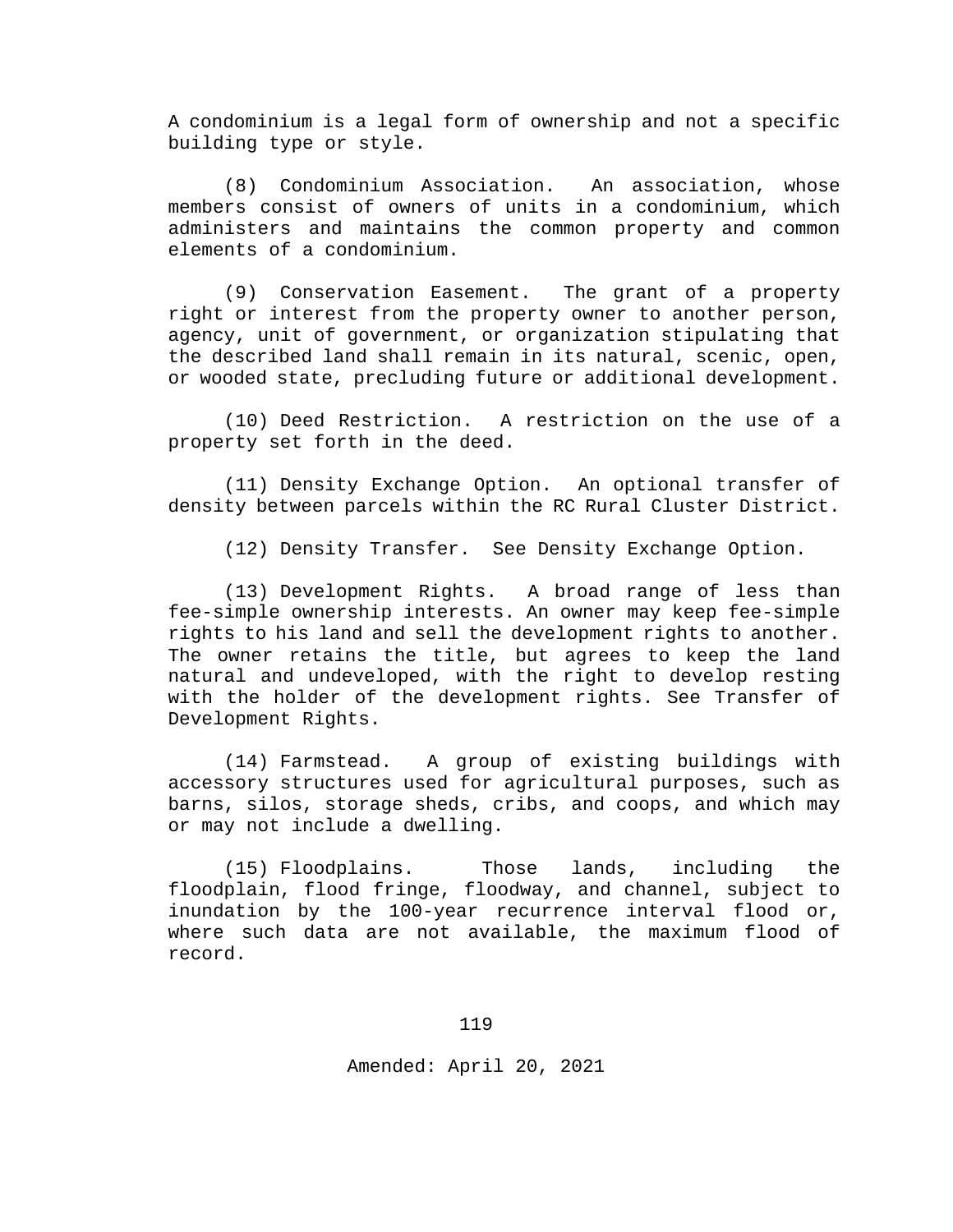(16) Hedgerow. A row of shrubs or trees planted for enclosure or separation of fields.

(17) Height of Building. The vertical distance measured from the average elevation of the existing grade of the building to the highest point of a flat or multi-level roof or, for gable or hip roofs, to the mean height between the eaves and the ridge. Chimneys, spires, towers, mechanical penthouses, tanks, and similar projections not intended for human occupancy shall be excluded.

(18) Homeowners Association. An association combining individual home ownership with shared use, ownership, maintenance, and responsibility for common property or facilities, including private open space, within a land division or cluster development.

(19) Net Buildable Acreage or Net Buildable Area (NBA). A calculated area upon which the density for cluster development is computed. Net buildable acreage is the area of a site remaining after subtracting all or a percentage of the following areas from the site's gross area: existing street rights-of-way, floodplains, wetlands, woodlands, ponds and lakes, steep slopes, and utility and railway rights-of-way.

(20) Nonprofit Conservation Organization. A nonprofit charitable trust, organization described in Section  $501(c)(3)$  of the Internal Revenue Code, which includes the "acquisition of property or rights in property for conservation purposes" as part of its<br>mission, as reflected in the bylaws, charter, or reflected in the bylaws, charter, or incorporation papers of the organization.

(21) Restrictive Covenant. See Deed Restriction.

(22) Separation Distance. The required dimensional distance between the outer boundary of a cluster group and another specified feature of the development.

(23) Transfer of Development Rights. The conveyance by deed, easement, or other legal arrangement of the right to develop or build from one parcel to another, expressed in

120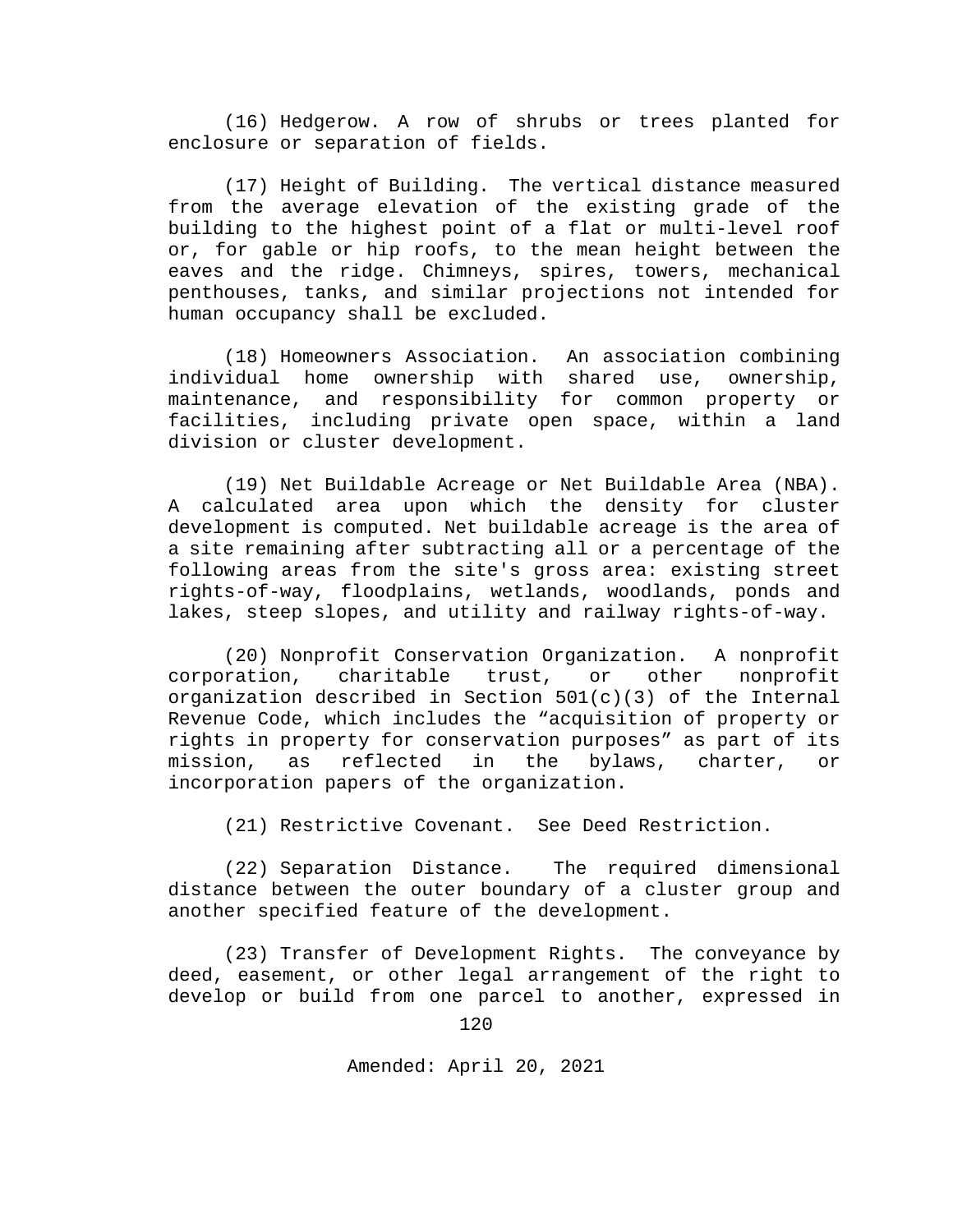number of dwelling units, where such transfer is permitted by the zoning ordinance.

## **3.17 Traditional Neighborhood Development**

(A) Intent: The intent of the Traditional Neighborhood Development Overlay District is to allow the optional development and redevelopment of a lot, parcel, or tract of land in the Village of West Salem consistent with the design standards of a traditional neighborhood development.

(B) Applicability: This Section establishes an alternative set of design standards for the development and redevelopment of any lands or waters within the corporate limits of the Village of West Salem and zoned Planned Unit Development (PUD) as identified by the "West Salem, Wisconsin Zoning District Map."

(C) Application Procedure and Approval Process. Prior to the issuance of any permits for development within a Traditional Neighborhood Development, the following steps shall be completed according to the procedures outlined in this Section:

(1) The applicant shall schedule an initial conference;

(2) A General Implementation Plan for the Traditional Neighborhood Development shall be submitted and reviewed by the Village Planning Commission with a recommendation and subsequent approval by the Village Board;

(3) A Specific Implementation Plan for the Traditional Neighborhood Development shall be submitted and reviewed by the Village Planning Commission with a recommendation and subsequent approval by the Village Board.

(D) Initial Conference: Before submitting an application for a Traditional Neighborhood Development project, the applicant shall schedule an appointment and meet with the Village municipal staff to discuss the procedure for approval of a Traditional Neighborhood Development project, including submittal requirements and design standards.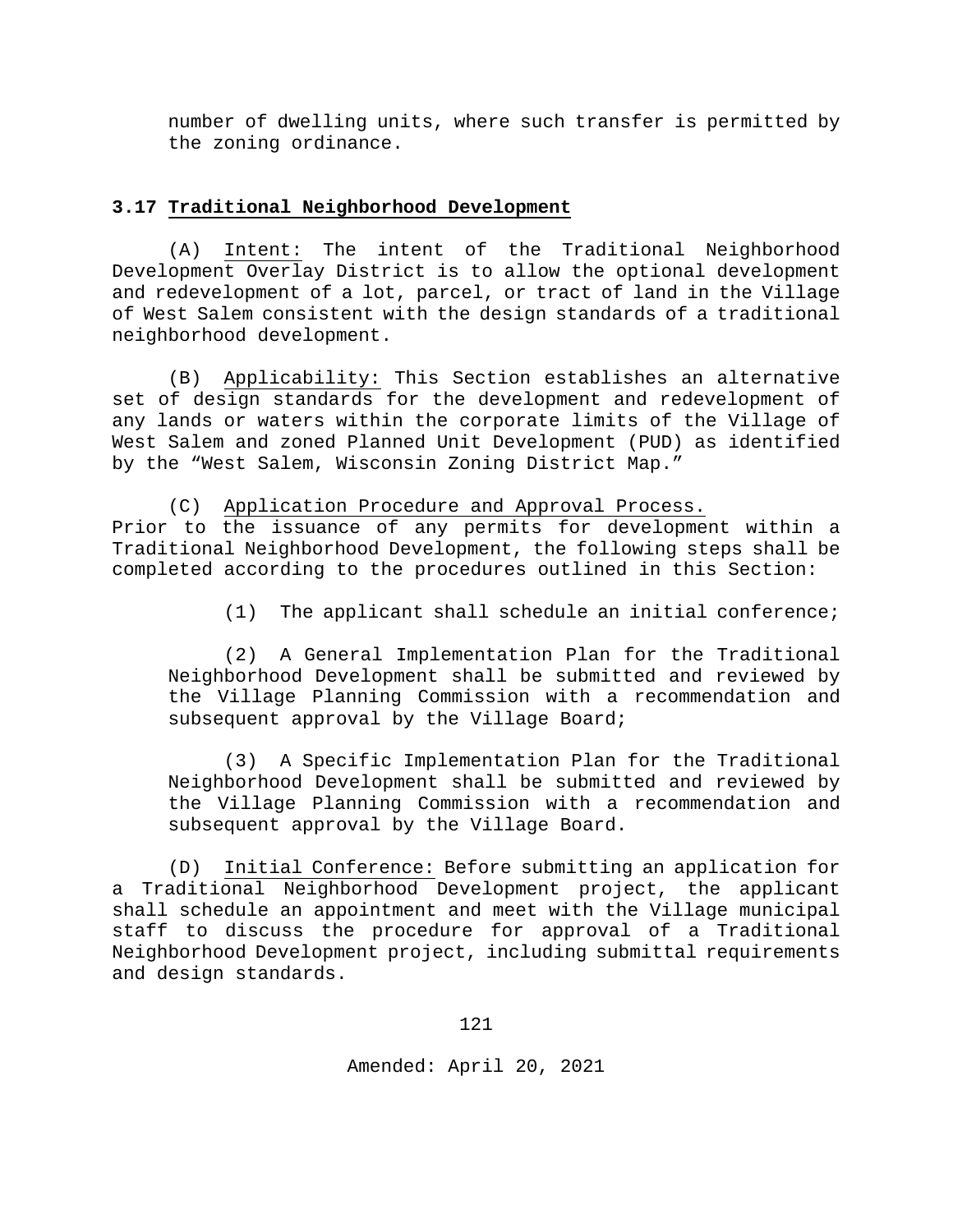(E) General Implementation Plan.

(1) General Implementation Plan Process: Following the initial conference, the applicant shall submit a general implementation plan to the Village municipal staff with an application for a Traditional Neighborhood Development project.

(a) Within [20] days, the Village Planning Commission shall conduct a public hearing to consider a recommendation for approval or disapproval of a general implementation plan. At this public hearing, the Village Planning Commission shall receive a report from the<br>Village municipal staff recommending approval, Village municipal staff recommending approval, disapproval or approval with specified modifications. Within [20] days, the Village Planning Commission shall recommend to the Village Board either:

(i) Approve the General Implementation Plan,

(ii) Approve the General Implementation Plan with modifications, or

(iii) Deny the General Implementation Plan.

(b) The Village Board shall receive the recommendation from the Village Planning Commission and a report from the Village municipal staff. Upon due consideration, the Village Board shall either:

(i) Approve the General Implementation Plan,

(ii) Approve the General Implementation Plan with modifications, or

(iii) Deny the General Implementation Plan.

(2) General Implementation Plan Submittal Requirements. The purpose of the general implementation plan

122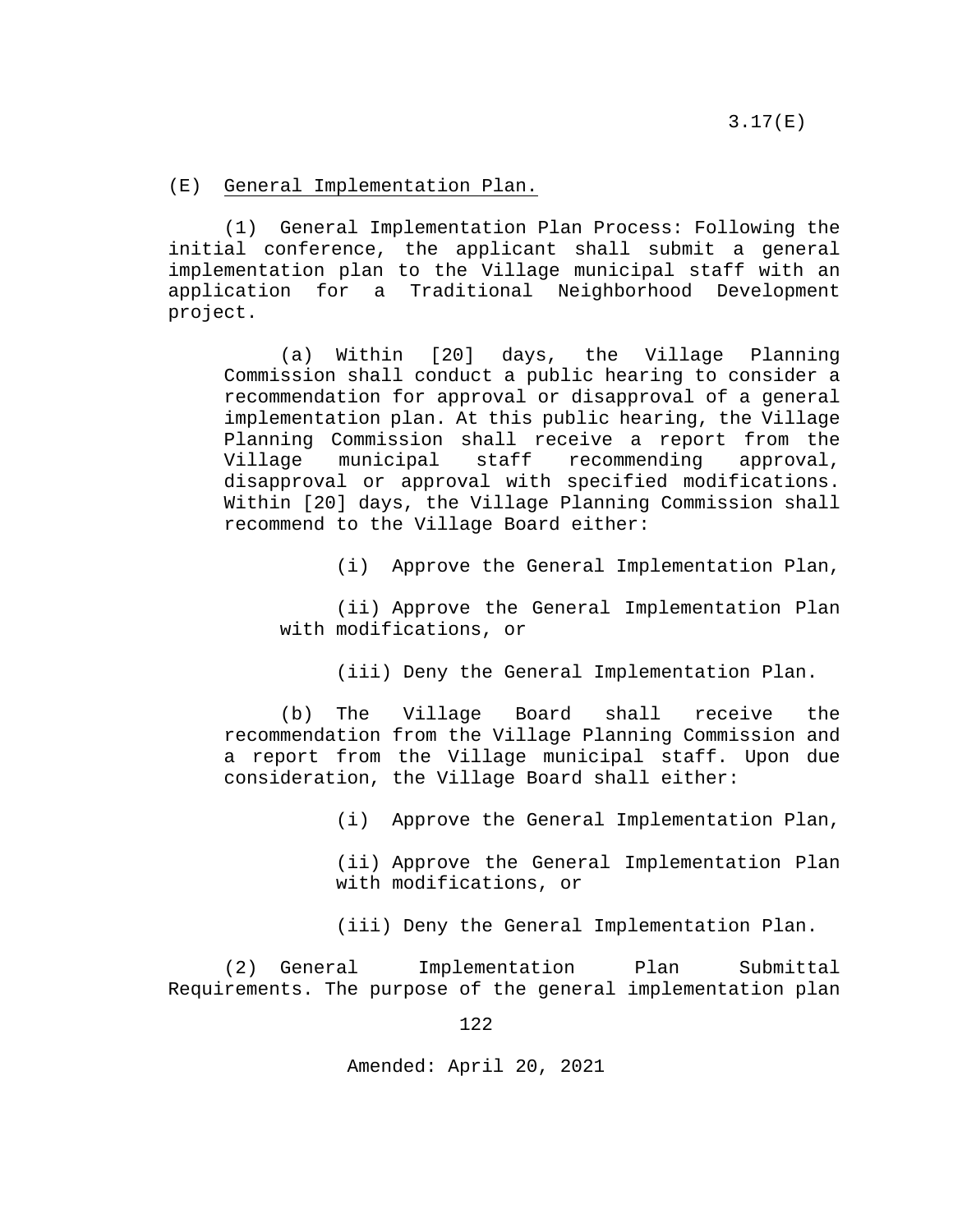is to establish the intent, density and intensity for a proposed development. The General Implementation Plan shall include the following:

(a) A general location map of suitable scale, but no less than one inch = [100] feet, which shows the location of the property within the community and adjacent parcels including locations of any public streets, railroads, major streams or rivers and other major features within [1000] feet of the site.

(b) A site analysis as described in the Village's Land Division and Platting Ordinance, Section 4.21(B).

(c) A conceptual site plan, at a scale of no less than one inch = [100] feet, which indicates topography in [two] foot contours for sites with 15 feet or more of local relief, or one foot contours for local sites with less than 15 feet of local relief, consisting of a map with proposed features and existing site features and uses that will remain. These features should include building outlines, location of streets, transit stops, drives and parking areas, pedestrian and bicycle paths, service access areas for receiving material and trash removal, and other impervious surfaces. The location of proposed and existing to remain trees and shrubs should also be included, along with any other significant features.

(d) A conceptual storm water management plan identifying the proposed patterns of major stormwater runoff, locations of stormwater infiltration areas, and other significant stormwater best management practices.

(e) Identification of the architectural style(s) of the Traditional Neighborhood Development and the accompanying site design style(s). The design style of the Traditional Neighborhood Development shall be conveyed with drawings or computer simulations of typical proposed building elevations (including dimensions of building height and width, and facade treatment).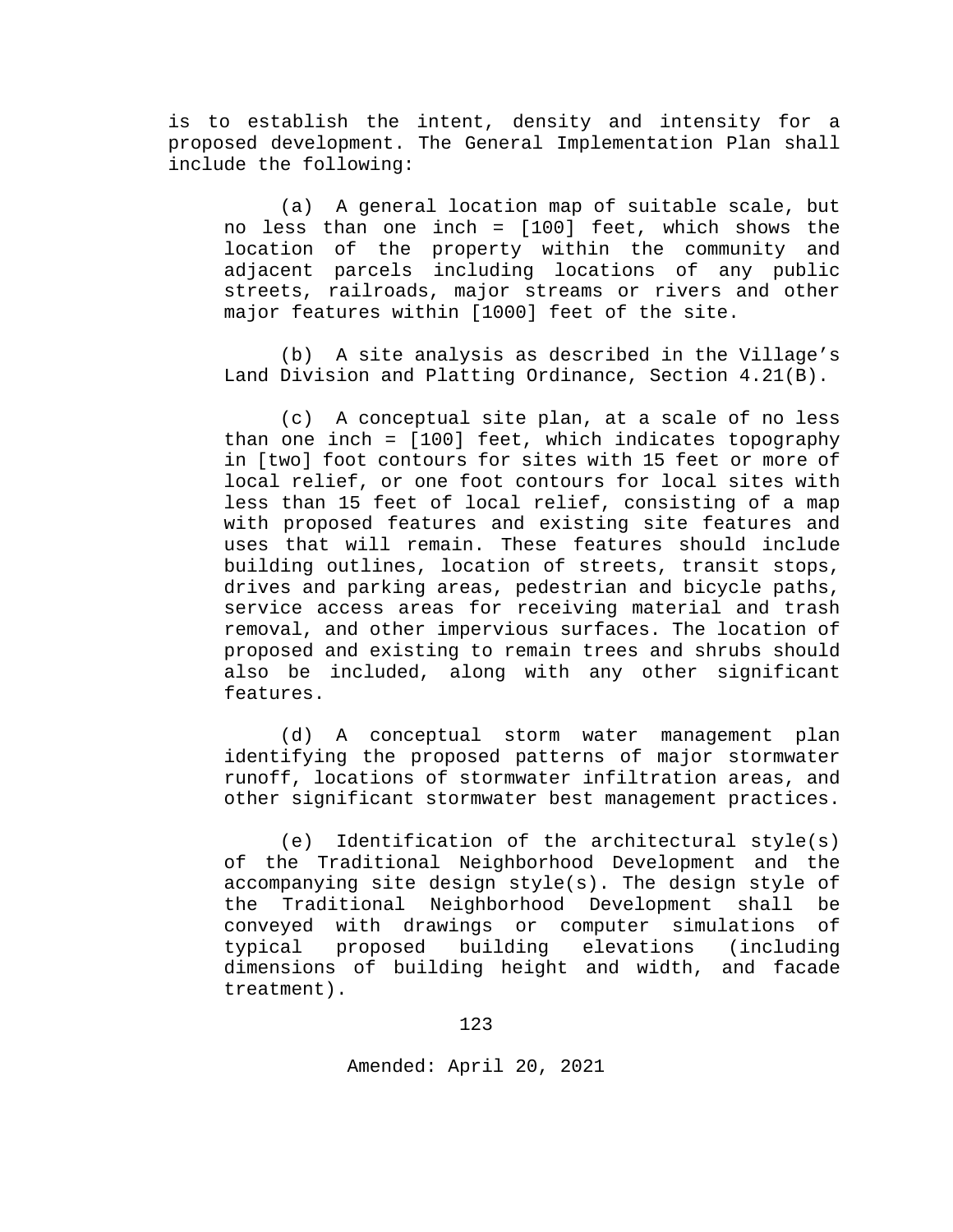(f) A written report that provides general information about the covenants, conservation easements, or agreements which will influence the use and maintenance of the proposed development. The report<br>shall also describe the site conditions and the also describe the site conditions and the development objectives.

(g) Any other information deemed necessary by the Village in order to evaluate plans (i.e. economic, fiscal, environmental, social, and/or traffic impact analyses).

(h) Copies of the above information shall be determined by, and submitted to, the Village Administrator.

(F) Specific Implementation Plan: The purpose of the Specific Implementation Plan is to establish a detailed development proposal. The Specific Implementation Plan can be proposed, reviewed, and acted upon as whole or in part or phases.

(1) Specific Implementation Plan Process. Following approval of the General Implementation Plan, the applicant shall submit a Specific Implementation Plan to the Village municipal staff.

(a) Within thirty (30) days following receipt of the Specific Implementation Plan, the Village Planning Commission shall receive a report from the Village municipal staff recommending approval, disapproval or approval with specified modifications. The Village Planning Commission shall determine that the proposed<br>Specific Implementation Plan is in substantial Implementation conformance with the approved General Implementation Plan. Upon due consideration, the Village Planning Commission shall recommend to the Village Board to either:

(i) Approve the Specific Implementation Plan as being in substantial conformance with the General Implementation Plan;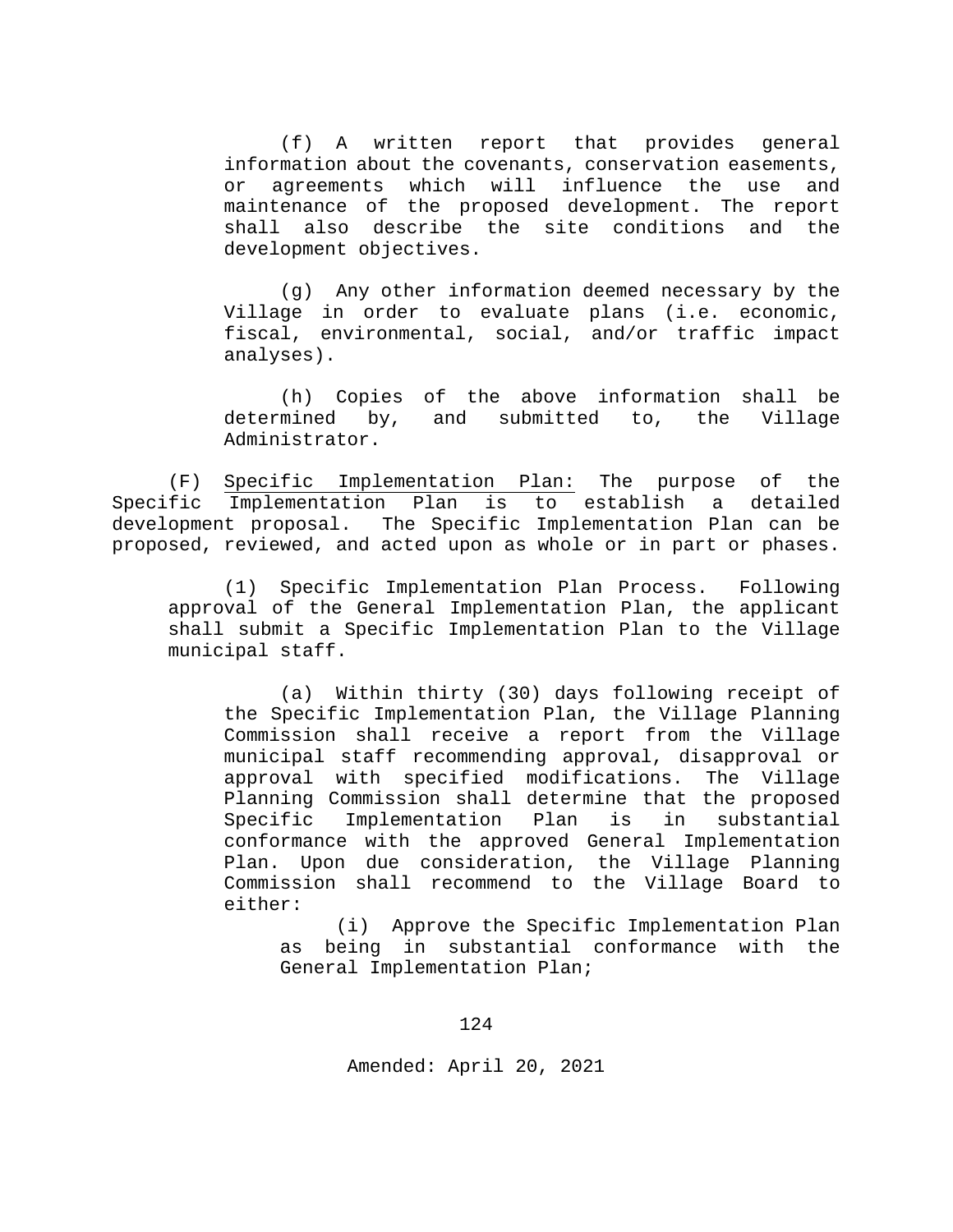(ii) Approve the Specific Implementation Plan as being in substantial conformance with the<br>General Implementation Plan with specified Implementation Plan modifications; or

(iii)Deny the Specific Implementation Plan.

(b) Following Village Planning Commission recommendation, the Village Board shall receive the recommendation from the Village Planning Commission and the report from the Village municipal staff. Upon due consideration, the Village Board shall either:

(i) Approve the Specific Implementation Plan as being in substantial conformance with the General Implementation Plan;

(ii) Approve the Specific Implementation Plan as being in substantial conformance with the<br>General Implementation Plan with specified Implementation Plan modifications; or

(iii) Deny the Specific Implementation Plan.

(2) Specific Implementation Plan Submittal Requirements. The applicant shall submit a series of plans, maps, and written materials which include the following information.

(a) A general location map of suitable scale which shows the boundaries and dimensions of the property within the context of the Village and adjacent parcels, including locations of any public streets, railroads, major streams or rivers and other major features within 1000 feet of the site, along with a legal description of the property.

(b) A site analysis as described in the Village's Land Division and Platting Ordinance, Section 4.21(B).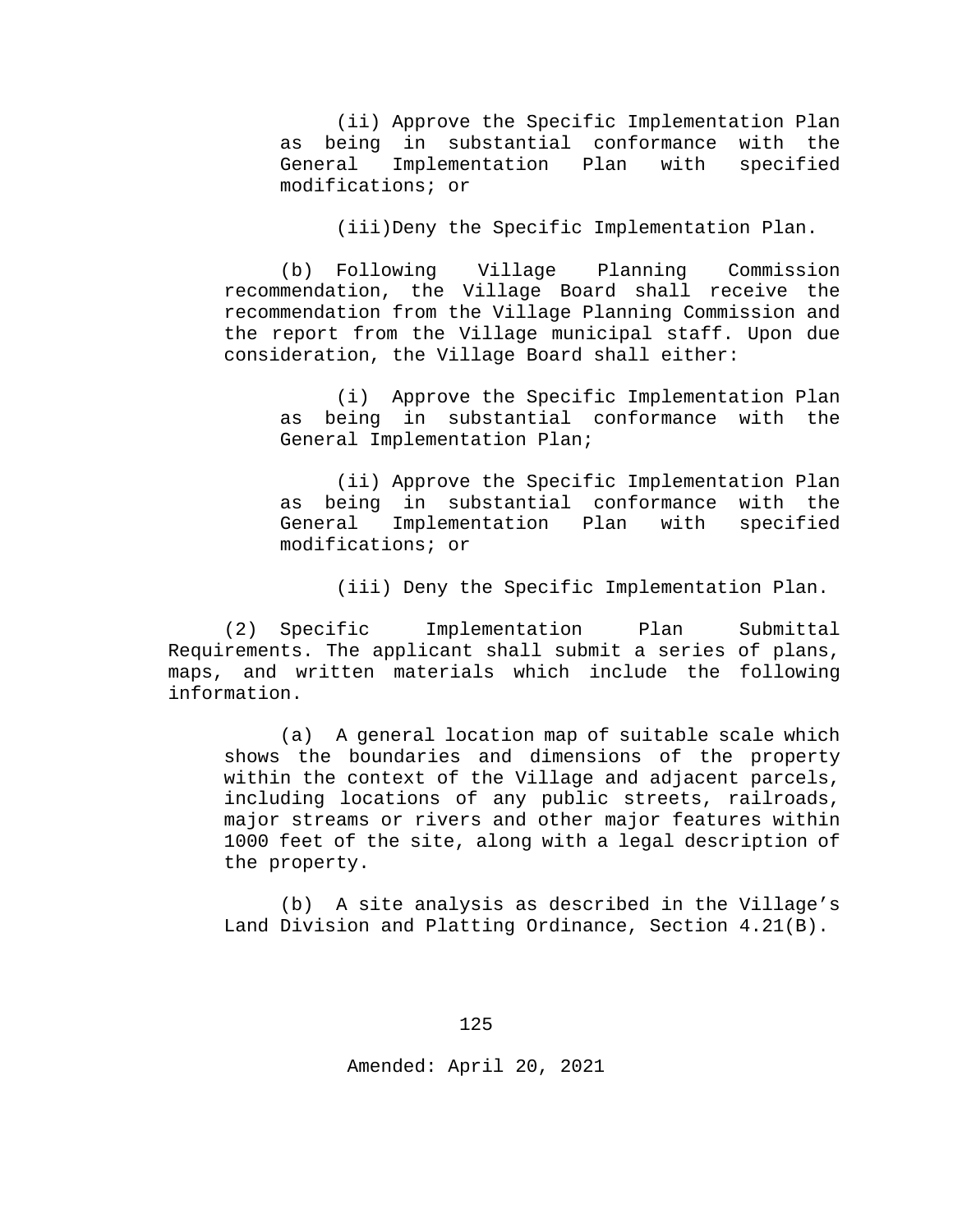(c) A site plan, including proposed topographic contours at two foot intervals, with the following information:

(i) The location of proposed structures and existing structures that will remain, with height and gross floor area noted;

(ii) The location of street and pedestrian lighting, including lamp intensity and height;

(iii)The location of proposed open space;

(iv) The circulation system indicating pedestrian, bicycle, and motor vehicle movement systems, including existing and proposed public streets or right-of-ways; transit stops; easements or other reservations of land on the site; the location and dimensions of existing and proposed curb cuts, off-street parking and loading spaces, include service access for receiving and trash removal; sidewalks and other walkways;

(v) Location of all trees, shrubs, and ground cover (proposed or existing) to remain on the site.

(d) A stormwater management plan for the site. The grading plan shall show existing and proposed ground elevations with contours (two-foot contour interval) and spot elevations at significant high points, low points, and transition points. The grading plan shall also note the finished ground floor elevations of all buildings. The plan shall also show the locations of all storm drainage sewers and structures, and infiltration or detention/retention structures; and all wetlands on the site, and copies of documents completed in making the wetlands identification.

(e) Detailed elevations of all proposed business buildings and typical elevations of residential buildings. Scaled elevations should identify all signs, building materials and percentage of ground floor

126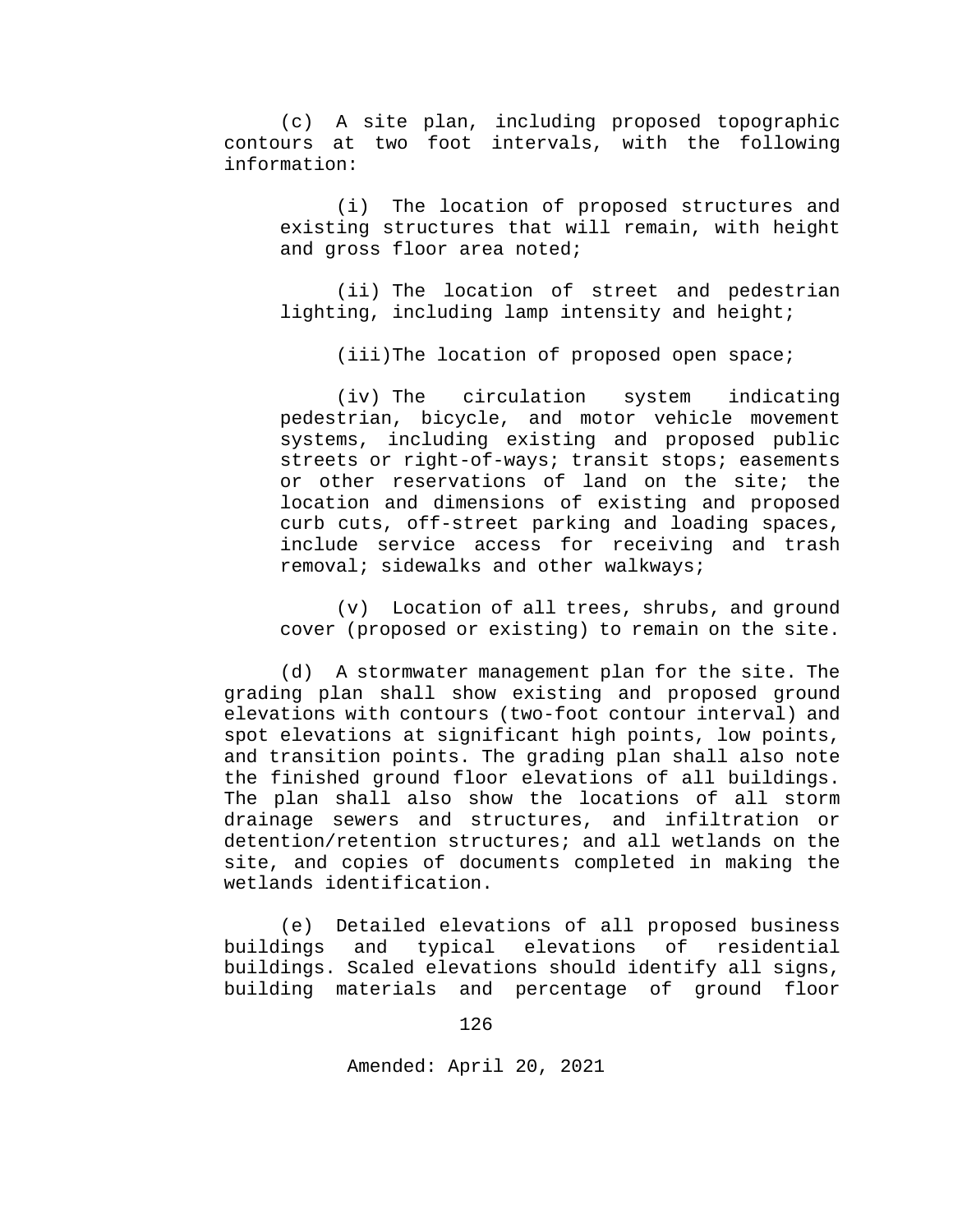business facade in windows; the location, height and material for screening walls and fences, including outdoor trash storage areas, electrical, mechanical and gas metering equipment, storage areas for trash and recyclable materials, and rooftop equipment.

(f) A utilities plan showing underground and above ground lines and structures for sanitary sewers, electricity, gas, telecommunications, etc.

(g) A written report which completely describes the proposal and indicates covenants or agreements that will influence the use and maintenance of the proposed<br>development. The report also shall describe the development. The report also shall describe the<br>analysis of site conditions and the development site conditions and the development objectives.

(h) Phasing plans, where applicable.

(i) Any other information deemed necessary by the Village Board in order to evaluate plans (i.e. economic, fiscal, environmental, social, and/or traffic impact analyses).

(j) Copies of the above information shall be determined by, and submitted to, the Village by, and submitted to, the Village Administrator.

## (G) Amendments to Specific Implementation Plan.

(1) Minor changes to the Specific Implementation Plan adopted by the Village Board may be approved by the Village municipal staff, provided that changes do not involve:

(a) Increases or decreases of less than [10%] in floor area of structures or number of dwelling units.

(b) Change in exterior building material.

(c) Alteration of any conditions attached or modification to the Specific Implementation Plan made by the Village Board.

127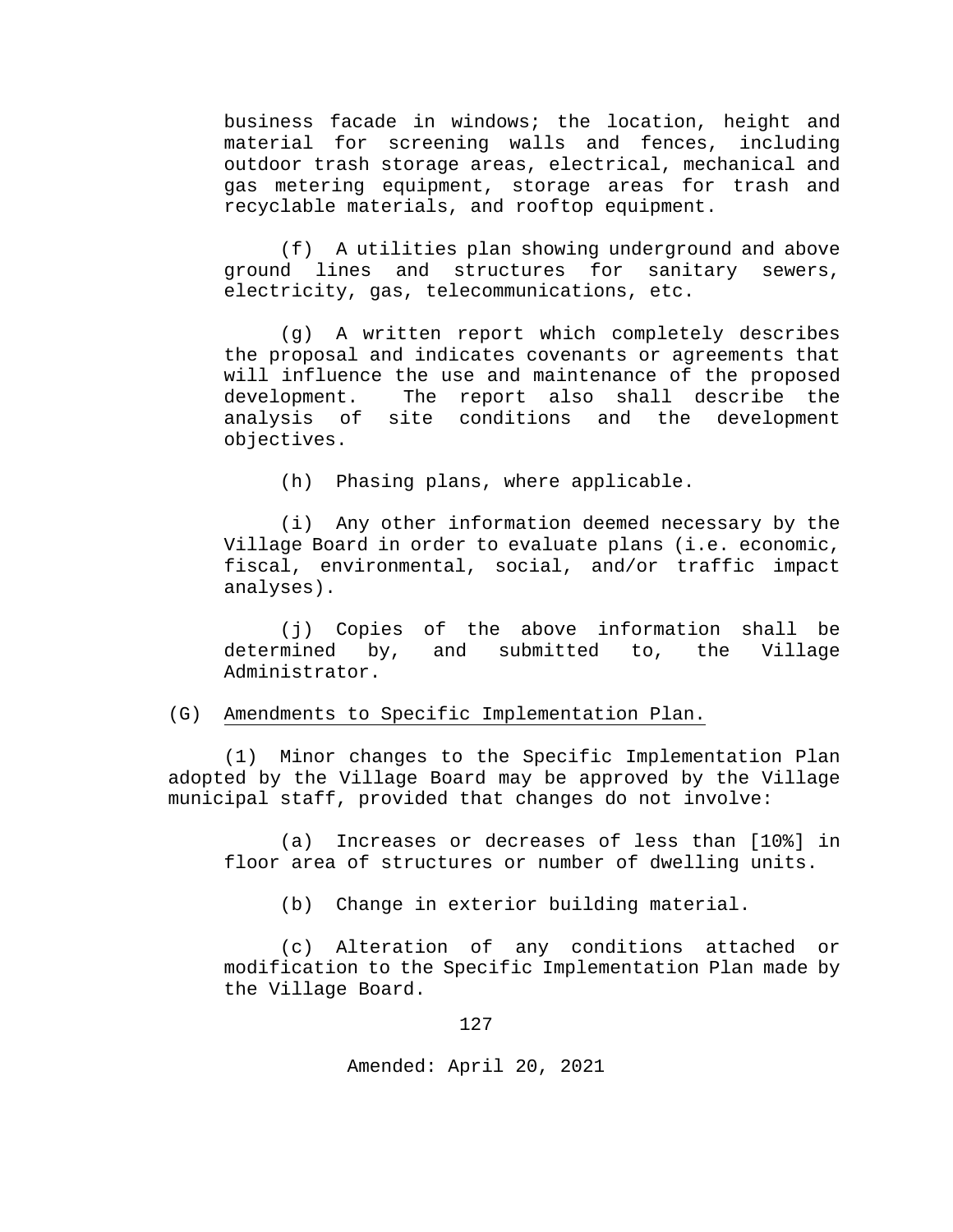(2) A major change to a Specific Implementation Plan which is less restrictive than any conditions of approval for the initial Specific Implementation Plan, shall require approval by a majority vote of all members of the Village Board.

(H) Subdivision of Land: If the Traditional Neighborhood Development involves the subdivision of land as defined in the Village's Land Division and Platting Ordinance, the applicant shall submit all required land division documents in accordance with the requirements of the Village's Land Division and Platting Ordinance. If there is a conflict between the general requirements and design standards of the Land Division and Platting Ordinance and the design standards of this Section, the stricter of the two provisions shall apply.

(I) Ownership and Maintenance of Common Facilities and Open Space: To ensure adequate planning for ownership, operation, and maintenance of common open space, recreation facilities, common parking areas and driveways, public and private streets, and other common facilities in a Traditional Neighborhood Development , the provisions of Section 3.16(L) shall apply.

(J) Recording of Documents: The following documents need to be filed by the applicant in the County Register of Deeds Office within [10 days] after approval of the document by the Village Board.

(K) Design Standards for Traditional Neighborhood Development.

(1) Neighborhood Uses. In order to achieve the proximity necessary to make neighborhoods walkable, it is important to mix land uses. A traditional neighborhood development should consist of a mix of residential uses, a mixed use area, and open space uses. The following design standards shall be used by the Village municipal staff, Village Planning Commission, and Village Board when reviewing and approving or denying proposed Traditional Neighborhood Developments.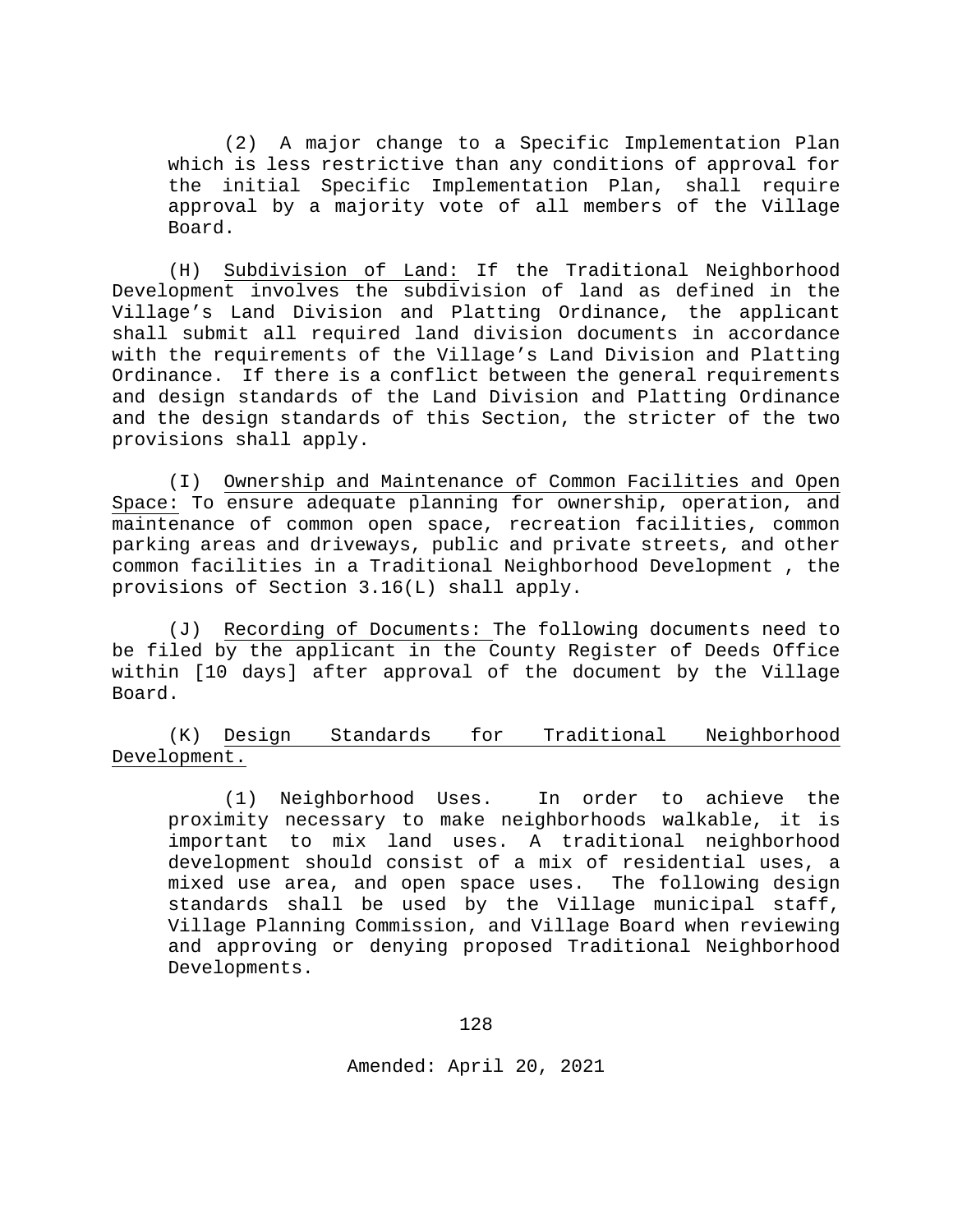(a) A mix of residential uses of the following types can occur anywhere in the traditional neighborhood<br>development. For infill development, the mix of infill development, the<br>may be satisfied by residential uses may be satisfied by existing adjacent to the Traditional Neighborhood Development.

(i) Single-family detached dwellings, including manufactured homes;

(ii) Single-family attached dwellings, including duplexes, townhouses, rowhouses;

(iii)Multifamily dwellings, including senior housing;

(iv) Secondary dwelling units, such as granny flats;

(v) Special needs housing, such as community living arrangements and assisted living facilities.

(b) Mixed use area of business, residential, civic or institutional, and open space uses as identified below. All residents should be within approximately ¼ mile or a 5 minute walk from existing or proposed business, civic or institutional, and open space areas. Individual business should not exceed 6,000 square feet in size.

(i) Business uses.

(1) Food services (neighborhood grocery stores; butcher shops; bakeries; restaurants,<br>not including drive-thrus; cafes; coffee not including drive-thrus; cafes; shops; neighborhood bars or pubs);

(2) Retail uses (florists or nurseries; hardware stores; stationery stores; book stores; studios and shops of artists and artisans);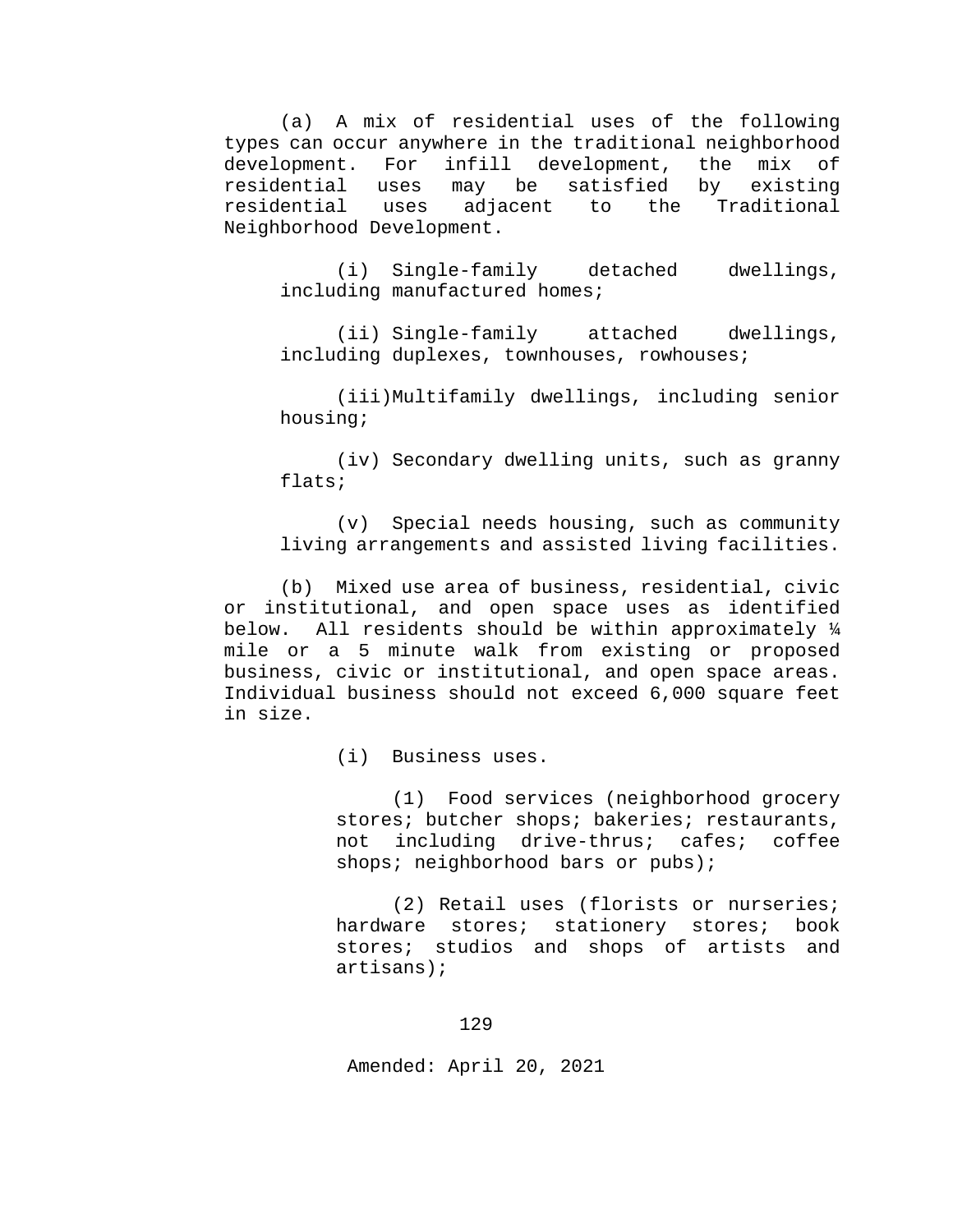(3) Services (day care centers; music, dance or exercise studios; offices, including professional and medical offices; barber; hair salon; dry cleaning);

(4) Accommodations (bed and breakfast establishments, small hotels or inns).

(ii) Residential uses.

(1) Single-family attached dwellings, including duplexes, townhouses, row-houses;

(2) Multifamily dwellings, including senior housing;

(3) Residential units located on upper floors above business uses or to the rear of storefronts;

(4) "Live/work" units that combine a residence and the resident's workplace;

(5) "Special needs" housing, such as community living arrangements and assisted living facilities.

(iii)Civic or institutional uses.

(1) Municipal offices, fire stations, libraries, museums, community facilities, and post offices;

(2) Transit shelters;

- (3) Places of worship;
- (4) Educational facilities.

(iv) Open space uses.

(1) Central square;

130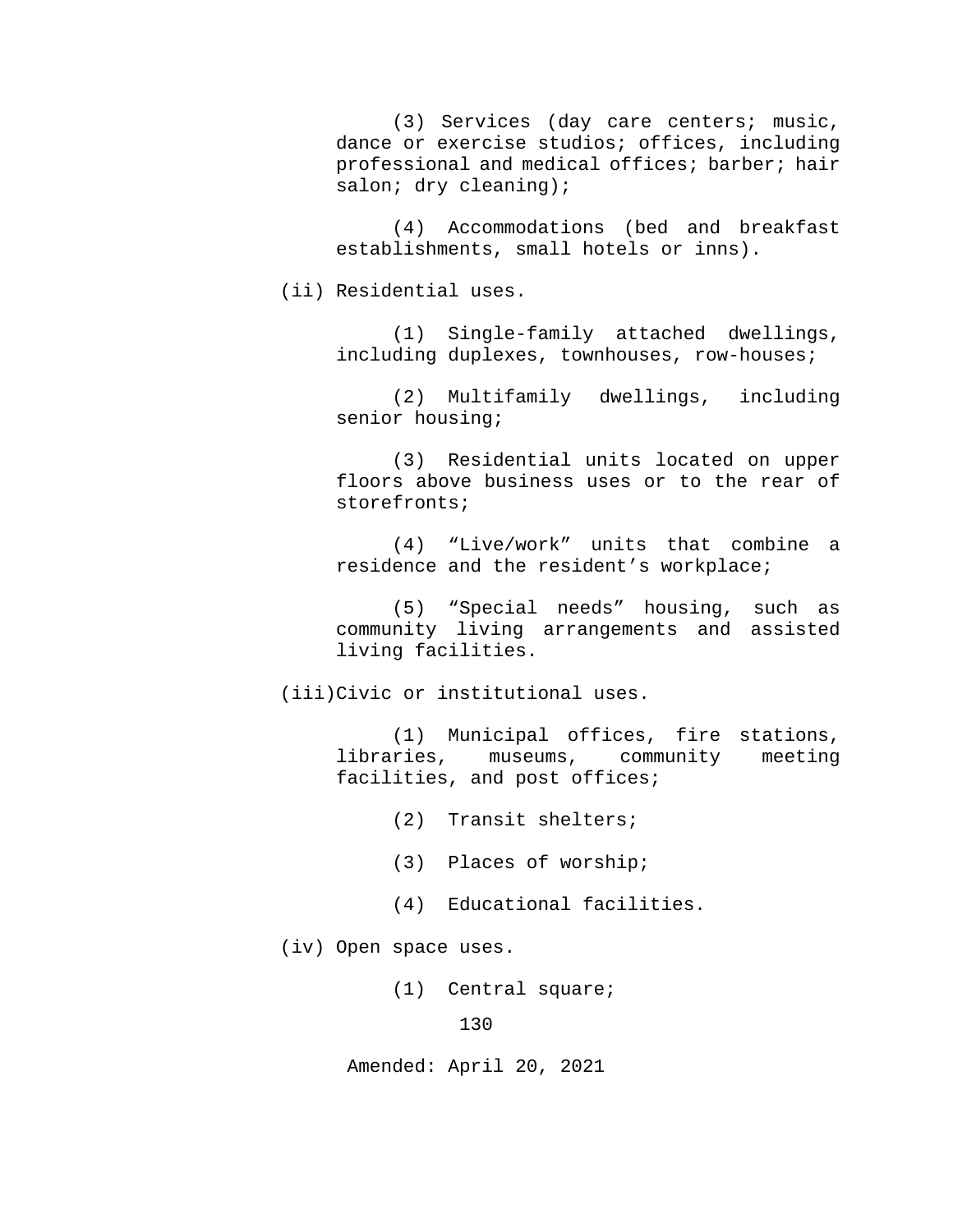- (2) Neighborhood park;
- (3) Playground.

(c) Open space uses identified below should be incorporated in the Traditional Neighborhood Development as appropriate. Large outdoor recreation areas should be located at the periphery of neighborhoods rather than central locations.

- (i) Environmental corridors;
- (ii) Protected natural areas;
- (iii)Community parks;
- (iv) Streams, ponds, and other water bodies;

(v) Stormwater detention/retention facilities.

(2) Development Units. The number of residential dwelling units and the amount of nonresidential development (excluding open spaces) shall be determined as follows:

(a) In areas devoted to mixed residential uses:

(i) The number of single-family attached and detached units permitted shall be [5–8] dwelling units per net acre;

(ii) The number of multi-family units shall be [10-15] dwelling units per net acre.

(iii)Secondary dwelling units shall be permissible in addition to the number of dwelling units authorized under this Section. However, the total number of secondary dwelling units shall not be more than [10 percent] of the total number of single-family attached and detached units.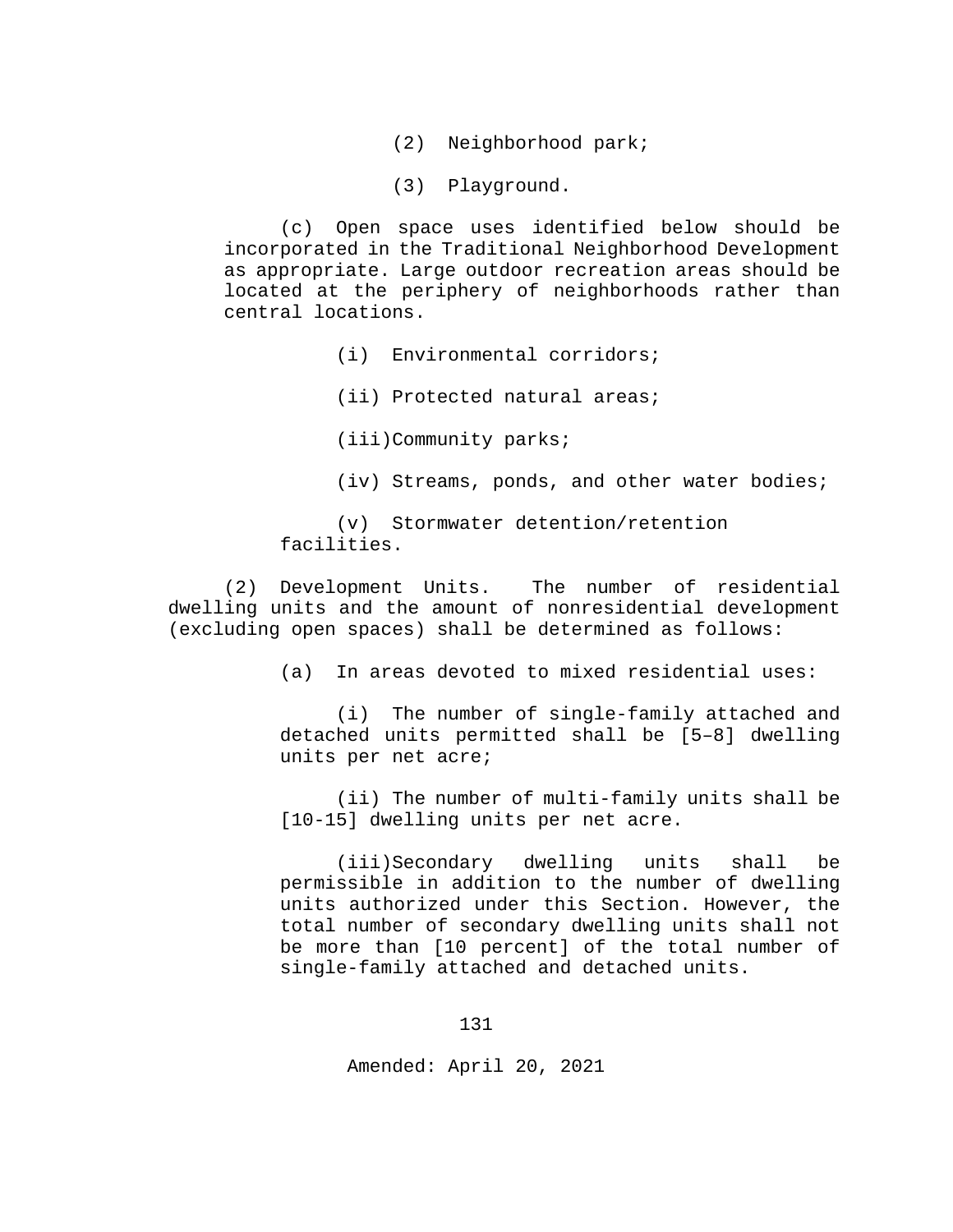(b) In mixed use areas:

(i) The number of single-family and multifamily dwelling units permitted shall be calculated the same as above plus an additional number of units not to exceed [10 percent] of the amount permitted above.

(ii) All dwelling units constructed above business uses shall be permissible in addition to the number of dwelling units authorized under this Section. However, the total number of dwelling units shall not be increased by more than [10 dwelling units or 10 percent], whichever is greater.

(iii)The total ground floor area of nonresidential development uses, including offstreet parking areas, shall not exceed [25] per cent of the traditional neighborhood development.

(3) Open Space. At least [10-20] percent of the gross acreage of the Traditional Neighborhood Development must be open space. Open space may include undevelopable areas such as steep slopes and wetlands, and stormwater detention and retention basins. At least [25] percent of the open space must be common open space dedicated to the public for parkland. [90] percent of the lots within the areas devoted to mixed residential uses shall be within a ¼ mile or a 5 minute walk from common open space. The open space shall also be consistent with the Village's future park and open space planning.

(4) Stormwater Management. The design and development of the traditional neighborhood development should minimize off-site stormwater runoff, promote on-site filtration, and minimize the discharge of pollutants to ground and surface water. Natural topography and existing land cover should be maintained/protected to the maximum extent practicable. New development and redevelopment shall meet the following requirements: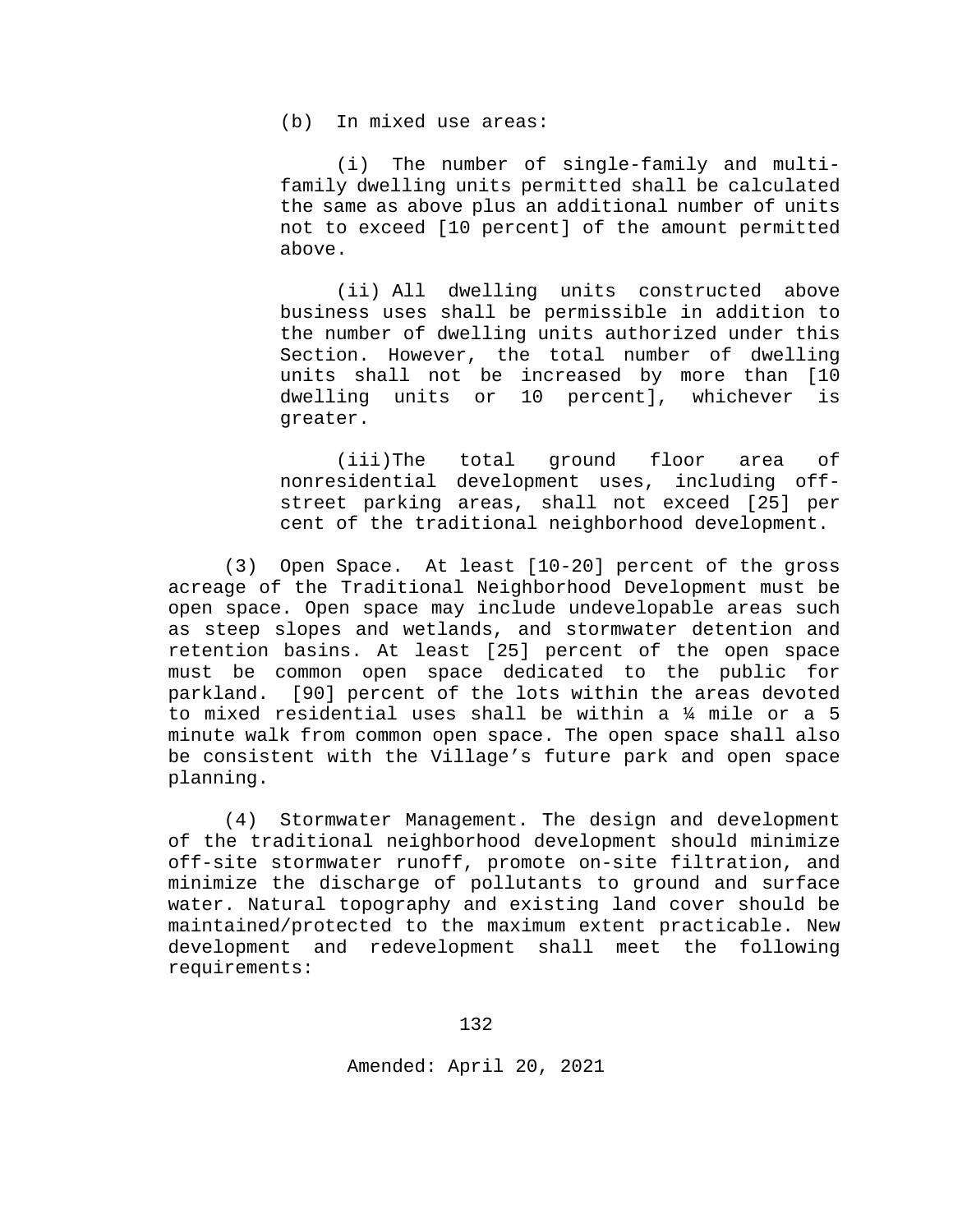(a) Untreated, direct stormwater discharges to wetlands or surface waters are not allowed.

(b) Post development peak discharge rates should not exceed pre-development peak rates.

(c) Erosion and sediment controls must be implemented to remove 80% of the average annual load of total suspended solids.

(d) Areas for snow storage should be provided unless the applicant provides an acceptable snow removal plan.

(e) Redevelopment stormwater management systems should improve existing conditions and meet standards to the extent practicable.

(f) All treatment systems or BMPs must have operation and maintenance plans to ensure that systems function as designed.

(5) Lot and Block Standards.

(a) Block and Lot Size Diversity. Street layouts should provide for perimeter blocks that are generally in the range of 200-400 feet deep by 400-800 feet long. A variety of lot sizes should be provided to facilitate housing diversity and choice and meet the projected requirements of people with different housing needs.

(b) Lot Widths. Lot widths should create a relatively symmetrical street cross reinforces the public space of the street as a simple, unified public space.

(c) Building Setbacks. Setbacks should allow building locations that strengthen the definition of street edges and public areas. Building setbacks should also be consistent with those of buildings located on adjacent properties. Provisions for zero lot line two family row houses and business uses should be made.

133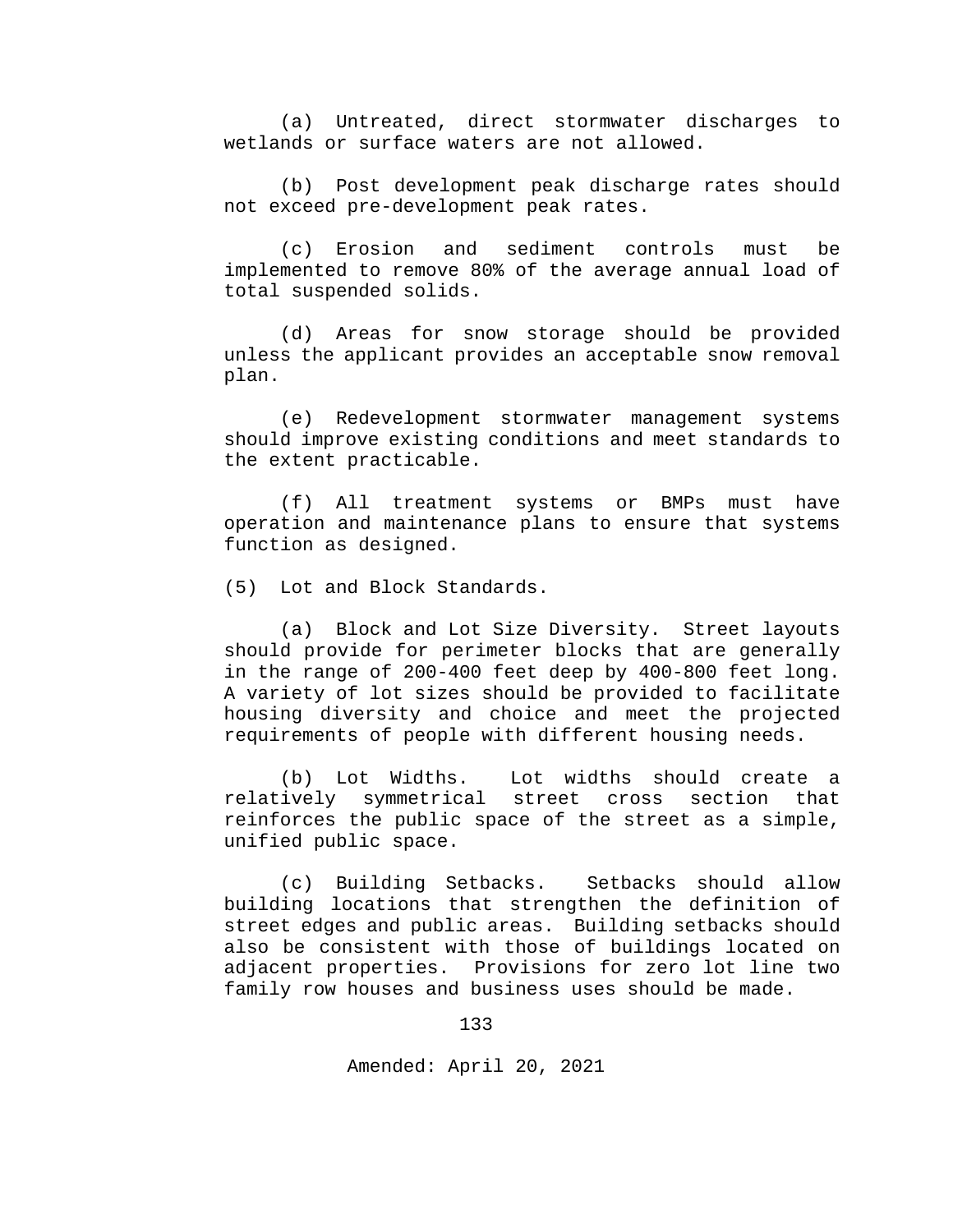(6) Circulation Standards. The circulation system shall allow for different modes of transportation. circulation system shall provide functional and visual links within the residential areas, mixed use area, and open space of the traditional neighborhood development and shall be connected to existing and proposed external development. The circulation system shall provide adequate traffic capacity, provide connected pedestrian and bicycle routes (especially off street bicycle or multi-use paths or bicycle lanes on the<br>streets), control through traffic, limit lot access to streets), control through traffic, limit lot access streets of lower traffic volumes, and promote safe and efficient mobility through the traditional neighborhood development.

(7) Parking Standards. Parking areas for shared or community use should be encouraged. In addition:

(a) In the mixed use area, any parking lot shall be located at the rear or side of a building.

(b) A parking lot or garage may not be adjacent to or opposite a street intersection.

(c) In the mixed use area, a business use must provide one parking stall for every [500] square feet of gross building area.

(d) Parking lots or garages must provide not less than one bicycle parking stall for every [10] motor vehicle parking stalls.

(e) Adjacent on-street parking may apply toward the minimum parking requirements.

(f) In the mixed residential areas, parking may be provided on-site. [One] off-street parking stall with unrestricted ingress and egress shall be provided for each secondary dwelling unit.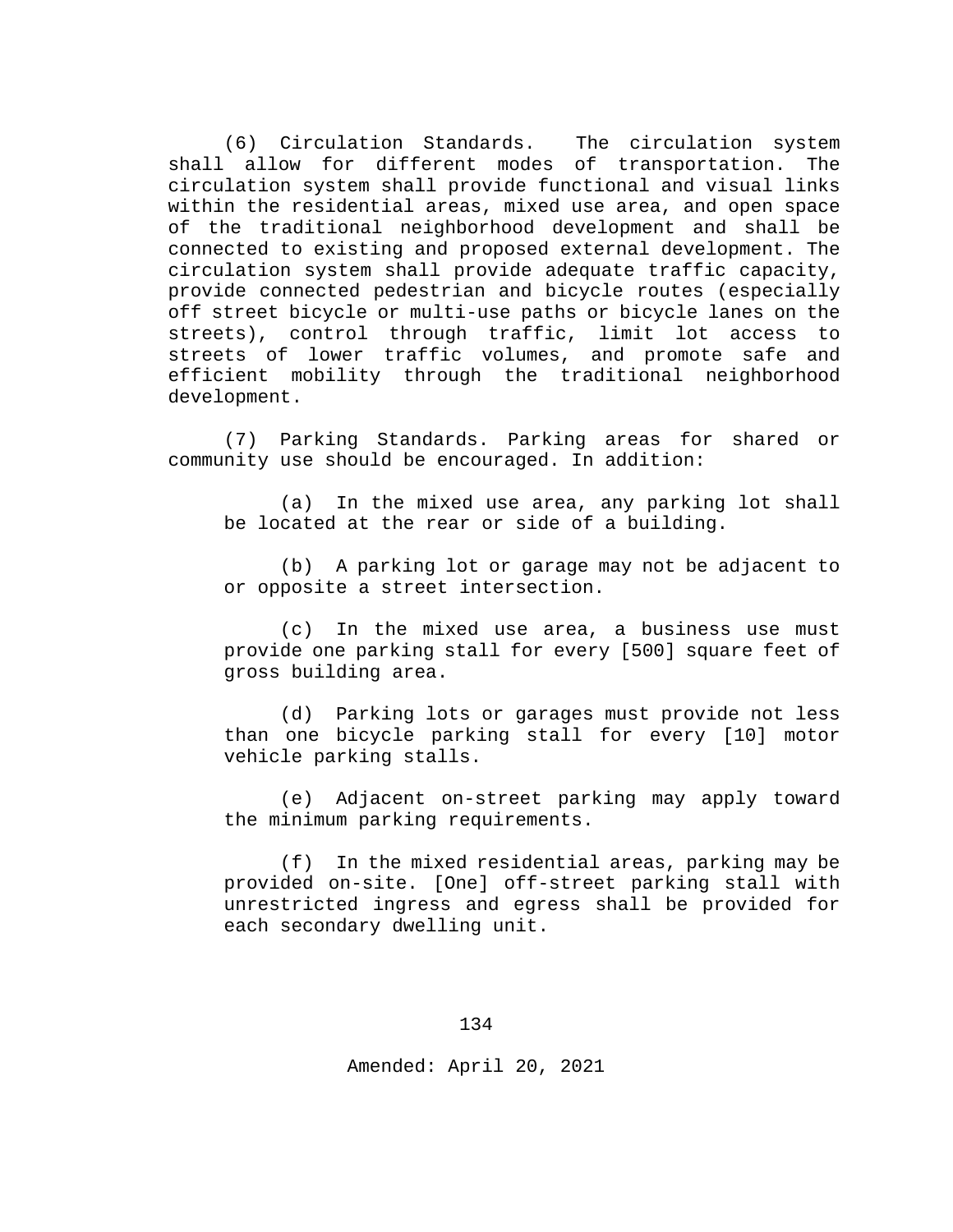(g) Multi-family uses must provide one parking stall for every dwelling unit and [0.5] parking stall for each additional bedroom.

(8) Street Standards.

(a) The traditional neighborhood development should maintain the existing street grid, where present, and restore any disrupted street grid where feasible.

(b) The orientation of streets should enhance the visual impact of common open spaces and prominent buildings, create lots that facilitate passive solar design, and minimize street gradients. All streets shall terminate at other streets or at public land, except local streets may terminate in stub streets when such streets act as connections to future phases of the development. Local streets may terminate other than at other streets or public land when there is a connection to the pedestrian and bicycle path network at the terminus.

(c) Traffic calming features such as "queuing streets," curb extensions, traffic circles, and medians may be used to encourage slow traffic speeds.

(d) Street lighting shall be provided along all streets. Generally more, smaller lights, as opposed to fewer, high-intensity lights, should be used. Street lights shall be installed on both sides of the street at intervals of no greater than [75] feet.

(9) Service Access. Access for service vehicles should provide a direct route to service and loading dock areas, while avoiding movement through parking areas.

(10) Paving. Reduction of impervious surfaces through the use of interlocking pavers is strongly encouraged for areas such as remote parking lots and parking areas for periodic uses.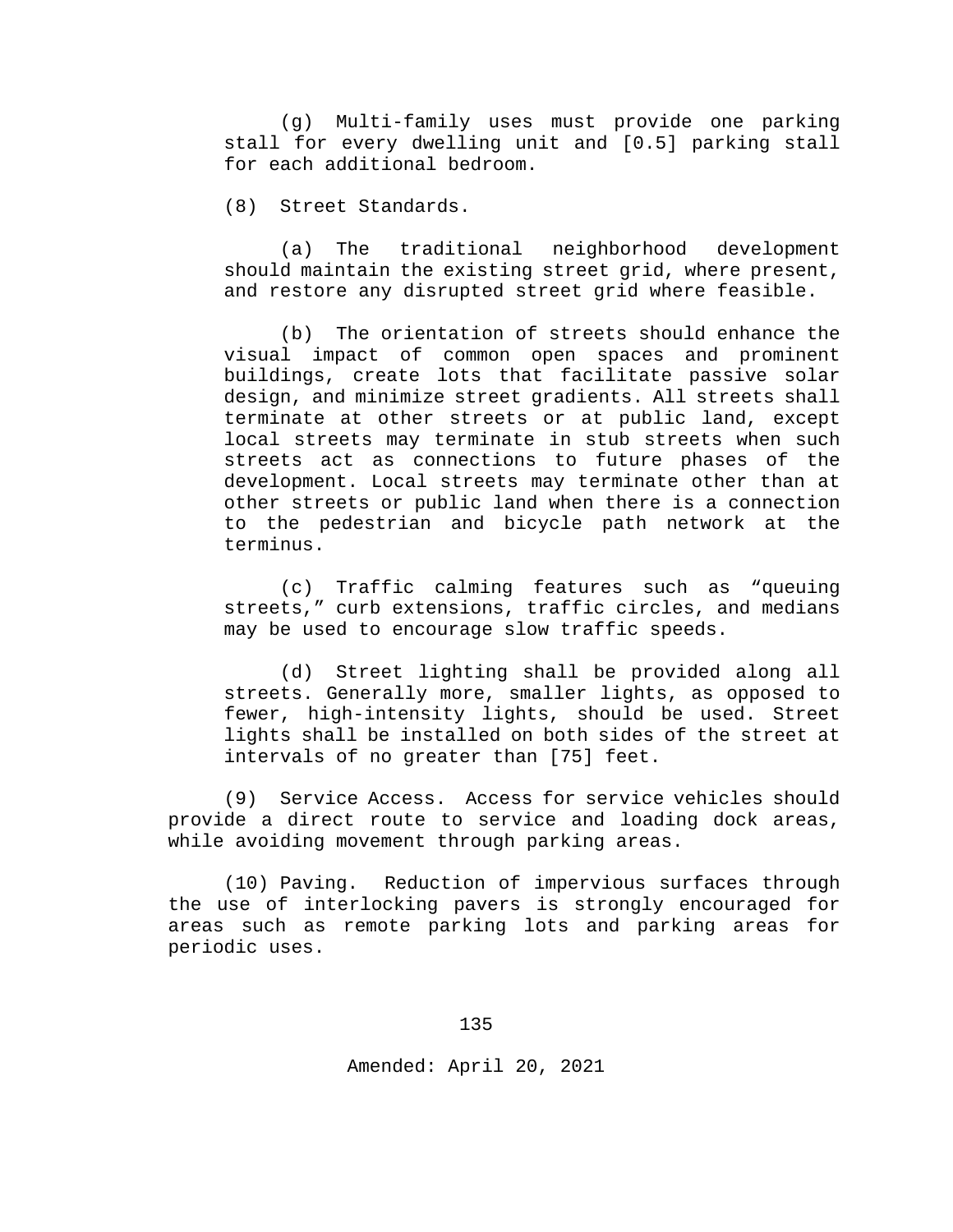(11) Architectural Standards. A variety of architectural features and building materials is encouraged to give each building or group of buildings a distinct character.

(a) Building Composition.

(i) Building elevations should be organized to define base, middle and top elements. The base of the building anchors it to the ground and is the interface between the building and people.

(ii) Depending on the height of the building, the base may range in height from one half to one or more stories. The base should be highly articulated.

(iii)The transition between the base and top of the building – the middle, should be emphasized through use of contrasting materials, protrusions and recesses, window openings, and other elements.

(iv) The top of the building should provide a termination and is an opportunity for an interesting silhouette.

(b) Building Rhythm.

(i) Building facades should be articulated to establish a rhythm. In architectural terms, rhythm refers to the regular and harmonious repetition of<br>vertical building elements. These patterns often vertical building elements. reflect the building's structural bays and also provide scale by breaking the façade into smaller identifiable components.

(ii) Rhythm should be established through changes in plane (to avoid long flat façades), but can also be expressed through the use of windows, roof line changes, material changes and ornamentation.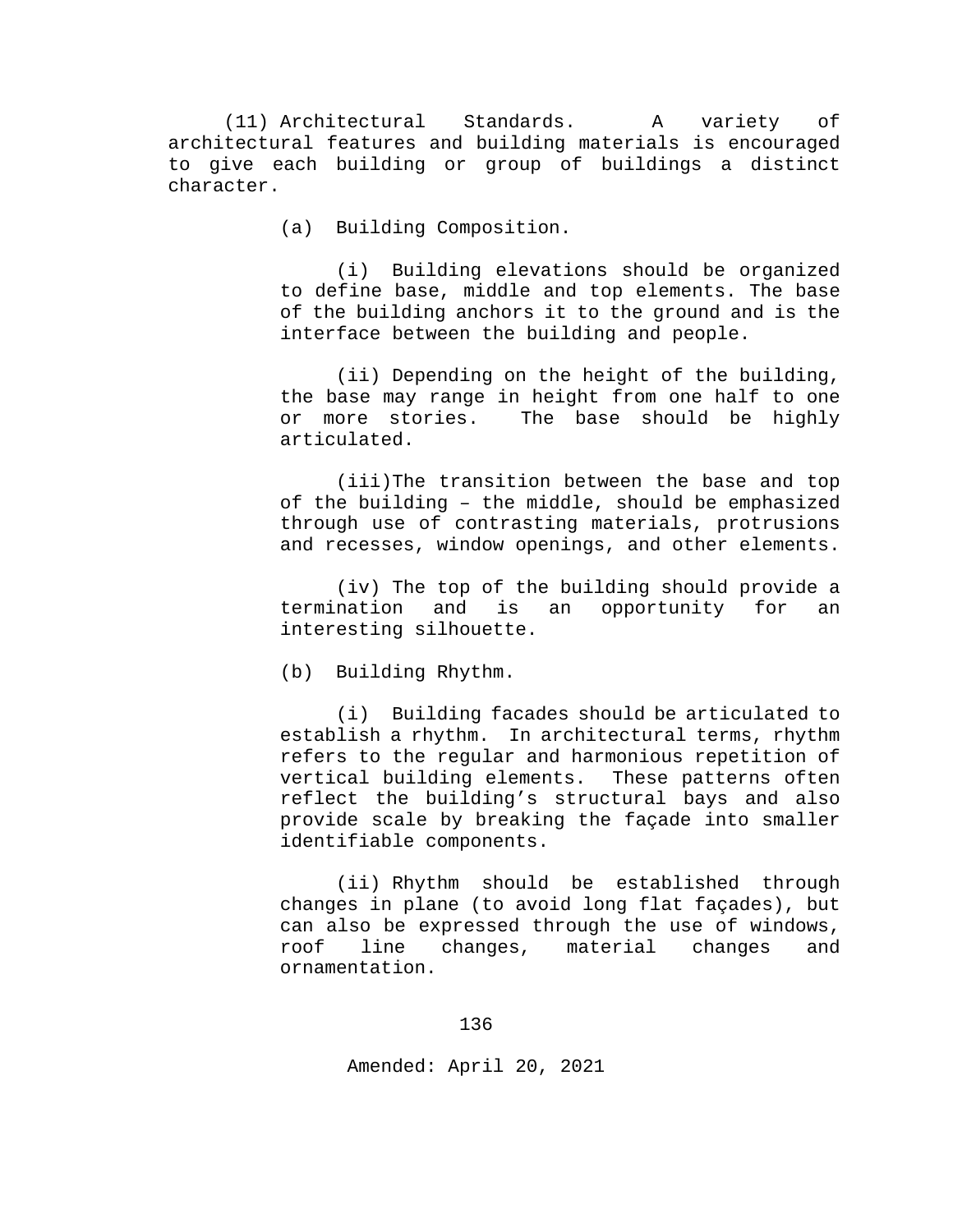(c) Building Scale. Building scale should be consistent with that of neighboring buildings. This does not require that entire buildings need to be the same height or width, but that the components of adjacent buildings relate to one another in terms of scale. As examples, a long building next to a relatively narrow building could be properly scaled through the use of smaller building components. Also, a tall building next to a shorter building could be properly scaled through use of elements that create smaller components and roof lines that relate to the shorter building.

(d) Building Proportion.

(i) Building massing and components should demonstrate consistent proportional harmonies. Proportion refers to the relationship of the width to the height of building components and the building as a whole.

(ii) A well-proportioned building has component parts that have the same proportion as other parts. For instance, the windows may have the same proportion as the protruding entrance bay or other building element.

(iii)In general, shorter buildings should emphasize elements with a vertical proportion (greater height than width) to avoid a squat appearance.

(e) Building Entrances. Building entrances should be given prominence and clearly defined through use of distinctive features such as recesses or protrusions,<br>roof elements, awnings, columns, ornamentation, roof elements, awnings, columns, ornamentation, landscaping, lighting, etc.

(f) Building Materials. The use of materials such as brick, stone, decorative block, sealed wood, exterior insulation and finish systems (EIFS), and glass are Extensive use of metal or exposed nondecorative concrete building finishes is discouraged on

137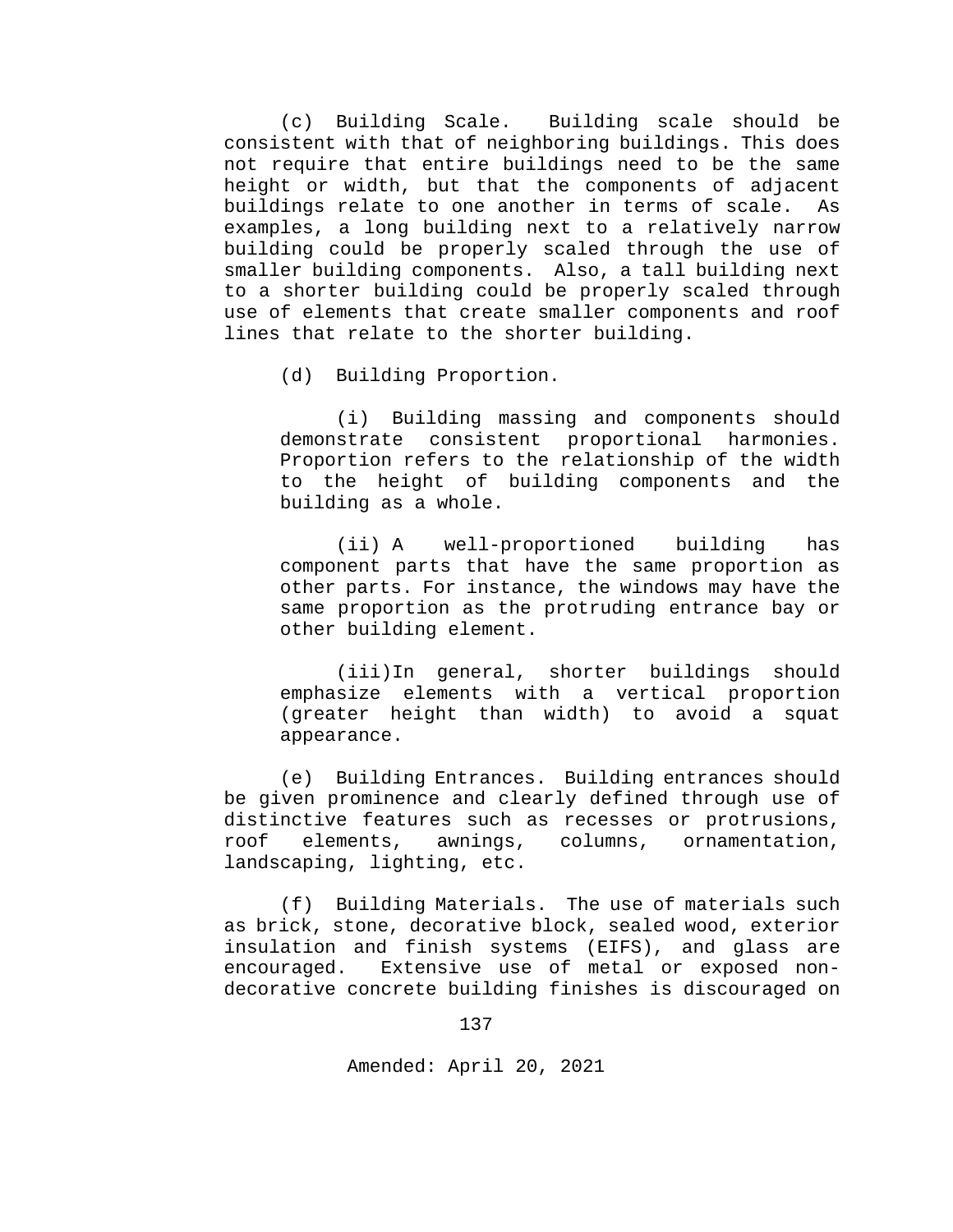building elevations visible from streets and publicly accessible areas, and residential neighborhoods.

(12) Signage. A comprehensive sign program is required for the entire Traditional Neighborhood Development which establishes a uniform sign theme. Signs shall share a common style (e.g. size, shape, material). In the mixed use area, all signs shall be wall signs or cantilever signs. Cantilever signs shall be mounted perpendicular to the building face and shall not exceed [8] square feet.

(13) Landscaping and Screening Standards. Overall composition and location of landscaping shall complement the scale of the development and its surroundings. In general, larger, well-placed contiguous planting areas shall be preferred to smaller, disconnected areas. Where screening is required by this Section, it shall be at least 6 feet in height, unless otherwise specified. Required screening shall be at least 50 percent opaque throughout the year.

(a) Street trees. Reference Section 5.09.

(b) Parking area landscaping and screening. All parking and loading areas fronting public streets or sidewalks, and all parking and loading areas abutting residential districts or uses, shall provide:

(i) A landscaped area at least [5] feet wide along the public street or sidewalk.

(ii) Screening at least [3] feet in height and not less than [50] percent opaque.

(iii)One tree for each [25] linear feet of parking lot frontage.

(c) Parking area interior landscaping. The corners of parking lots, "islands," and all other areas not used for parking or vehicular circulation shall be landscaped. Vegetation can include turf grass, native grasses or other perennial flowering plants, vines,

138